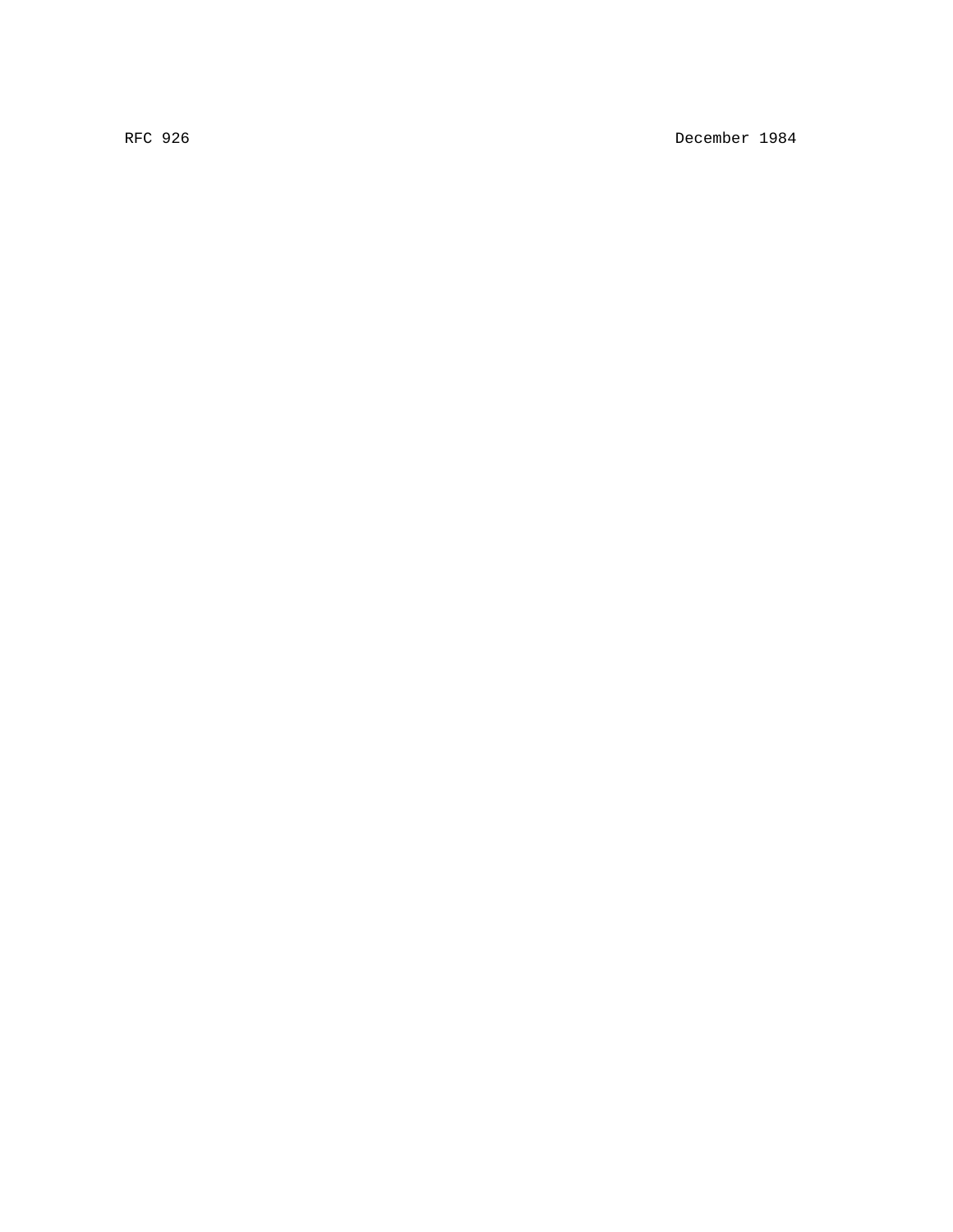# TABLE OF CONTENTS

| 1                                                                               | SCOPE AND FIELD OF APPLICATION<br>2                                                                                                                                                                                                                                                                                                                                                                                              |
|---------------------------------------------------------------------------------|----------------------------------------------------------------------------------------------------------------------------------------------------------------------------------------------------------------------------------------------------------------------------------------------------------------------------------------------------------------------------------------------------------------------------------|
| 2                                                                               | 3                                                                                                                                                                                                                                                                                                                                                                                                                                |
| 3<br>3.1<br>3.2<br>3.3<br>3.4<br>3.5                                            | 4<br>Reference Model Definitions<br>$\overline{4}$<br>Service Conventions Definitions<br>$\overline{4}$<br>Network Layer Architecture Definitions<br>$\overline{4}$<br>5<br>Network Layer Addressing Definitions<br>5<br>Additional Definitions                                                                                                                                                                                  |
| 4<br>4.1<br>4.2<br>4.3<br>4.4<br>4.5                                            | SYMBOLS AND ABBREVIATIONS<br>7<br>7<br>7<br>Protocol Data Units<br>Protocol Data Unit Fields<br>7<br>8<br>8                                                                                                                                                                                                                                                                                                                      |
| 5<br>5.1<br>5.2<br>5.3<br>5.4<br>5.5<br>5.5.1<br>5.5.2<br>5.5.3<br>5.5.4<br>5.6 | OVERVIEW OF THE PROTOCOL<br>9<br>Internal Organization of the Network Layer<br>9<br>9<br>Subsets of the Protocol<br>10<br>Service Provided by the Network Layer<br>10<br>Service Assumed from the Subnetwork Service<br>11<br>Subnetwork Addresses<br>12<br>Subnetwork Quality of Service<br>12<br>Subnetwork User Data<br>13<br>Subnetwork Dependent Convergence Functions<br>13<br>Service Assumed from Local Evironment<br>14 |
| 6<br>6.1<br>6.2<br>6.3<br>6.4<br>6.5<br>6.6<br>6.7<br>6.8<br>6.9                | PROTOCOL FUNCTIONS<br>16<br>PDU Composition Function<br>16<br>17<br>PDU Decomposition Function<br>Header Format Analysis Function<br>17<br>PDU Lifetime Control Function<br>18<br>Route PDU Function<br>18<br>Forward PDU Function<br>19<br>Segmentation Function<br>19<br>Reassembly Function<br>20<br>Discard PDU Function<br>21                                                                                               |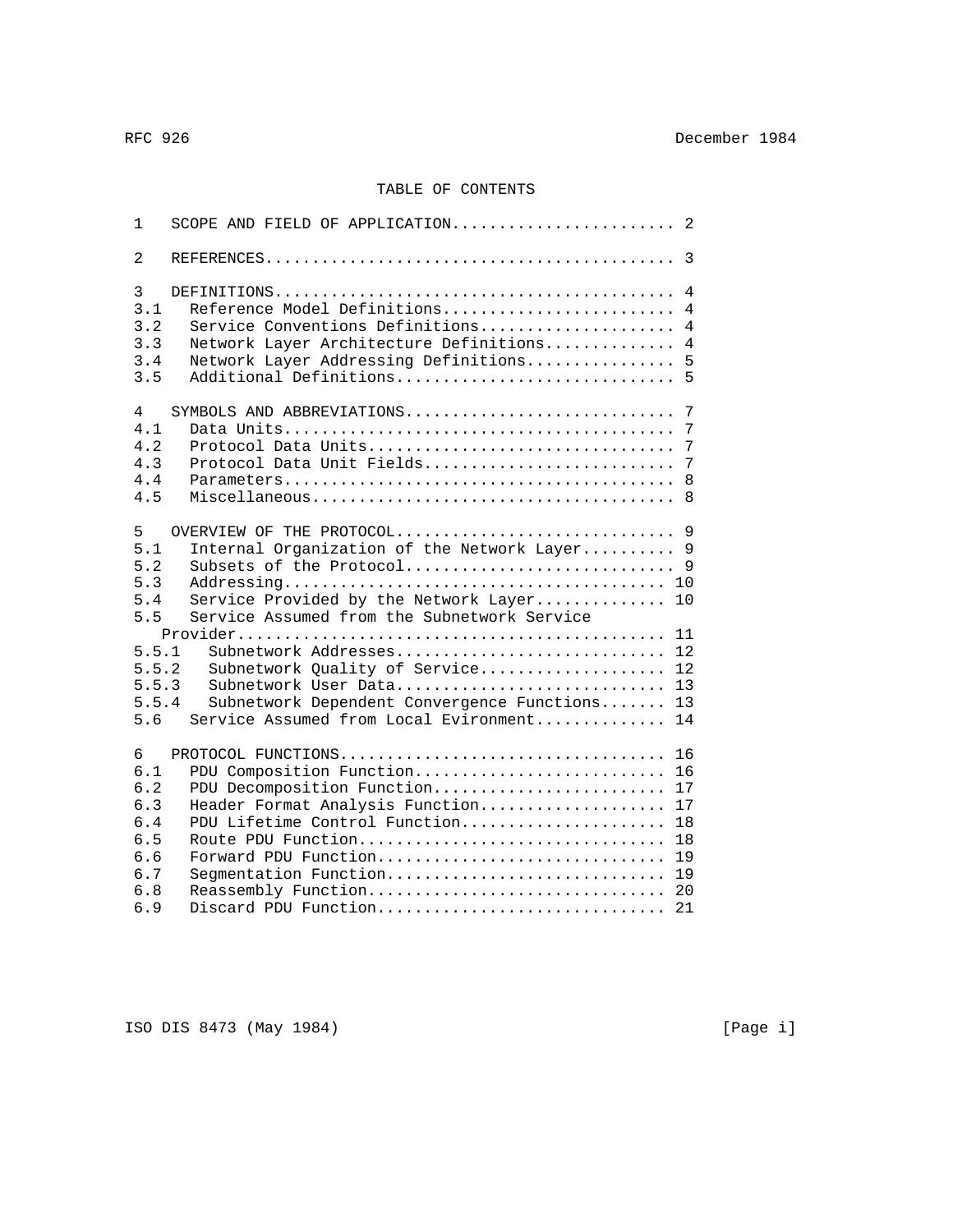| 6.10<br>Error Reporting Function<br>22                           |  |
|------------------------------------------------------------------|--|
| 6.10.1<br>22                                                     |  |
| 6.10.2<br>23                                                     |  |
| 6.10.3<br>Processing of Error Reports<br>24                      |  |
| 6.11<br>25<br>PDU Header Error Detection                         |  |
| 6.12<br>Padding Function<br>26                                   |  |
| 6.13<br>26                                                       |  |
| 6.14<br>Source Routing Function<br>27                            |  |
| 6.15<br>Record Route Function<br>28                              |  |
| 6.16<br>Quality of Service Maintenance Function<br>29            |  |
| 6.17<br>Classification of Functions<br>29                        |  |
|                                                                  |  |
| STRUCTURE AND ENCODING OF PDUS 32<br>$7\overline{ }$             |  |
| 7.1<br>32                                                        |  |
| 7.2<br>34                                                        |  |
| 7.2.1<br>34                                                      |  |
| 7.2.2<br>Network Layer Protocol Identifier<br>34                 |  |
| 7.2.3<br>Length Indicator<br>35                                  |  |
| 7.2.4<br>Version/Protocol Identifier Extension<br>35             |  |
| 7.2.5<br>35                                                      |  |
| 7.2.6<br>36                                                      |  |
| 7.2.6.1<br>Segmentation Permitted and More Segments Flags.<br>36 |  |
| 7.2.6.2<br>37                                                    |  |
| Error Report Flag<br>7.2.7                                       |  |
| 37                                                               |  |
| 7.2.8<br>PDU Segment Length<br>37                                |  |
| 7.2.9<br>38                                                      |  |
| 7.3<br>38                                                        |  |
| 7.3.1<br>38                                                      |  |
| 7.3.1.1<br>Destination and Source Address Information<br>39      |  |
| Segmentation Part<br>7.4<br>40                                   |  |
| 7.4.1<br>Data Unit Identifier<br>41                              |  |
|                                                                  |  |
| 7.4.2<br>Segment Offset<br>41                                    |  |
| 7.4.3<br>PDU Total Length<br>41                                  |  |
| 7.5<br>41                                                        |  |
| 7.5.1<br>41                                                      |  |
| 7.5.2<br>43                                                      |  |
| 7.5.3<br>43                                                      |  |
| 7.5.4<br>Source Routing<br>44                                    |  |
| 7.5.5<br>Recording of Route<br>45                                |  |
| 7.5.6<br>Quality of Service Maintenance<br>46                    |  |
| 7.6<br>47                                                        |  |

ISO DIS 8473 (May 1984) [Page ii]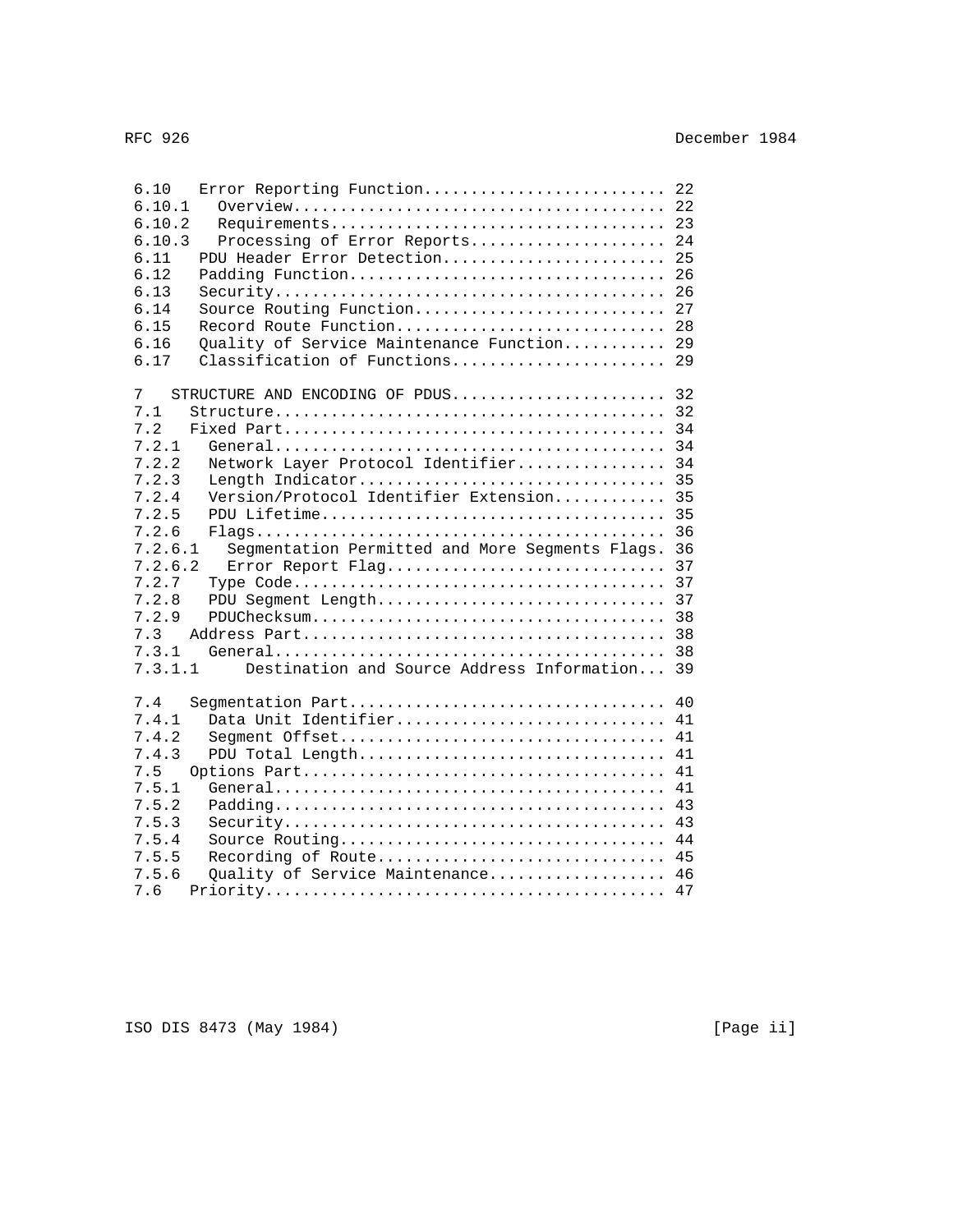| 7.7<br>7.8<br>7.8.1<br>7.8.1.1<br>7.8.1.2<br>7.8.1.3<br>Seqmentation<br>7.8.1.4<br>7.8.1.5<br>7.9<br>Inactive Network Layer Protocol<br>7.9.1<br>Network Layer Protocol Id<br>7.9.2<br>Error Report PDU (ER)<br>7.10<br>7.10.1<br>$Structure$<br>7.10.1.1<br>7.10.1.2<br>7.10.1.3<br>Segmentation<br>7.10.1.4                                                                | 47<br>49<br>49<br>50<br>50<br>50<br>50<br>50<br>51<br>51<br>51<br>52<br>52<br>53<br>53<br>53<br>54 |
|------------------------------------------------------------------------------------------------------------------------------------------------------------------------------------------------------------------------------------------------------------------------------------------------------------------------------------------------------------------------------|----------------------------------------------------------------------------------------------------|
| 7.10.1.5<br>Reason for Discard<br>Error Report Data Field<br>7.10.1.6                                                                                                                                                                                                                                                                                                        | 54<br>55                                                                                           |
| 8<br>8.1<br>Values of the State Variable<br>8.2<br>8.2.1<br>N. UNITDATA_request and N. UNITDATA_indication<br>8.2.2<br>SN. UNITDATA_request and SN. UNITDATA_indication<br>8.2.3<br>TIMER Atomic Events<br>Operation of the Finite State Automation<br>8.3<br>8.3.1<br>Type and Constant Definitions<br>8.3.2<br>Interface Definitions<br>8.3.3<br>Formal Machine Definition | 56<br>57<br>57<br>57<br>58<br>59<br>59<br>61<br>65<br>67                                           |
| 9<br>9.1<br>Provision of Functions for Conformance 84                                                                                                                                                                                                                                                                                                                        |                                                                                                    |

ISO DIS 8473 (May 1984) [Page iii]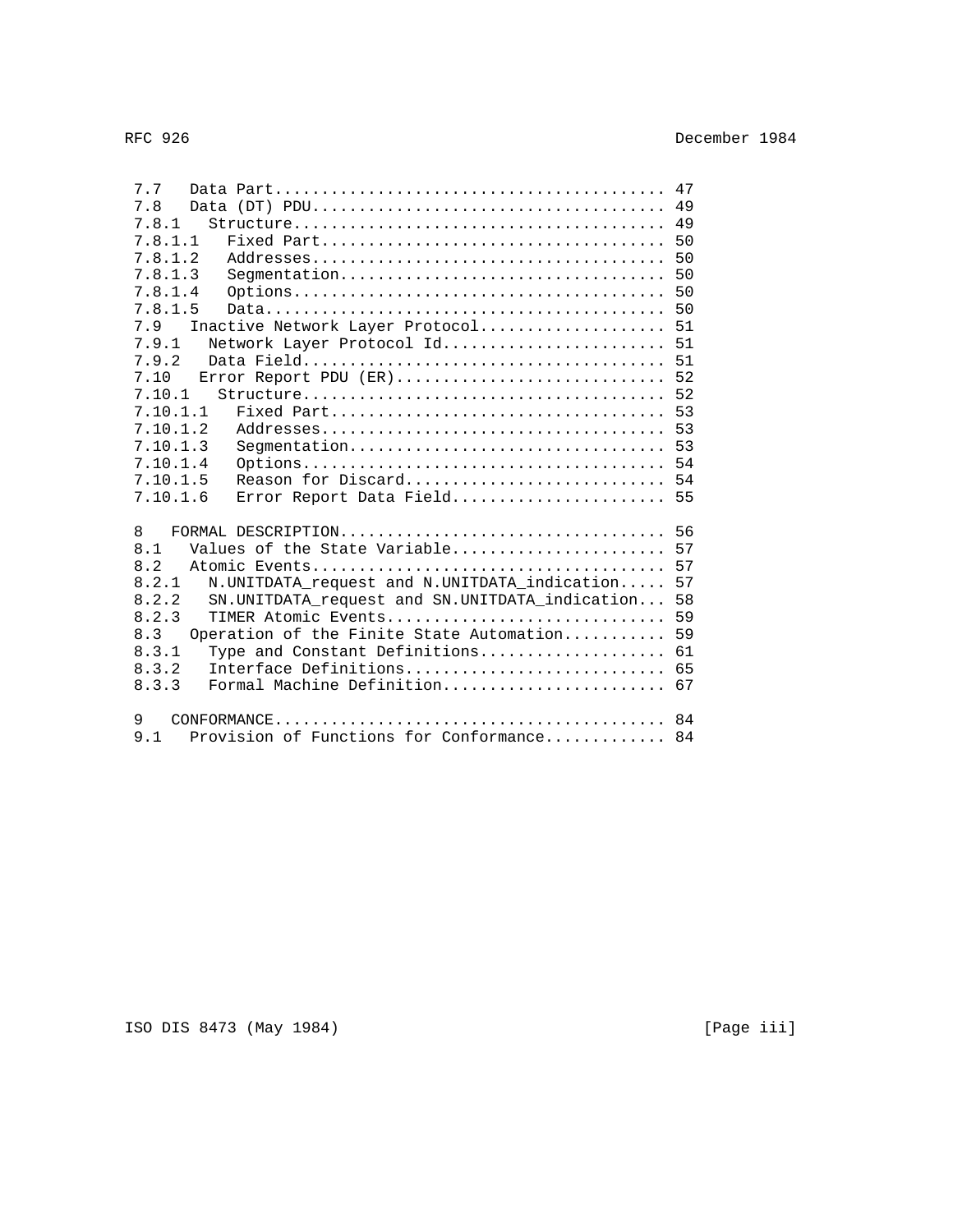ISO DIS 8473 (May 1984) [Page iv]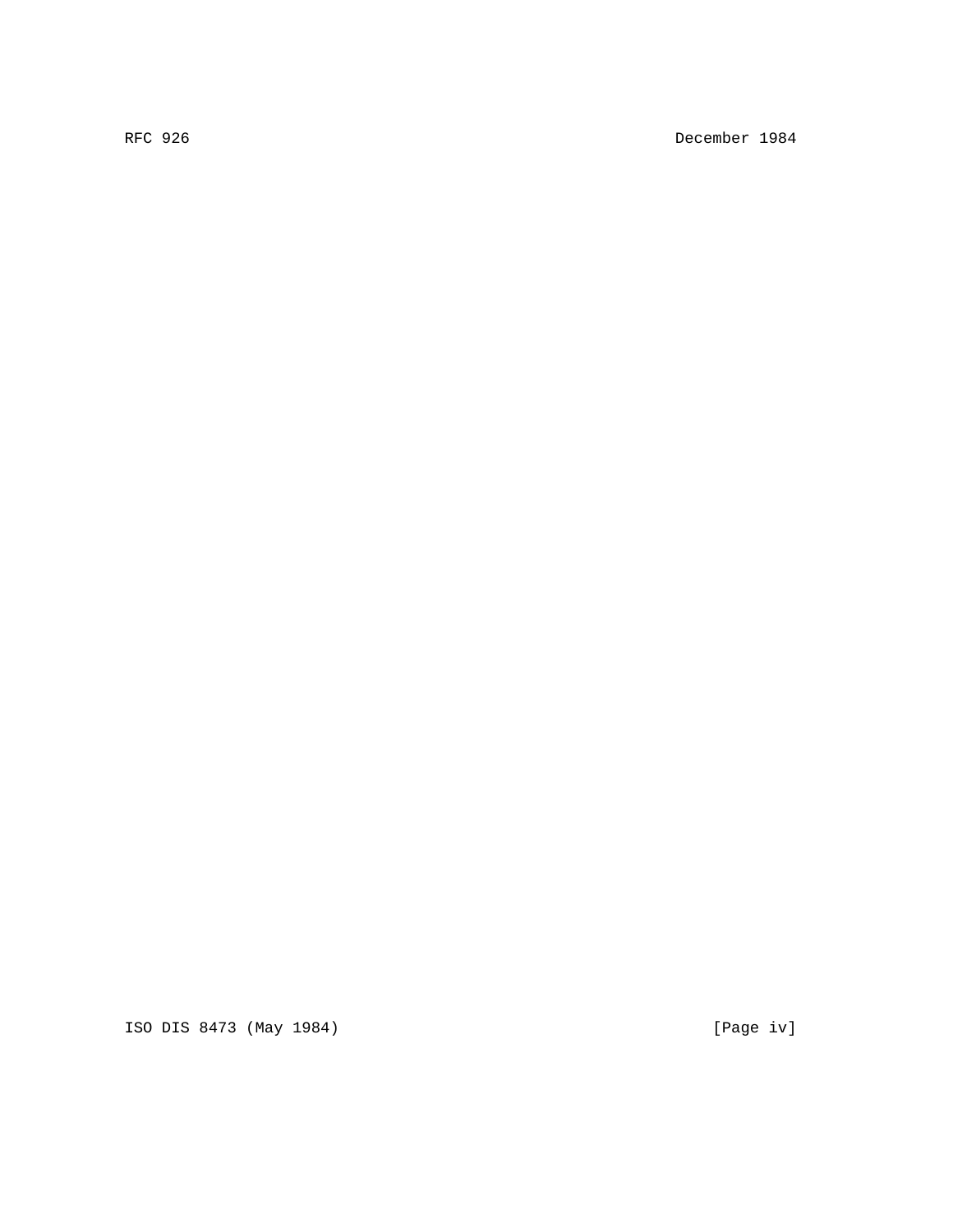# INTRODUCTION

 This Protocol is one of a set of International Standards produced to facilitate the interconnection of open systems. The set of standards covers the services and protocols required to achieve such interconnection.

 This Protocol Standard is positioned with respect to other related standards by the layers defined in the Reference Model for Open Systems Interconnection (ISO 7498). In particular, it is a protocol of the Network Layer. The Protocol herein described is a Subnetwork Independent Convergence Protocol combined with relay and routing functions as described in the Internal Organization of the Network Layer (ISO iiii). This Protocol provides the connectionless-mode Network Service as defined in ISO 8348/DAD1, Addendum to the Network Service Definition Covering Connectionless-mode Transmission, between Network Service users and/or Network Layer relay systems.

 The interrelationship of these standards is illustrated in Figure 0-1 below:

|                                            | OSI Network Service Definition   |   |
|--------------------------------------------|----------------------------------|---|
|                                            |                                  | ᄉ |
|                                            | Protocol Reference to aims       |   |
| Specification   Reference to assumptions _ |                                  |   |
|                                            |                                  |   |
|                                            |                                  |   |
|                                            | Subnetwork Service Definition(s) |   |



ISO DIS 8473 (May 1984) [Page 1]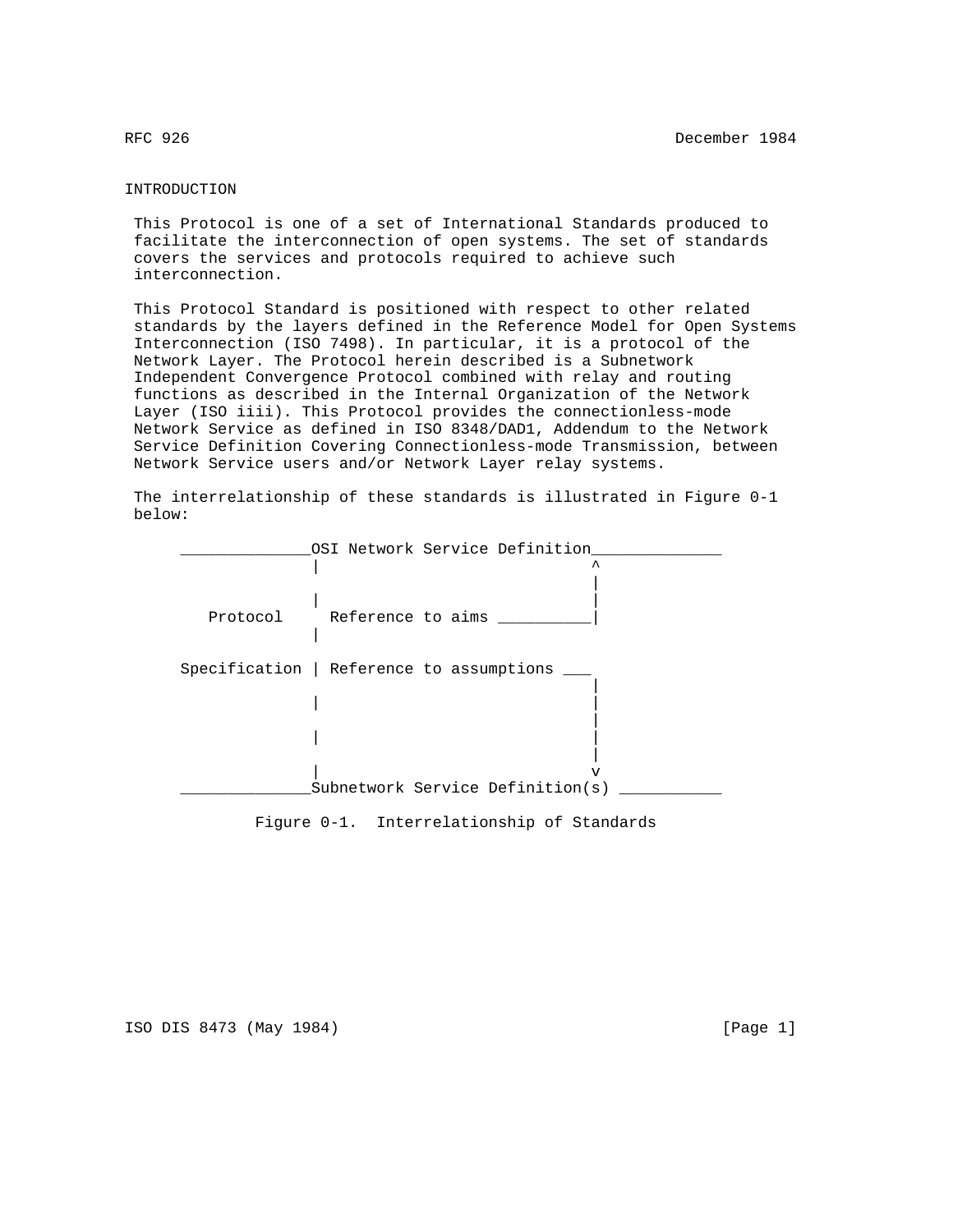# 1 SCOPE AND FIELD OF APPLICATION

 This International Standard specifies a protocol which is used to provide the Connectionless-mode Network Service as described in ISO 8348/DAD1, Addendum to the Network Service Definition Covering Connectionless-mode Transmission. The protocol herein described relies upon the provision of a connectionless-mode subnetwork service.

This Standard specifies:

- a) procedures for the connectionless transmission of data and control information from one network-entity to a peer network-entity;
- b) the encoding of the protocol data units used for the transmission of data and control information, comprising a variable-length protocol header format;
- c) procedures for the correct interpretation of protocol control information; and
- d) the functional requirements for implementations claiming conformance to the Standard.

The procedures are defined in terms of:

- a) the interactions among peer network-entities through the exchange of protocol data units;
- b) the interactions between a network-entity and a Network Service user through the exchange of Network Service primitives; and
- c) the interactions between a network-entity and a subnetwork service provider through the exchange of subnetwork service primitives.

ISO DIS 8473 (May 1984) [Page 2]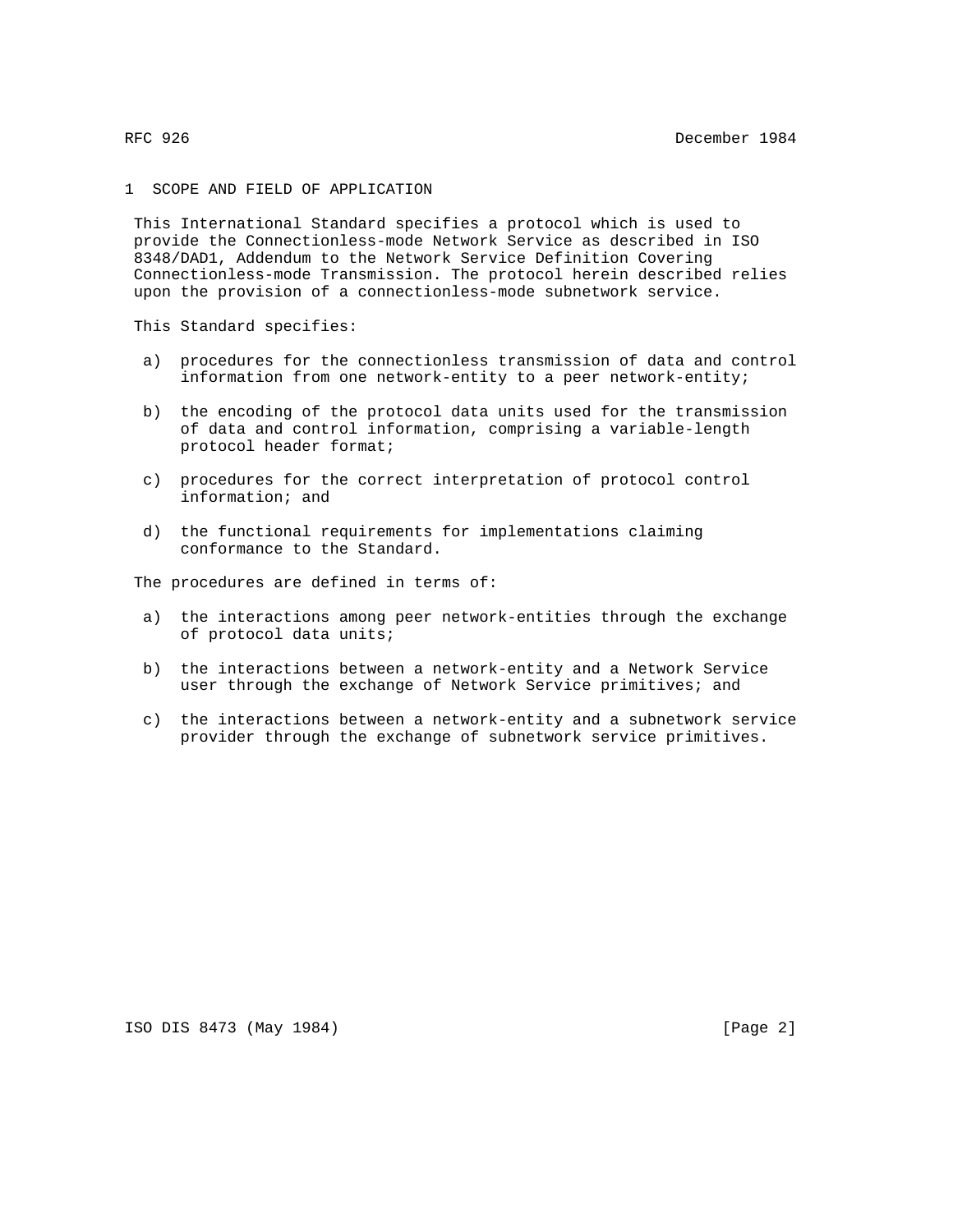# 2 REFERENCES

- ISO 7498 Information Processing Systems Open Systems Interconnection - Basic Reference Model
- DP 8524 Information Processing Systems Open Systems Interconnection - Addendum to ISO 7498 Covering Connectionless-Mode Transmission
- DIS 8348 Information Processing Systems Data Communications Network Service Definition
- ISO 8348/DAD1 Information Processing Systems Data Communications Addendum to the Network Service Definition Covering Connectionless-Mode Transmission
- ISO 8348/DAD2 Information Processing Systems Data Communications Addendum to the Network Service Definition Covering Network Layer Addressing
- DP iiii Information Processing Systems Data Communications -Internal Organization of the Network Layer
- DP 8509 Information Processing Systems Open Systems Interconnection - Service Conventions
- ISO TC97/SC16 A Formal Description Technique based on an N1825 Extended State Transition Model

ISO DIS 8473 (May 1984) [Page 3]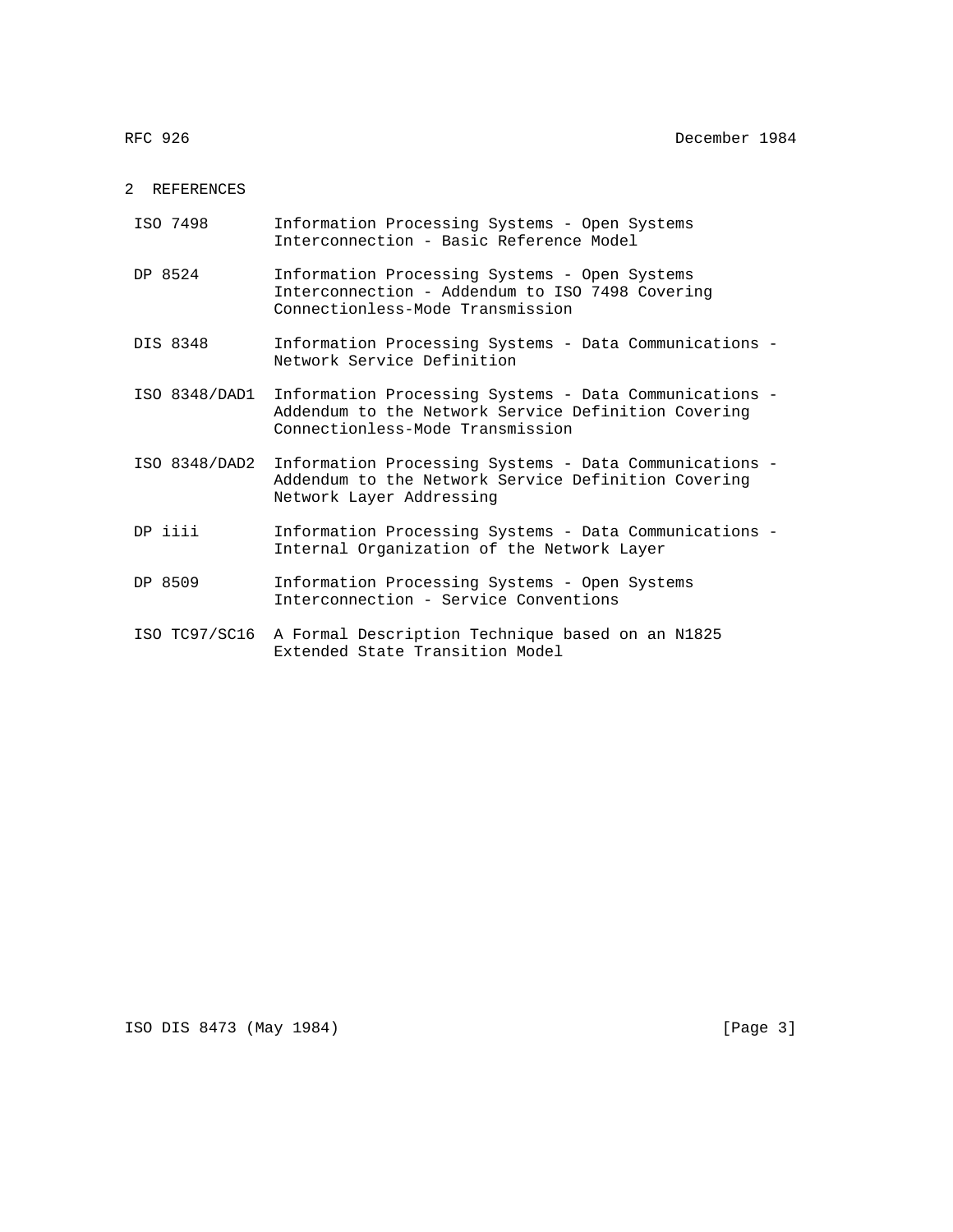RFC 926 December 1984

SECTION ONE. GENERAL

## 3 DEFINITIONS

3.1 Reference Model Definitions

This document makes use of the following concepts defined in ISO 7498:

- a) Network layer
- b) Network service
- c) Network service access point
- d) network service access point address
- e) Network entity
- f) Routing
- f) Service
- h) Network protocol
- i) Network relay
- j) Network protocol data unit
- k) End system
- 3.2 Service Conventions Definitions

 This document makes use of the following concepts from the OSI Service Conventions (ISO 8509):

- l) Service user
- m) Service provider
- 3.3 Network Layer Architecture Definitions

 This document makes use of the following concepts from the Internal Organization of the Network Layer (ISO iiii):

n) Subnetwork

ISO DIS 8473 (May 1984) [Page 4]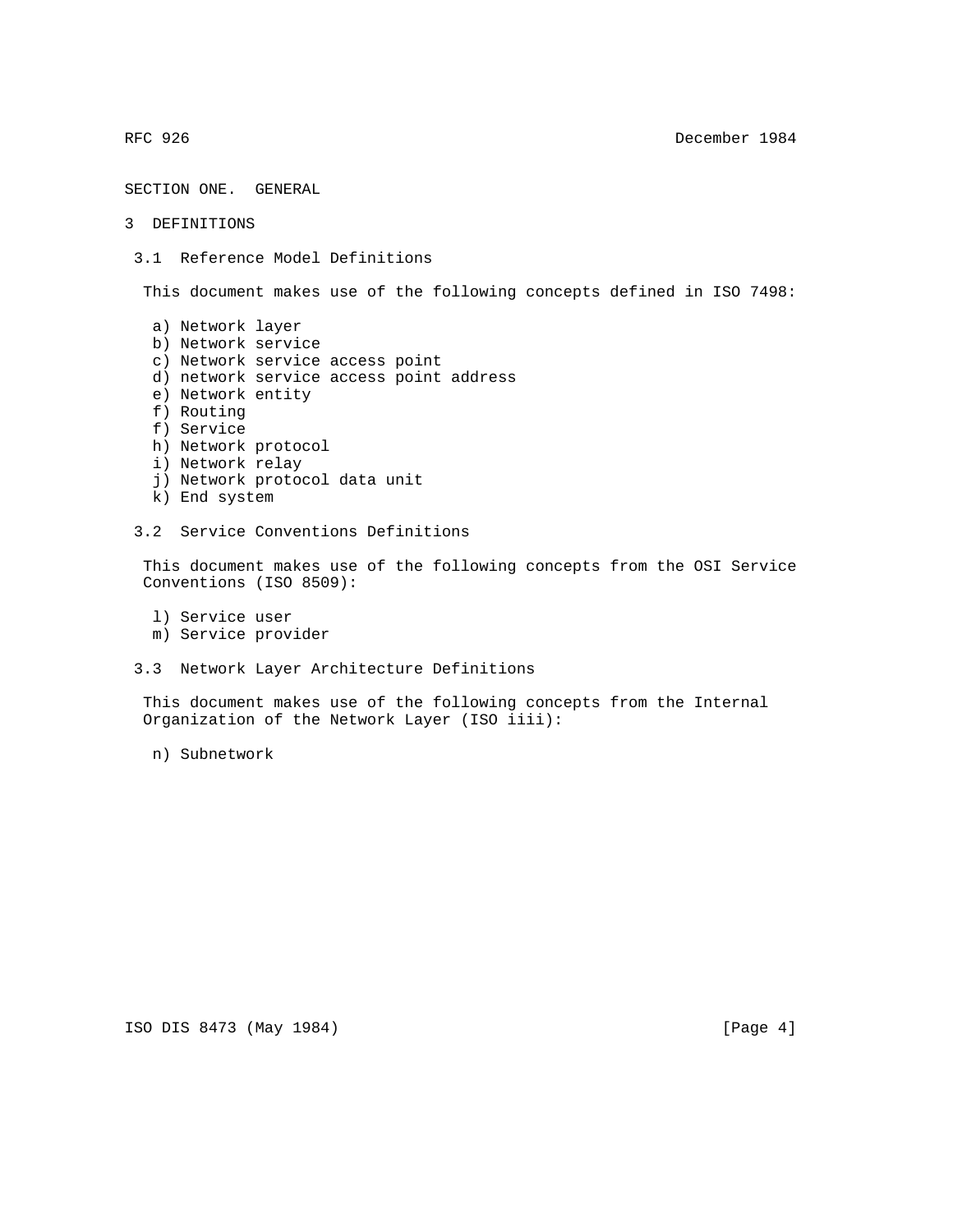RFC 926 December 1984

- o) Relay system
- p) Intermediate system
- q) Subnetwork service
- 3.4 Network Layer Addressing Definitions

 This document makes use of the following concepts from DIS 8348/DAD2, Addendum to the Network Service Definition Covering Network layer addressing:

- r) Network entity title
- s) Network protocol address information
- t) Subnetwork address
- u) Domain
- 3.5 Additional Definitions

For the purposes of this document, the following definitions apply:

- a) automaton a machine designed to follow automatically a predetermined sequence of operations or to respond to encoded instructions.
- b) local matter a decision made by a system concerning its behavior in the Network Layer that is not subject to the requirements of this Protocol.
- c) segment part of the user data provided in the N\_UNITDATA request and delivered in the N\_UNITDATA indication.
- d) initial PDU a protocol data unit carrying the whole of the user data from an N\_UNITDATA request.
- e) derived PDU a protocol data unit whose fields are identical to those of an initial PDU, except that it carries only a segment of the user data from an N\_UNITDATA request.

ISO DIS 8473 (May 1984) [Page 5]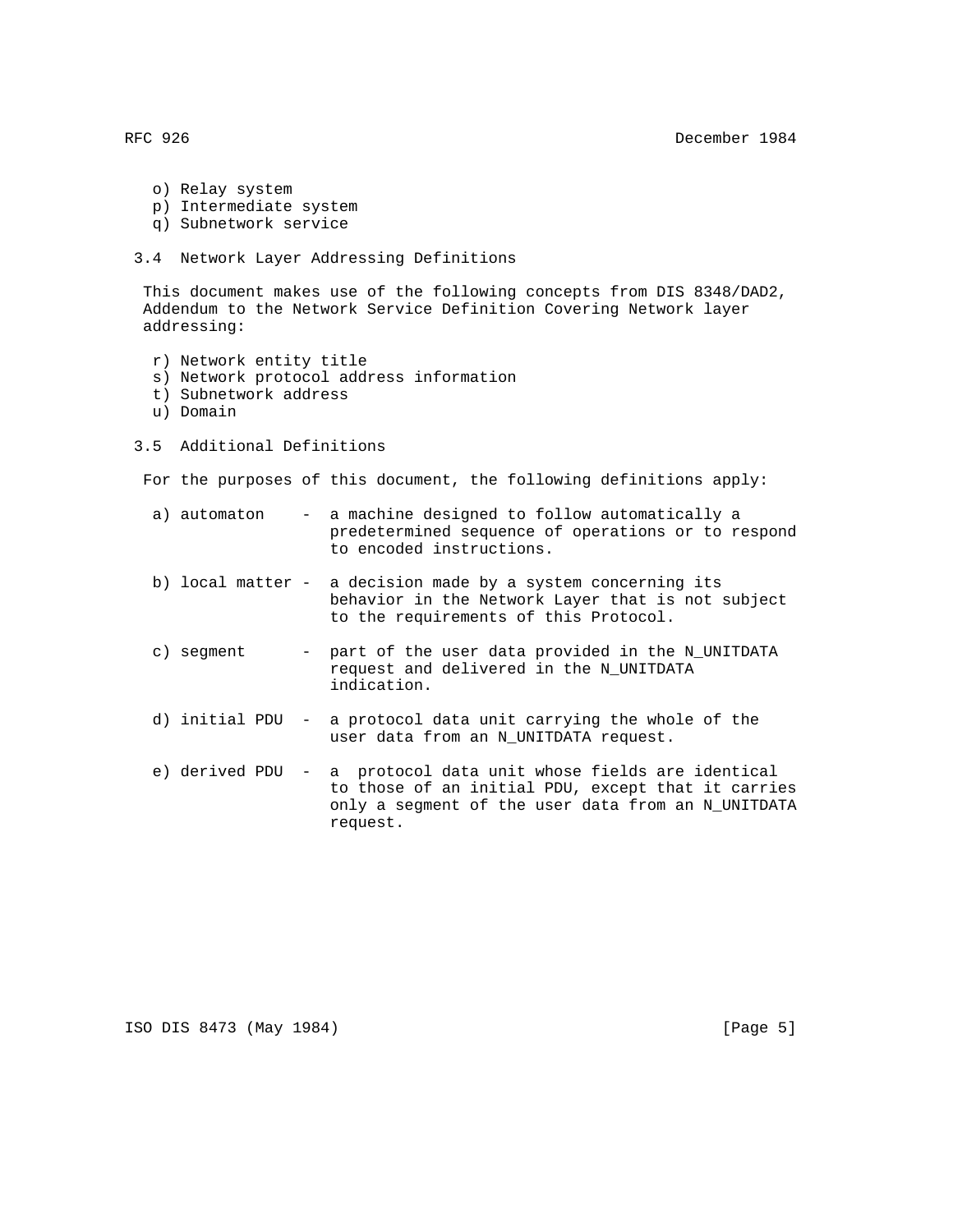- f) segmentation the act of generating two or more derived PDUS from an initial or derived PDU. The derived PDUs together carry the entire user data of the initial or derived PDU from which they were generated. [Note: it is possible that such an initial PDU will never actually be generated for a particular N\_UNITDATA request, owing to the immediate application of segmentation.]
- g) reassembly the act of regenerating an initial PDU (in order to issue an N\_UNITDATA indication) from two or more derived PDUs produced by segmentation.

ISO DIS 8473 (May 1984) [Page 6]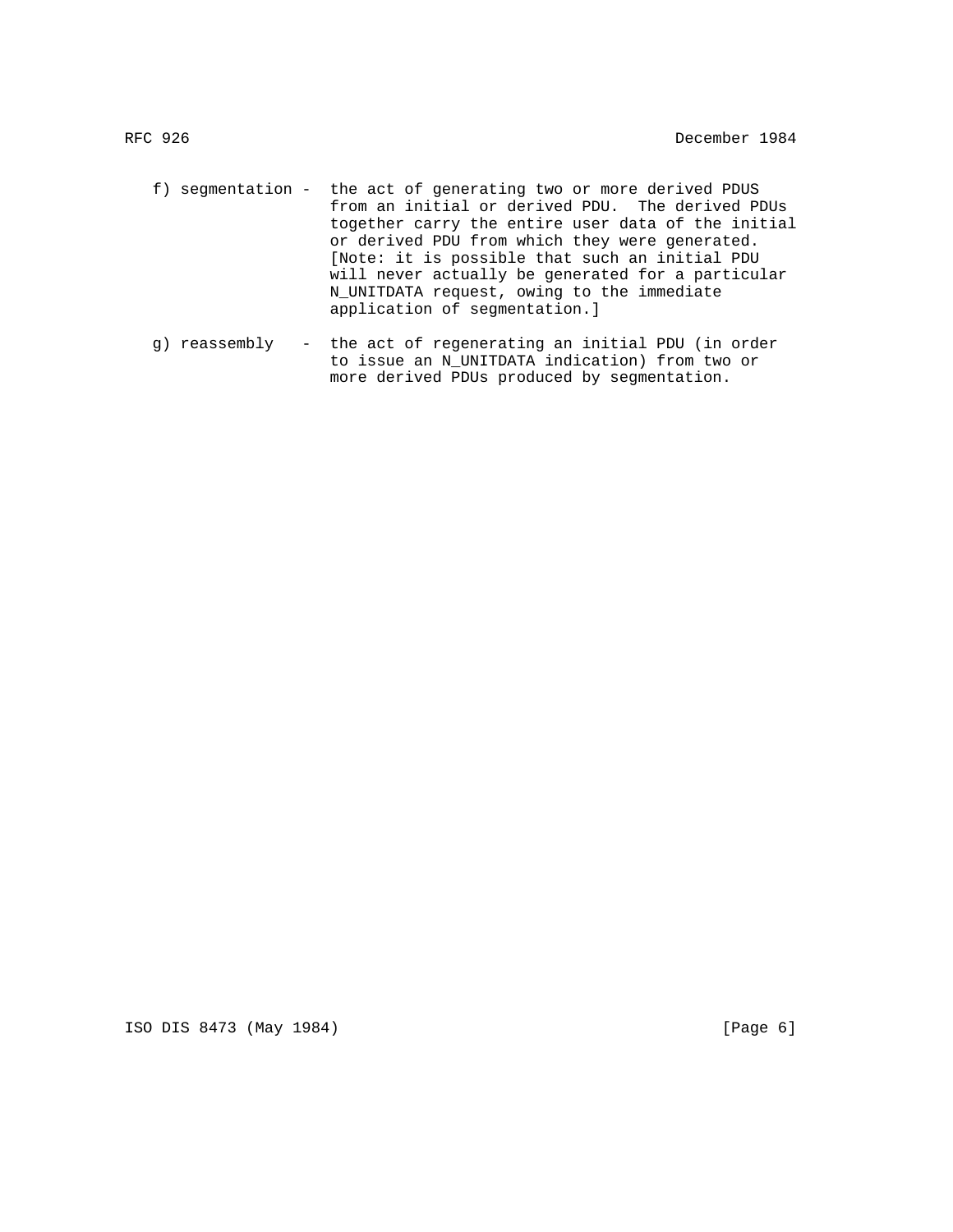4 SYMBOLS AND ABBREVIATIONS

4.1 Data Units

| PDU<br>NSDU<br>SNSDU                             | Protocol Data Unit<br>Network Service Data Unit<br>Subnetwork Service Data Unit                                                           |
|--------------------------------------------------|-------------------------------------------------------------------------------------------------------------------------------------------|
| 4.2 Protocol Data Units                          |                                                                                                                                           |
| DT PDU<br>ER PDU                                 | Data Protocol Data Unit<br>Error Report Protocol Data Unit                                                                                |
|                                                  | 4.3 Protocol Data Unit Fields                                                                                                             |
| NPID<br>$T_{\rm A}T_{\rm A}$<br>V/P<br>LT.<br>SP | Network Layer Protocol Identifier<br>Length Indicator<br>Version/protocol Identifier Extension<br>Lifetime<br>Segmentation Permitted Flag |
| ΜS<br>E/R<br>TP                                  | More Segments Flag<br>Error Report Flaq<br>Type                                                                                           |
| SL<br>CS                                         | Segment Length<br>Checksum                                                                                                                |
| DAL<br>DA                                        | Destination Address Length<br>Destination Address                                                                                         |
| SAL                                              | Source Address Length                                                                                                                     |
| SA.                                              | Source Address                                                                                                                            |
| DUID                                             | Data Unit Identifier                                                                                                                      |
| SO.                                              | Segment Offset                                                                                                                            |
| TL                                               | Total Length                                                                                                                              |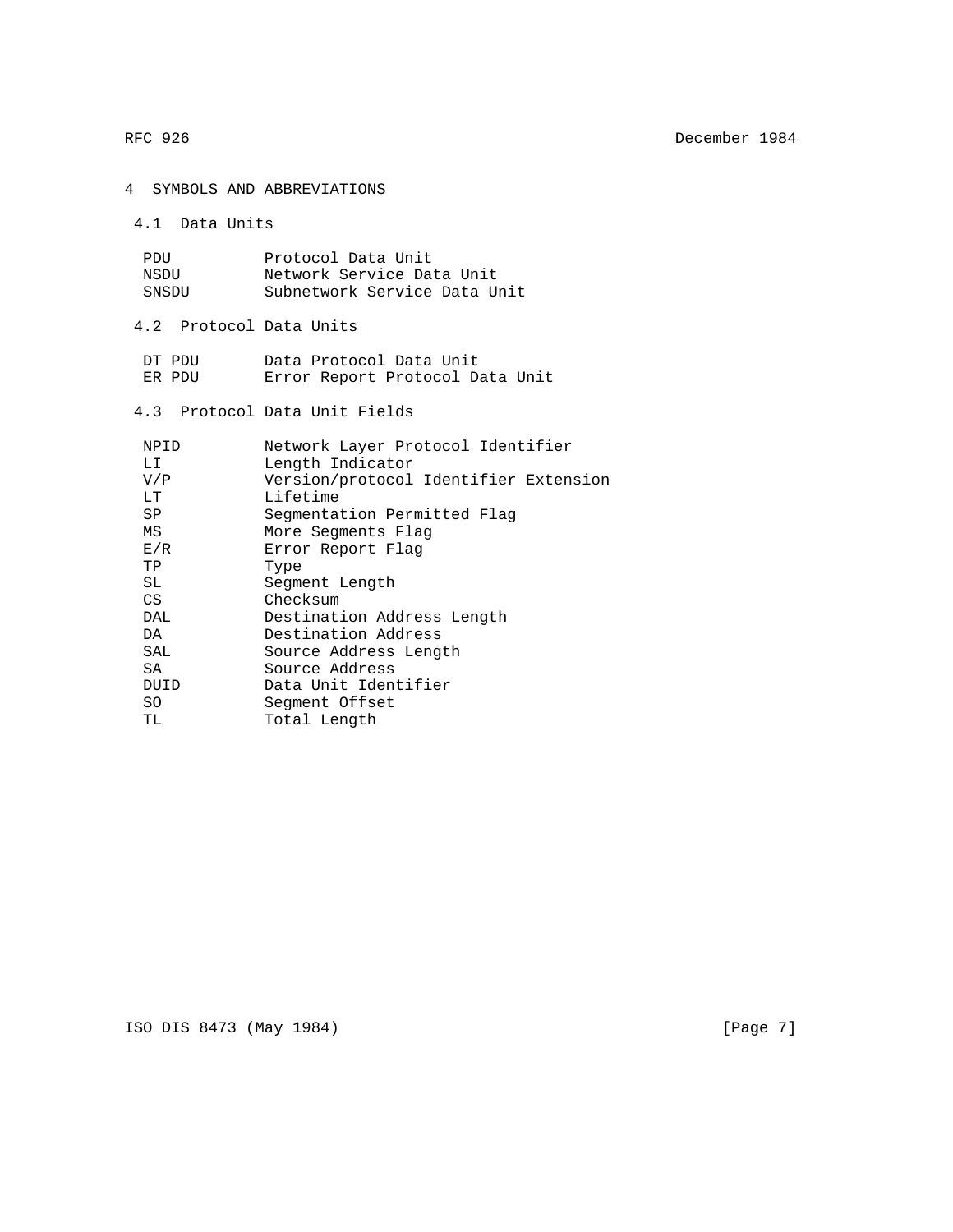RFC 926 December 1984

# 4.4 Parameters

| <b>DA</b> | Destination Address |
|-----------|---------------------|
| SA        | Source Address      |
| OOS.      | Quality of Service  |

# 4.5 Miscellaneous

| SNICP | Subnetwork Independent Convergence Protocol |
|-------|---------------------------------------------|
| SNDCP | Subnetwork Dependent Convergence Protocol   |
| SNACP | Subnetwork Access Protocol                  |
| SN    | Subnetwork                                  |
| P     | Protocol                                    |
| NSAP  | Network Service Access Point                |
| SNSAP | Subnetwork Service Access Point             |
| NPAI  | Network Protocol Address Information        |
| ΝS    | Network Service                             |
|       |                                             |

ISO DIS 8473 (May 1984) [Page 8]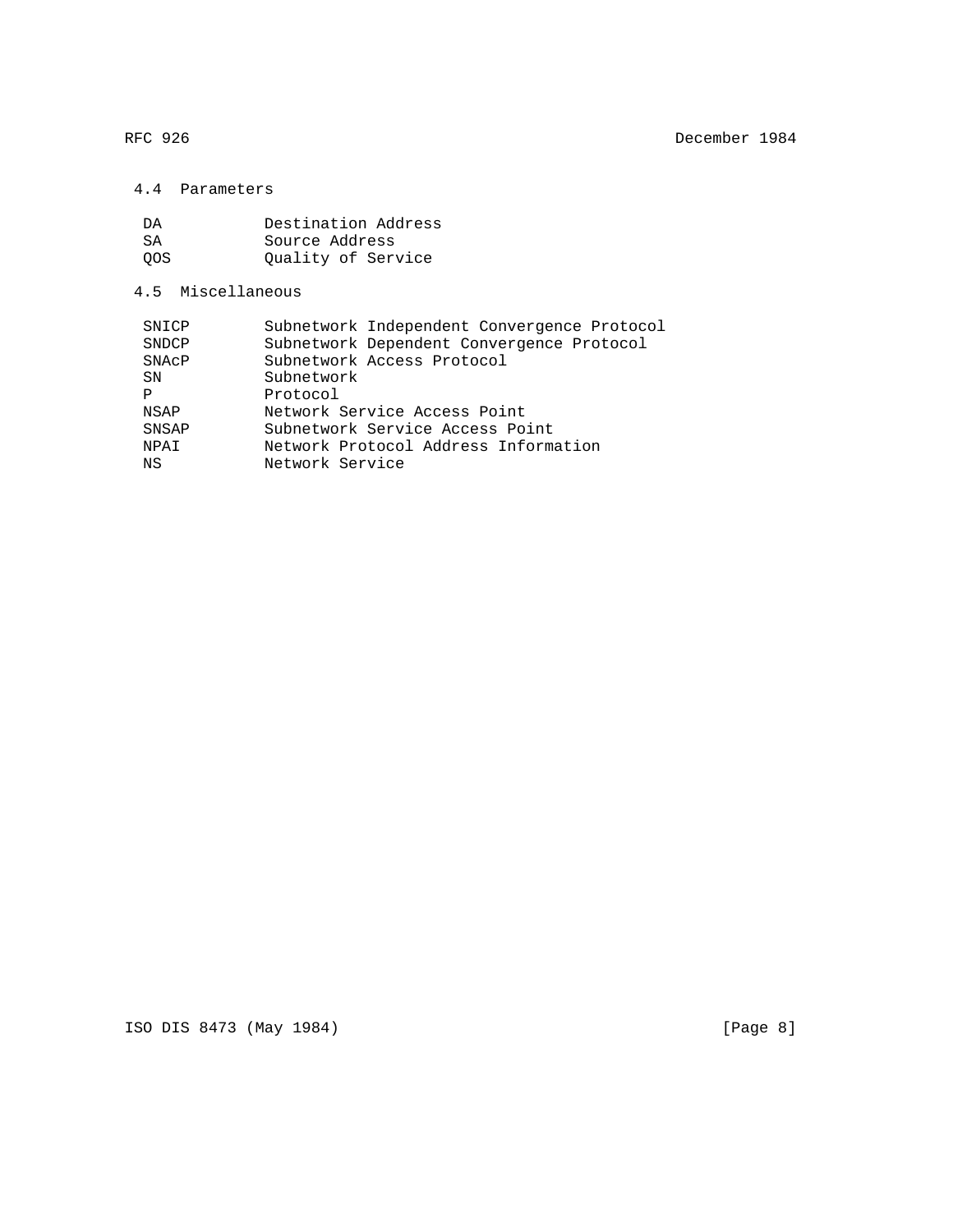# 5 OVERVIEW OF THE PROTOCOL

# 5.1 Internal Organization of the Network Layer

 The architecture of the Network Layer is described in a separate document, Internal Organization of the Network Layer (ISO iiii), in which an OSI Network Layer structure is defined, and a structure to classify protocols as an aid to the progression toward that structure is presented. This protocol is designed to be used in the context of the internetworking protocol approach defined in that document, between Network Service users and/or Network Layer relay systems. As described in the Internal Organization of the Network Layer, the protocol herein described is a Subnetwork Independent Convergence Protocol combined with relay and routing functions designed to allow the incorporation of existing network standards within the OSI framework.

 A Subnetwork Independent Convergence Protocol is one which can be defined on a subnetwork independent basis and which is necessary to support the uniform appearance of the OSI Connectionless-mode Network Service between Network Service users and/or Network Layer relay systems over a set of interconnected homogeneous or heterogeneous subnetworks. This protocol is defined in just such a subnetwork independent way so as to minimize variability where subnetwork dependent and/or subnetwork access protocols do not provide the OSI Network Service.

 The subnetwork service required from the lower sublayers by the protocol described herein is identified in Section 5.5.

# 5.2 Subsets of the Protocol

 Two proper subsets of the full protocol are also defined which permit the use of known subnetwork characteristics, and are therefore not subnetwork independent.

 One protocol subset is for use where it is known that the source and destination end-systems are connected by a single subnetwork. This is known as the "Inactive Network Layer Protocol" subset. A second subset permits simplification of the header where it is known that the source and destination end-systems are connected by subnetworks whose subnetwork service data unit (SNSDU) sizes are greater than or equal to a known bound large enough for segmentation not to be required. This subset, selected by setting the "segmentation permitted" flag to zero, is known as the "non-segmenting" protocol subset.

ISO DIS 8473 (May 1984) [Page 9]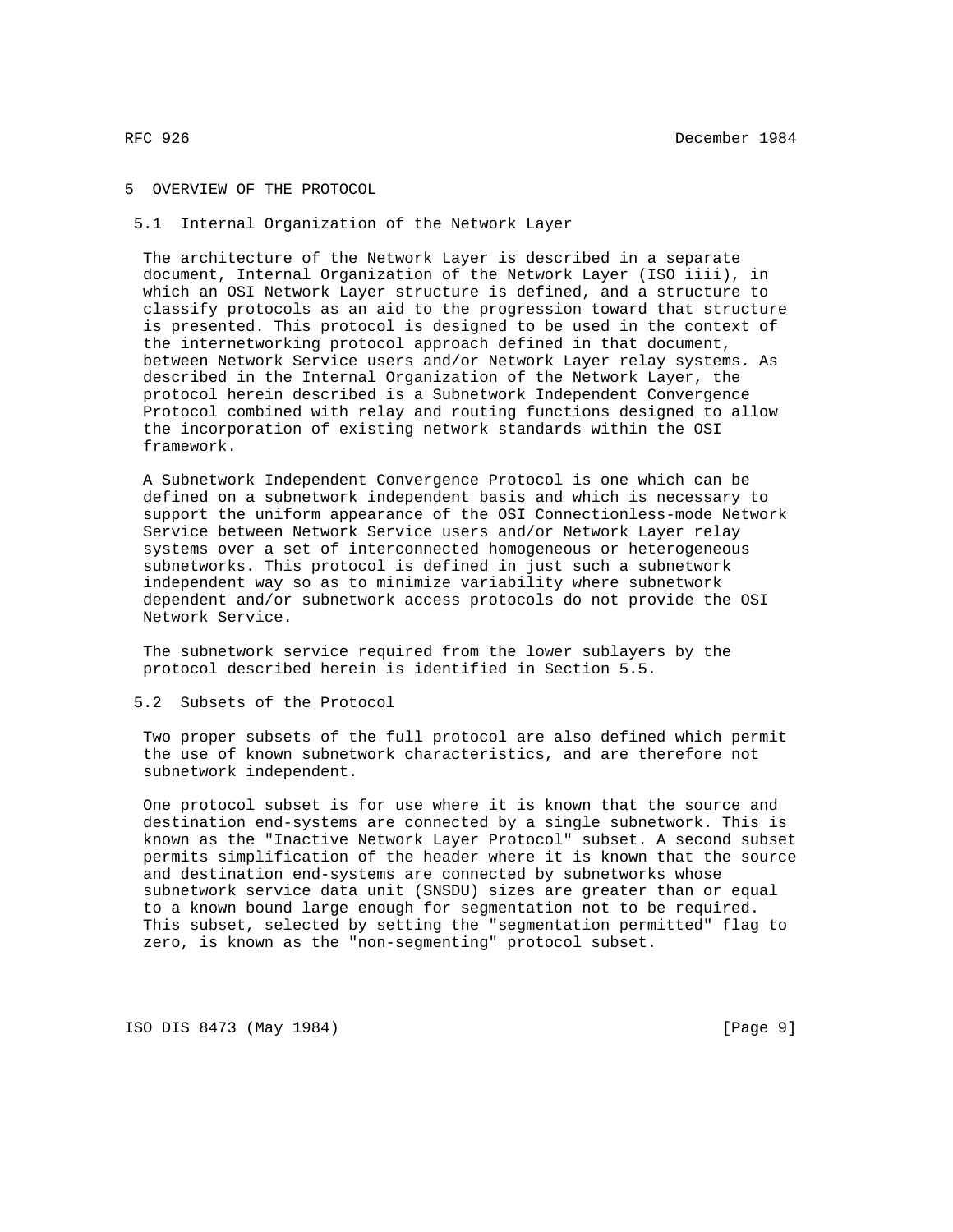# 5.3 Addressing

 The Source Address and Destination Address parameters referred to in Section 7.3 of this International Standard are OSI Network Service Access Point Addresses. The syntax and semantics of an OSI Network Service Access Point Address, the syntax and encoding of the Network Protocol Address Information employed by this Protocol, and the relationship between the NSAP and the NPAI is described in a separate document, ISO 8348/DAD2, Addendum to the Network Service Definition covering Network Layer Addressing.

 The syntax and semantics of the titles and addresses used for relaying and routing are also described in ISO 8348/DAD2.

# 5.4 Service Provided by the Network Layer

 The service provided by the protocol herein described is a connectionless-mode Network Service. The connectionless-mode Network Service is described in document ISO 8348/DAD1, Addendum to the Network Service Definition Covering Connectionless-mode Transmission. The Network Service primitives provided are summarized below:

ISO DIS 8473 (May 1984) [Page 10]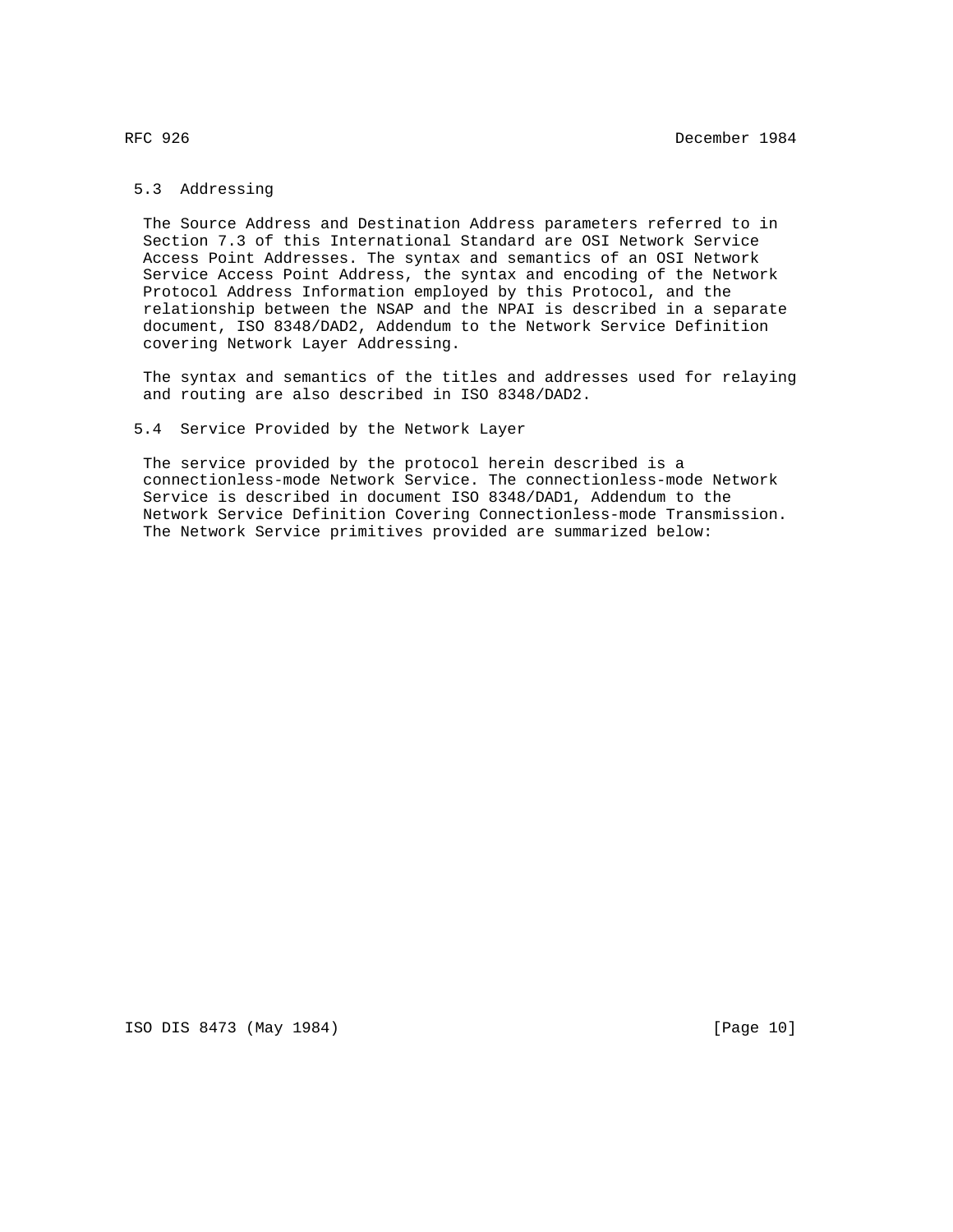| Primitives                       | Parameters                                                                             |
|----------------------------------|----------------------------------------------------------------------------------------|
| N UNITDATA Request<br>Indication | NS Destination Address,<br>NS Source Address,<br>NS_Quality_of_Service,<br>NS Userdata |

Table 5-1. Network Service Primitives

 The Addendum to the Network Service Definition Covering Connectionless-mode Transmission (ISO 8348/DAD1) states that the maximum size of a connectionless-mode Network-service-data-unit is limited to 64512 octets.

5.5 Service Assumed from the Subnetwork Service provider

 The subnetwork service required to support this protocol is defined as comprising the following primitives:

| Primitives                        | Parameters                                                                             |
|-----------------------------------|----------------------------------------------------------------------------------------|
| SN UNITDATA Request<br>Indication | SN Destination Address,<br>SN Source Address,<br>SN_Quality_of_Service,<br>SN Userdata |

Table 5-2. Subnetwork Service Primitives

ISO DIS 8473 (May 1984) [Page 11]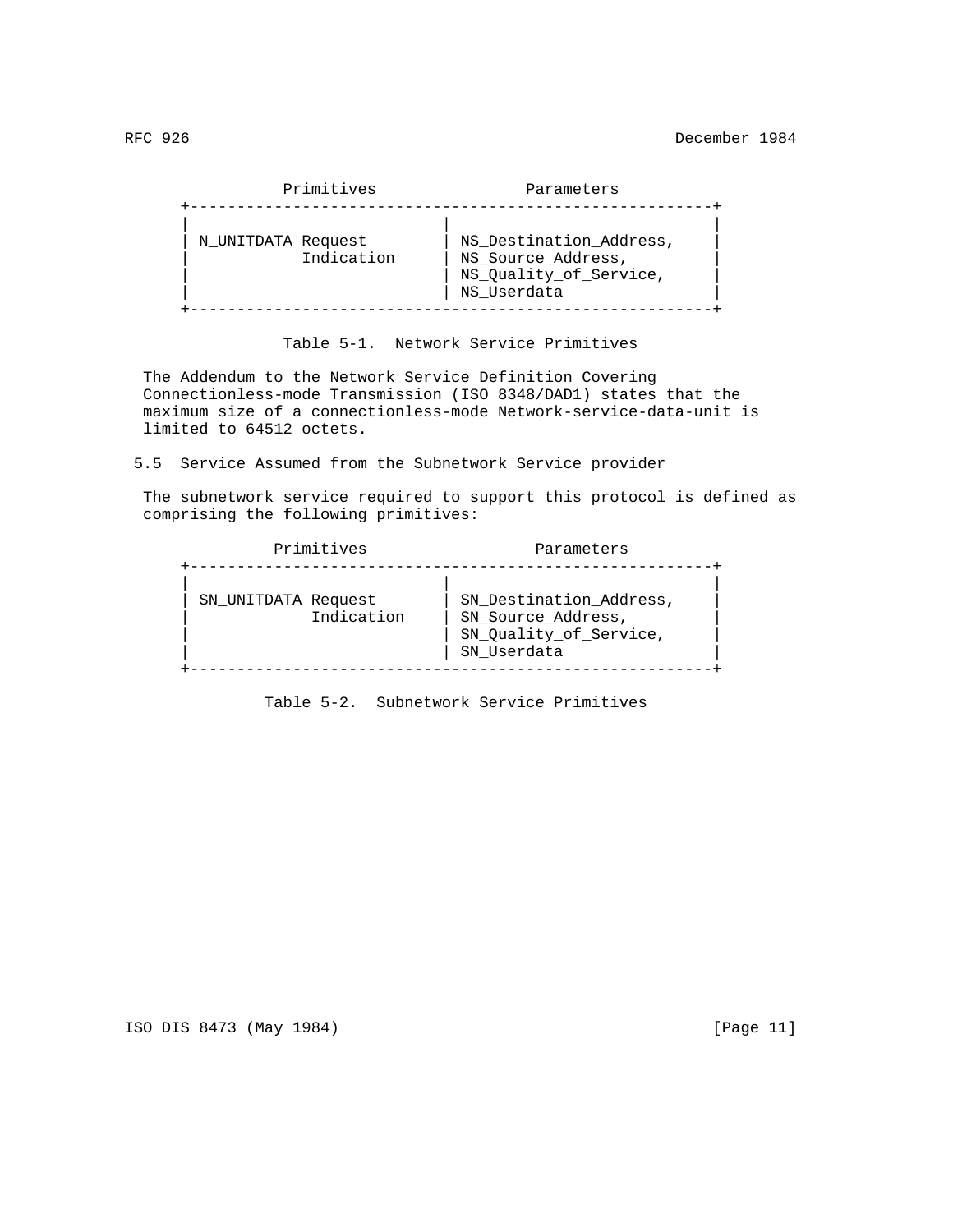# 5.5.1 Subnetwork Addresses

 The source and destination addresses specify the points of attachment to a public or private subnetwork(s) involved in the transmission. Subnetwork addresses are defined in the Service Definition of each individual subnetwork.

 The syntax and semantics of subnetwork addresses are not defined in this Protocol Standard.

5.5.2 Subnetwork Quality of Service

 Subnetwork Quality of Service describes aspects of a subnetwork connectionless-mode service which are attributable solely to the subnetwork service provider.

 Associated with each subnetwork connectionless-mode transmission, certain measures of quality of service are requested when the primitive action is initiated. These requested measures (or parameter values and options) are based on a priori knowledge by the Network Service provider of the service(s) made available to it by the subnetwork. Knowledge of the nature and type of service available is typically obtained prior to an invocation of the subnetwork connectionless-mode service.

Note:

 The quality of service parameters identified for the subnetwork connectionless-mode service may in some circumstances be directly derivable from or mappable onto those identified in the connectionless-mode Network Service; e.g., the parameters

- a) transit delay;
- b) protection against unauthorized access;
- c) cost determinants;
- d) priority; and
- e) residual error probability

 as defined in ISO 8348/DAD1, Addendum to the Network Service Definition Covering Connectionless-mode Transmission, may be employed.

ISO DIS 8473 (May 1984) [Page 12]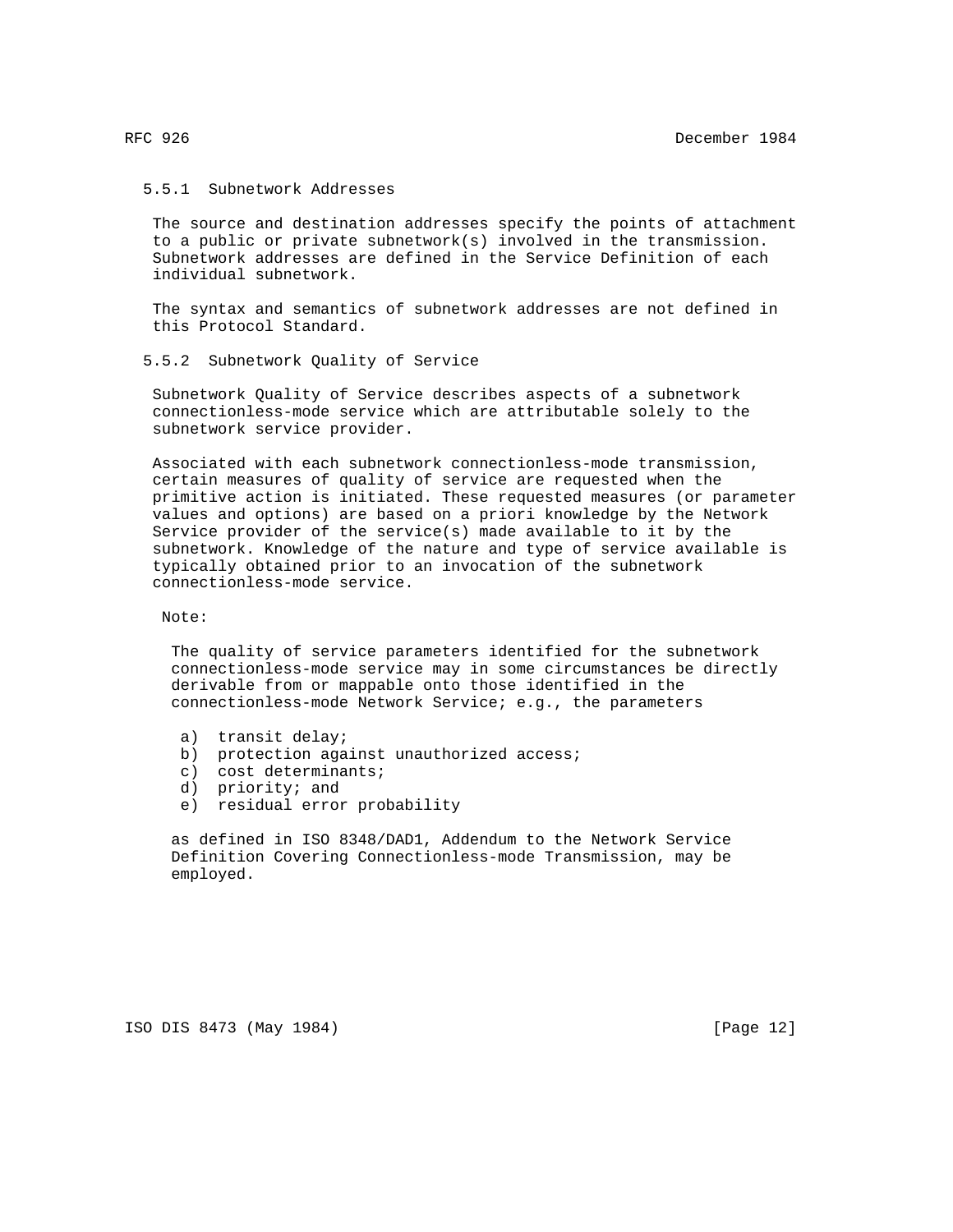For those subnetworks which do not inherently provide Quality of Service as a parameter when the primitive action is initiated, it is a local matter as to how the semantics of the service requested might be preserved. In particular, there may be instances in which the Quality of Service requested cannot be maintained. In such circumstances, the subnetwork service provider shall attempt to deliver the protocol data unit at whatever Quality of Service is available.

5.5.3 Subnetwork User Data

The SN Userdata is an ordered multiple of octets, and is transferred transparently between the specified subnetwork service access points.

 The subnetwork service is required to support a subnetwork service data unit size of at least the maximum size of the Data PDU header plus one octet of NS-Userdata. This requires a minimum subnetwork service data unit size of 256 octets.

 Where the subnetwork service can support a subnetwork service data unit (SNSDU) size greater than the size of the Data PDU header plus one octet of NS\_Userdata, the protocol may take advantage of this. In particular, if all SNSDU sizes of the subnetworks involved are known to be large enough that segmentation is not required, then the "non-segmenting" protocol subset may be used.

### 5.5.4 Subnetwork Dependent Convergence Functions

 Subnetwork Dependent Convergence Functions may be performed to provide a connectionless-mode subnetwork service in the case where subnetworks also provide a connection-oriented subnetwork service. If a subnetwork provides a connection-oriented service, some subnetwork dependent function is assumed to provide a mapping into the required subnetwork service described in the preceding text.

 A Subnetwork Dependent Convergence Protocol may also be employed in those cases where functions assumed from the subnetwork service provider are not performed.

ISO DIS 8473 (May 1984) [Page 13]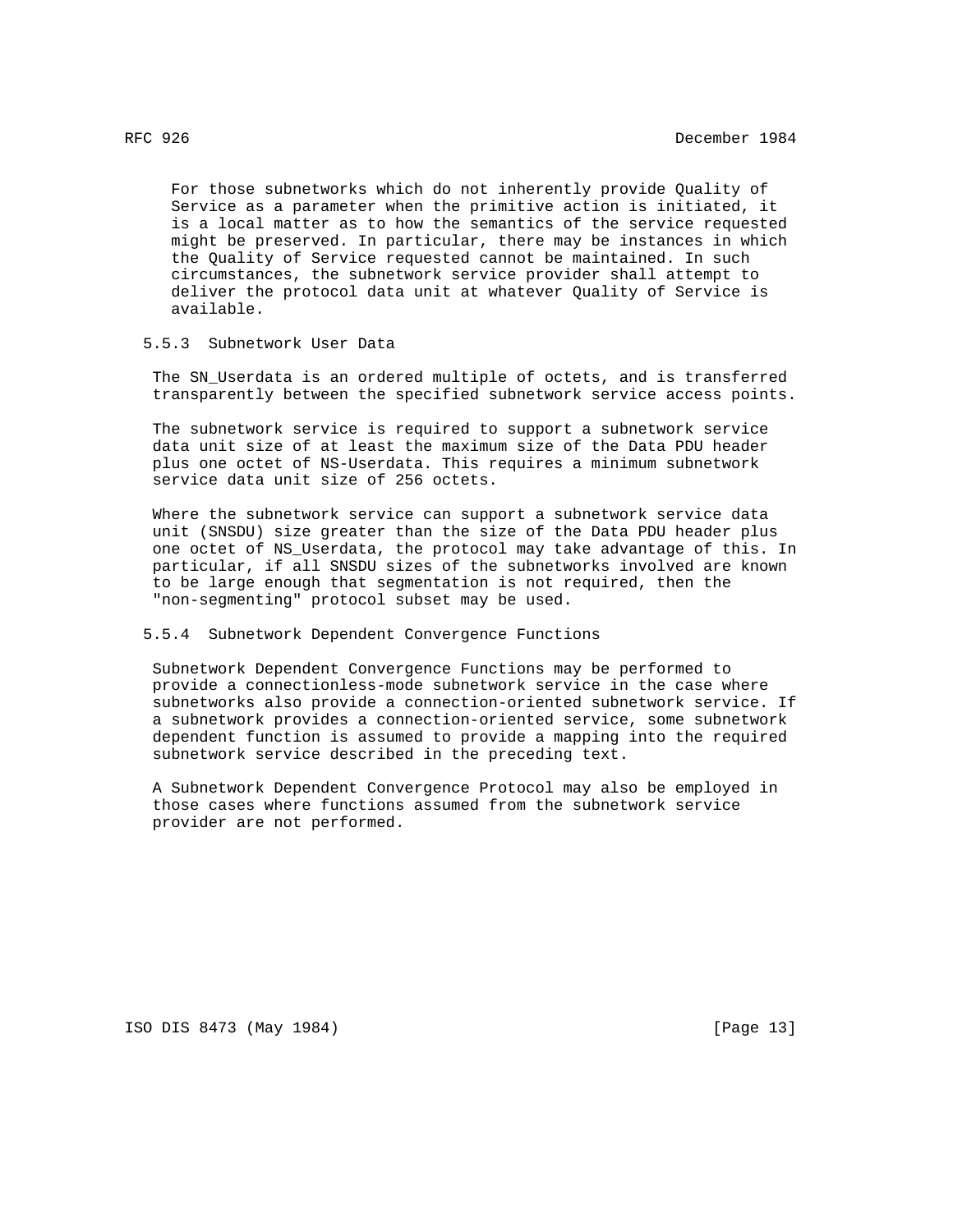5.6 Service Assumed from Local Evironment

 A timer service is provided to allow the protocol entity to schedule events.

There are three primitives associated with the S\_TIMER service:

- 1) the S-TIMER request;
- 2) the S\_TIMER response; and
- 3) the S TIMER cancel.

 The S\_TIMER request primitive indicates to the local environment that it should initiate a timer of the specified name and subscript and maintain it for the duration specified by the time parameter.

 The S\_TIMER response primitive is initiated by the local environment to indicate that the delay requested by the corresponding S\_TIMER request primitive has elapsed.

 The S\_TIMER cancel primitive is an indication to the local environment that the specified timer(s) should be cancelled. If the subscript parameter is not specified, then all timers with the specified name are cancelled; otherwise, the timer of the given name and subscript is cancelled. If no timers correspond to the parameters specified, the local environment takes no action.

The parameters of the S\_TIMER service primitives are:

ISO DIS 8473 (May 1984) [Page 14]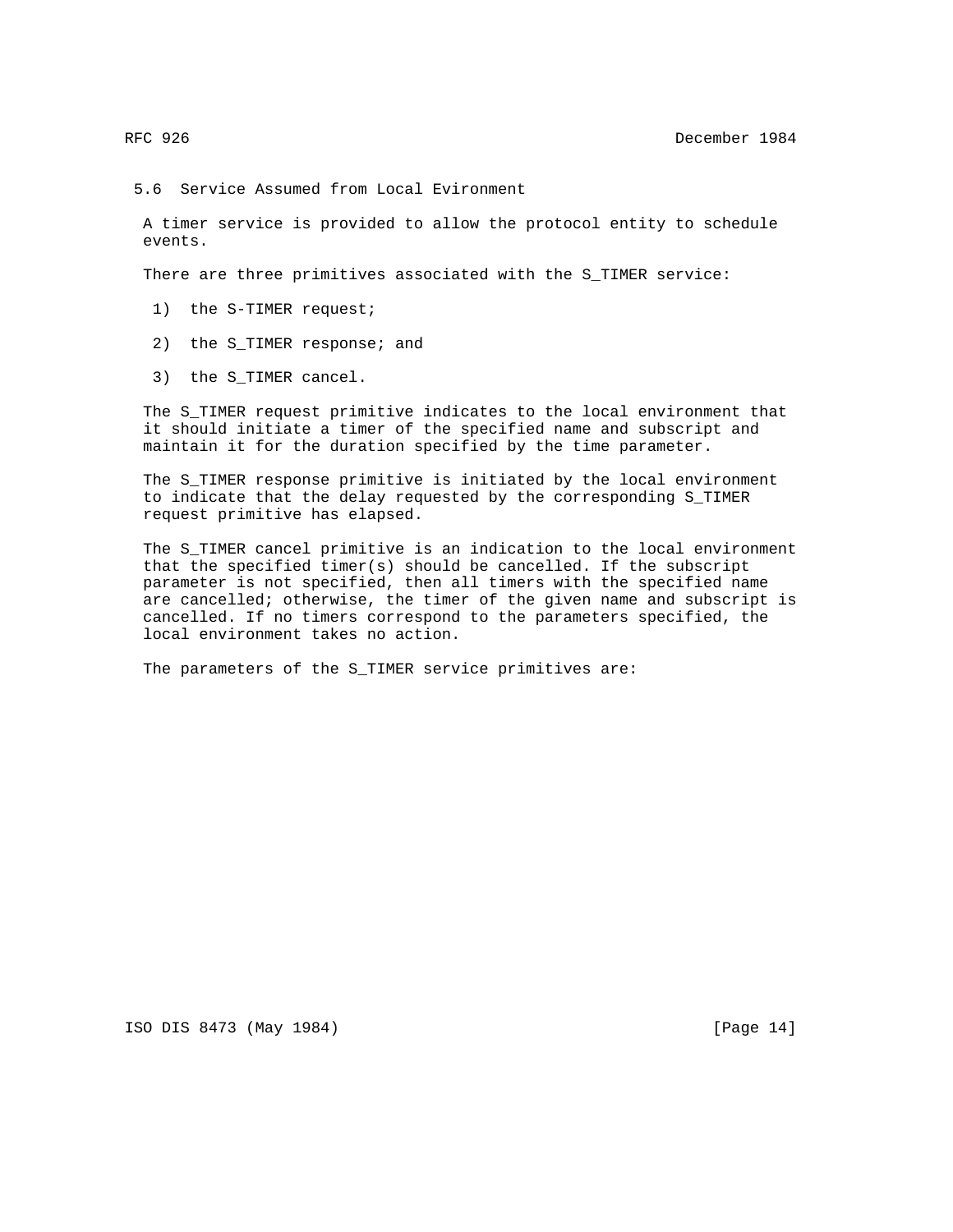| Primitives                 | Parameters                      |
|----------------------------|---------------------------------|
| S TIMER Request            | S Time<br>S Name<br>S_Subscript |
| S TIMER Response<br>Cancel | S Name<br>S_Subscript           |

Table 5-3. Timer Primitives

 The time parameter indicates the time duration of the specified timer. An identifying label is associated with a timer by means of the name parameter. The subscript parameter specifies a value to distinguish timers with the same name. The name and subscript taken together constitute a unique reference to the timer.

ISO DIS 8473 (May 1984) [Page 15]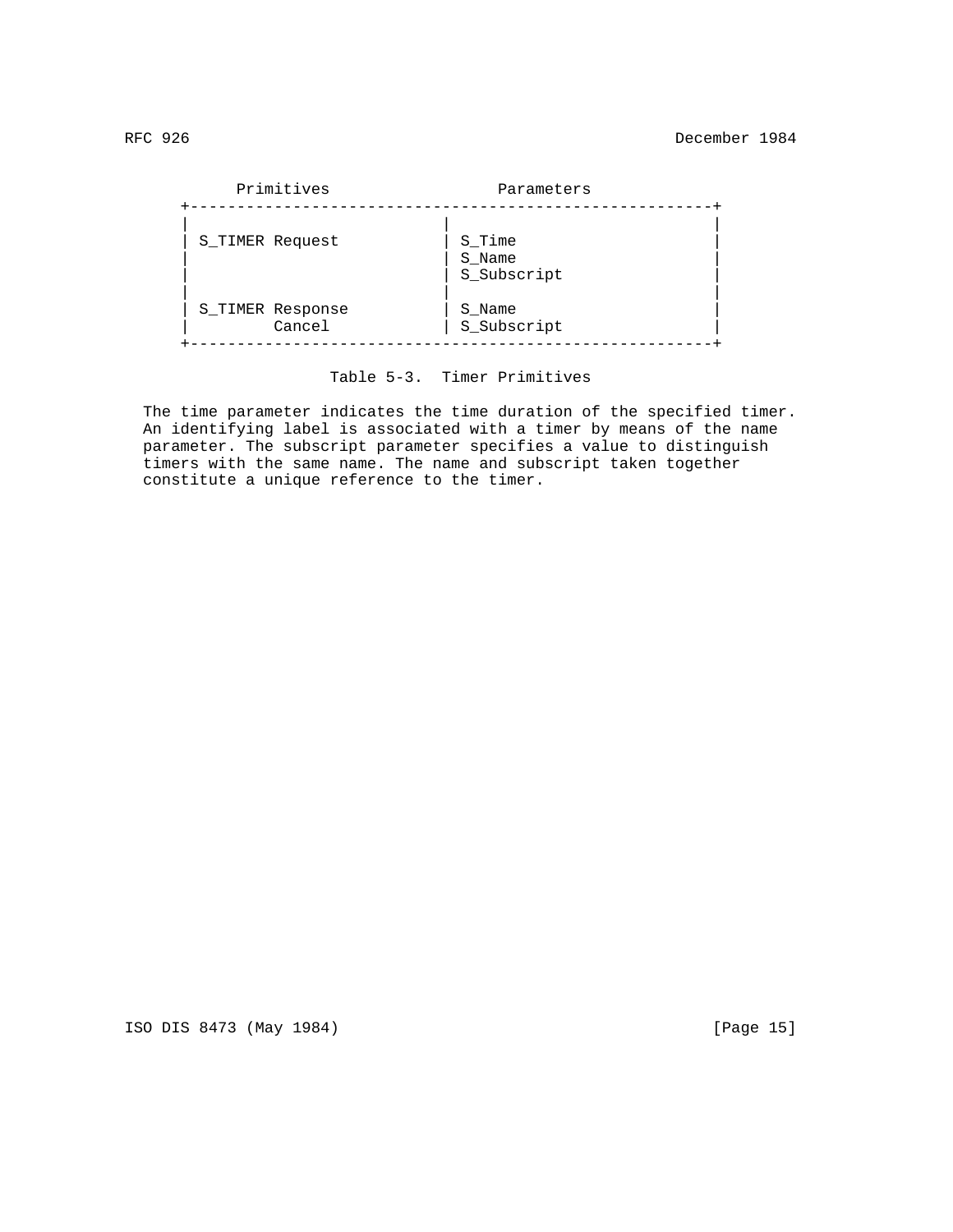SECTION TWO. SPECIFICATION OF THE PROTOCOL

### 6 PROTOCOL FUNCTIONS

This section describes the functions performed as part of the Protocol.

 Not all of the functions must be performed by every implementation. Section 6.17 specifies which functions may be omitted and the correct behavior where requested functions are not implemented.

#### 6.1 PDU Composition Function

 This function is responsible for the construction of a protocol data unit according to the rules of protocol given in Section 7. Protocol Control Information required for delivering the data unit to its destination is determined from current state information and from the parameters provided with the N\_UNITDATA Request; e.g., source and destination addresses, QOS, etc. User data passed from the Network Service user in the N\_UNITDATA Request forms the Data field of the protocol data unit.

 During the composition of the protocol data unit, a Data Unit Identifier is assigned to identify uniquely all segments of the corresponding NS\_Userdata. The "Reassemble PDU" function considers PDUs to correspond to the same Initial PDU, and hence N\_UNITDATA request, if they have the same Source and Destination Addresses and Data Unit Identifier.

 The Data Unit Identifier is available for ancillary functions such as error reporting. The originator of the PDU must choose the Data Unit Identifier so that it remains unique (for this Source and Destination Address pair) for the maximum lifetime of the PDU (or any Derived PDUs) in the network.

ISO DIS 8473 (May 1984) [Page 16]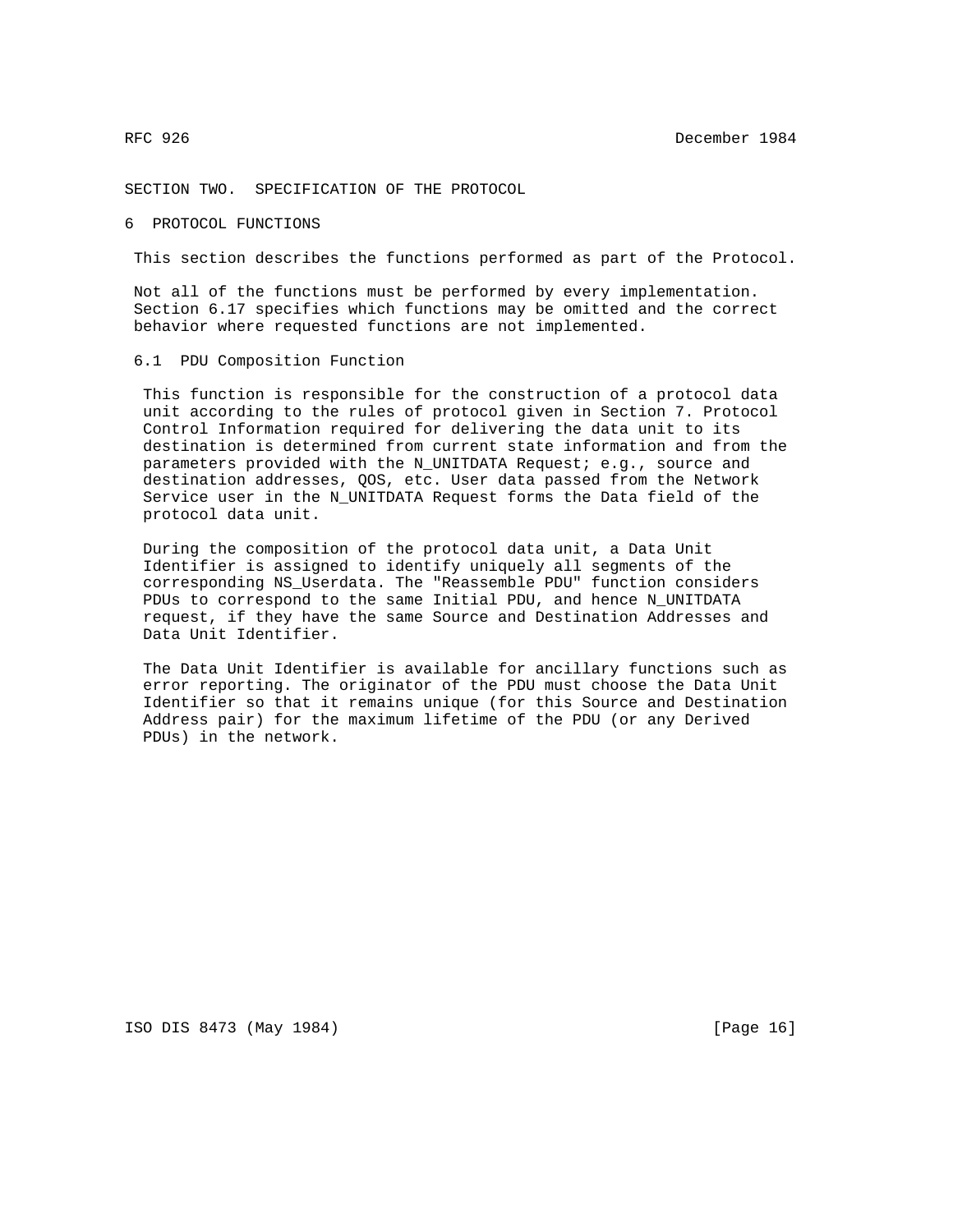During the composition of the PDU, a value of the total length of the PDU is determined by the originator and placed in the Total Length field of the PDU header. This field is not changed in any Derived PDU for the lifetime of the protocol data unit.

 Where the non-segmenting subset is employed, neither the Total Length field nor the Data Unit Identifier field is present. During the composition of the protocol data unit, a value of the total length of the PDU is determined by the originator and placed in the Segment Length field of the PDU header. This field is not changed for the lifetime of the PDU.

6.2 PDU Decomposition Function

 This function is responsible for removing the Protocol Control Information from the protocol data unit. During this process, information pertinent to the generation of the N\_UNITDATA Indication is retained. The data field of the PDU received is reserved until all segments of the original service data unit have been received; this is the NS\_Userdata parameter of the N\_UNITDATA Indication.

#### 6.3 Header Format Analysis Function

 This function determines whether the full Protocol described in this Standard is employed, or one of the defined proper subsets thereof. If the protocol data unit has a Network Layer Protocol Identifier indicating that this is a standard version of the Protocol, this function determines whether a PDU received has reached its destination using the destination address provided in the PDU is the same as the one which addresses an NSAP served by this network-entity, then the PDU has reached its destination; if not, it must be forwarded.

 If the protocol data unit has a Network Layer Protocol Identifier indicating that the Inactive Network Layer Protocol subset is in use, then no further analysis of the PDU header is required. The

ISO DIS 8473 (May 1984) [Page 17]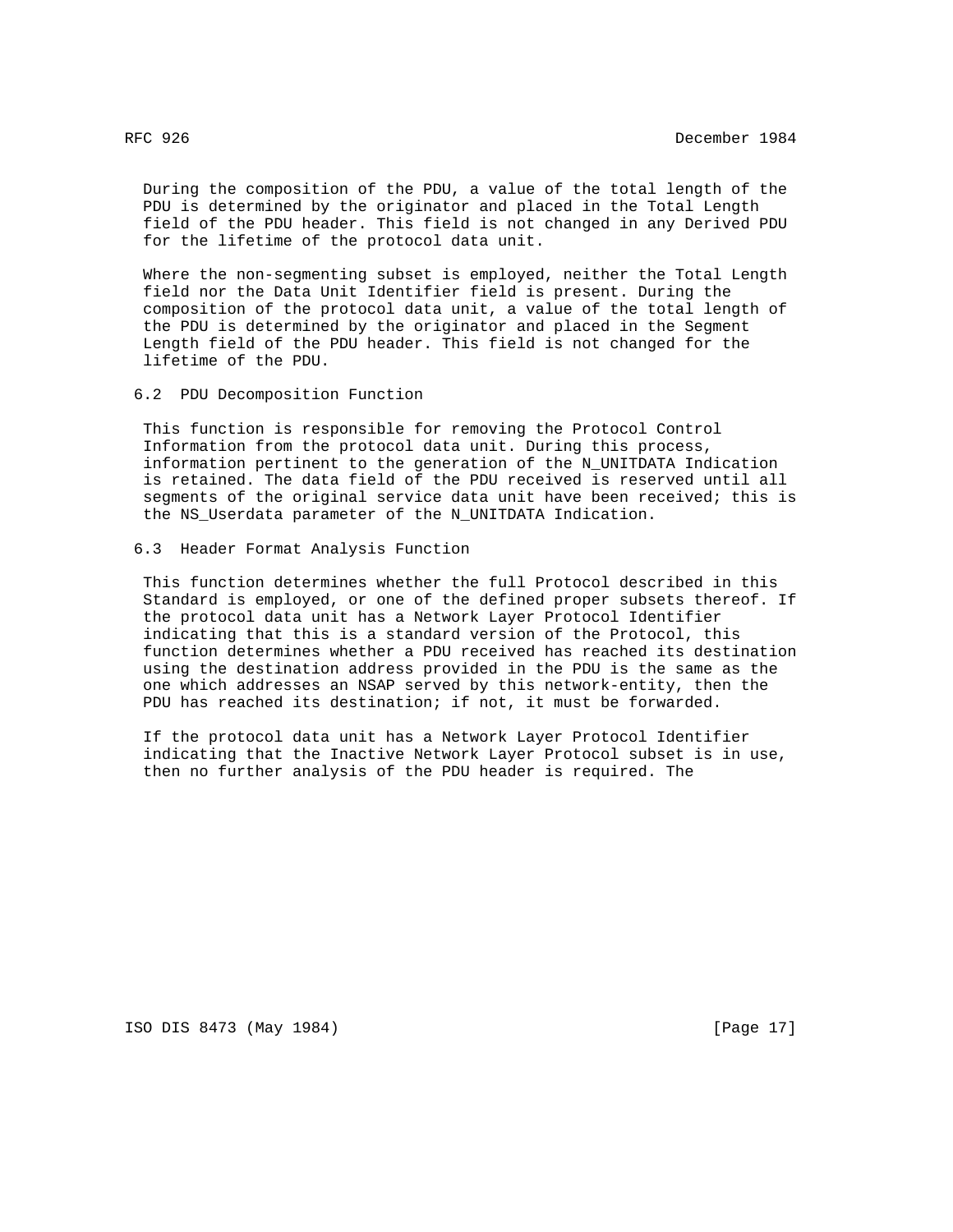network-entity in this case determines that either the network address encoded in the network protocol address information of a supporting subnetwork protocol corresponds to a network Service Access Point address served by this network-entity, or that an error has occurred. If the subnetwork PDU has been delivered correctly, then the protocol data unit may be decomposed according to the procedure described for that particular subnetwork protocol.

### 6.4 PDU Lifetime Control Function

 This function is used to enforce the maximum PDU lifetime. It is closely associated with the "Header Format Analysis" function. This function determines whether a PDU received may be forwarded or whether its assigned lifetime has expired, in which case it must be discarded.

 The operation of the Lifetime Control function depends upon the Lifetime field in the PDU header. This field contains, at any time, the remaining lifetime of the PDU (represented in units of 500 Milliseconds). The Lifetime of the Initial PDU is determined by the originating network-entity, and placed in the Lifetime field of the PDU.

# 6.5 Route PDU Function

 This function determines the network-entity to which a protocol data unit should be forwarded, using the destination NSAP address parameters, Quality of Service parameter, and/or other parameters. It determines the subnetwork which must be transited to reach that network-entity. Where segmentation occurs, it further determines which subnetwork(s) the segments may transit to reach that network-entity.

ISO DIS 8473 (May 1984) [Page 18]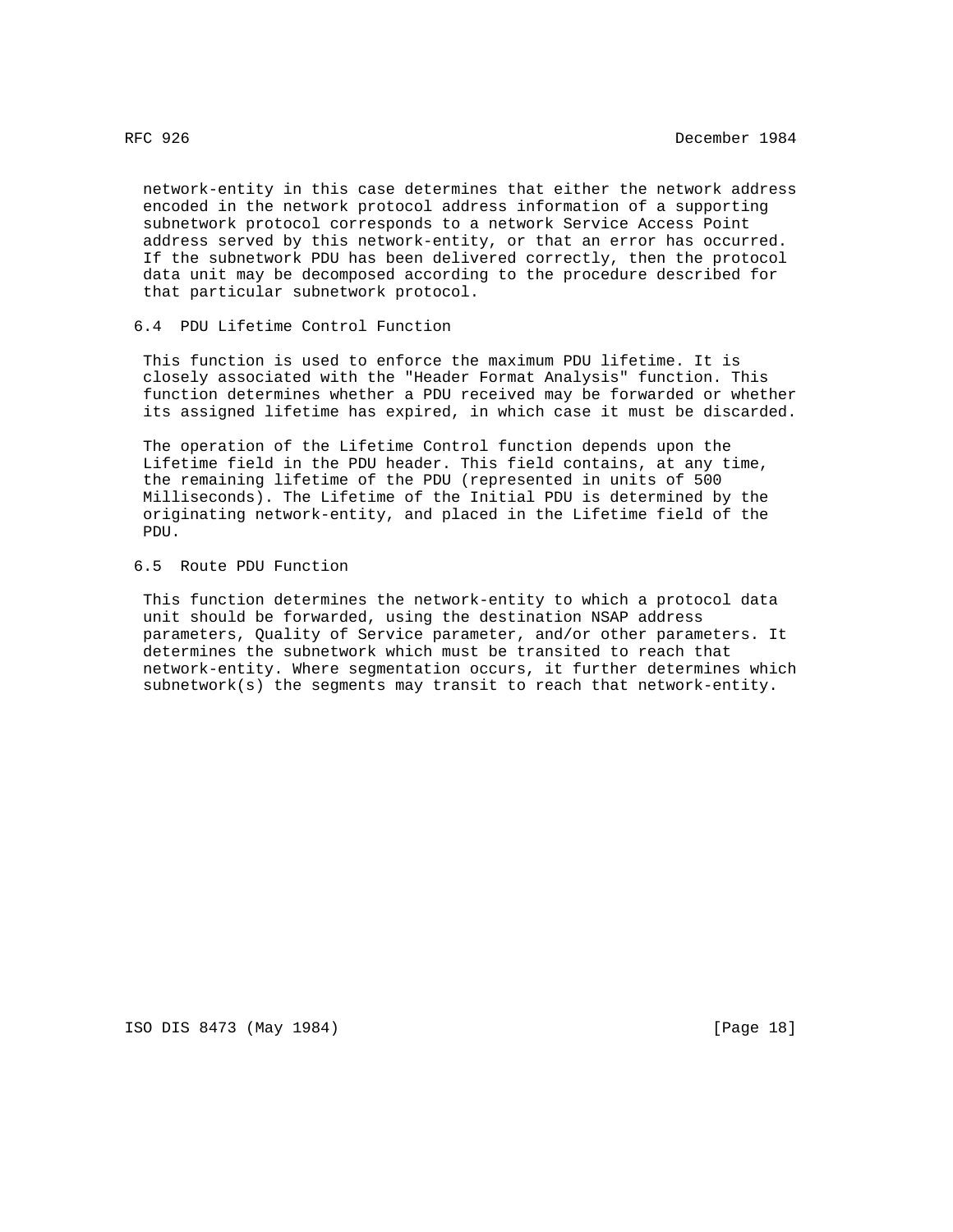# 6.6 Forward PDU Function

 This function issues a subnetwork service primitive (see Section 5.5) supplying the subnetwork identified by the "Route PDU" function with the protocol data unit as an SNSDU, and the address information required by that subnetwork to identify the "next" intermediate-system within the subnetwork-specific address domain.

 When an Error Report PDU is to be forwarded, and is longer than the maximum user data acceptable by the subnetwork, it shall be truncated to the maximum acceptable length ad forwarded with no other change. When a Data PDU is to be forwarded ad is longer than the maximum user data acceptable by the subnetwork, the Segmentation function is applied (See Section 6.7, which follows).

### 6.7 Segmentation Function

 Segmentation is performed when the size of the protocol data unit is greater than the maximum size of the user data parameter field of the subnetwork service primitive.

 Segmentation consists of composing two or more new PDUs (Derived PDUs) from the PDU received. The PDU received may be the Initial PDU, or it may be a Derived PDU. The Protocol Control Information required to identify, route, and forward a PDU is duplicated in each PDU derived from the Initial PDU. The user data encapsulated within the PDU received is divided such that the Derived PDUs satisfy the size requirements of the user data parameter field of the subnetwork service primitive.

 Derived PDUs are identified as being from the same Initial PDU by means of

- a) the source address,
- b) the destination address, and
- c) the data unit identifier.

ISO DIS 8473 (May 1984) [Page 19]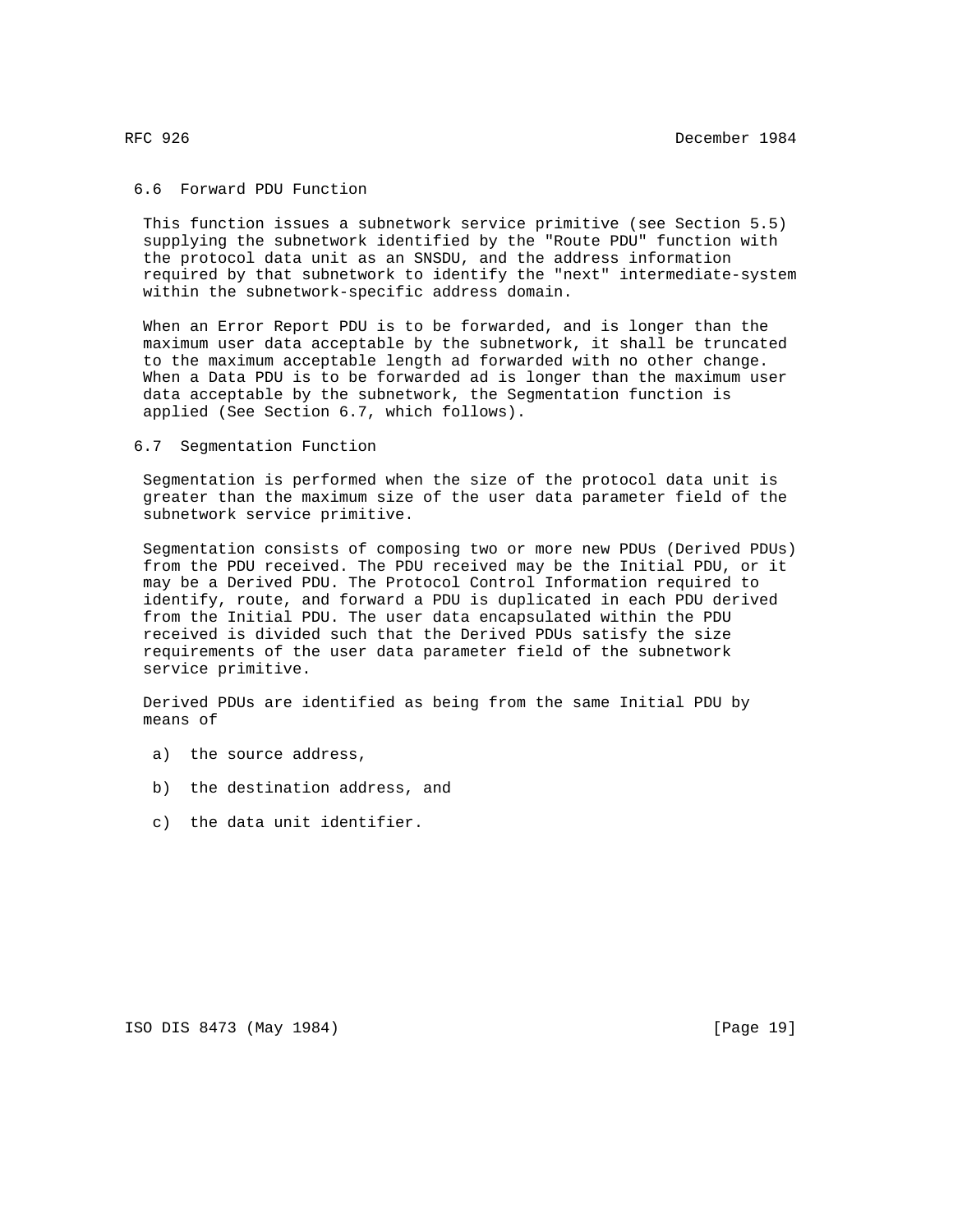The following fields of the PDU header are used in conjunction with the Segmentation function:

- a) Segment Offset identifies at which octet in the data field of the Initial PDU the segment begins;
- b) Segment Length specifies the number of octets in the Derived PDU, including both header and data;
- c) More Segments Flag set to one if this Derived PDU does not contain, as its final octet of user data, the final octet of the Initial PDU; and
- d) Total Length specifies the entire length of the Initial PDU, including both header and data.

 Derived PDUs may be further segmented without constraining the routing of the individual Derived PDUs.

 A Segmentation Permitted flag is set to one to indicate that segmentation is permitted. If the Initial PDU is not to be segmented at any point during its lifetime in the network, the flag is set to zero.

 When the "Segmentation Permitted" flag is set to zero, the non segmenting protocol subset is in use.

6.8 Reassembly Function

 The Reassembly Function reconstructs the Initial PDU transmitted to the destination network-entity from the Derived PDUs generated during the lifetime of the Initial PDU.

 A bound on the time during which segments (Derived PDUs) of an Initial PDU will be held at a reassembly point is provided so that resources may be released when it is no longer expected that any outstanding segments of the Initial PDU will arrive at the reassembly point. When such an event occurs, segments (Derived PDUs) of the Initial PDU held at the reassembly point are discarded, the resources allocated for those segments are freed,

ISO DIS 8473 (May 1984) [Page 20]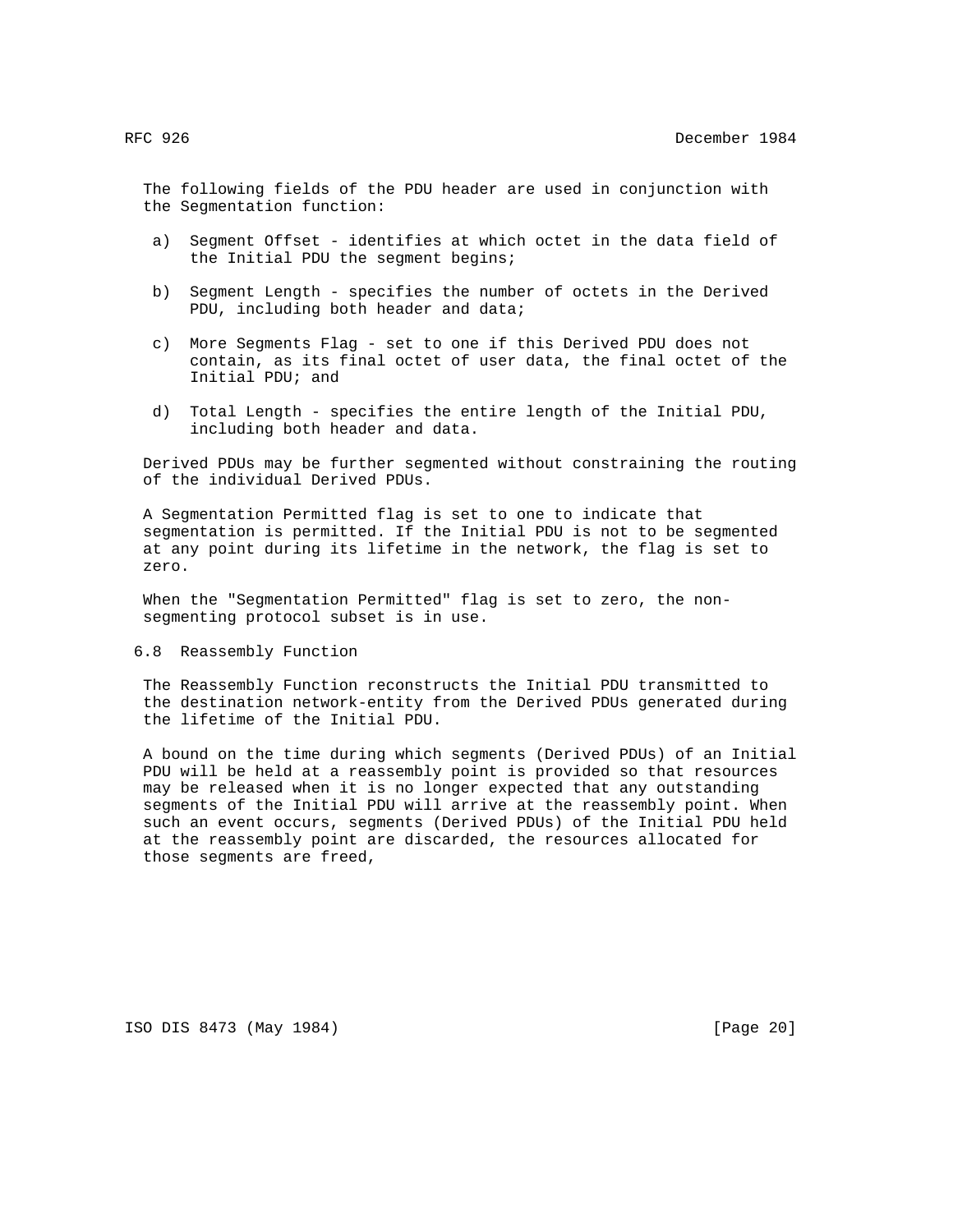and if selected, an Error Report is generated.

Note:

 The design of the Segmentation and Reassembly functions is intended principally to be used such that reassembly takes place at the destination. However, other schemes which

- a) interact with the routing algorithm to favor paths on which fewer segments are generated,
- b) generate more segments than absolutely required in order to avoid additional segmentation at some subsequent point, or
- c) allow partial/full reassembly at some point along the route where it is known that the subnetwork with the smallest PDU size has been transited

 are not precluded. The information necessary to enable the use of one of these alternative strategies may be made available through the operation of a Network Layer Management function.

 While the exact relationship between reassembly lifetime and PDU lifetime is a local matter, the reassembly algorithm must preserve the intent of the PDU lifetime. Consequently, the reassembly function must discard PDUs whose lifetime would otherwise have expired had they not been under the control of the reassembly function.

6.9 Discard PDU Function

 This function performs all of the actions necessary to free the resources reserved by the network-entity in any of the following situations (Note: the list is not exhaustive):

- a) A violation of protocol procedure has occurred.
- b) A PDU is received whose checksum is inconsistent with its contents.

ISO DIS 8473 (May 1984) [Page 21]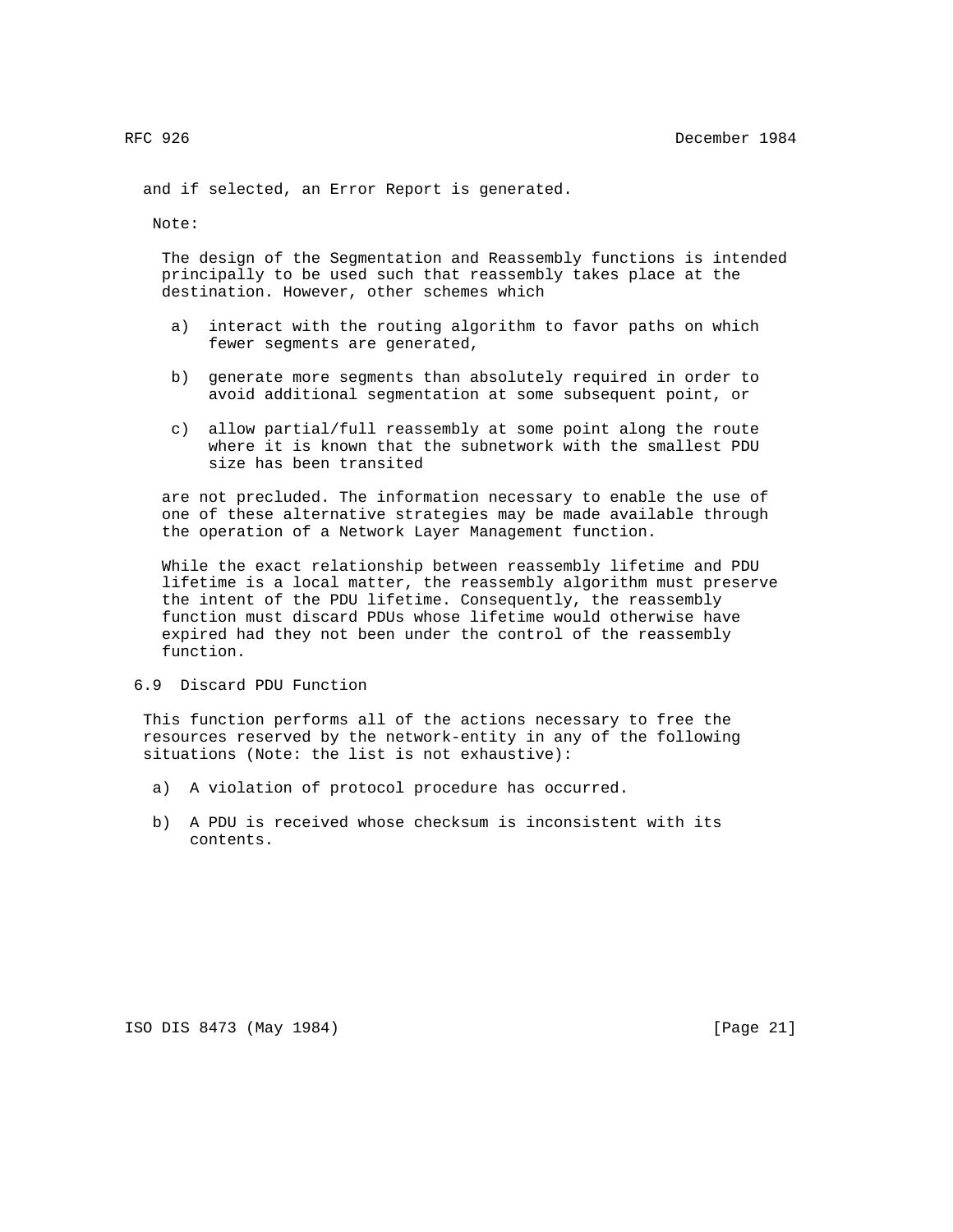- c) A PDU is received, but due to congestion, it cannot be processed.
- d) A PDU is received whose header cannot be analyzed.
- e) A PDU is received which cannot be segmented and cannot be forwarded because its length exceeds the maximum subnetwork service data unit size.
- f) A PDU is received whose destination address is unreachable or unknown.
- g) Incorrect or invalid source routing was specified. This may include a syntax error in the source routing field, and unknown or unreachable address in the source routing field, or a path which is not acceptable for other reasons.
- h) A PDU is received whose PDU lifetime has expired or the lifetime expires during reassembly.
- i) A PDU is received which contains an unsupported option.
- 6.10 Error Reporting Function

### 6.10.1 Overview

 This function causes the return of an Error Report PDU to the source network-entity when a protocol data unit is discarded. An "error report flag" in the original PDU is set by the source network-entity to indicate whether or not Error Report PDUs are to be returned.

 The Error Report PDU identifies the discarded PDU, specifies the type of error detected, and identifies the location at which the error was detected. Part or all of the discarded PDU is included in the data field of the Error Report PDU.

The address of the originator of the Data Protocol Data Unit is

ISO DIS 8473 (May 1984) [Page 22]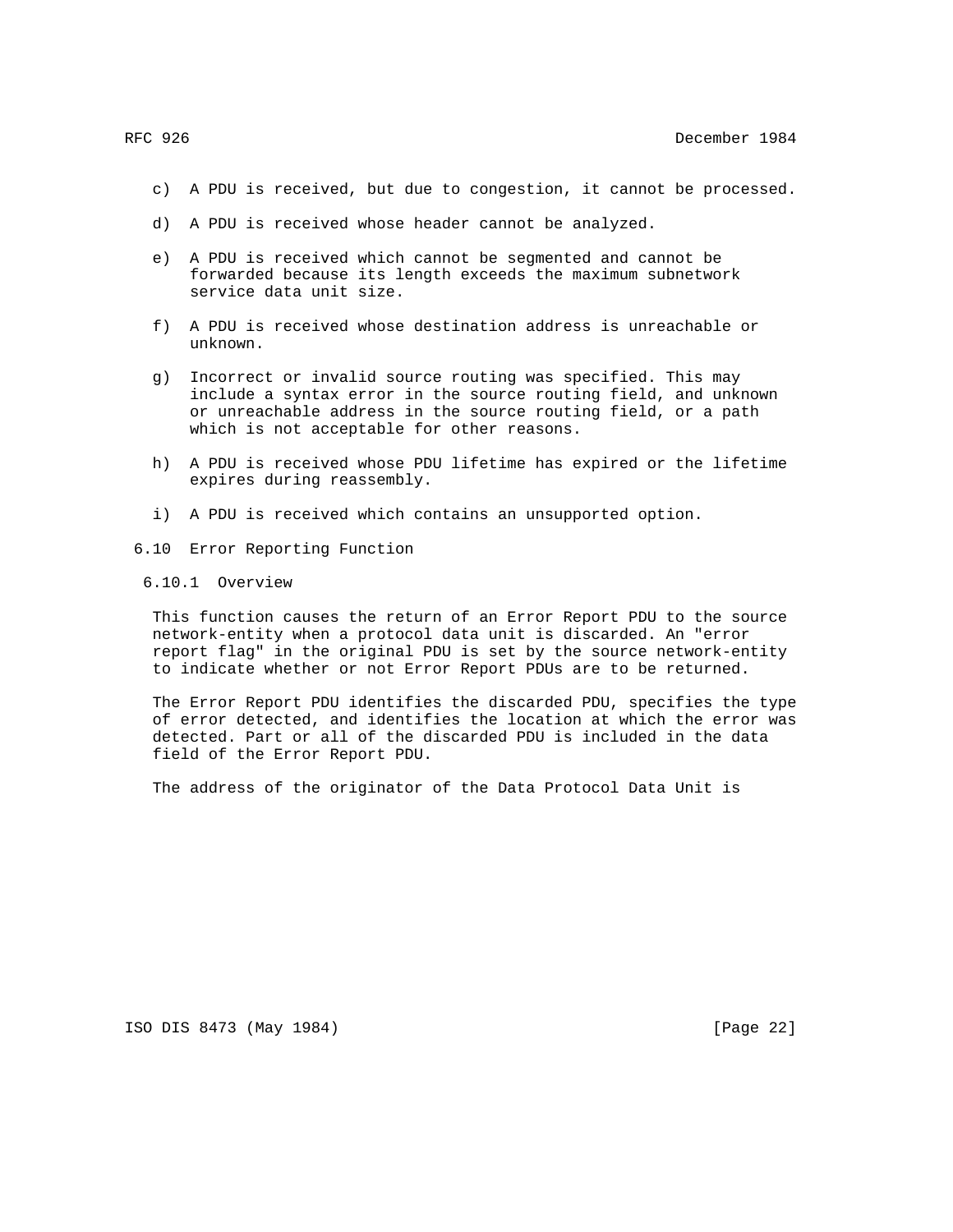conveyed as both the destination address of the Error Report PDU as well as the source address of the original Data PDU; the latter is contained in the Data field of the Error Report PDU. The address of the originator of the Error Report PDU is contained in the source address field of the header of the Error Report PDU.

Note:

 Non-receipt of an Error Report PDU does not imply correct delivery of a PDU issued by a source network-entity.

6.10.2 Requirements

 An Error Report PDU shall not be generated to report the discarding of a PDU that itself contains an Error Report.

 An Error Report PDU shall not be generated upon discarding of a PDU unless that PDU has the Error Report flag set to allow Error Reports.

 If a Data PDU is discarded, and has the Error Report flag set to allow Error Reports, an Error Report PDU shall be generated if the reason for discard (See Section 6.9) is

- a) destination address unreachable,
- b) source routing failure,
- c) unsupported options, or
- d) protocol violation.

ISO DIS 8473 (May 1984) [Page 23]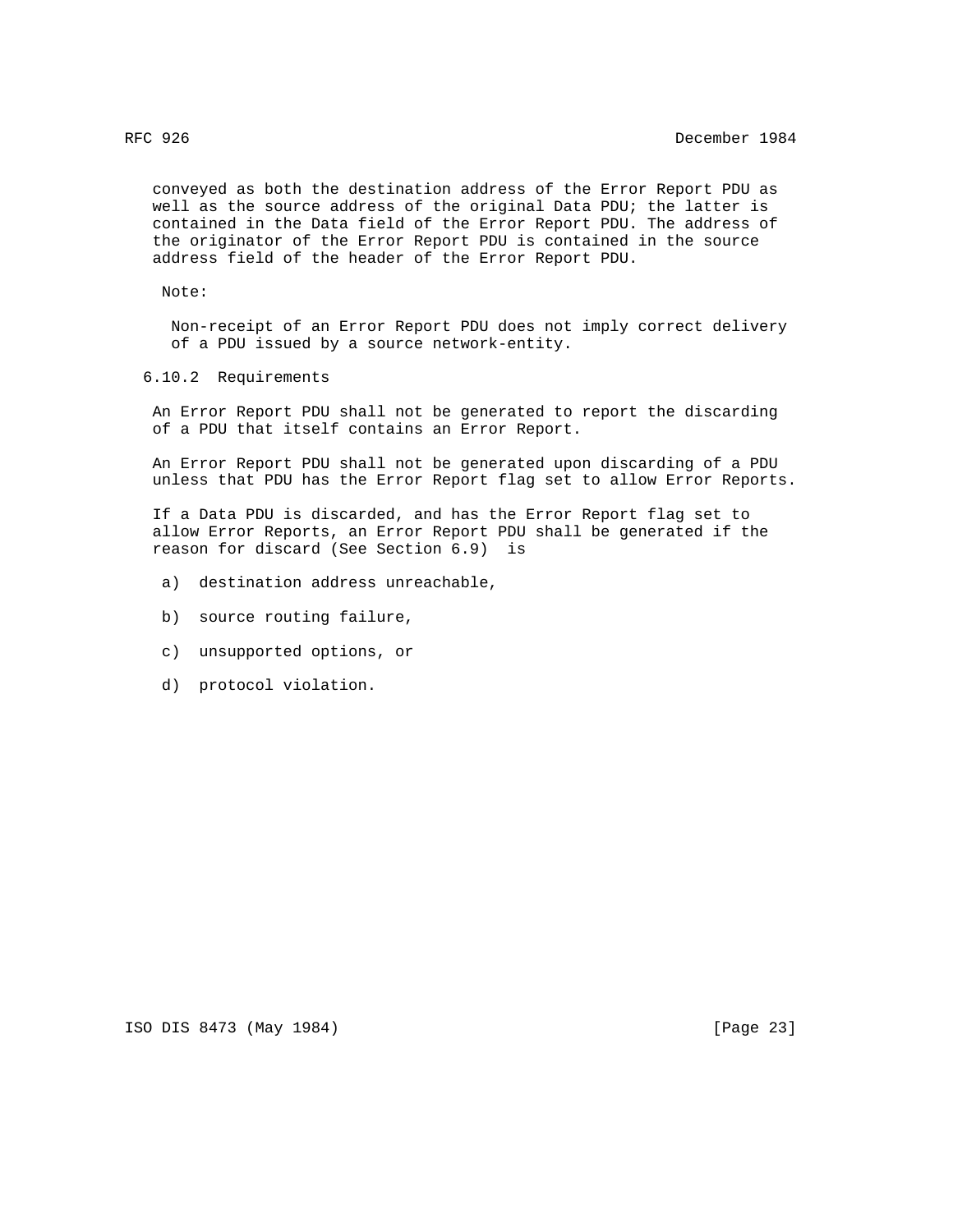#### Note:

 It is intended that this list shall include all nontransient reasons for discard; the list may therefore need to be amended or extended in the light of any changes made in the definitions of such reasons.

 If a Data PDU with the Error Report flag set to allow Error Reports is discarded for any other reason, an Error Report PDU may be generated (as an implementation option).

6.10.3 Processing of Error Reports

 Error Report PDUs are forwarded by intermediate network-entities in the same way as Data PDUs. It is possible that an Error Report PDU may be longer than the maximum user data size of a subnetwork that must be traversed to reach the origin of the discarded PDU. In this case, the Forward PDU function shall truncate the PDU to the maximum size acceptable.

 The entire header of the discarded data unit shall be included in the data field of the Error Report PDU. Some or all of the data field of the discarded data unit may also be included.

## Note:

 Since the suppression of Error Report PDUs is controlled by the originating network-entity and not by the NS User, care should be exercised by the originator with regard to suppressing ER PDUs so that error reporting is not suppressed for every PDU generated.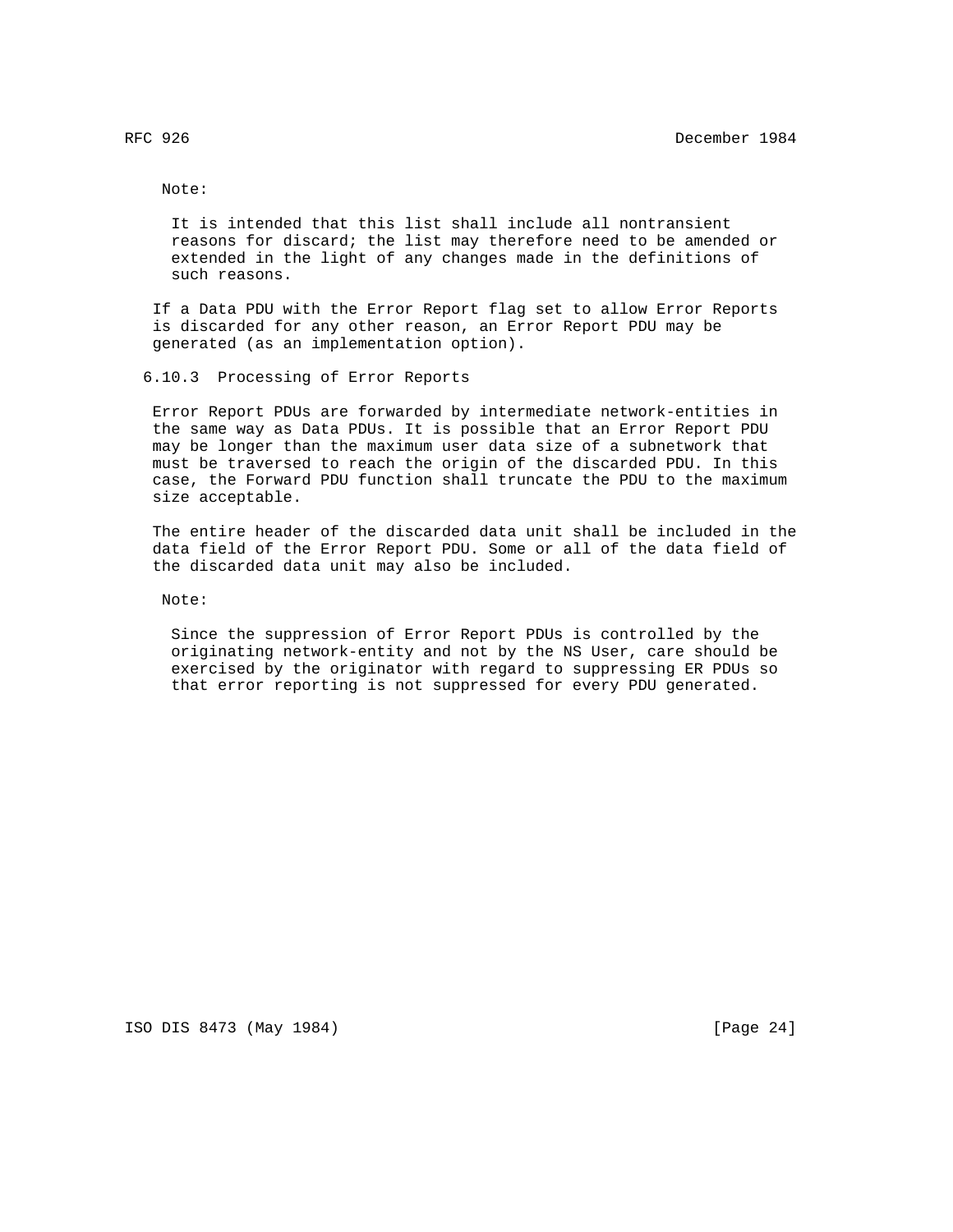# 6.11 PDU Header Error Detection

 The PDU Header Error Detection function protects against failure of intermediate or end-system network-entities due to the processing of erroneous information in the PDU header. The function is realized by a checksum computed on the PDU header. The checksum is verified at each point at which the PDU header is processed. If PDU header fields are modified (for example, due to lifetime function), then the checksum is modified so that the checksum remains valid.

 An intermediate system network-entity must not recompute the checksum for the entire header, even if fields are modified.

Note:

 This is to ensure that inadvertent modification of a header while a PDU is being processed by an intermediate system (for example, due to a memory fault) may still be detected by the PDU Header Error function.

 The use of this function is optional, and is selected by the originating network-entity. If the function is not used, the checksum field of the PDU header is set to zero.

 If the function is selected by the originating network-entity, the value of the checksum field causes the following formulae to be satisfied:

| т.<br>(SUM) | a = 0 (modulo 255)                                                                                 |
|-------------|----------------------------------------------------------------------------------------------------|
| $i=1$       |                                                                                                    |
| т.<br>(SUM) | $(L-i+1)$ a = 0 (modulo 255)<br>i                                                                  |
| $i=1$       |                                                                                                    |
|             | Where $L = the number of octets in the PDU header, and$<br>a = value of octet at position i.<br>i. |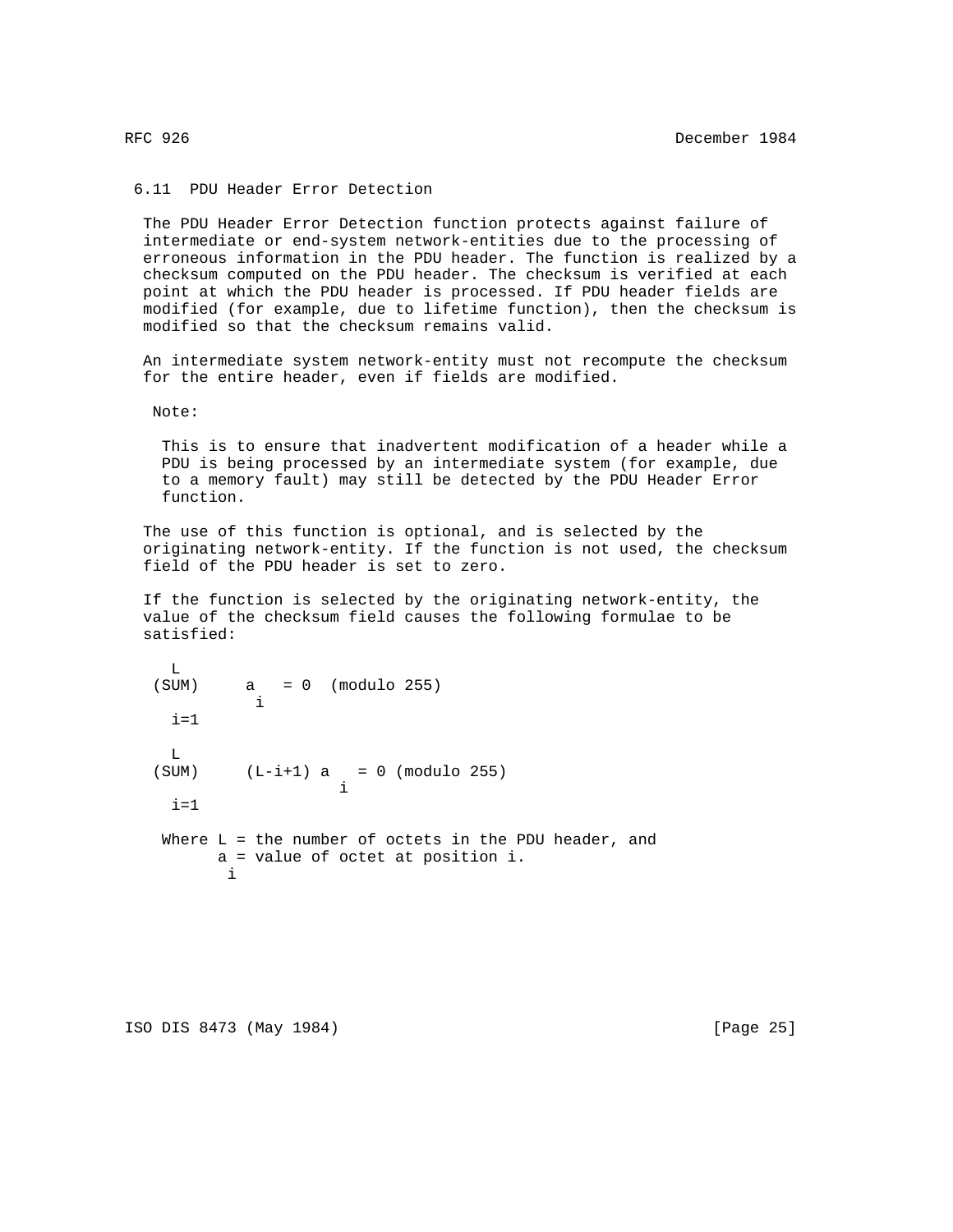When the function is in use, neither octet of the checksum field may be set to zero.

 Annex C contains descriptions of algorithms which may be used to calculate the correct value of the checksum field when the PDU is created, and to update the checksum field when the header is modified.

## 6.12 Padding Function

 The padding function is provided to allow space to be reserved in the PDU header which is not used to support any other function. Octet alignment must be maintained.

Note:

 An example of the use of this function is to cause the data field of a PDU to begin on a convenient boundary for the originating network-entity, such as a computer word boundary.

## 6.13 Security

 An issue related to the quality of the network service is the protection of information flowing between transport-entities. A system may wish to control the distribution of secure data by assigning levels of security to PDUs. As a local consideration, the Network Service user could be authenticated to ascertain whether the user has permission to engage in communication at a particular security level before sending the PDU. While no protocol exchange is required in the authentication process, the optional security parameter in the options part of the PDU header may be employed to convey the particular security level between peer network-entities.

 The syntax and semantics of the security parameter are not specified by this Standard. The security parameter is related to the "protection from unauthorized access" Quality of service parameter described in ISO 8348/DAD1, Addendum to the Network Service Definition Covering Connectionless-mode Transmission. However, to facilitate interoperation between end-systems and relay-systems by avoiding different interpretations of the same encoding, a mechanism is provided to distinguish user-defined security encoding from standardized security encoding.

ISO DIS 8473 (May 1984) [Page 26]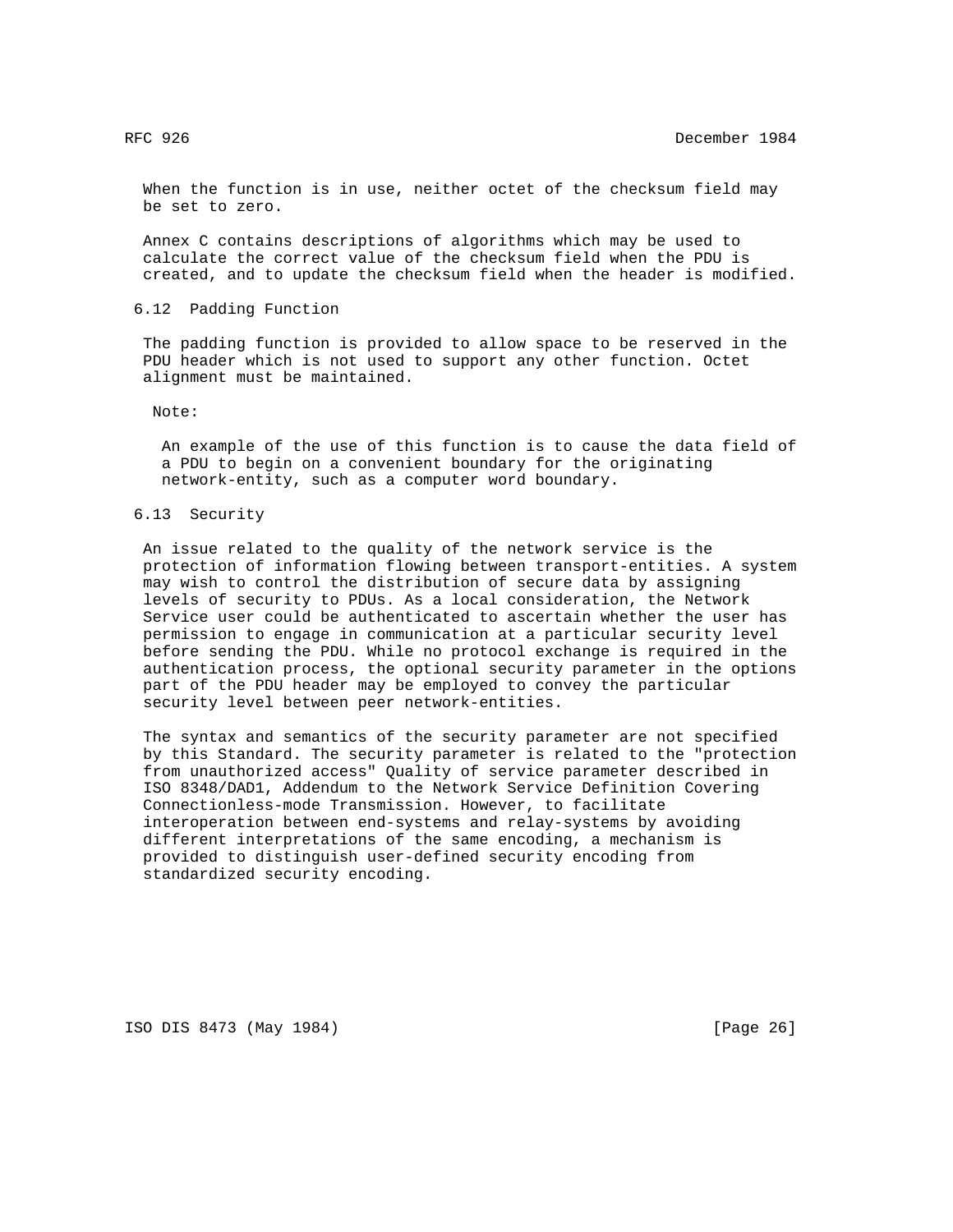# 6.14 Source Routing Function

 The Source Routing function allows the originator to specify the path a generated PDU must take. Source routing can only be selected by the originator of a PDU. Source Routing is accomplished using a list of intermediate system addresses (or titles, see Section 5.3 and 5.5.1) held in a parameter within the options part of the PDU Header. The size of the option field is determined by the originating network-entity. The length of this option does not change as the PDU traverses the network. Associated with this list is an indicator which identifies the next entry in the list to be used; this indicator is advanced by the receiver of the PDU when the next address matches its own address. The indicator is updated as the PDU is forwarded so as to identify the appropriate entry at each stage of relaying.

 Two forms of the source routing option are provided. The first form, referred to as complete source routing, requires that the specified path must be taken; if the specified path cannot be taken, the PDU must be discarded. The source may be informed of the discard using the Error Reporting function described in Section 6.10.

 The second form is referred to as partial source routing. Again, each address in the list must be visited in the order specified while on route to the destination. However, with this form of source routing the PDU may take any path necessary to arrive at the next address in the list. The PDU will not be discarded (for source routing related causes) unless one of the addresses specified cannot be reached by any available route.

ISO DIS 8473 (May 1984) [Page 27]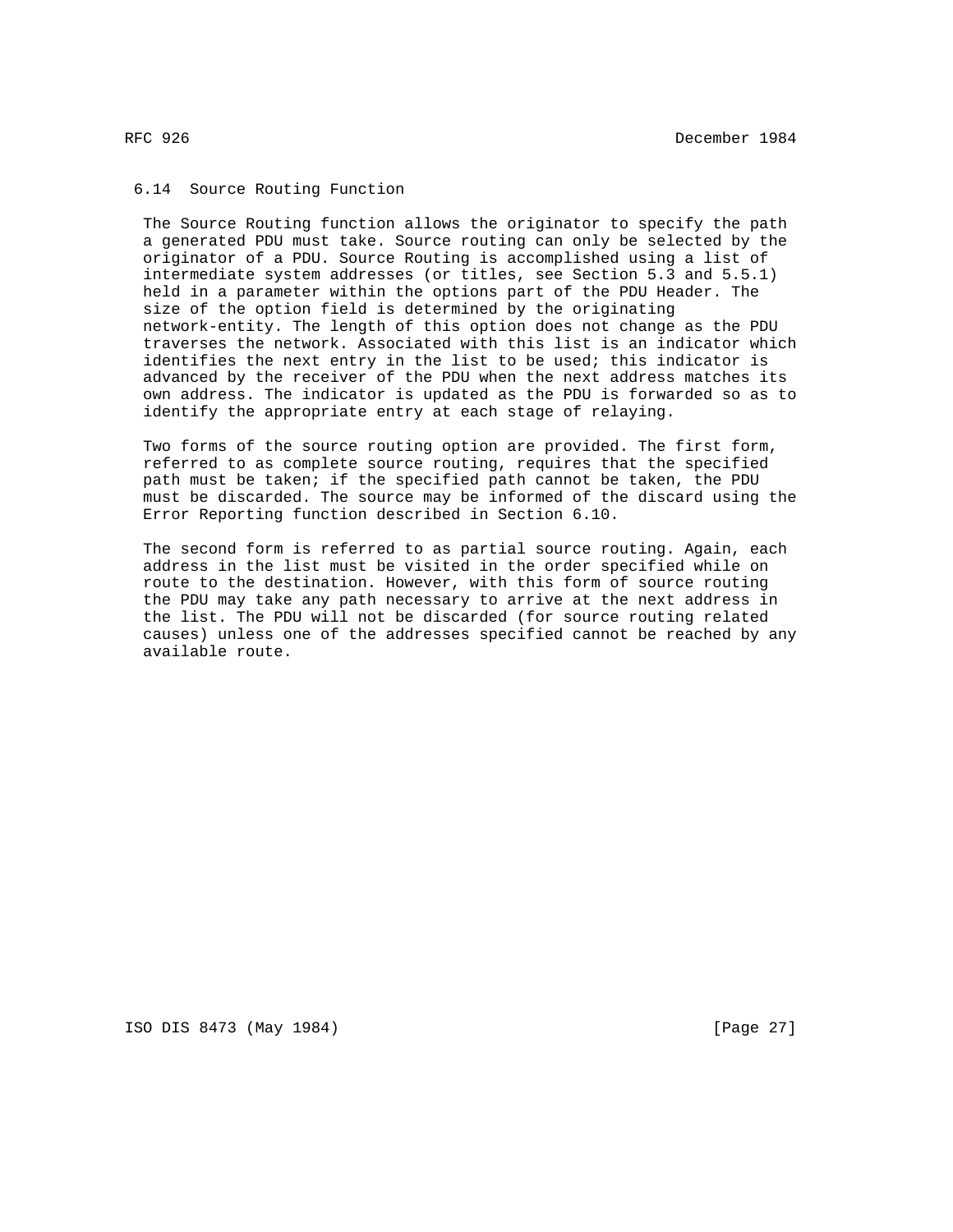# 6.15 Record Route Function

 The Record Route function permits the exact recording of the paths taken by a PDU as it traverses a series of interconnected subnetworks. A recorded route is composed of a list of intermediate system addresses held in a parameter within the options part of the PDU header. The size of the option field is determined by the originating network-entity. The length of this option does not change as the PDU traverses the network.

 The list is constructed as the PDU traverses a set of interconnected subnetworks. Only intermediate system addresses are included in the recorded route. The address of the originator of the PDU is not recorded in the list. When an intermediate system network-entity processes a PDU containing the record route parameter, the system inserts its own address (or titles, see Sections 5.3 or 5.5.1) into the list of recorded addresses.

 The record route option contains an indicator which identifies the next available octet to be used for recording of route. This identifier is updated as entries are added to the list. If the addition of the current address to the list would exceed the size of the option field, the indicator is set to show that recording of route has terminated. The PDU may still be forwarded to its final destination, without further addition of intermediate system addresses.

Note:

 The Record Route function is principally intended to be used in the diagnosis of network problems. Its mechanism has been designed on this basis, and may provide a return path.

ISO DIS 8473 (May 1984) [Page 28]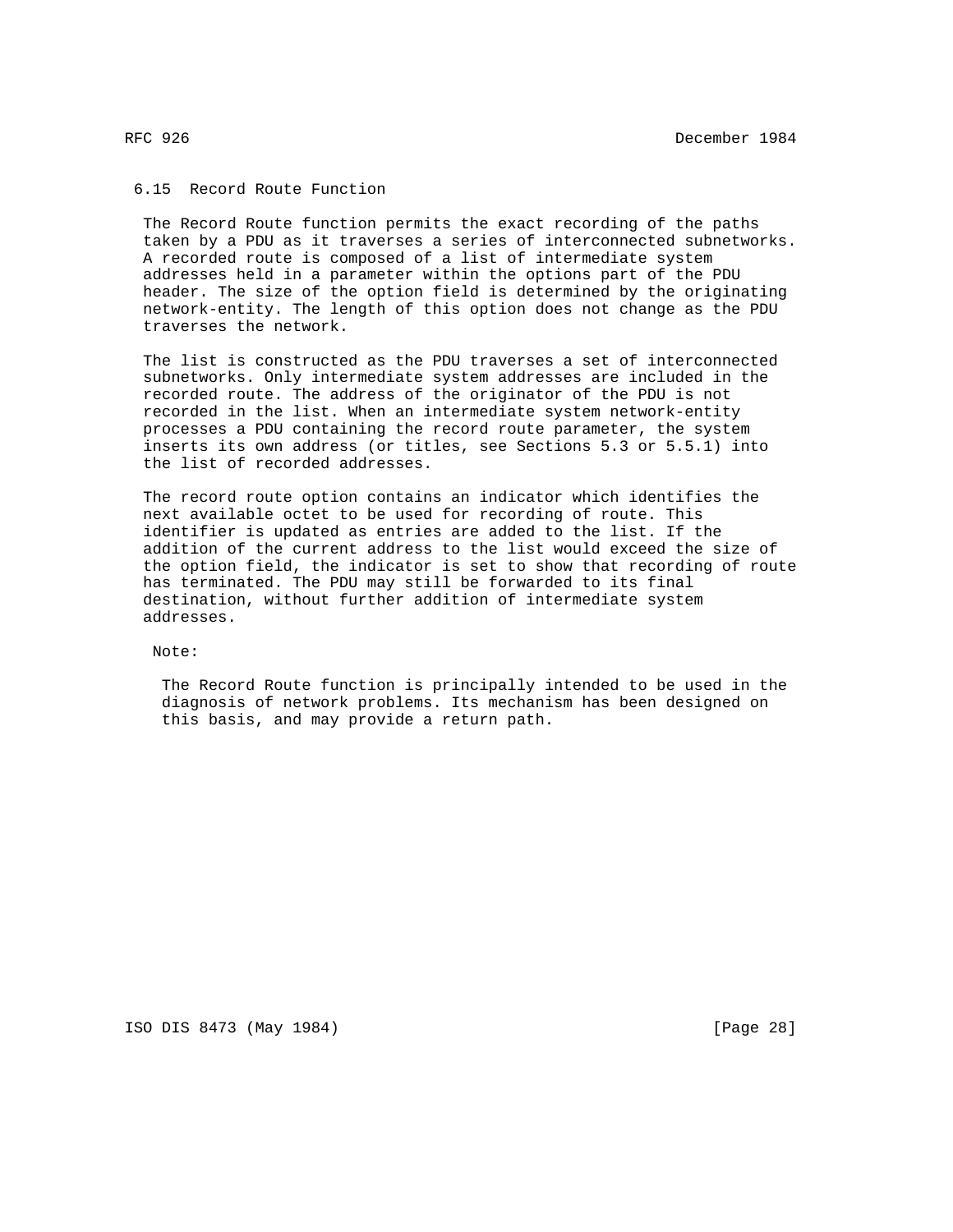### 6.16 Quality of Service Maintenance Function

 In order to support the Quality of Service requested by Network Service users, the Protocol may need to make QOS information available at intermediate systems. This information may be used by network entities in intermediate systems to make routing decisions where such decisions affect the overall QOS provided to NS users.

 In those instances where the QOS indicated cannot be maintained, the NS provider will attempt to deliver the PDU at a QOS less than that indicated. The NS provider will not necessarily provide a notification of failure to meet the indicated quality of service.

6.17 Classification of Functions

 Implementations do not have to support all of the functions described in Section 6. Functions are divided into three categories:

- Type 1: These functions must be supported.
- Type 2: These functions may or may not be supported. If an implementation does not support a Type 2 function, and the function is selected by a PDU, then the PDU shall be discarded, and an Error Report PDU shall be generated and forwarded to the originating network-entity, providing that the Error Report flag is set.
- Type 3: These functions may or may not be supported. If an implementation does not support a Type 3 function, and the function is selected by a PDU, then the function is not performed and the PDU is processed exactly as though the function was not selected. The protocol data unit shall not be discarded.

 Table 6-1 shows how the functions are divided into these three categories:

ISO DIS 8473 (May 1984) [Page 29]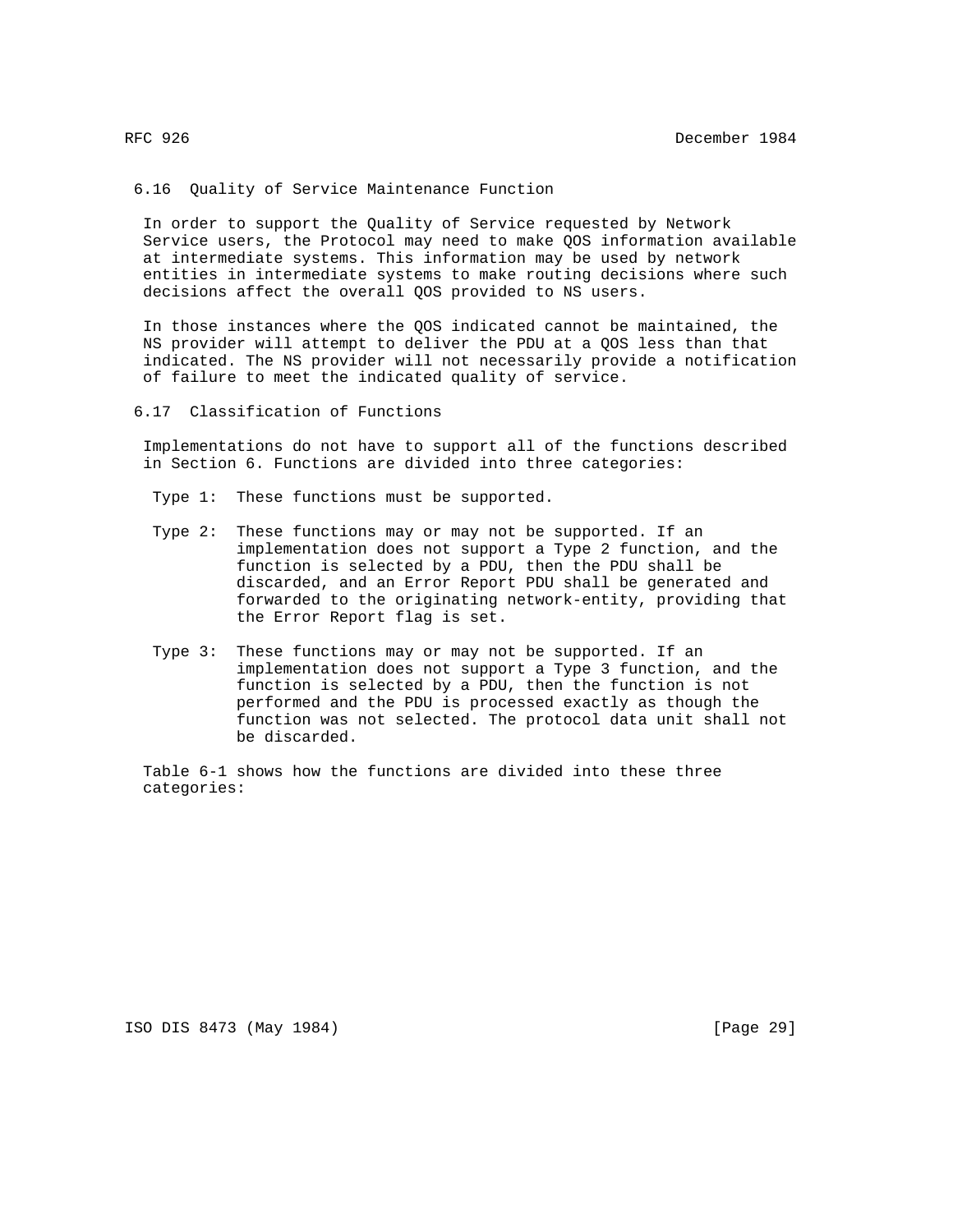| Function                       | Type            |
|--------------------------------|-----------------|
|                                |                 |
| PDU Composition                | 1               |
| PDU Decomposition              |                 |
| Header Format Analysis         |                 |
| PDU Lifetime Control           | 1               |
| Route PDU                      | 1               |
| Forward PDU                    |                 |
| Seqment PDU                    |                 |
| Reassemble PDU                 |                 |
| Discard PDU                    |                 |
| Error Reporting                | $1$ (note $1$ ) |
| PDU Header Error Detection     | $1$ (note $1$ ) |
| Padding                        | 1 (notes 1      |
| Security                       | 2               |
| Complete Source Routing        | 2               |
| Partial Source Routing         | 3               |
| Priority                       | 3               |
| Record Route                   | 3               |
| Quality of Service Maintenance | 3               |

Table 6-1. Categorization of Protocol Functions

ISO DIS 8473 (May 1984) [Page 30]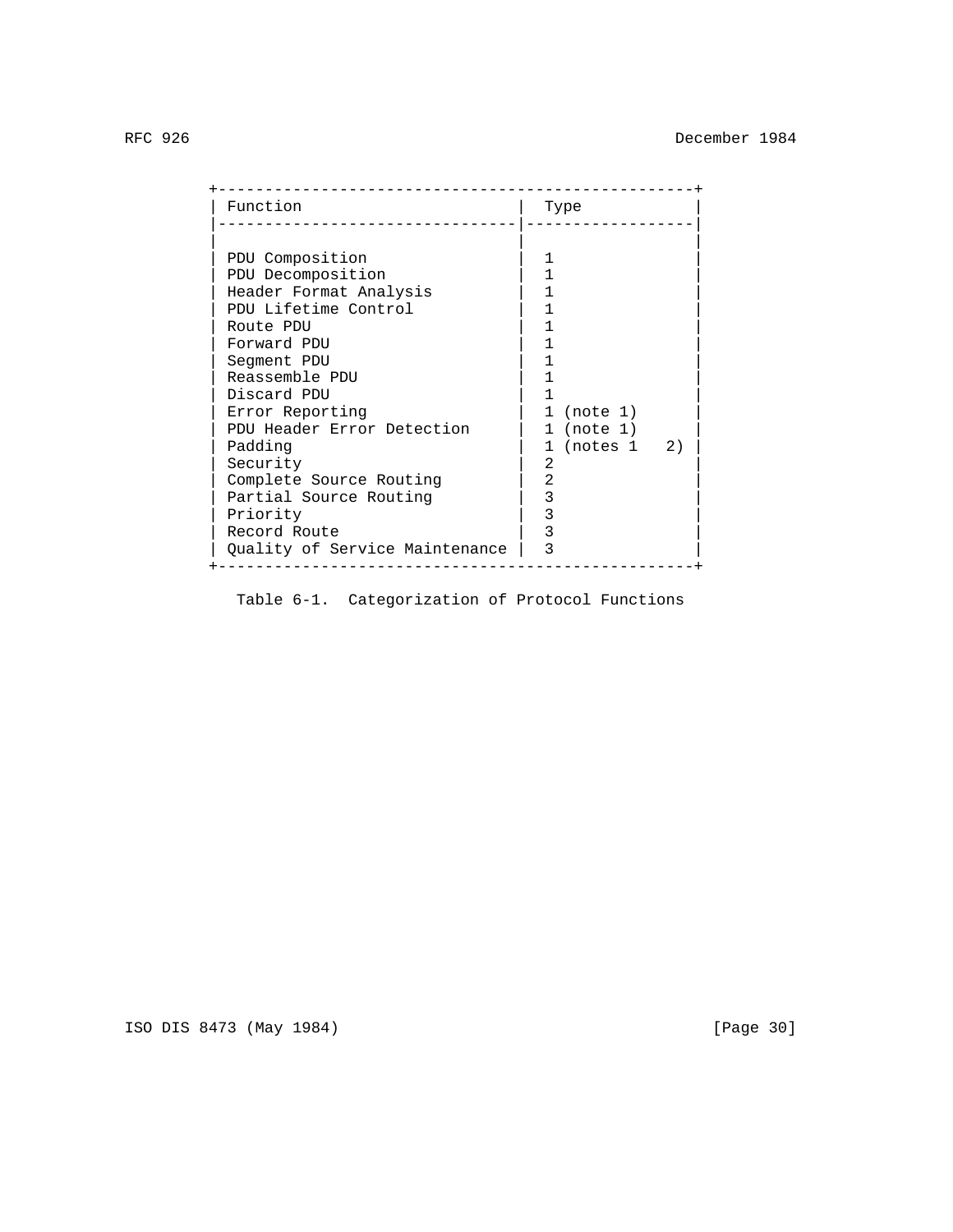Notes:

- 1) While the Padding, Error Reporting, and Header Error Detection functions must be provided, they are provided only when selected by the sending Network Service user.
- 2) The correct treatment of the Padding function involves no processing. Therefore, this could equally be described as a Type 3 function.
- 3) The rationale for the inclusion of type 3 functions is that in the case of some functions it is more important to forward the PDUs between intermediate systems or deliver them to an end-system than it is to support the functions. Type 3 functions should be used in those cases where they are of an advisory nature and should not be the cause of the discarding of a PDU when not supported.

ISO DIS 8473 (May 1984) [Page 31]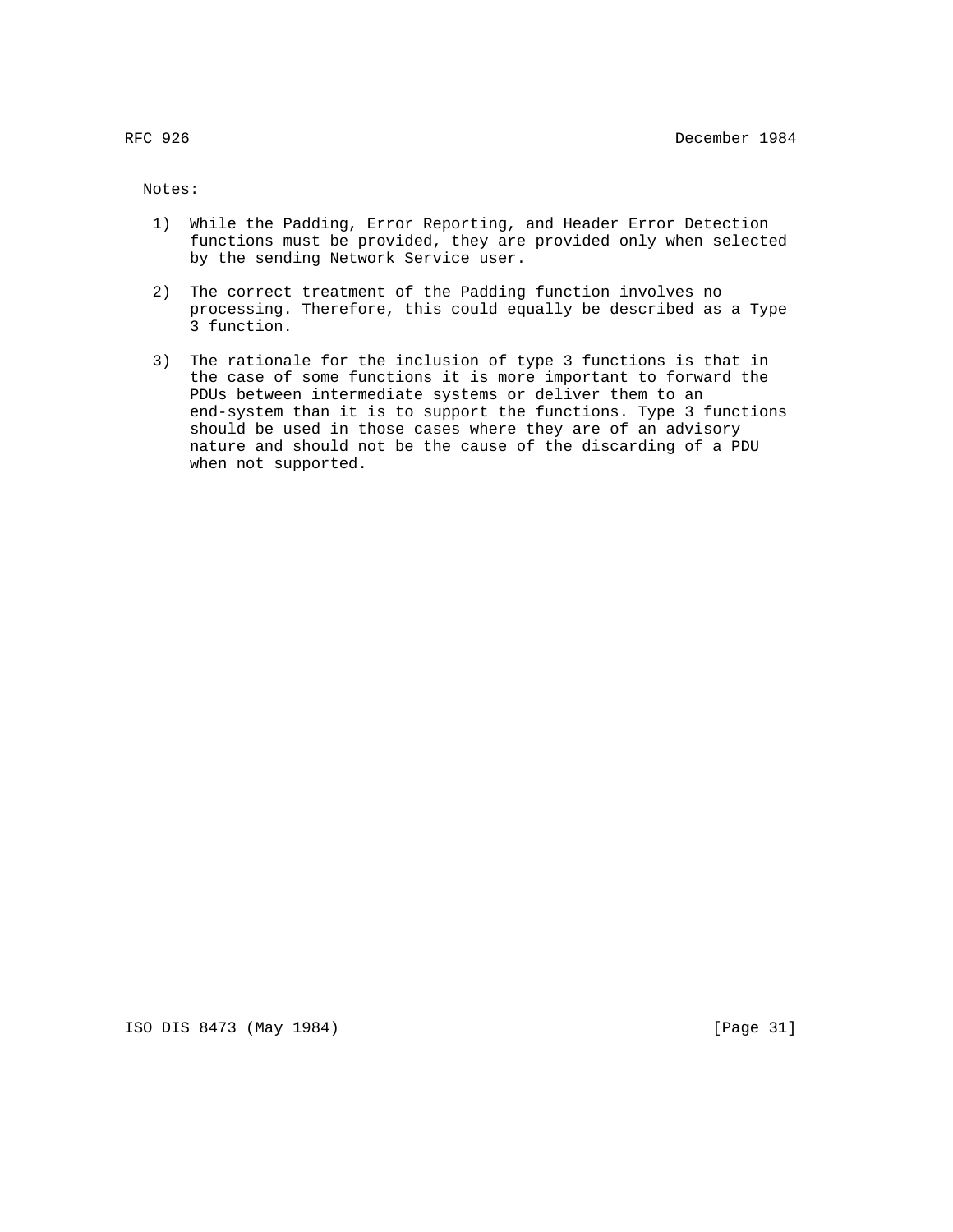## 7 STRUCTURE AND ENCODING OF PDUS

7.1 Structure

 All Protocol Data Units shall contain an integral number of octets. The octets in a PDU are numbered starting from one (1) and increasing in the order in which they are put into an SNSDU. The bits in an octet are numbered from one (1) to eight (8), where bit one (1) is the low-order bit.

 When consecutive octets are used to represent a binary number, the lower octet number has the most significant value.

 Any subnetwork supporting this protocol is required to state in its specification the way octets are transferred, using the terms "most significant bit" and "least significant bit." The PDUs of this protocol are defined using the terms "most significant bit" and "least significant bit."

Note:

 When the encoding of a PDU is represented using a diagram in this section, the following representation is used:

- a) octets are shown with the lowest numbered octet to the left, higher number octets being further to the right;
- b) within an octet, bits are shown with bit eight (8) to the left and bit one (1) to the right.

PDUs shall contain, in the following order:

- 1) the header, comprising:
- a) the fixed part;
- b) the address part;
- c) the segmentation part, if present;
- d) the options part, if present

and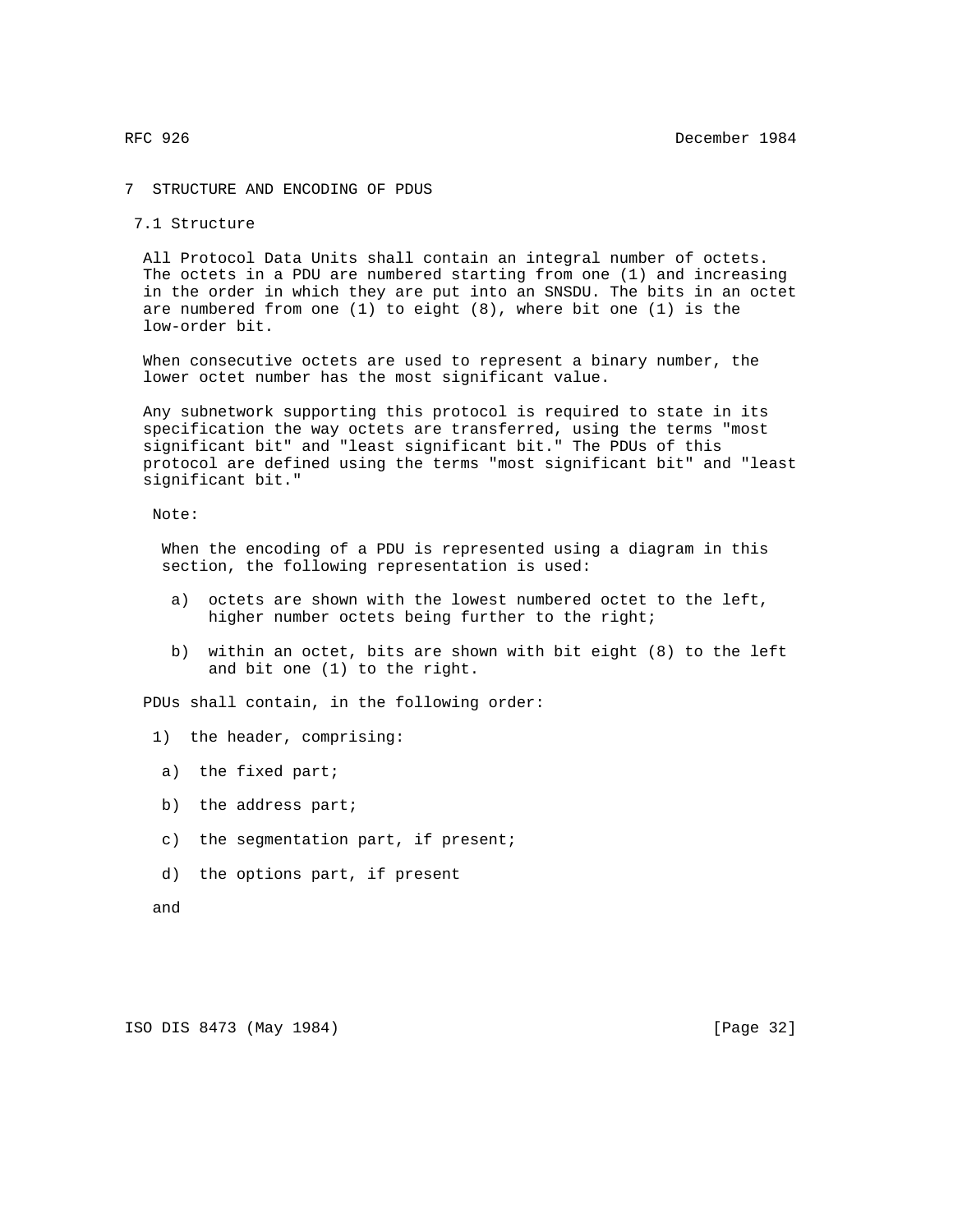2) the data field, if present.

This structure is illustrated below:

| Part:                                                              | Described in: |
|--------------------------------------------------------------------|---------------|
| +-------------------+<br>  Fixed Part<br>+------------------+      | Section 7.2   |
| +------------------+<br>Address Part<br>+-------------------+      | Section 7.3   |
| +------------------+<br>Segmentation Part<br>+-------------------+ | Section 7.4   |
| +-------------------+<br>  Options Part  <br>+-------------------+ | Section 7.5   |
| +------------------+<br>Data<br>------------------- <b>-</b>       | Section 7.6   |



ISO DIS 8473 (May 1984) [Page 33]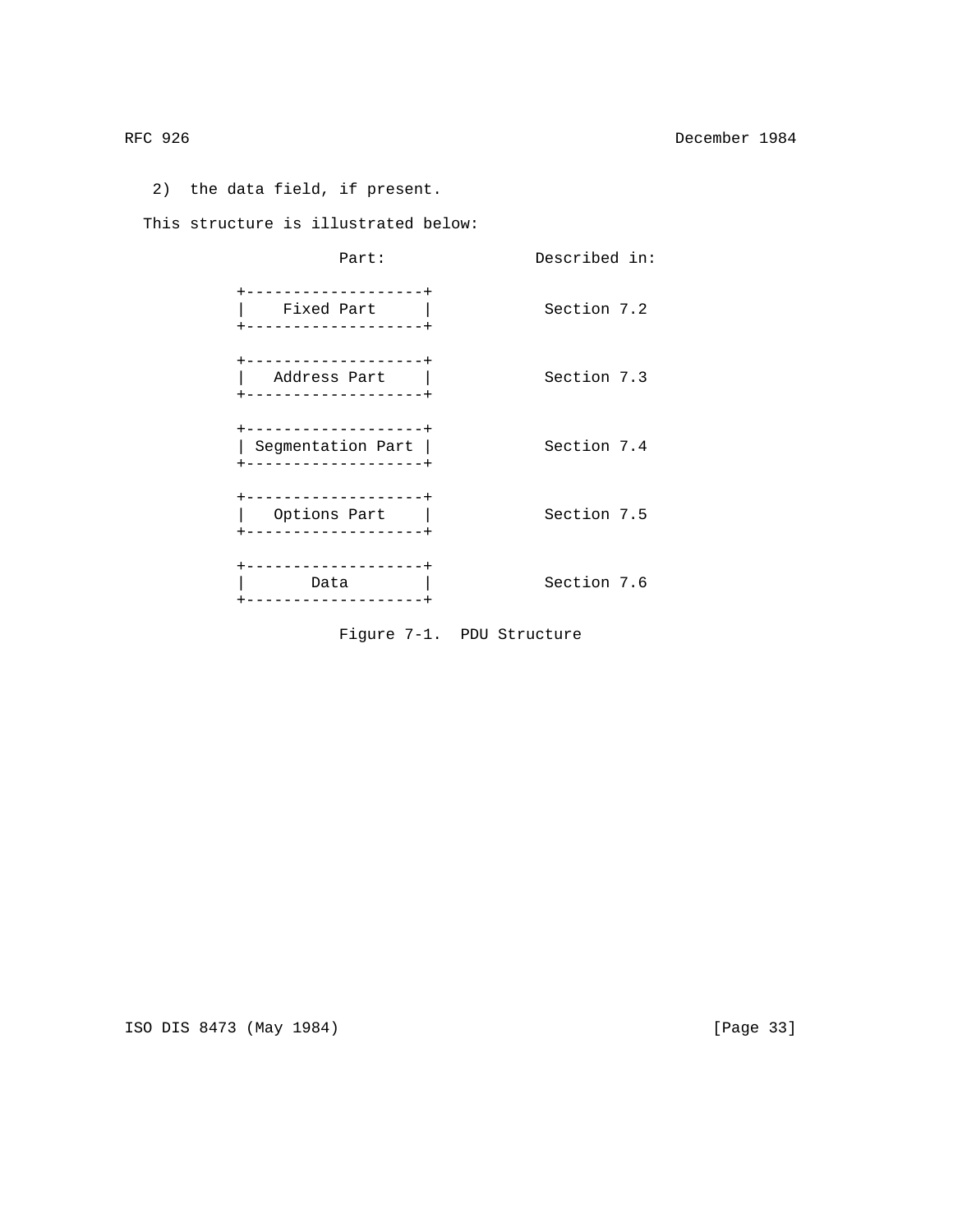## 7.2 Fixed Part

7.2.1 General

 The fixed part contains frequently occuring parameters including the type code (DT or ER) of the protocol data unit. The length and the structure of the fixed part are defined by the PDU code.

The fixed part has the following format:

|                                   | Octet |
|-----------------------------------|-------|
| Network Layer Protocol Identifier |       |
| Length Indicator                  | 2     |
| Version/Protocol Id Extension     | 3     |
| Lifetime                          | 4     |
| M E/R <br>S<br>Type<br>Ρ<br>S'    | 5     |
| Segment Length                    | 6,7   |
| Checksum                          | 8,9   |
|                                   |       |

Figure 7-2. PDU Header--Fixed Part

## 7.2.2 Network Layer Protocol Identifier

 The value of this field shall be binary 1000 0001. This field identifies this Network Layer Protocol as ISO 8473, Protocol for Providing the Connectionless-mode Network Service.

ISO DIS 8473 (May 1984) [Page 34]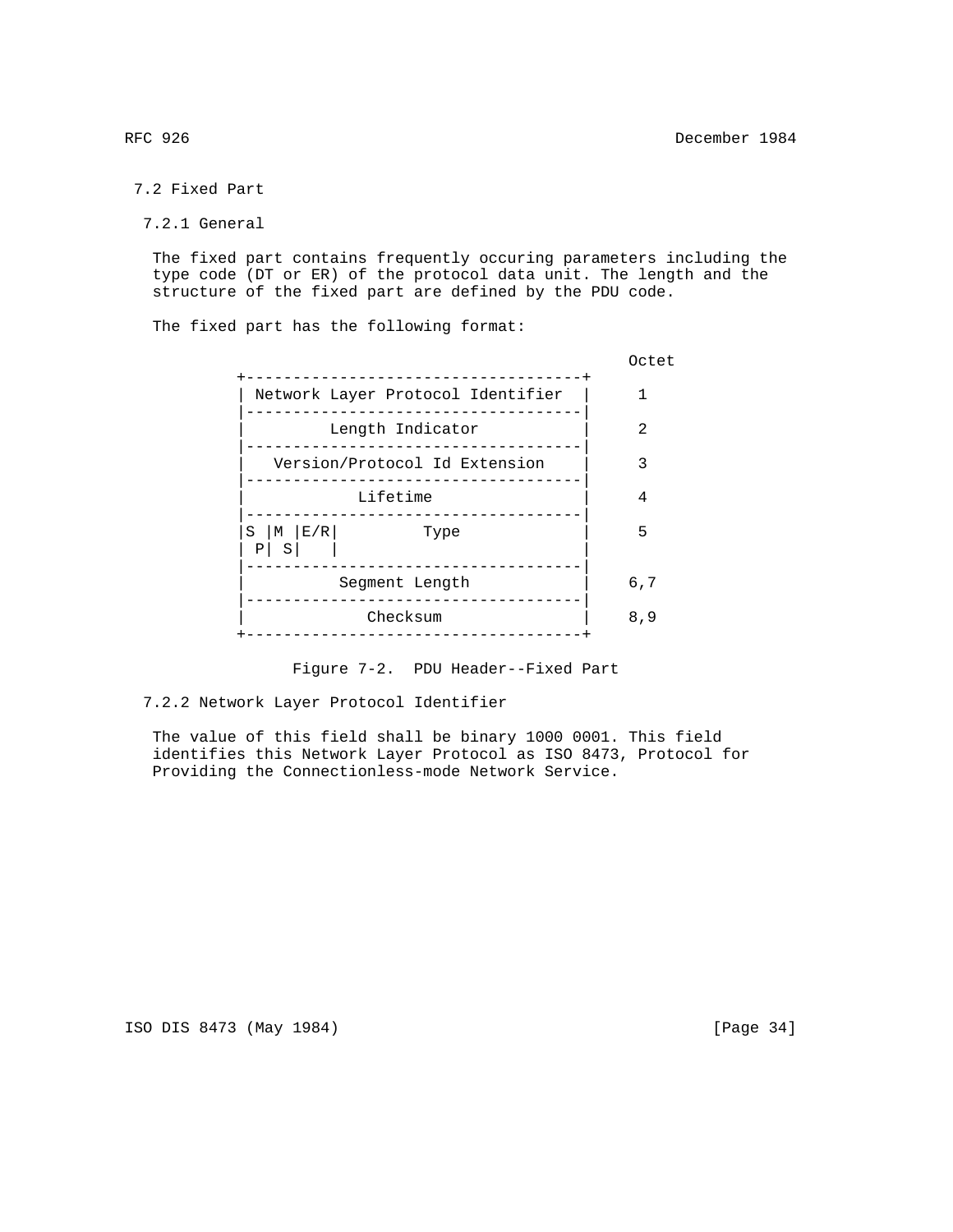## 7.2.3 Length Indicator

 The length is indicated by a binary number, with a maximum value of 254 (1111 1110). The length indicated is the length in octets of the header, as described in Section 7.1, Structure. The value 255 (1111 1111) is reserved for possible future extensions.

Note:

 The rules for forwarding and segmentation ensure that the header length is the same for all segments (Derived PDUs) of the Initial PDU, and is the same as the header length of the Initial PDU.

7.2.4 Version/Protocol Identifier Extension

 The value of this field is binary 0000 0001. This Identifies a standard version of ISO 8473, Protocol for Providing the Connectionless-mode Network Service.

7.2.5 PDU Lifetime

 The Lifetime field is encoded as a binary number representing the remaining lifetime of the PDU, in units of 500 milliseconds.

 The Lifetime field is set by the originating network-entity, and is decremented by every network-entity which processes the PDU. The PDU shall be discarded if the value of the field reaches zero.

 When a network-entity processes a PDU, it decrements the Lifetime by at least one. The Lifetime shall be decremented by more than one if the sum of:

 1) the transit delay in the subnetwork from which the PDU was received; and

ISO DIS 8473 (May 1984) [Page 35]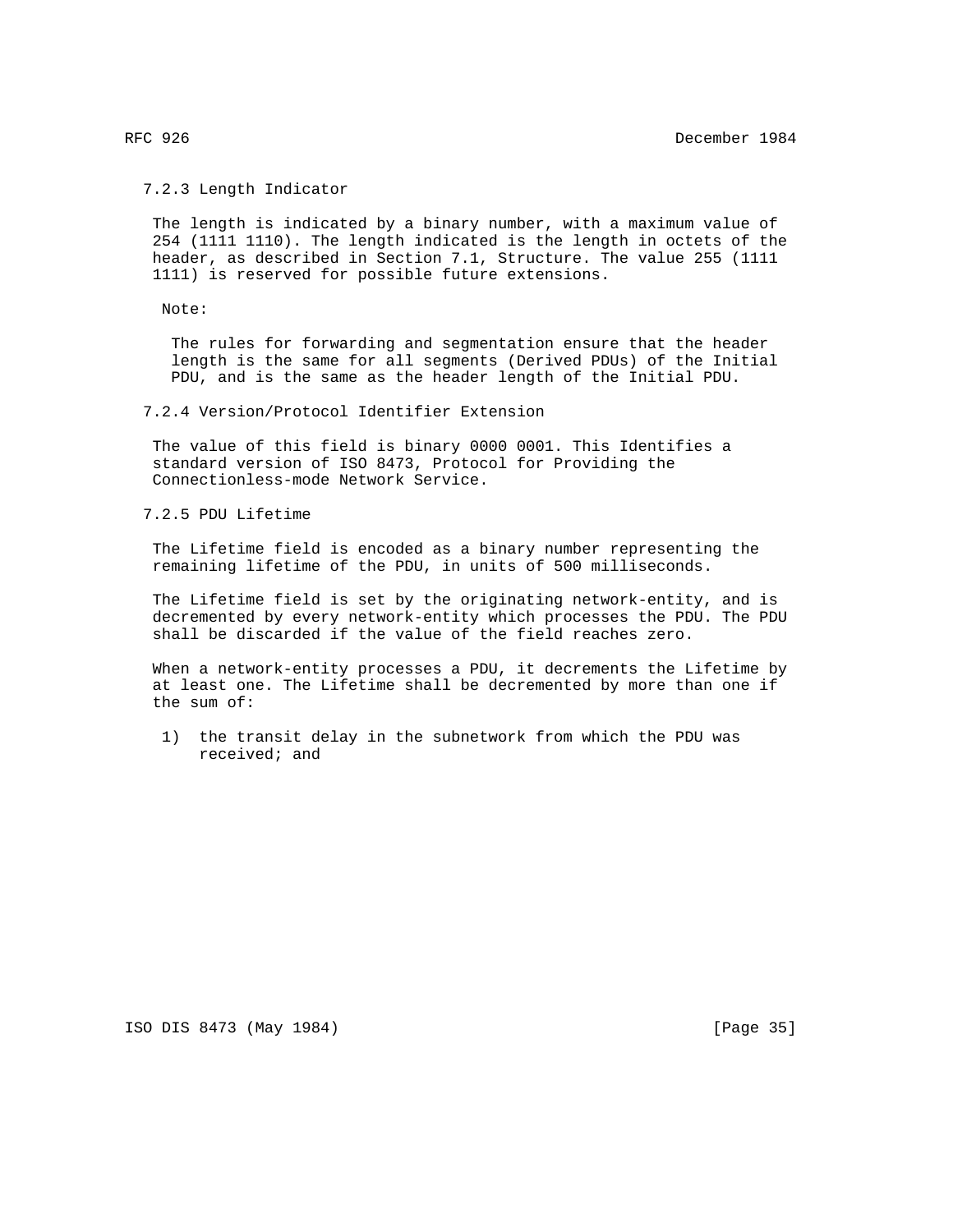2) the delay within the system processing the PDU

 exceeds or is estimated to exceed 500 milliseconds. In this case, the lifetime field should be decremented by one for each additional 500 milliseconds of delay. The determination of delay need not be precise, but where error exists the value used shall be an overestimate, not an underestimate.

 If the Lifetime reaches a value of zero before the PDU is delivered to the destination, the PDU shall be discarded. The Error Reporting function shall be invoked, as described in Section 6.10, Error Reporting Function, and may result in the generation of an ER PDU. It is a local matter whether the destination network-entity performs the Lifetime Control function.

 When the Segmentation function is applied to a PDU, the Lifetime field is copied into all of the Derived PDUs.

7.2.6 Flags

7.2.6.1 Segmentation Permitted and More Segments Flags

 The Segmentation Permitted flag determines whether segmentation is permitted. A value of one indicates that segmentation is permitted.

 A value of zero indicates that the non-segmenting protocol subset is employed. Where this is the case, the segmentation part of the PDU header is not present, and the Segment Length field serves as the Total Length field.

 The More Segments flag indicates whether the data segment in this PDU contains (as its last octet) the last octet of the User Data in the NSDU. When the More Segments flag is set to one (1) then segmentation has taken place and the last octet of the NSDU is not contained in this PDU. The More Segments flag cannot be set to one (1) if the Segmentation Permitted flag is not set to one (1).

ISO DIS 8473 (May 1984) [Page 36]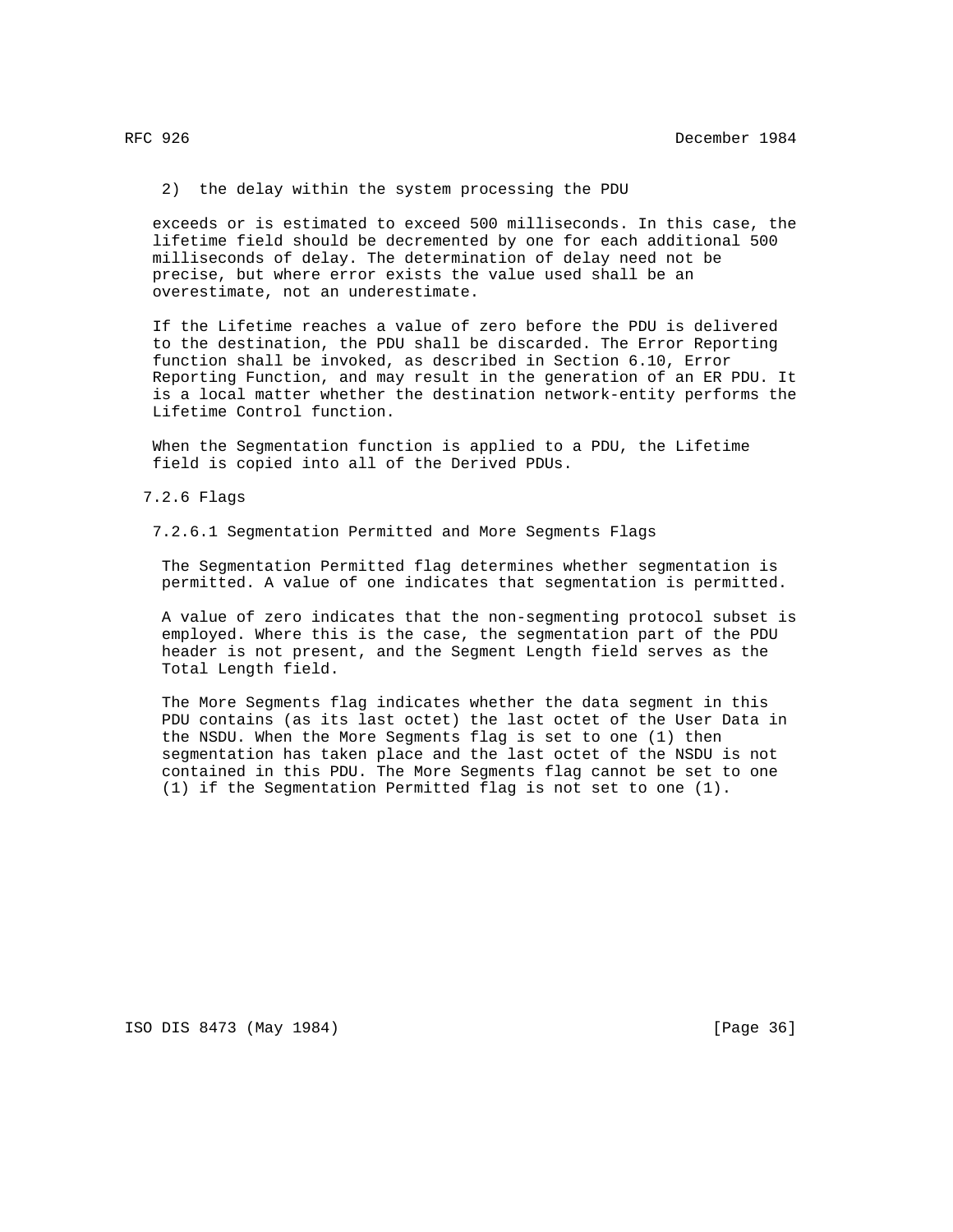When the More Segments flag is set to zero (0) the last octet of the Data Part of the PDU is the last octet of the NSDU.

7.2.6.2 Error Report Flag

 When the Error Report flag is set to one, the rules in Section 6.10 are used to determine whether to generate an Error Report PDU upon discard of the PDU.

 When the Error Report flag is set to zero, discard of the PDU will not cause the generation of an Error Report PDU.

7.2.7 Type Code

 The Type code field identifies the type of the protocol data unit. Allowed values are given in Table 7-1:

Bits 5 4 3 2 1

|  | DT PDU |  |  | 11100     |
|--|--------|--|--|-----------|
|  | ER PDU |  |  | 0 0 0 0 1 |
|  |        |  |  |           |

Table 7-1. Valid PDU Types

7.2.8 PDU Segment Length

 The Segment Length field specifies the entire length of the PDU segment including both header and data, if present. When the full protocol is employed and a PDU is not segmented, then the value of this field is identical to the value of the Total Length field located in the Segmentation Part of the header.

ISO DIS 8473 (May 1984) [Page 37]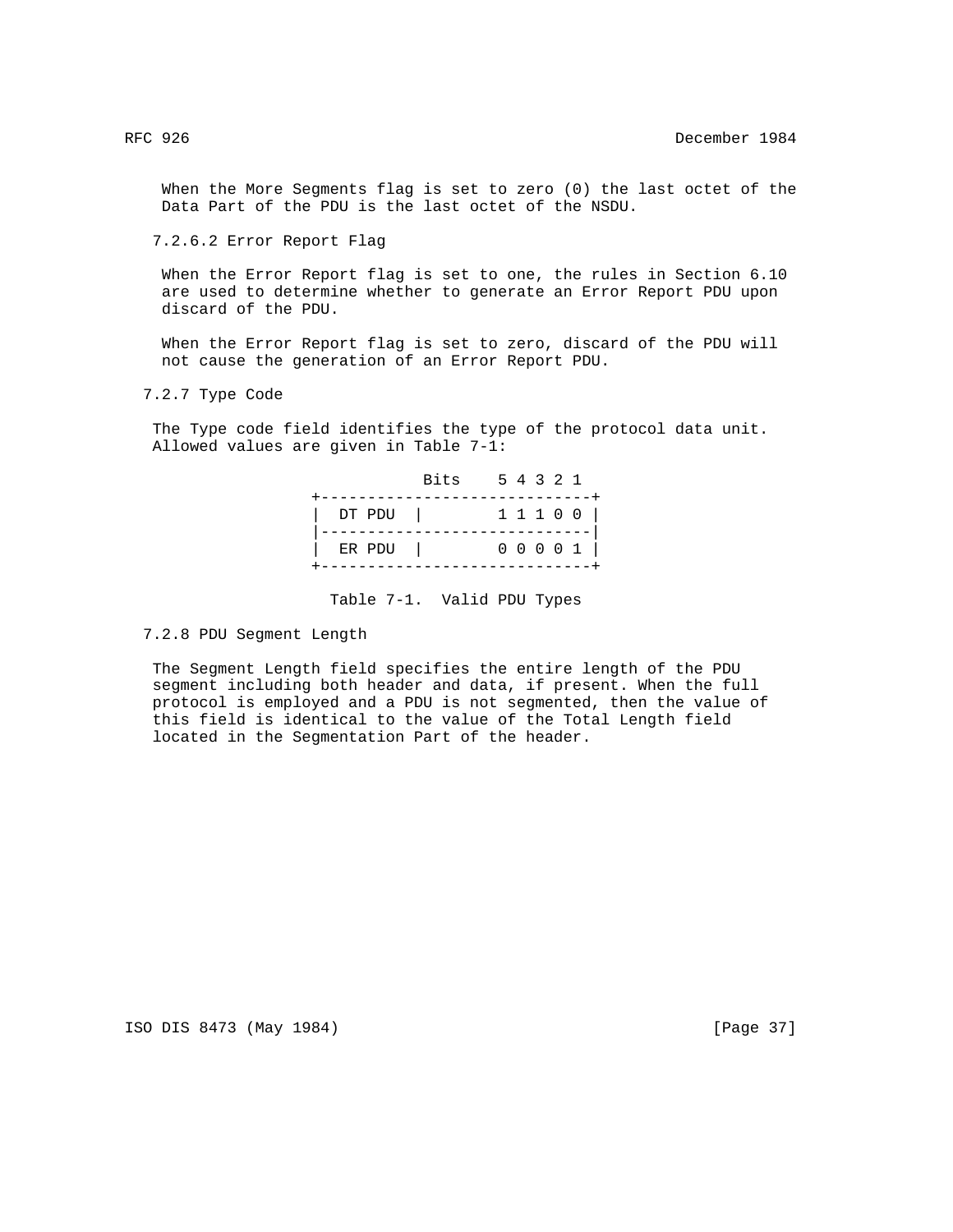When the Non-segmenting protocol subset is employed, no segmentation part is present in the header. In this subset, the Segment Length field serves as the Total Length field of the header (see Section 7.4.3).

### 7.2.9 PDU Checksum

 The checksum is computed on the entire PDU header. This includes the segmentation and options parts, if present. A checksum value of zero is reserved to indicate that the checksum is to be ignored. The operation of the PDU Header Error Detection function ensures that the value zero does not represent a valid checksum. A non-zero value indicates that the checksum must be processed or the PDU must be discarded.

7.3.1 General

 Address parameters are distinguished by their location, immediately following the fixed part of the PDU header. The address part is illustrated below:

ISO DIS 8473 (May 1984) [Page 38]

 <sup>7.3</sup> Address Part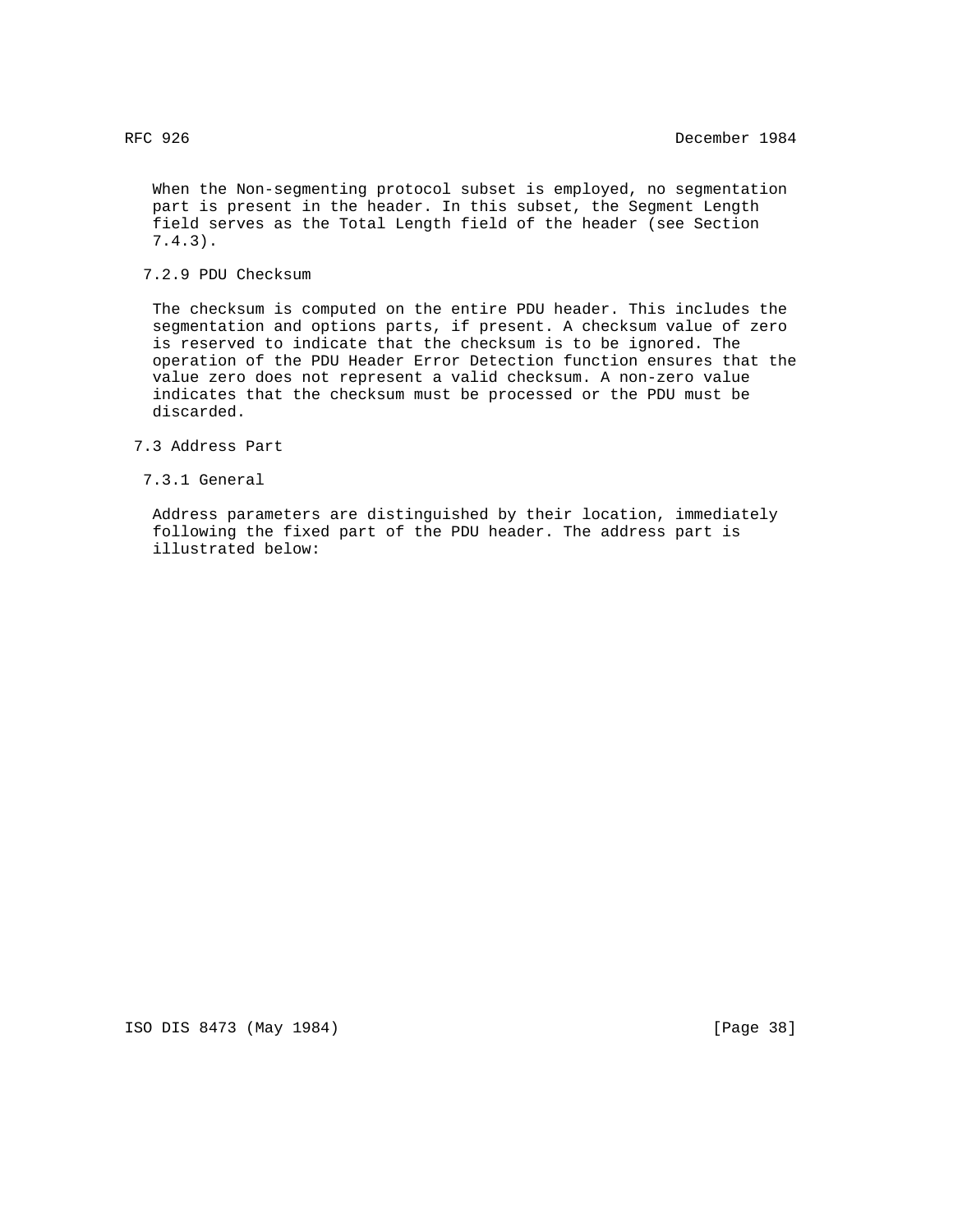



Figure 7-3. PDU header--Address Part

7.3.1.1 Destination and Source Address Information

 The Destination and Source addresses are Network Service Access Point addresses as defined in ISO 8348/DAD2, Addendum to the Network Service Definition Covering Network Layer Addressing.

 The Destination and Source Address information is of variable length.

 The Destination Address Length Indicator field specifies the length of the Destination Address in number of octets. The Destination Address field follows the Destination Address Length Indicator field. The Source Address Length Indicator field specifies the length of the Source Address in number of octets. The Source Address Length Indicator field follows the Destination Address field. The Source Address field follows the Source Address Length Indicator field.

ISO DIS 8473 (May 1984) [Page 39]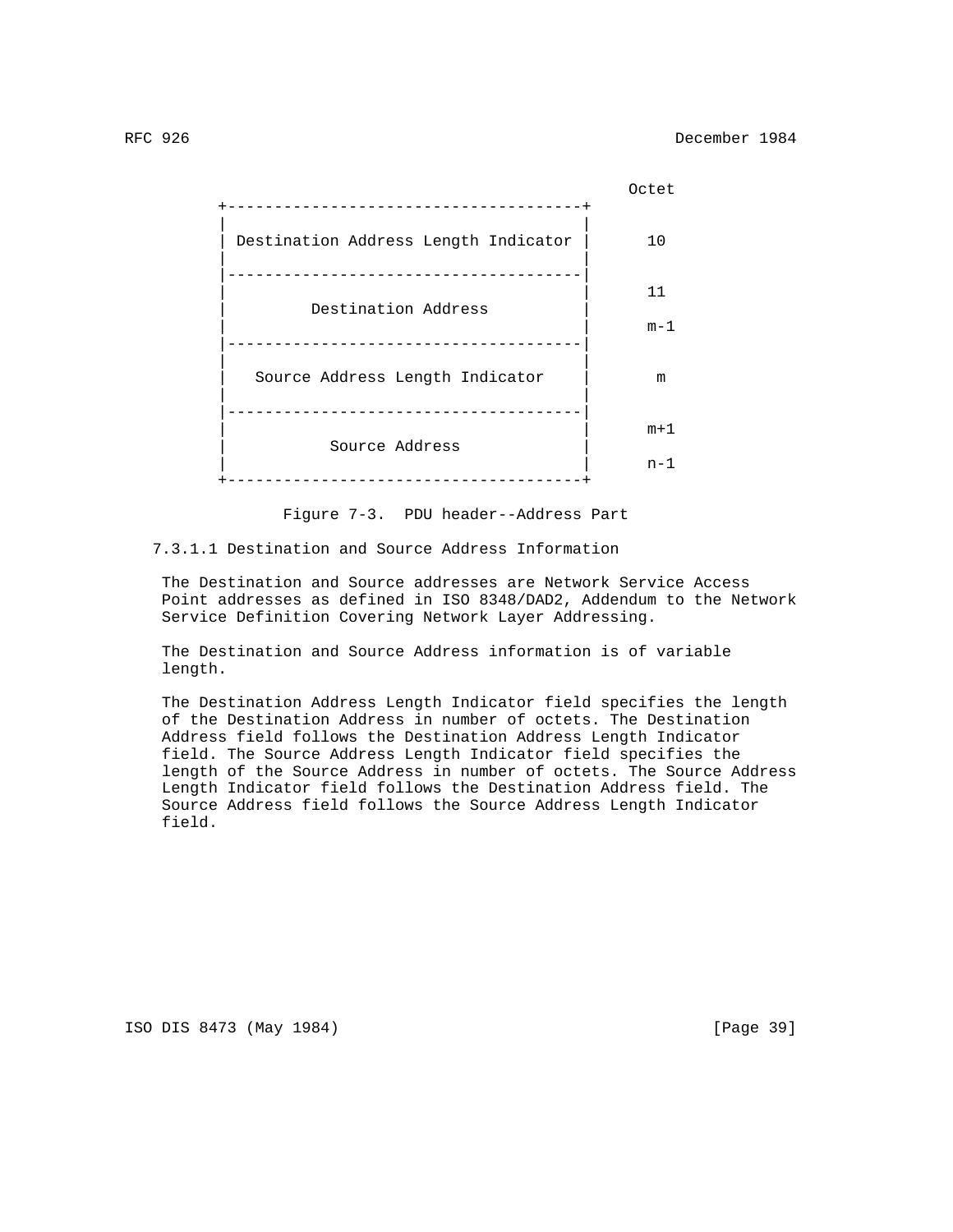Each address parameter is encoded as follows:

 Bits 8 7 6 5 4 3 2 1 +---------------------------------------------+ | Octet | Address parameter Length Indicator | | n | (e.g., 'm') | |---------------------------------------------|  $0$ ctets  $|$ <br>n+1 Address Parameter Value | thru | | | n+m | | +---------------------------------------------+

Table 7-2. Address Parameters

7.4 Segmentation Part

 If the Segmentation Permitted Flag in the Fixed Part of the PDU Header (Octet 4, Bit 8) is set to one, the segmentation part of the header, illustrated below, must be present:

|                      | Octet      |
|----------------------|------------|
| Data Unit Identifier | n, n+1     |
| Seqment Offset       | $n+2, n+3$ |
| Total Length         | $n+4, n+5$ |
|                      |            |

Figure 7-4. PDU Header--Segmentation Part

 Where the "Segmentation Permitted" flag is set to zero, the nonsegmenting protocol subset is in use.

ISO DIS 8473 (May 1984) [Page 40]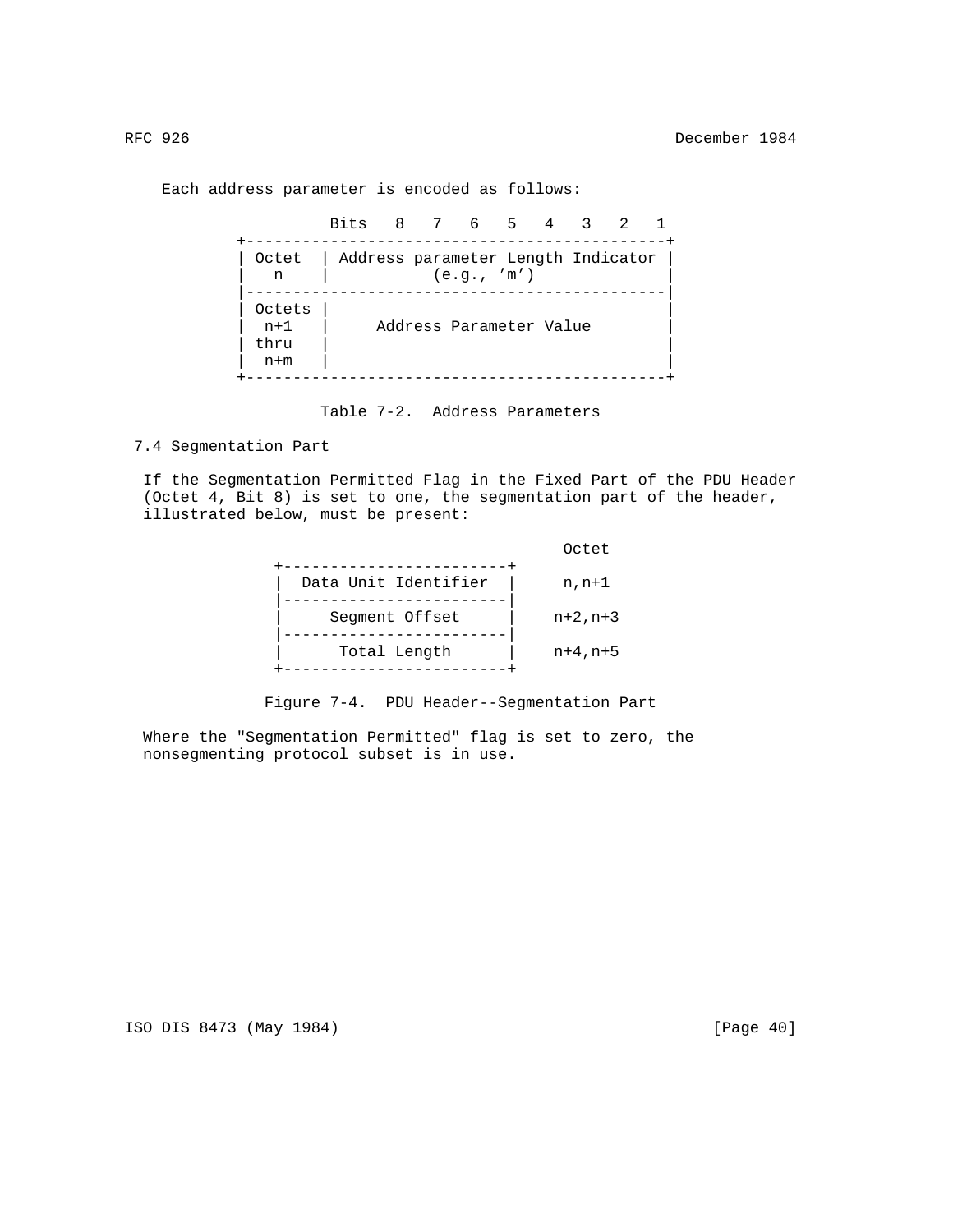## 7.4.1 Data Unit Identifier

 The Data Unit Identifier identifies an Initial PDU (and hence, its Derived PDUs) so that a segmented data unit may be correctly reassembled by the destination network-entity. The Data Unit Identifier size is two octets.

7.4.2 Segment Offset

 For each segment the Segment Offset field specifies the relative position of the segment in the data part of the Initial PDU with respect to the start of the data field. The offset is measured in units of octets. The offset of the first segment is zero.

7.4.3 PDU Total Length

 The Total Length field specifies the entire length of the Initial PDU, including both the header and data. This field is not changed in any segment (Derived PDU) for the lifetime of the PDU.

7.5 Options Part

7.5.1 General

 The options part is used to convey optional parameters. If the options part is present, it contains one or more parameters. The number of parameters that may be contained in the options part is indicated by the length of the options part which is:

 PDU Header Length - (length of fixed part + length of address part + length of segmentation part).

ISO DIS 8473 (May 1984) [Page 41]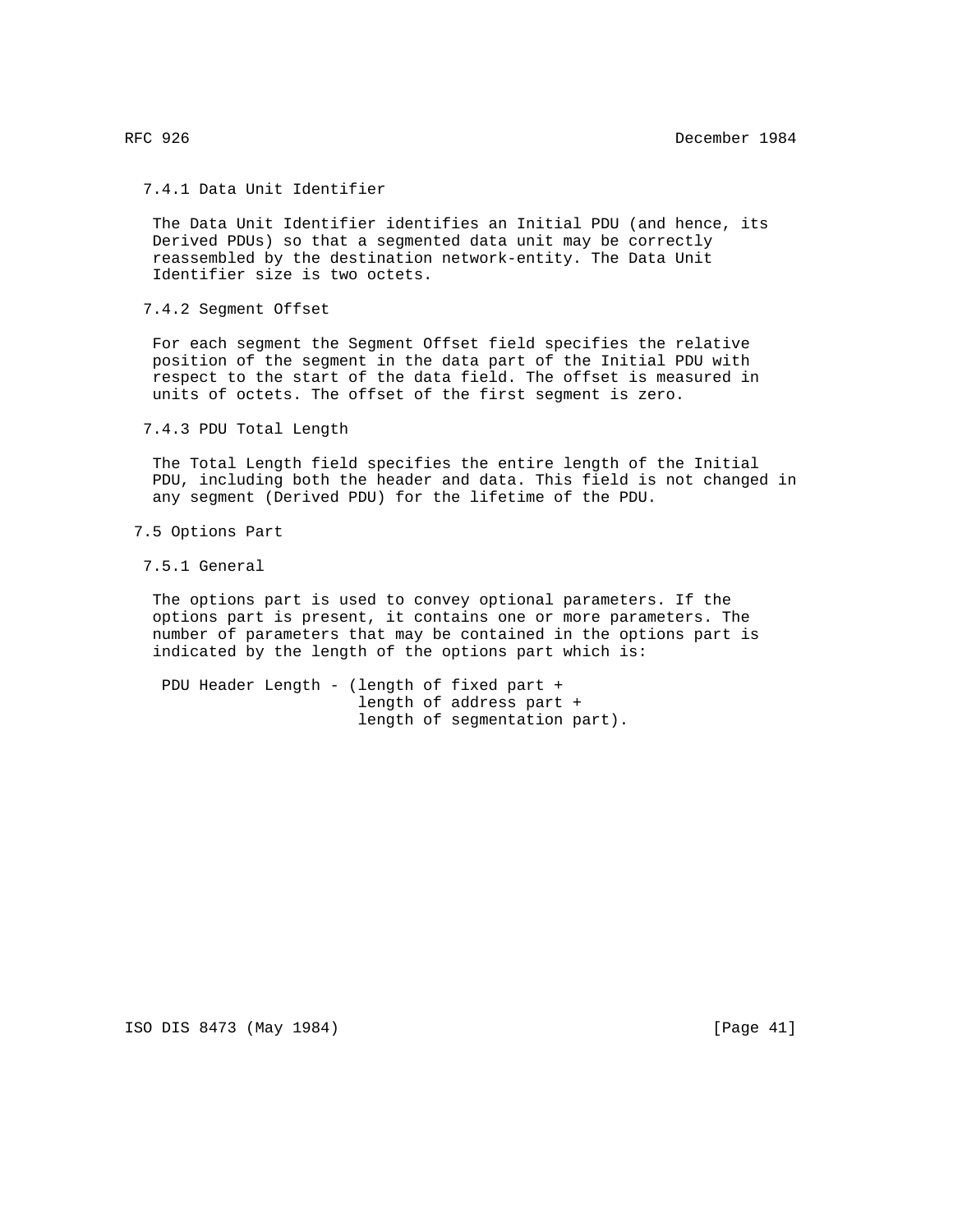The options part of the PDU header is illustrated below:



Figure 7-5. PDU Header--Options Part

 Each parameter contained within the options part of the PDU header is encoded as follows:

|                  | BITS 8 7 6 5 4 3 2           |  |  |  |  |
|------------------|------------------------------|--|--|--|--|
| Octets<br>n      | Parameter Code               |  |  |  |  |
| n+1              | Parameter Length (e.g., 'm') |  |  |  |  |
| $n+2$<br>$n+m+1$ | Parameter Value              |  |  |  |  |

Table 7-3. Encoding of Parameters

 The parameter code field is coded in binary and, without extensions, provides a maximum number of 255 different parameters. However, as noted below, bits 8 and 7 cannot take every possible value, so the practical maximum number of different parameters is less. A parameter code of 255 (binary 1111 1111) is reserved for possible extensions of the parameter code.

 The parameter length field indicates the length, in octets, of the parameter value field. The length is indicated by a binary number, 'm', with a theoretical maximum value of 255. The practical maximum value of 'm' is lower. For example, in the case of a single parameter contained within the options part, two octets are required for the parameter code and the parameter length indication itself. Thus, the value of 'm' is limited to:

ISO DIS 8473 (May 1984) [Page 42]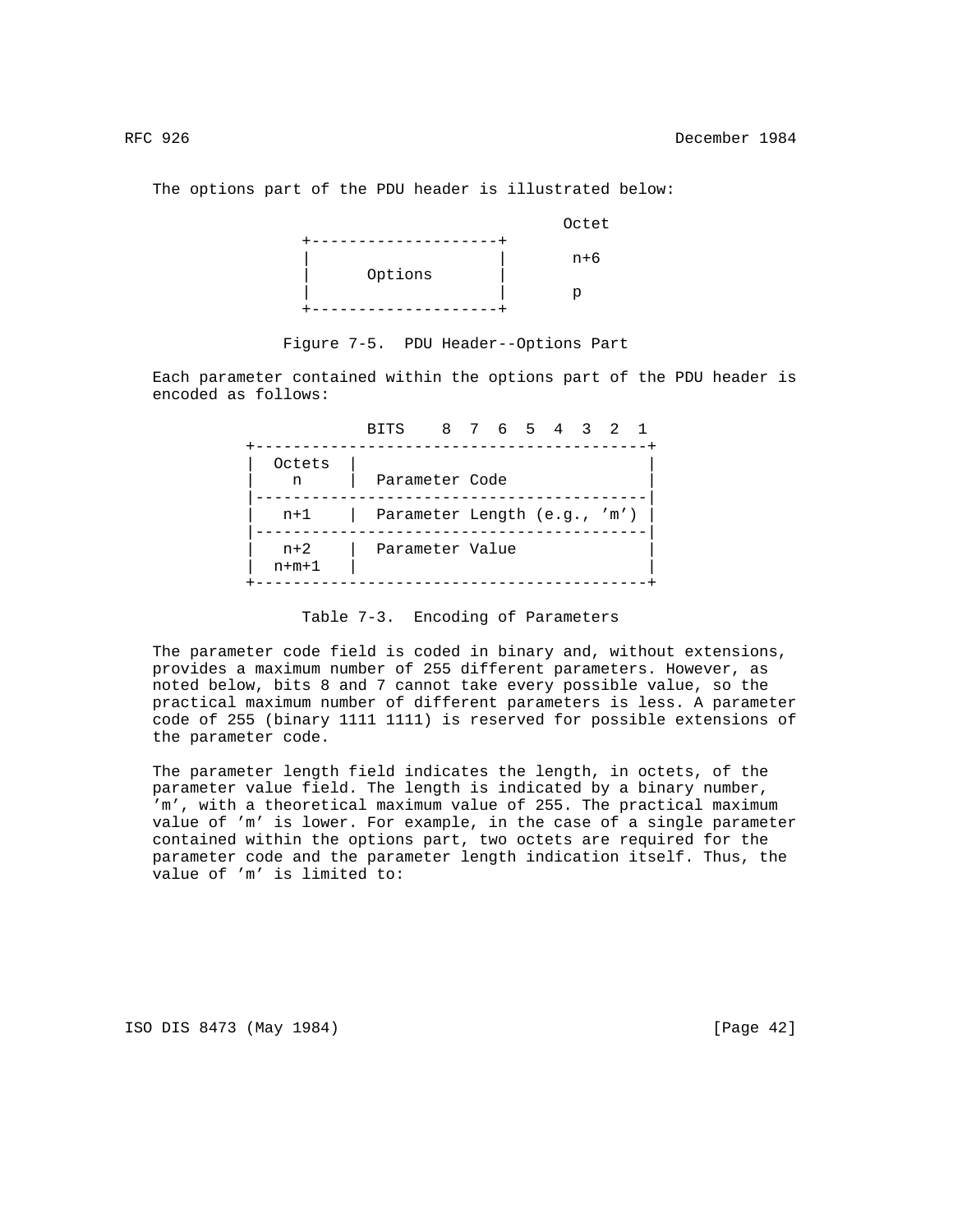253 - (length of fixed part + length of address part + length of segmentation part).

For each succeeding parameter the maximum value of 'm' decreases.

 The parameter value field contains the value of the parameter identified in the parameter code field.

No parameter codes use bits 8 and 7 with the value 00.

 Implementations shall accept the parameters defined in the options part in any order. Duplication of options (where detected) is not permitted. Receipt of a PDU with an option duplicated should be treated as a protocol error. The rules governing the treatment of protocol errors are described in Section 6.10, Error Reporting Function.

The following parameters are permitted in the options part.

7.5.2 Padding

 The padding parameter is used to lengthen the PDU header to a convenient size (See Section 6.12).

| Parameter Code:   | 1100 1100            |  |
|-------------------|----------------------|--|
| Parameter Length: | variable             |  |
| Parameter Value:  | any value is allowed |  |

7.5.3 Security

This parameter is user defined.

Parameter Code: 1100 0101 Parameter Length: variable Parameter Value:

 High order bit of first octet is Security Domain bit, S, to be interpreted as follows:

ISO DIS 8473 (May 1984) [Page 43]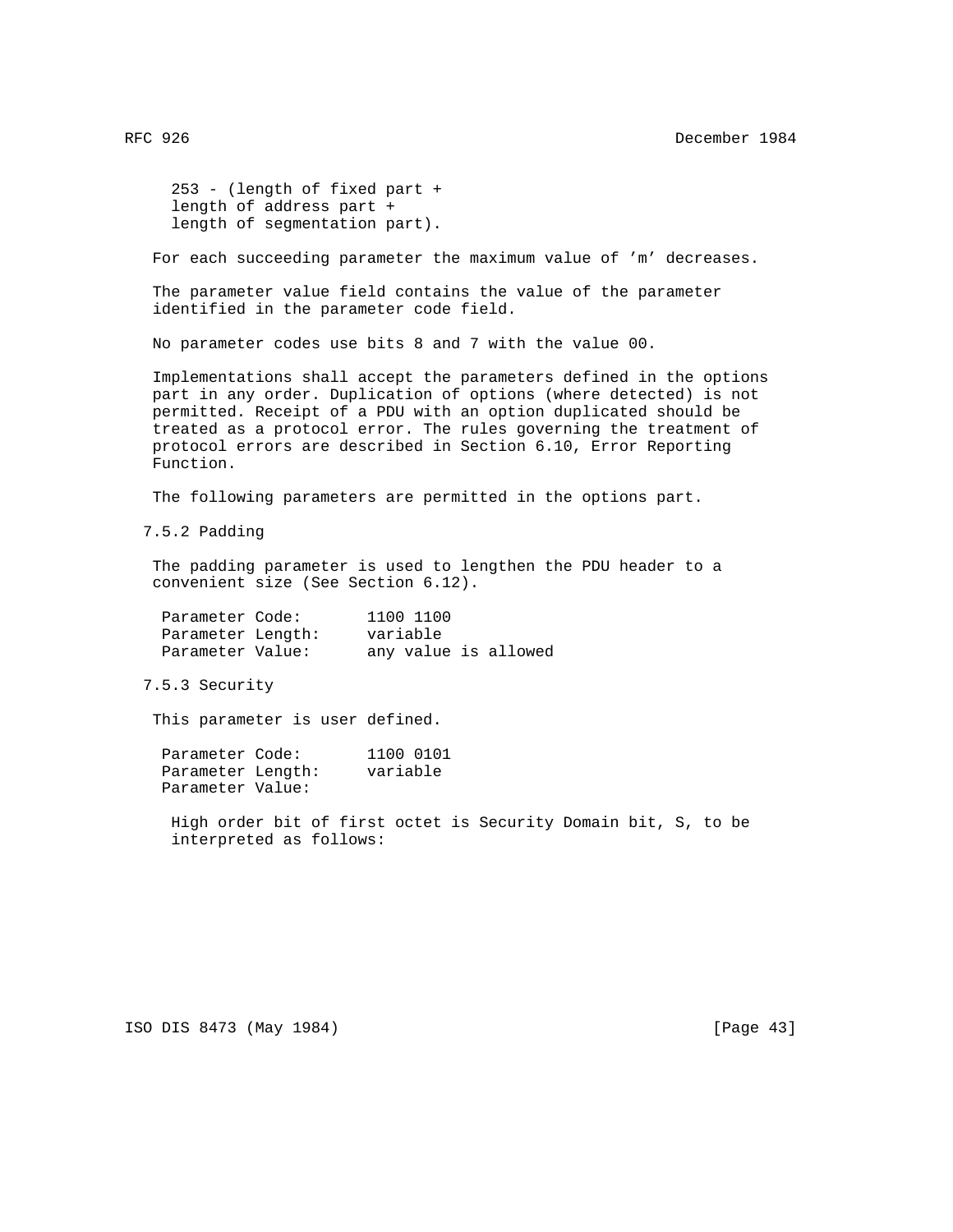$S=0$  +--------------------------- | S | User Defined ---- +------------------------

 $S=1$ 

 +--------------------------- | S | CODE | ORGANIZATION ---- +------------------------

where

- CODE = This field contains a geographic or non-geographic code to which the option applies.
- ORGANIZATION = This is a further subdivision of the CODE field and is determined by an administrator of the geographic or non-geographic domain identified by the value of CODE.

7.5.4 Source Routing

 The source routing parameter specifies, either completely or partially, the route to be taken from Source Network Address to Destination Network Address.

| Parameter Code:   | 1100 1000                            |
|-------------------|--------------------------------------|
| Parameter Length: | variable                             |
| Parameter Value:  | 2 octet control information          |
|                   | succeeded by a concatenation         |
|                   | of ordered address fields            |
|                   | (ordered from source to destination) |

ISO DIS 8473 (May 1984) [Page 44]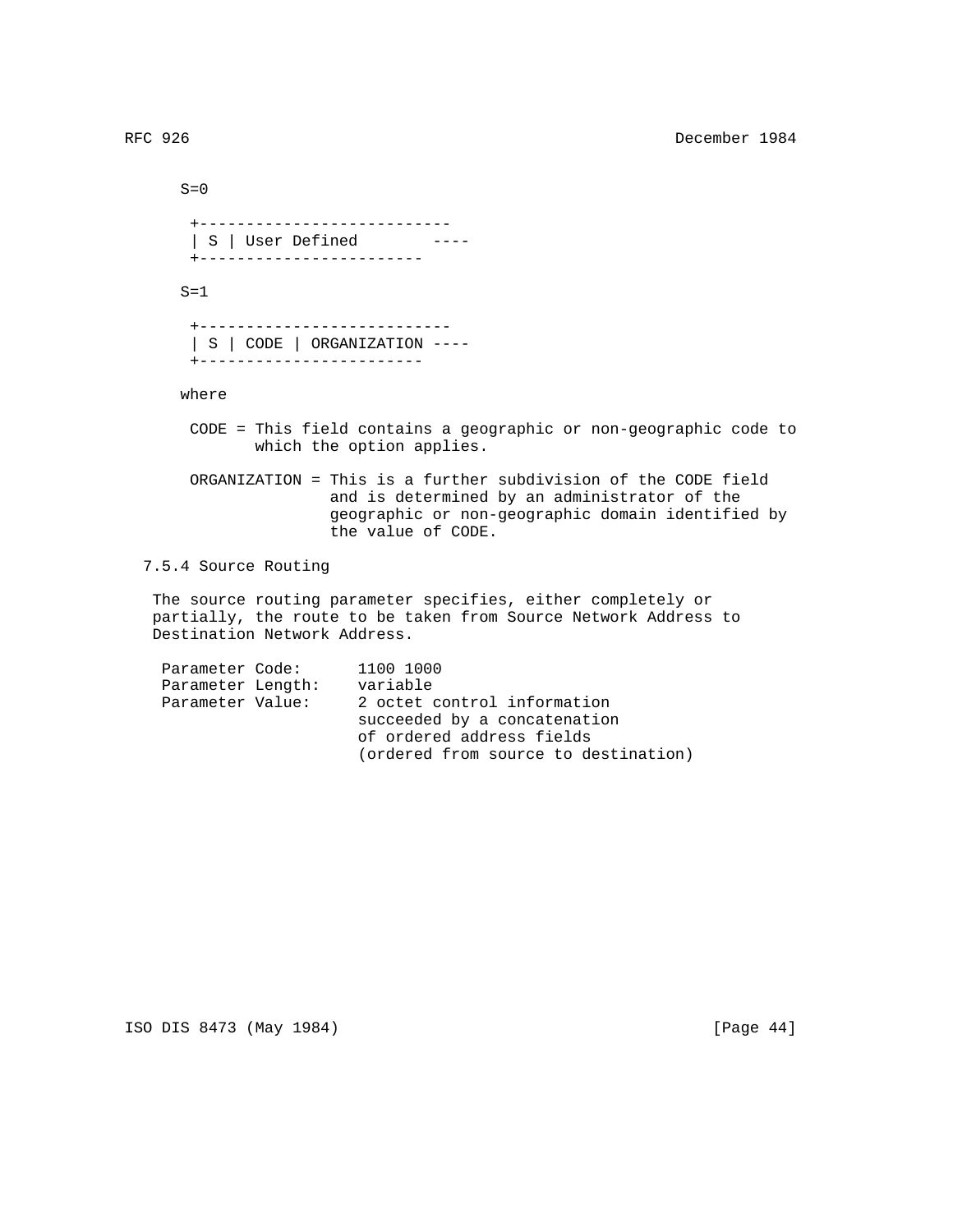The first octet of the parameter value is the type code. This has the following significance.

 0000 0001 complete source routing 0000 0000 partial source routing

<all other values reserved>

 The second octet indicates the octet offset of the next address to be processed in the list. A value of three (3) indicates that the next address begins immediately after this control octet. Successive octets are indicated by correspondingly larger values of this indicator.

 The third octet begins the intermediate-system address list. The address list consists of variable length address fields. The first octet of each address field identifies the length of the address which comprises the remainder of the address field.

7.5.5 Recording of Route

 The recording of route parameter identifies the route of intermediate systems traversed by the PDU.

| Parameter Code:   | 1100 1011         |  |  |                                 |  |
|-------------------|-------------------|--|--|---------------------------------|--|
| Parameter Length: | variable          |  |  |                                 |  |
| Parameter Value:  |                   |  |  | two octets control information  |  |
|                   |                   |  |  | succeeded by a concatenation of |  |
|                   | ordered addresses |  |  |                                 |  |
|                   |                   |  |  |                                 |  |

 The first octet is used to indicate that the recording of route has been terminated owing to lack of space in the option. It has the following significance:

 0000 0000 Recording of Route still in progress 1111 1111 Recording of Route terminated

<all other values reserved>

ISO DIS 8473 (May 1984) [Page 45]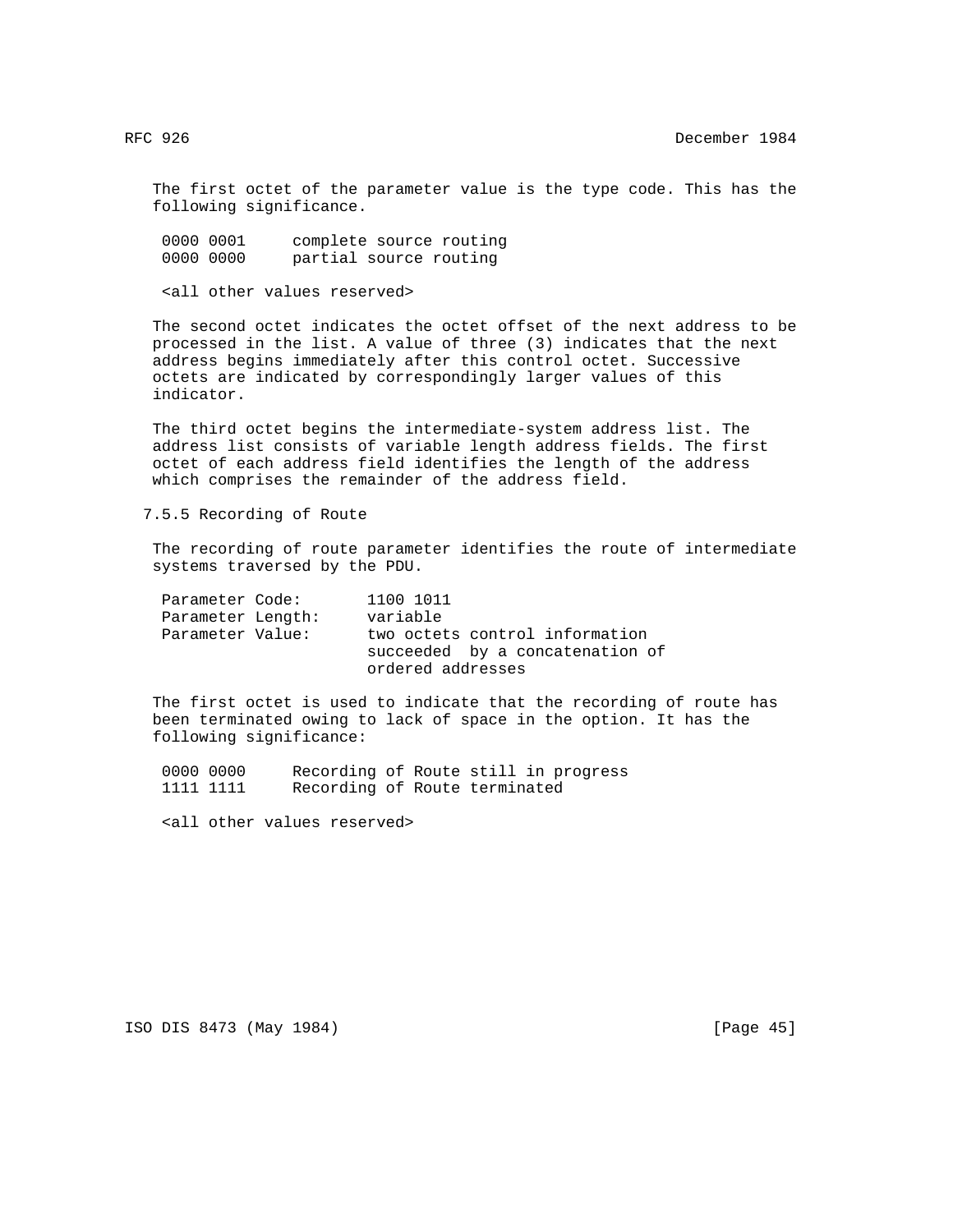The second octet identifies the next octet which may be used to record an address. It is encoded relative to the start of the parameter, such that a value of three (3) indicates that the octet after this one is the next to be used.

 The third octet begins the address list. The address list consists of variable length address fields. The first octet of each address field identifies the length of the address which comprises the remainder of the field. Address fields are always added to the beginning of the address list; i.e., the most recently added field will begin in the third octet of the parameter value.

7.5.6 Quality of Service Maintenance

 The Quality of Service parameter conveys information about the quality of service requested by the originating Network Service user. At intermediate systems, Network Layer relay entities may (but are not required to) make use of this information as an aid in selecting a route when more than one route satisfying other routing criteria is available and the available routes are known to differ with respect to Quality of Service (see Section 6.16).

| Parameter Code:   | 1100 0011 |                                       |
|-------------------|-----------|---------------------------------------|
| Parameter Length: | one octet |                                       |
| Parameter Value:  |           | Bit 8: transit delay vs. cost         |
|                   |           | Bit 7: residual error probability vs. |
|                   |           | transit delay                         |
|                   |           | Bit 6: residual error probability vs. |
|                   |           | cost                                  |
|                   |           | Bits 5 thru 0 are not specified.      |
|                   |           |                                       |

 Bit 8 is set to one indicates that where possible, routing decision should favor low transit delay over low cost. A value of 0 indicates that routing decisions should favor low cost over low transit delay.

ISO DIS 8473 (May 1984) [Page 46]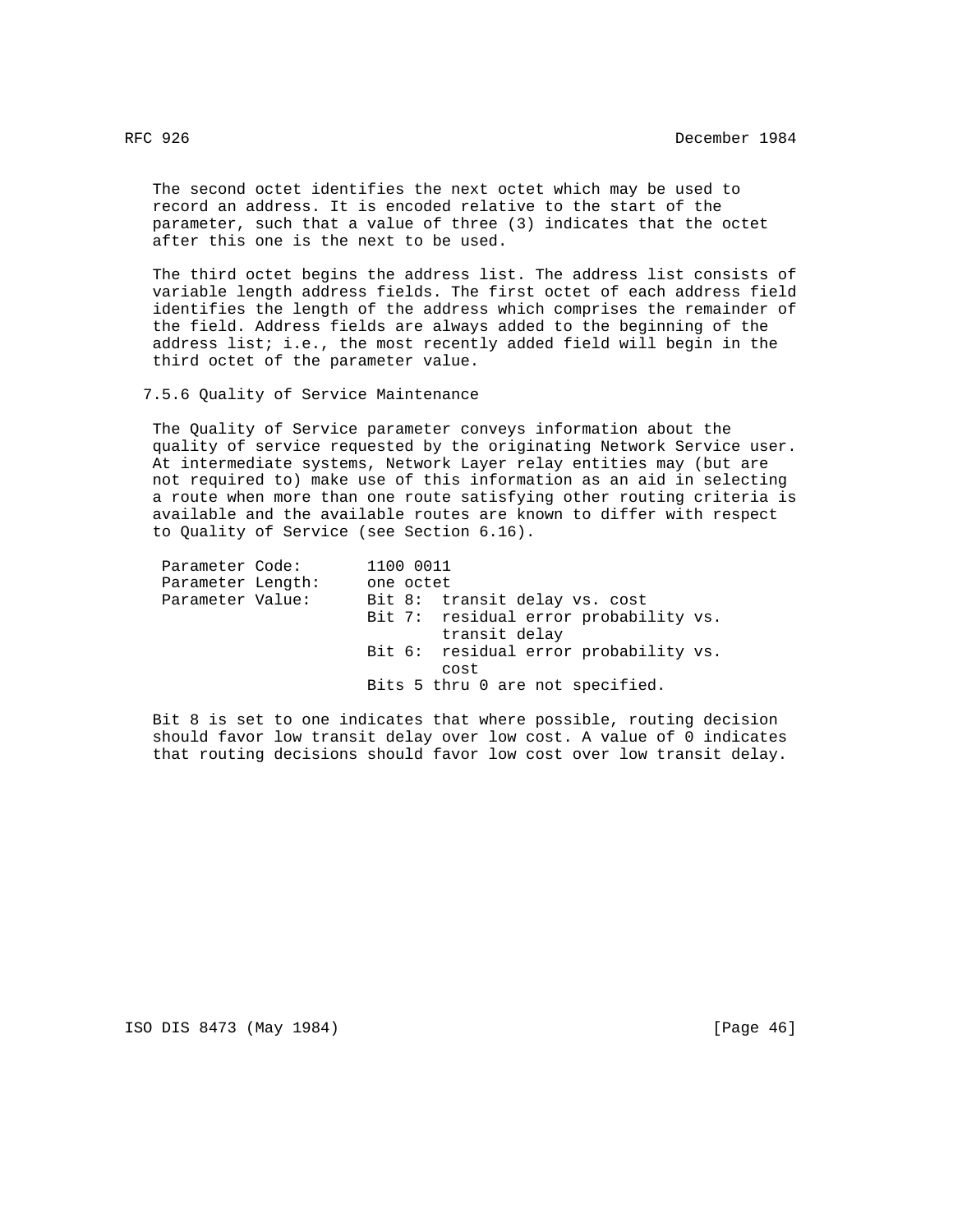Bit 7 set to one indicates that where possible, routing decisions should favor low residual error probability over low transit delay. A value of zero indicates that routing decisions should favor low transit delay over low residual error probability.

 Bit 6 is set to one indicates that where possible, routing decisions should favor low residual error probability over low cost. A value of 0 indicates that routing decisions should favor low cost over low residual error probability.

7.6 Priority

 The priority parameter carries the relative priority of the protocol data unit. Intermediate systems that support this option should make use of this information in routing and in ordering PDUs for transmission.

| Parameter Code:<br>Parameter Length:<br>Parameter Value: | thru | 1100 1100<br>one octet | $0000 0000 - Normal (Default)$<br>$0000 1111 - Hiquest$ |
|----------------------------------------------------------|------|------------------------|---------------------------------------------------------|

 The values 0000 0001 through 0000 1111 are to be used for higher priority protocol data units. If an intermediate system does not support this option then all PDUs shall be treated as if the field had the value 0000 0000.

7.7 Data Part

 The Data part of the PDU is structured as an ordered multiple of octets, which is identical to the same ordered multiple of octets specified for the NS\_Userdata parameter of the N\_UNITDATA Request and Indication primitives. The data field is illustrated below:

ISO DIS 8473 (May 1984) [Page 47]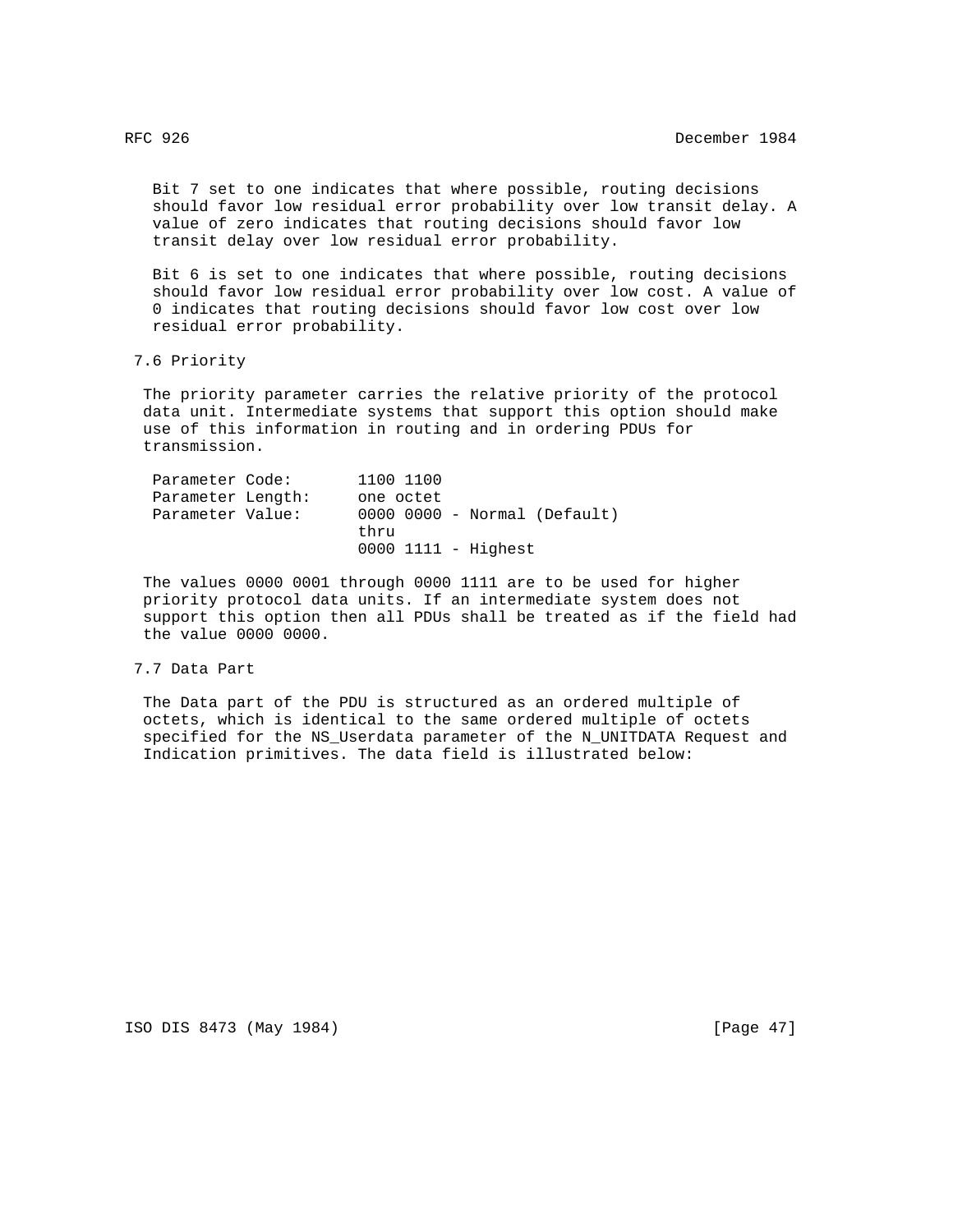Octet +------------------+  $|$  p+1 Data | | z +------------------+

Figure 7-6. PDU header--Data Field

ISO DIS 8473 (May 1984) [Page 48]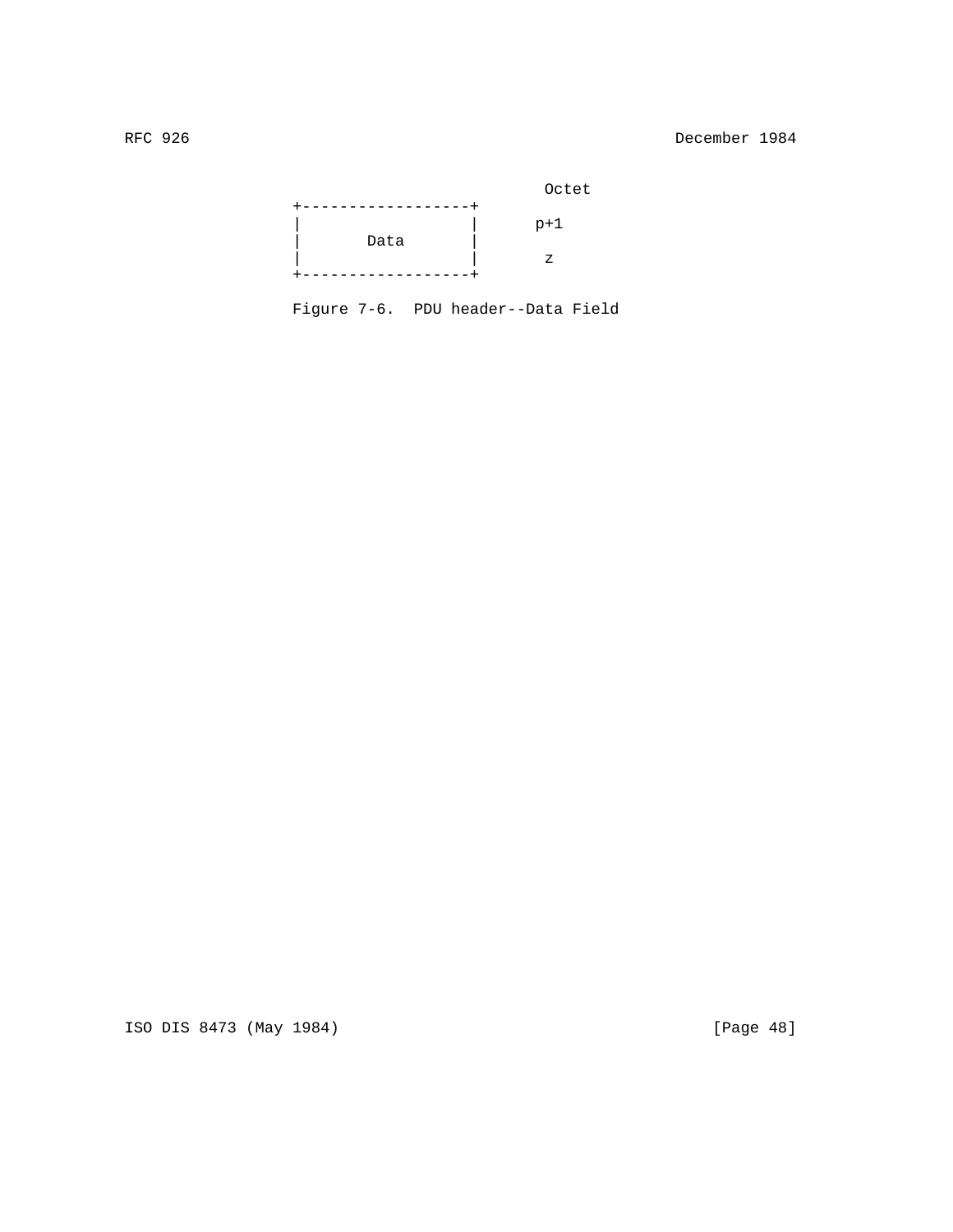# 7.8 Data (DT) PDU

# 7.8.1 Structure

The DT PDU has the following format:

| __________________________                             | Octet           |
|--------------------------------------------------------|-----------------|
| Network Layer Protocol Identifier                      | 1               |
| Length Indicator<br>---------------                    | 2               |
| Version/Protocol Id Extension<br>-----------------     | 3               |
| Lifetime<br>. <u>.</u> .                               | 4               |
| $SP MS E/R$ Type                                       | 5               |
| Segment Length                                         | 6,7             |
| Checksum                                               | 8,9             |
| Destination Address Length Indicator                   | 10              |
| Destination Address                                    | 11 through m-1  |
| Source Address Length Indicator                        | m               |
| Source Address                                         | m+1 through n-1 |
| Data Unit Identifier<br>______________________________ | n, n+1          |
| Segment Offset<br>___________________________          | $n+2, n+3$      |
| Total Length                                           | $n+4, n+5$      |
| Options                                                | n+6 through p   |
| Data<br>----------------------------                   | p+1 through z   |
|                                                        |                 |

Figure 7-7. PDU Header Format

ISO DIS 8473 (May 1984) [Page 49]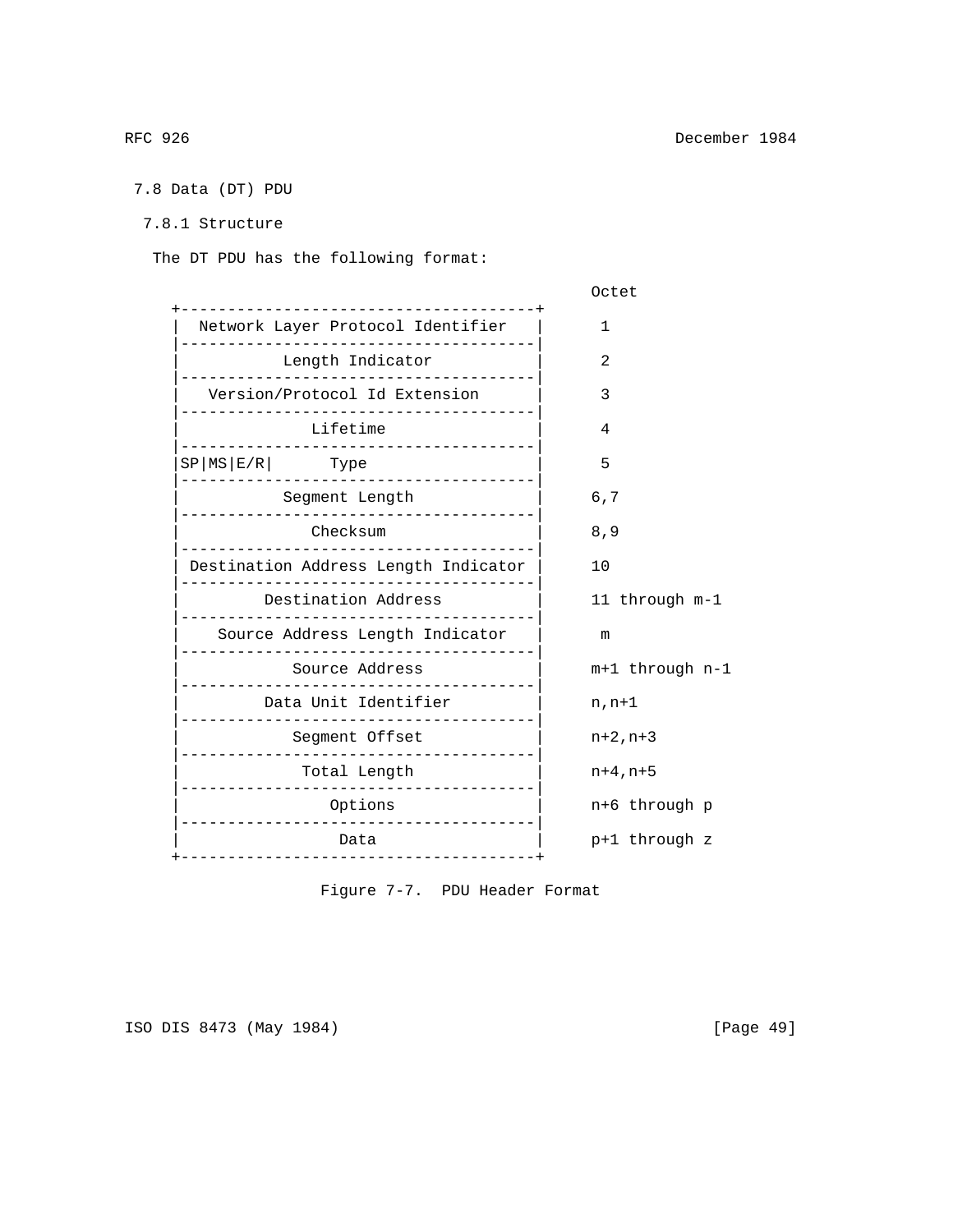# 7.8.1.1 Fixed Part

| 1) Network Layer Protocol Identifier | See Section 7.2.2. |
|--------------------------------------|--------------------|
| 2) Length Indicator                  | See Section 7.2.3. |
| 3) Version/Protocol Id Extension     | See Section 7.2.4. |
| 4) Lifetime                          | See Section 7.2.5. |
| 5) SP, MS, $E/R$                     | See Section 7.2.6. |
| 6) Type Code                         | See Section 7.2.7. |
| 7) Segment Length                    | See Section 7.2.8. |
| 8) Checksum                          | See Section 7.2.9. |
|                                      |                    |
| 7.8.1.2 Addresses                    |                    |

See Section 7.3.

7.8.1.3 Segmentation

See Section 7.4.

7.8.1.4 Options

See Section 7.5.

- 7.8.1.5 Data
- See Section 7.7.

ISO DIS 8473 (May 1984) [Page 50]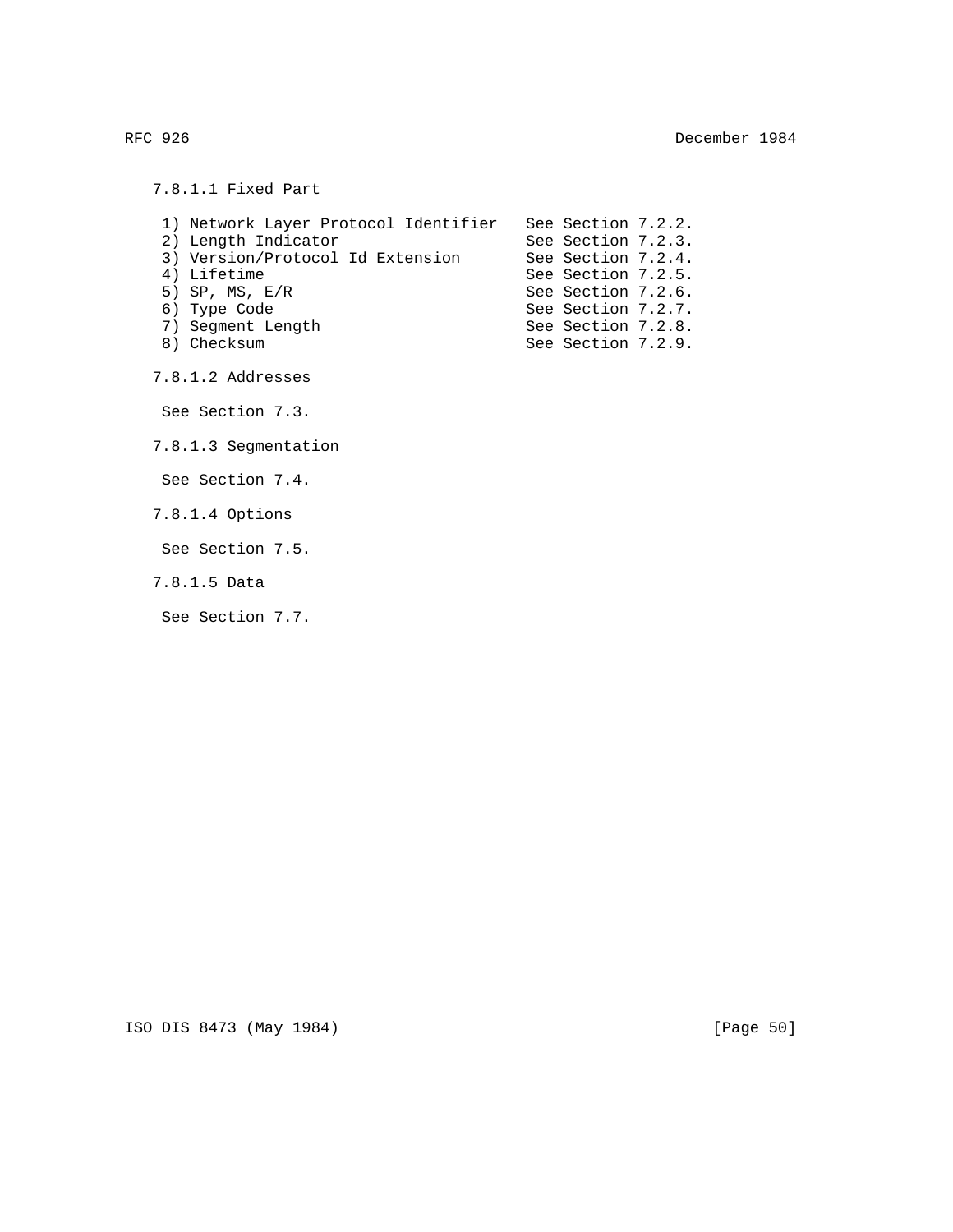7.9 Inactive Network Layer Protocol



Figure 7-9. Inactive Network Layer Protocol

7.9.1 Network Layer Protocol Id

 The value of the Network Layer Protocol Identifier field is binary zero (0000 0000).

7.9.2 Data Field

See Section 7.7.

 The length of the NS\_Userdata parameter is constrained to be less than or equal to the value of the length of the SN\_Userdata parameter minus one.

ISO DIS 8473 (May 1984) [Page 51]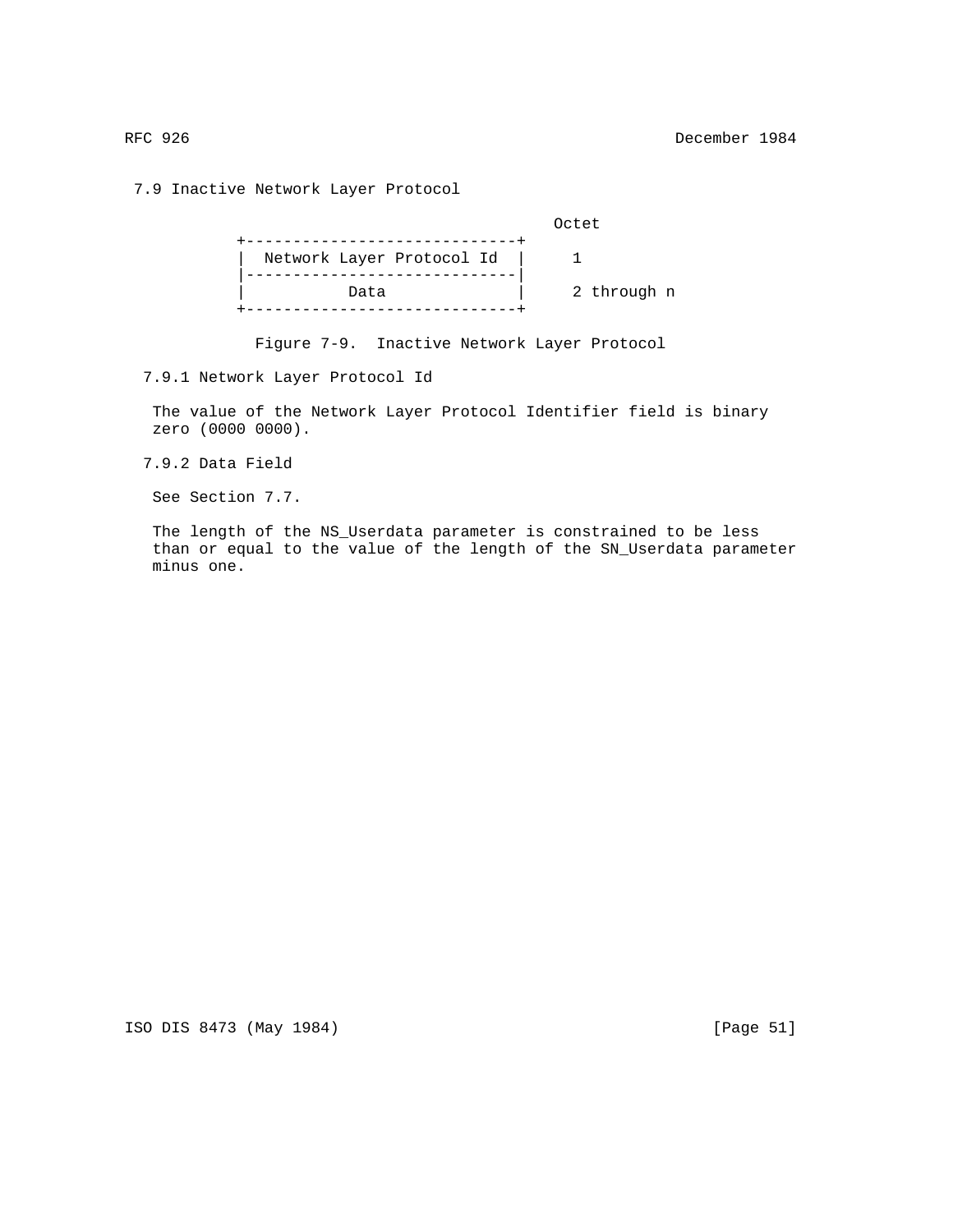# 7.10 Error Report PDU (ER)

7.10.1 Structure

| ____________________________                                       | Octet           |
|--------------------------------------------------------------------|-----------------|
| Network Layer Protocol Identifier                                  | 1               |
| Length Indicator                                                   | $\overline{2}$  |
| Version/Protocol Id Extension                                      | 3               |
| Lifetime                                                           | 4               |
| $SP MS E/R $ Type                                                  | 5               |
| Segment Length                                                     | 6,7             |
| Checksum                                                           | 8,9             |
| Destination Address Length Indicator                               | 10              |
| Destination Address<br>--------------------------                  | 10 through m-1  |
| Source Address Length Indicator<br>. _ _ _ _ _ _ _ _ _ _ _ _ _ _ _ | m               |
| Source Address                                                     | m+1 through n-1 |
| Data Unit Identifier                                               | $n,n+1$         |
| Segment Offset                                                     | $n+2, n+3$      |
| Total Length<br>. _ _ _ _ _ _ _ _ _ _ _ _ _ _ _                    | $n+4, n+5$      |
| Options                                                            | n+6 through p-1 |
| Reason for Discard                                                 | p through q-1   |
| Error Report Data Field                                            | Ζ               |
|                                                                    |                 |

Figure 7-10. Error Report PDU

ISO DIS 8473 (May 1984) [Page 52]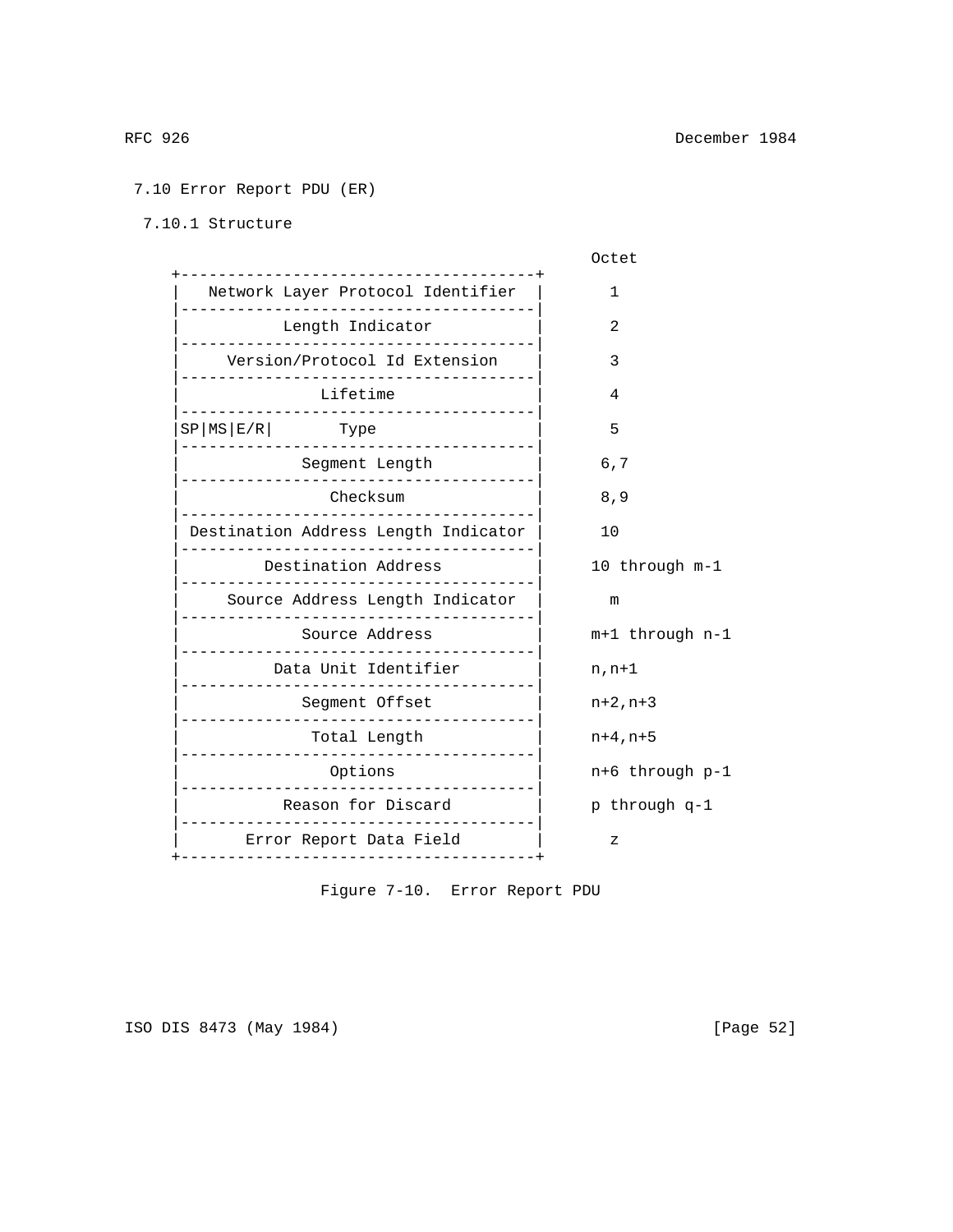7.10.1.1 Fixed Part

 The fixed part of the Error Report Protocol Data Unit is set as though this is a new (Initial) PDU. Thus, references are provided to precious sections describing the composition of the fields comprising the fixed part:

| 1) Network Layer Protocol Identifier | See Section 7.2.2. |  |
|--------------------------------------|--------------------|--|
| 2) Length Indicator                  | See Section 7.2.3. |  |
| 3) Version/Protocol Id Extension     | See Section 7.2.4. |  |
| 4) Lifetime                          | See Section 7.2.5. |  |
| 5) SP, MS, $E/R$                     | See Section 7.2.6. |  |
| 6) Type Code                         | See Section 7.2.7. |  |
| 7) Segment Length                    | See Section 7.2.8. |  |
| 8) Checksum                          | See Section 7.2.9. |  |
|                                      |                    |  |

7.10.1.2 Addresses

See Section 7.3.

 The Destination Address specifies the original source of the discarded PDU. The Source Address specifies the intermediate system or end system network-entity initiating the Error Report PDU.

7.10.1.3 Segmentation

See Section 7.4.

ISO DIS 8473 (May 1984) [Page 53]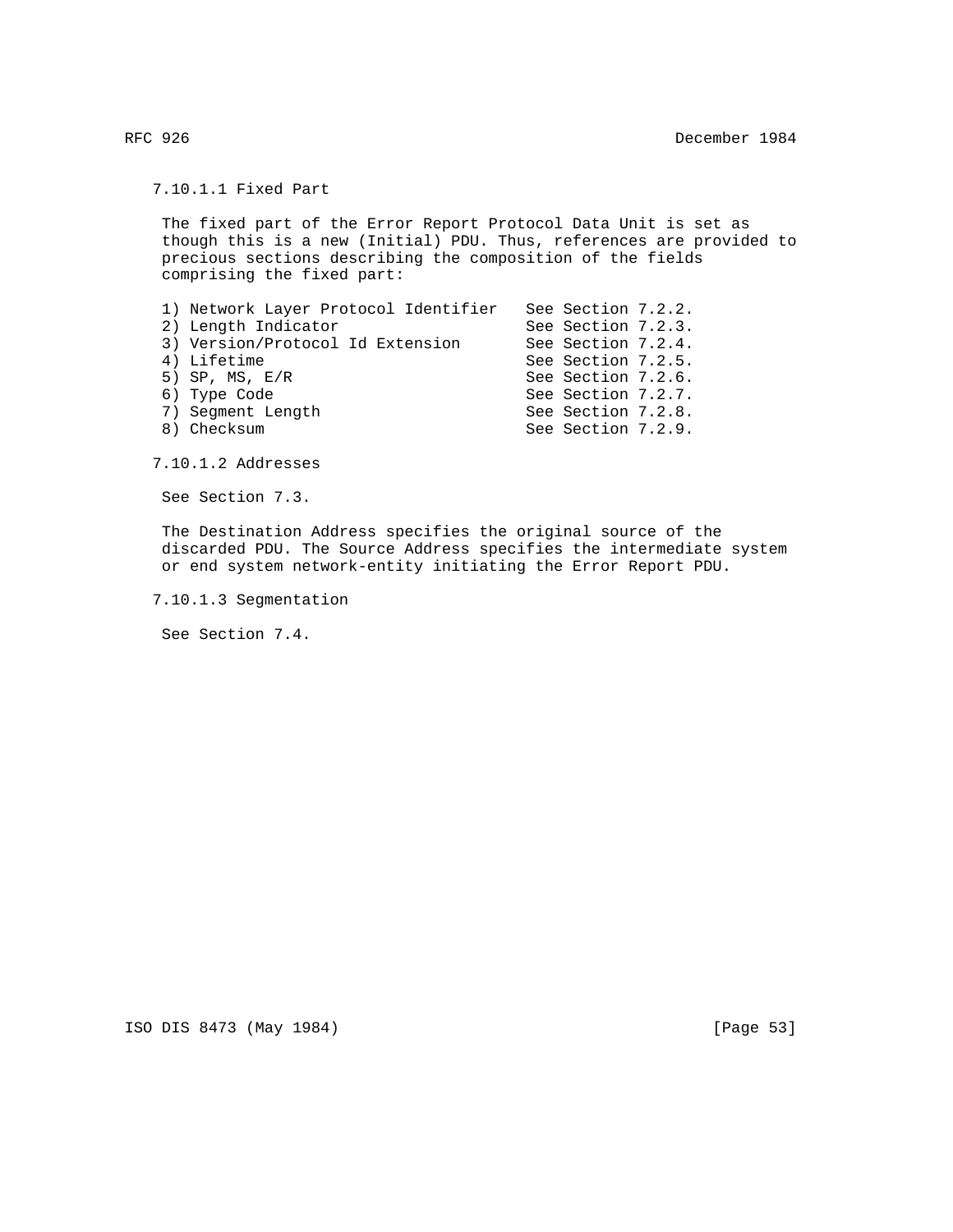7.10.1.4 Options See Section 7.5. 7.10.1.5 Reason for Discard This parameter is only valid for the Error Report PDU. It provides a report on the discarded protocol data unit. Parameter Code: 1100 0001 Parameter Length: two octets type of error encoded in binary: 0000 0000: Reason not specified. 0000 0001: Protocol Procedure Error. other than below: 0000 0010: Incorrect checksum. 0000 0011: PDU discarded due to congestion. 0000 0100: Header syntax error (header cannot be parsed). 0000 0101: Segmentation is needed but is not permitted. 1000 xxxx: Addressing Error: 0000 0000: Destination Address Unreachable. 1000 0001: Destination Address Unknown. 1001 xxxx: Source Routing Error: 1001 0000: Unspecified Source Routing error. 1001 0001: Syntax error in Source Routing field. 1001 0010: Unknown Address in Source Routing field. 1001 0011: Path not acceptable.

ISO DIS 8473 (May 1984) [Page 54]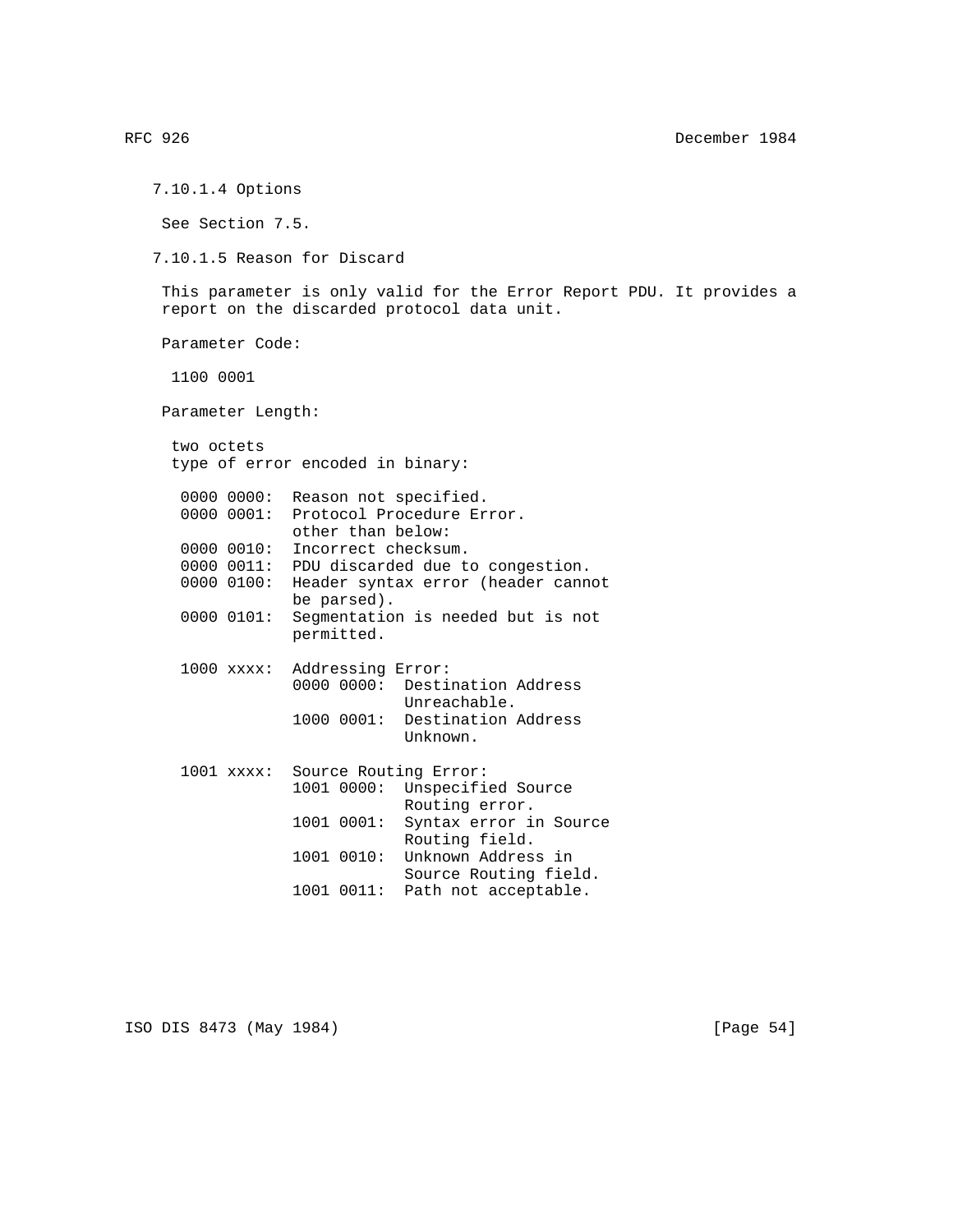|                | 1010 xxxx: Lifetime Expiration: |                                   |
|----------------|---------------------------------|-----------------------------------|
|                |                                 | 1010 0000: Lifetime expired while |
|                |                                 | data unit in transit.             |
|                | 1010 0001:                      | Lifetime expired                  |
|                |                                 | during reassembly.                |
|                |                                 |                                   |
| $1011$ $xxxx:$ |                                 | PDU discarded due to unsupported  |
|                | option:                         |                                   |
|                | 1011 0000:                      | unsupported option not            |
|                |                                 | specified.                        |
|                | 1011 0001:                      | unsupported padding               |
|                |                                 | option.                           |
|                | 1011 0010:                      | unsupported security              |
|                |                                 | option.                           |
|                | 1011 0011:                      | unsupported source                |
|                |                                 | routing option.                   |
|                | 1011 0100:                      | unsupported recording             |
|                |                                 | of route option.                  |
|                | 1011 0101:                      | unsupported QoS                   |
|                |                                 | Maintenance option.               |
|                |                                 |                                   |

 The second octet contains a pointer to the field in the associated discarded PDU which caused the error. If no one particular field can be associated with the error, then this field contains the value of zero.

7.10.1.6 Error Report Data Field

 This field provides all or a portion of the discarded PDU. The octets comprising this field contain the rejected or discarded PDU up to and including the octet which caused the rejection/discard.

ISO DIS 8473 (May 1984) [Page 55]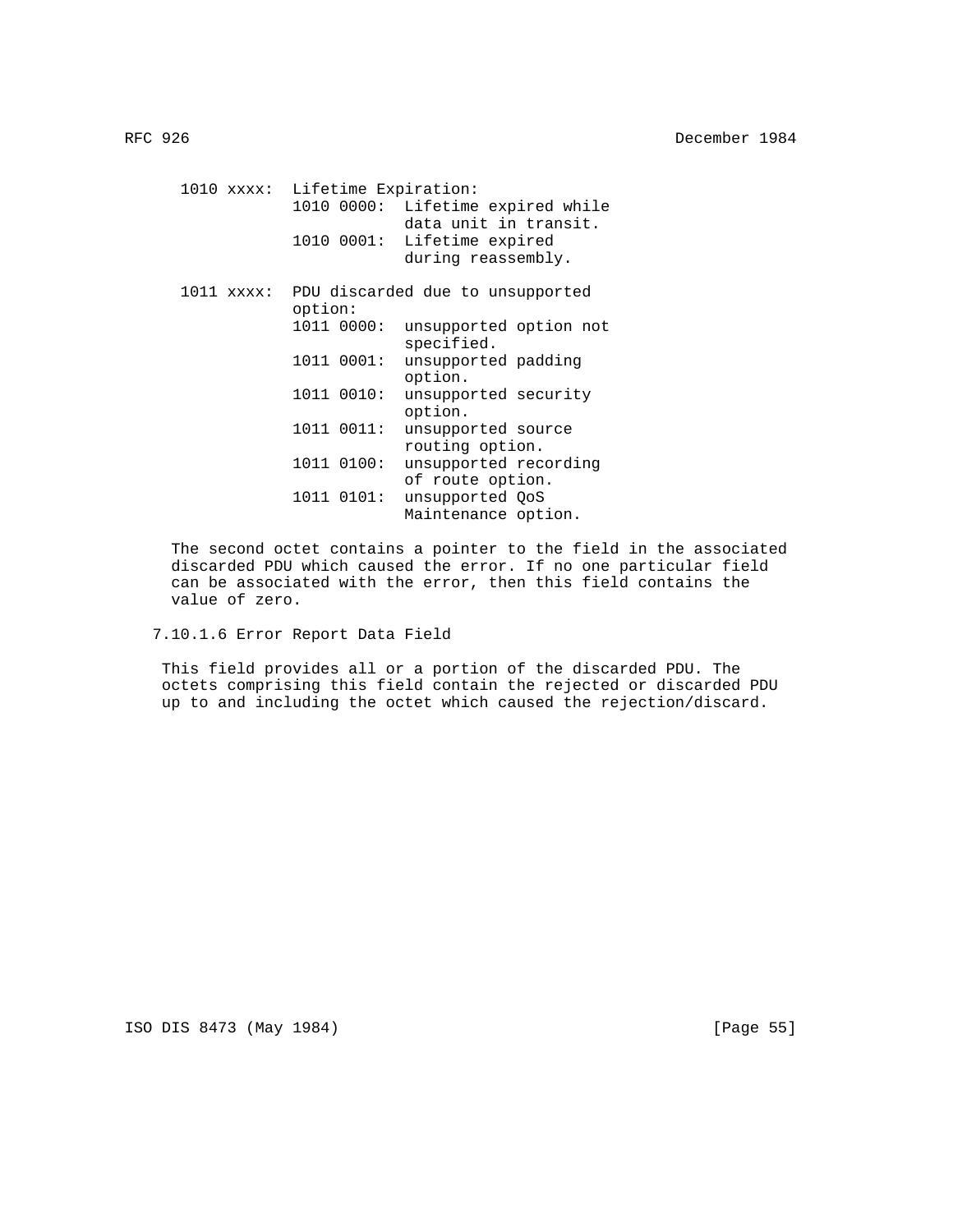### 8 FORMAL DESCRIPTION

 The operation of the protocol is modelled as a finite state automaton governed by a state variable with three values. The behavior of the automaton is defined with respect to individual independent Protocol Data Units. A transition of the automaton is prompted by the occurrence of an atomic event at one of three interfaces:

- 1) an interface to the Transport Layer, defined by the service primitives of the Addendum to the Network Service Definition Covering Connectionless-mode Transmission;
- 2) an interface to the subnetwork service provider, defined by the SN\_UNITDATA primitive of Section 5.5 of this Standard;
- 3) an interface to an implementation-dependent timer function defined by the TIMER primitives described in Section 5.6 of this Standard.

 In addition, a transition of the automaton may be prompted by the occurrence of a condition of the automaton.

 The atomic events are defined in Section 8.2. The occurrence of an atomic event is not in itself sufficient to cause a transition to take place; other conditions, called "enabling conditions" may also have to be met before a particular transition can take place. Enabling conditions are boolean expressions that depend on the values of parameters associated with the corresponding atomic event (that is, the parameters of some primitive), and on the values of locally maintained variables.

 More than one enabling condition -- and therefore, more than one possible transition -- may be associated with a single atomic event. In every such case, the enabling conditions are mutually exclusive, so that for any given combination of atomic event and parameter values, only one state transition can take place.

 Associated with each transition is an action, or "output." Actions consist of changes to the values of local variables and the sequential performance of zero or more functions. The operation of the finite state automaton is completely specified in Section 8.3 by defining the action associated with every possible transition.

ISO DIS 8473 (May 1984) [Page 56]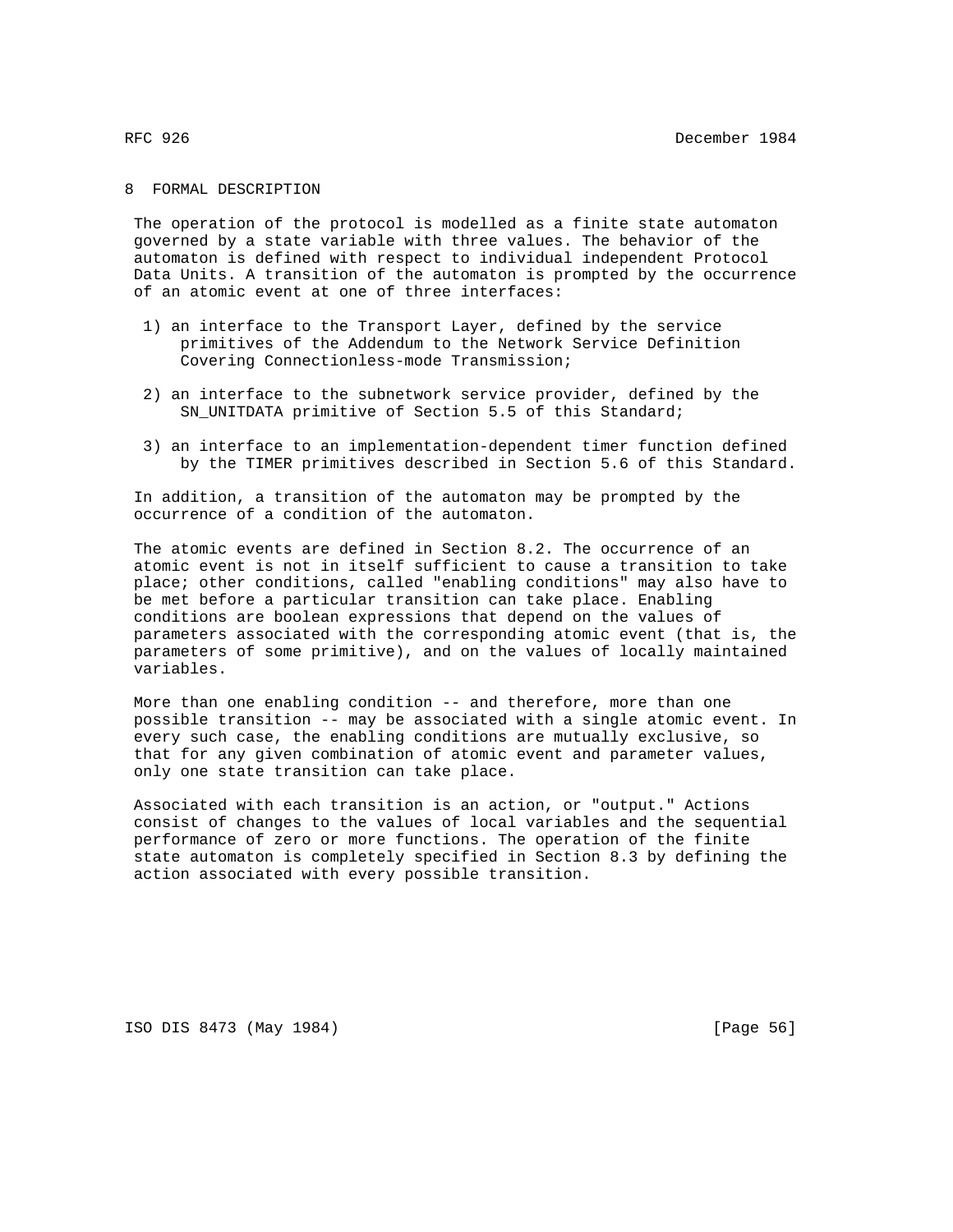8.1 Values of the State Variable

The protocol state variable has three values:

- 1) INITIAL The automaton is created in the INITIAL state. No transition may carry the automaton into the INITIAL state.
- 2) REASSEMBLING The automaton is in the REASSEMBLING state for the period in which it is assembling PDU segments into a complete PDU.
- 3) CLOSED The final state of the automaton is the CLOSED state. When the automaton enters the CLOSED state it ceases to exist.
- 8.2 Atomic Events

 An atomic event is the transfer of a unit of information across an interface. The description of an atomic event specifies a primitive (such as an N\_UNITDATA.Request), and the service boundary at which it is invoked (such as the Network Service boundary). The direction of information flow across the boundary is implied by the definition of each of the primitives.

8.2.1 N.UNITDATA\_request and N.UNITDATA\_indication

 The N.UNITDATA\_request and N.UNITDATA\_indication atomic events occur at the Network Service boundary. They are defined by the Addendum to the Network Service Definition Covering Connectionless Data Transmission (ISO 8348/DAD1).

ISO DIS 8473 (May 1984) [Page 57]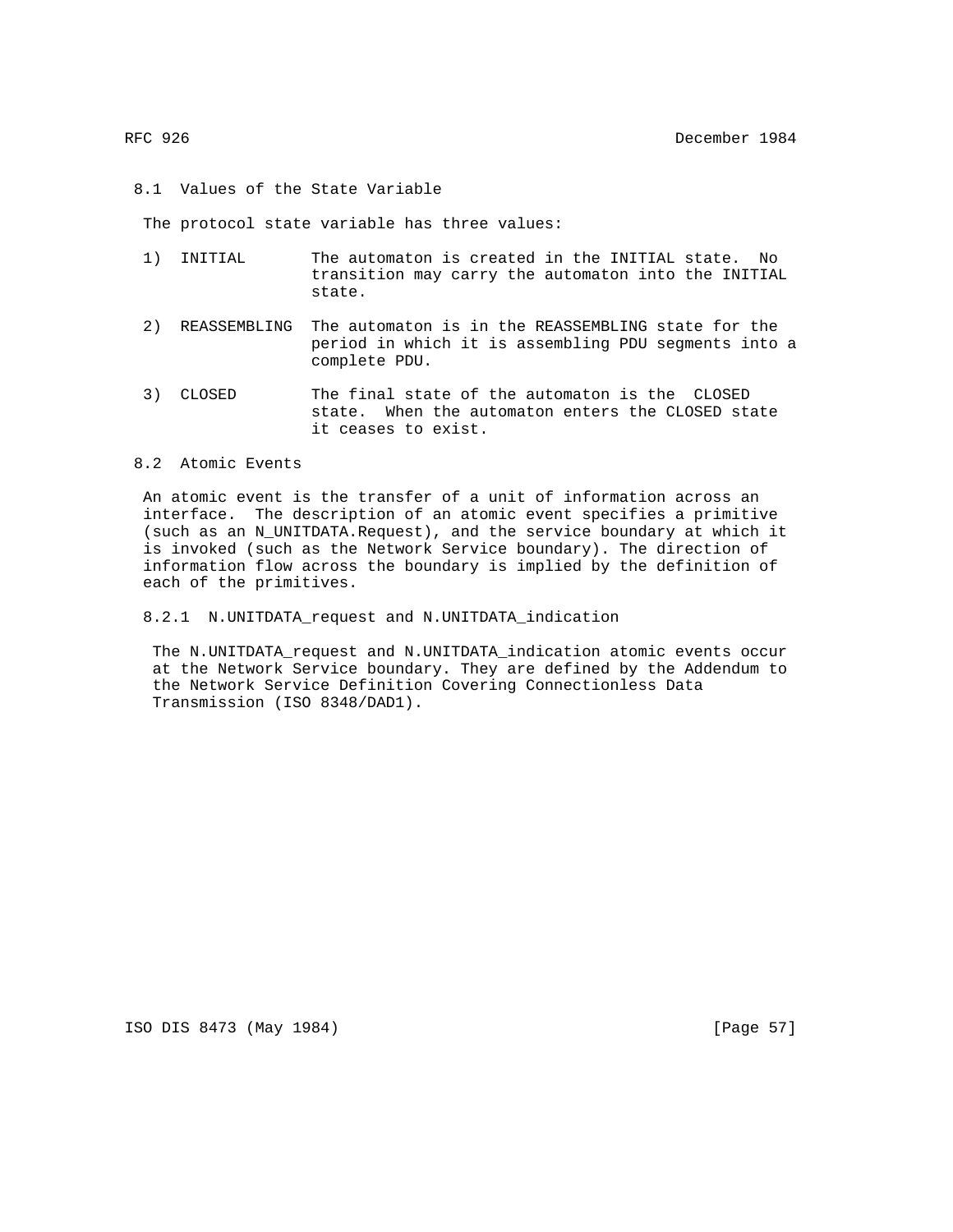| N. UNITDATA request                       | (NS Source Address,<br>NS Destination Address,<br>NS Ouality of Service,<br>NS Userdata) |
|-------------------------------------------|------------------------------------------------------------------------------------------|
| N.UNITDATA indication (NS Source Address, | NS Destination Address,<br>NS Ouality of Service, NS Userdata)                           |

 The parameters of the N.UNITDATA\_request and N.UNITDATA\_indication are collectively referred to as Network Service Data Unit (NSDUs).

8.2.2 SN.UNITDATA\_request and SN.UNITDATA\_indication

 The SN.UNITDATA\_request and SN.UNITDATA\_indication atomic events occur at the interface between the Protocol described herein and a subnetwork service provider. They are defined in Section 5.5 of this Standard.

| SN.UNITDATA request | (SN Source Address,     |
|---------------------|-------------------------|
|                     | SN Destination Address, |
|                     | SN_Quality_of_Service,  |
|                     | SN Userdata)            |
|                     |                         |

 SN.UNITDATA\_indication (SN\_Source\_Address, SN\_Destination\_Address, SN\_Quality\_of\_Service, SN\_Userdata)

 The parameters of the SN\_UNITDATA request and SN\_UNITDATA Indication are collectively referred to as Subnetwork Service Data Units (SNSDUs).

 The value of the SN\_Userdata parameter may represent an Initial PDU or a Derived PDU.

ISO DIS 8473 (May 1984) [Page 58]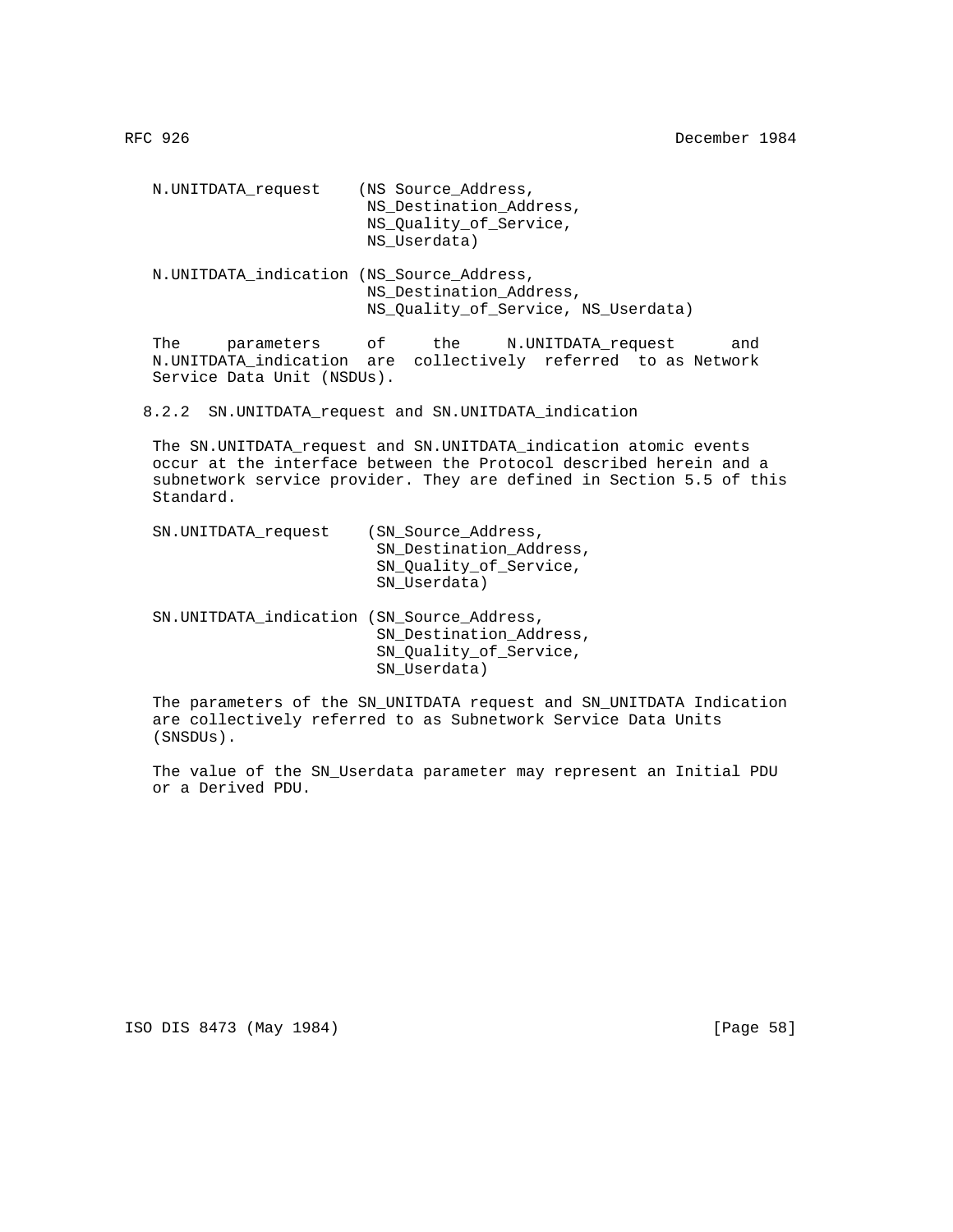RFC 926 December 1984

8.2.3 TIMER Atomic Events

 The TIMER atomic events occur at the interface between the Protocol described herein and its local environment. They are defined in Section 5.6 of this Standard.

 S.TIMER\_request (Time, Name, Subscript) S.TIMER\_cancel (Name Subscript) S.TIMER\_response (Name, Subscript)

8.3 Operation of the Finite State Automation

 The operation of the automaton is defined by use of the formal description technique and notation specified in ISO/TC97/SC16 N1347. This technique is based on an extended finite state transition model and the Pascal programming language. The technique makes use of strong variable typing to reduce ambiguity in interpretation of the specification.

 This specification formally specifies an abstract machine which provides a single instance of the Connectionless-Mode Network Service by use of the Protocol For Providing the Connectionless-Mode Network Service. It should be emphasized that this formal specification does not in any way constrain the internal operation or design of any actual implementation. For example, it is not required that the program segments contained in the state transitions will actually appear as part of an actual implementation. A formal protocol specification is useful in that it goes as far as possible to eliminate any degree of ambiguity or vagueness in the specification of a protocol standard.

 The formal specification contained here specifies the behavior of a single finite-state machine, which provides the protocol

ISO DIS 8473 (May 1984) [Page 59]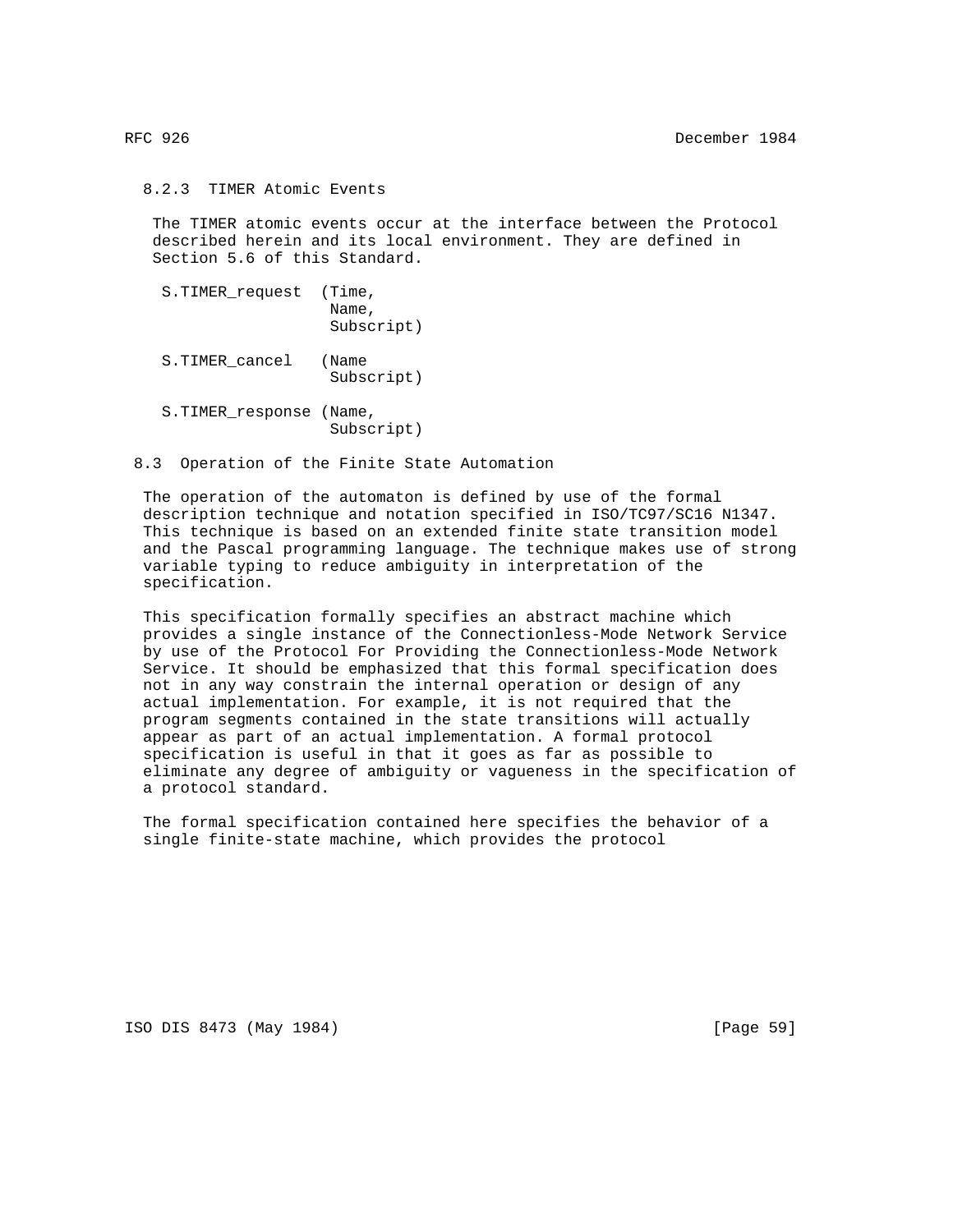behavior corresponding to a single independent service request. It is expected that any actual implementation will be able to handle behavior corresponding to many simultaneous finite state machines.

ISO DIS 8473 (May 1984) [Page 60]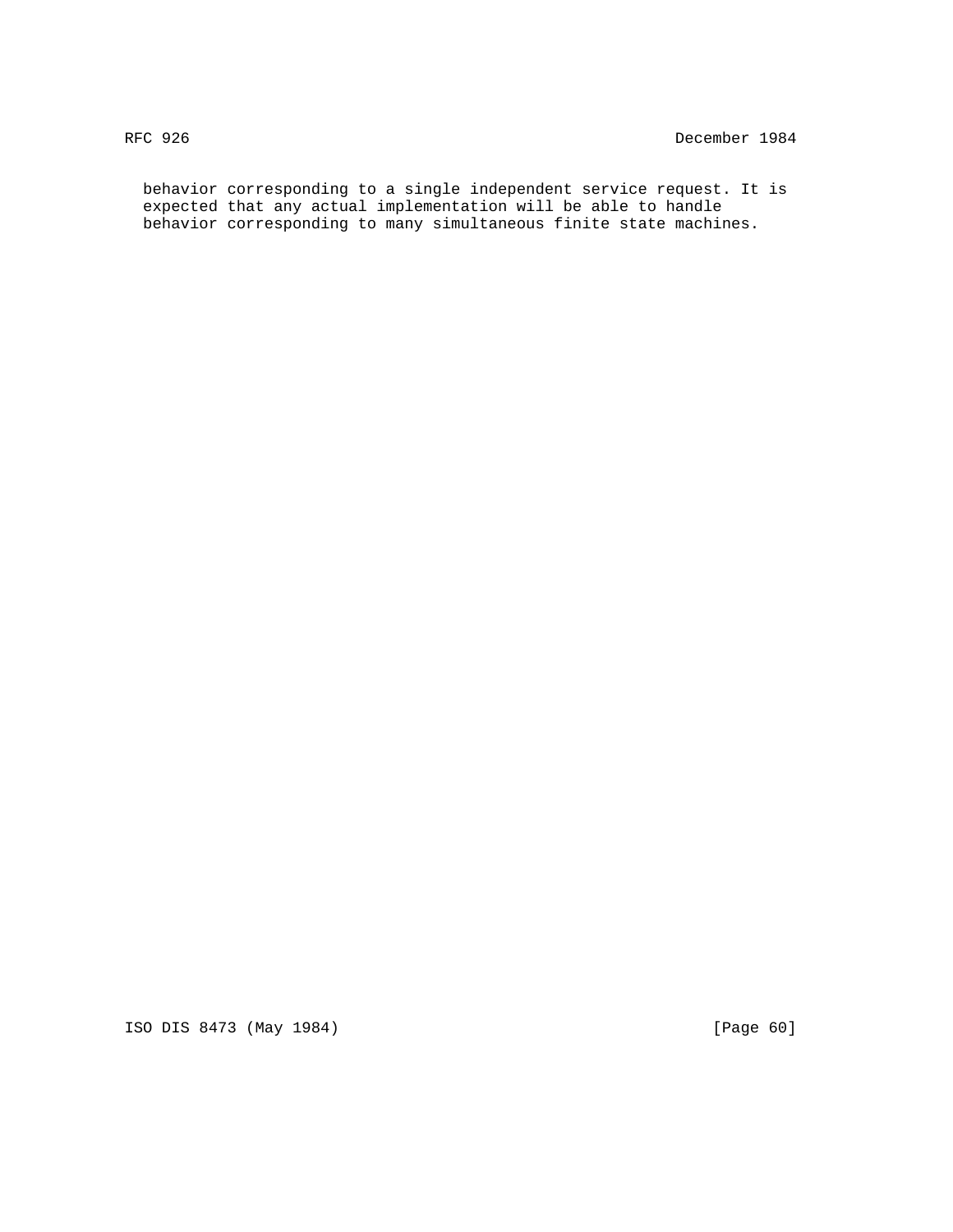```
RFC 926 December 1984
   8.3.1 Type and Constant Definitions
    const
   ZERO = 0;max user data = 64512;
    type
   NSAP\_addr\_type = ...; { NSAP_addr_type defines the data type for NSAP addresses, as
     passed across the Network Service Boundary. }
    NPAI_addr_type = ...;
      { NPAI_addr_type defines the data type for the addresses carried in
     PDUs. }
    SN\_addr\_type = \dots;
      { SN_addr_type defines the data type for addresses in the
     underlying service used by this protocol. }
     quality_of_service_type = ...;
      { Quality_of_service_type defines the data type for the QOS
     parameter passed across the Network Service boundary. }
    SN_QOS_type = ...; { SN_QOS_type defines the data type for the QOS parameter, if any,
     passed to the underlying service used by this protocol. }
    data\_type = \ldots;
      { Data_type defines the data type for user data. Conceptually this
      is equivalent to a variable length binary string. }
    buffer\_type = ...;
      { Buffer_type defines the data type for the memory resources used
      in sending and receiving of user data. This provides capabilities
     required for segmentation and reassembly. }
```
ISO DIS 8473 (May 1984) [Page 61]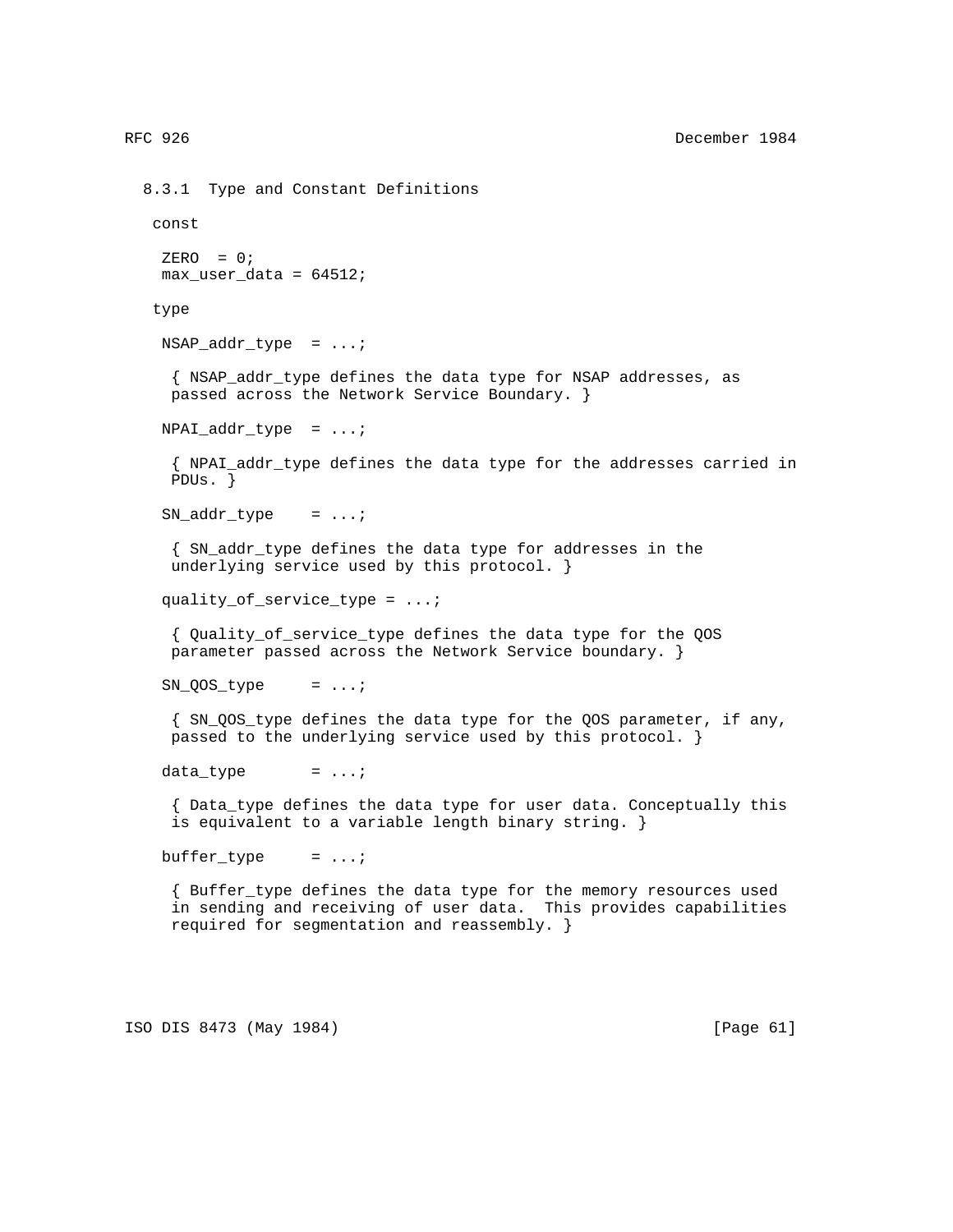timer\_name\_type = (lifetime\_timer); timer\_data\_type = ...; network\_layer\_protocol\_id\_type = (ISO\_8473\_protocol\_id); version\_id\_type = (version1);  $pdu_t p_t ype$  =  $(DT, ER);$  options\_type = ...; { Options\_type defines the data type used to store the options part of the PDU header. } subnet\_id\_type = ...; { The subnet\_id\_type defines the data type used to locally identify a particular underlying service used by this protocol. In general there may be multiple underlying subnetwork (or data link) services. } error\_type = (NO\_ERROR, TOO\_MUCH\_USER\_DATA, PROTOCOL\_PROCEDURE\_ERROR, INCORRECT\_CHECKSUM, CONGESTION, SYNTAX\_ERROR, SEG\_NEEDED\_AND\_NOT\_PERMITTED, DESTINATION\_UNREACHABLE, DESTINATION\_UNKNOWN, UNSPECIFIED\_SRC\_ROUTING\_ERROR, SYNTAX\_ERROR\_IN\_SRC\_ROUTING, UNKNOWN\_ADDRESS\_IN\_SRC\_ROUTING, PATH\_NOT\_ACCEPTABLE\_IN\_SRC\_ROUTING, LIFETIME\_EXPIRED\_IN\_TRANSIT, LIFETIME\_EXPIRED\_IN\_REASSEMBLY, UNSUPPORTED\_OPTION\_NOT\_SPECIFIED, UNSUPPORTED\_PADDING\_OPTION, UNSUPPORTED\_SECURITY\_OPTION, UNSUPPORTED\_SRC\_ROUTING\_OPTION, UNSUPPORTED\_RECORDING\_OF\_ROUTE\_OPTION, UNSUPPORTED\_QOS\_MAINTENANCE\_OPTION);

ISO DIS 8473 (May 1984) [Page 62]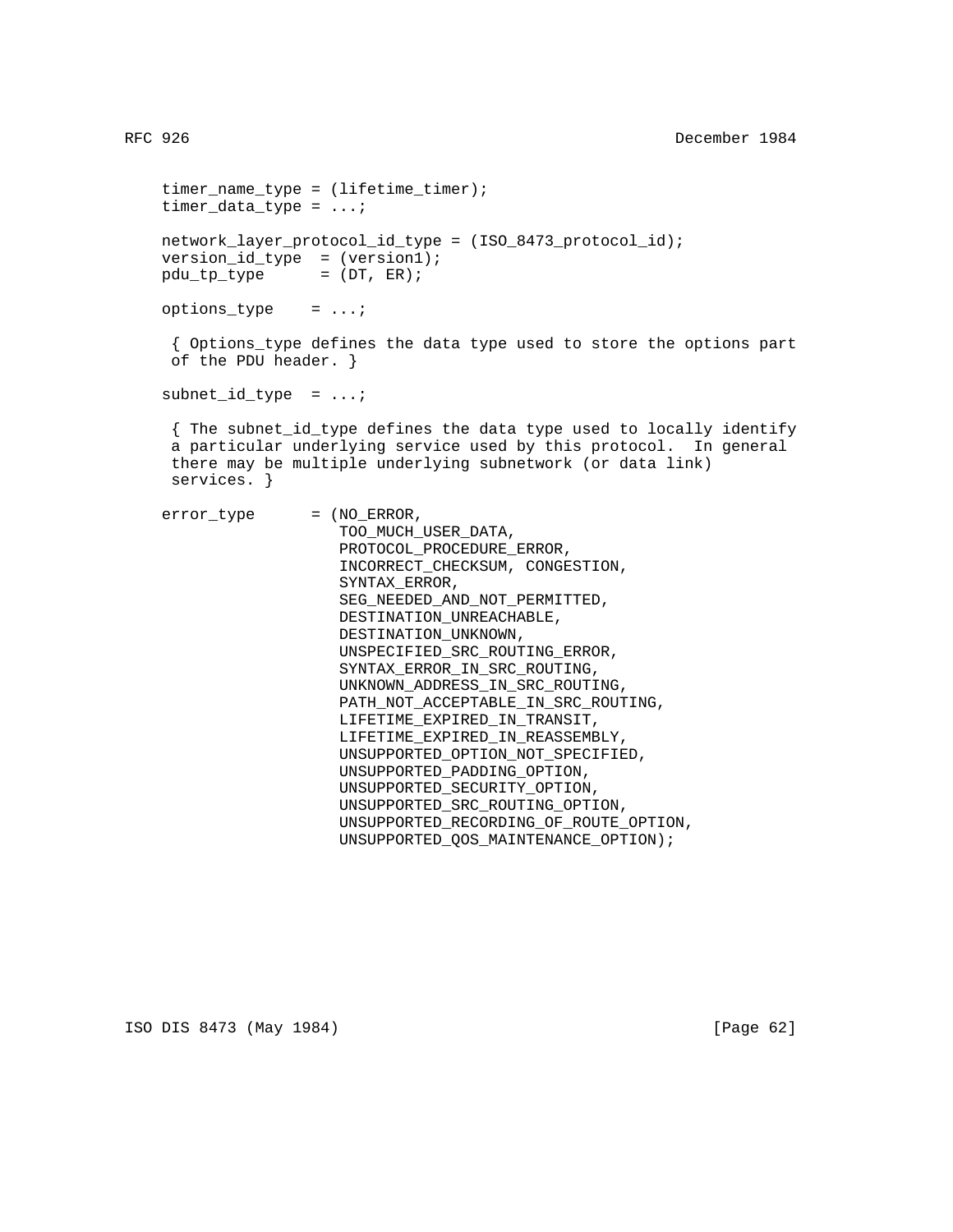nsdu\_type = record da : NSAP\_addr\_type; sa : NSAP\_addr\_type; qos : quality\_of\_service\_type; data : data\_type; end; pdu\_type = record nlp\_id : network\_layer\_protocol\_id\_type; hli : integer; vp\_id : version\_id\_type; lifetime : integer; sp : boolean; ms : boolean; er\_flag : boolean; pdu\_tp : pdu\_tp\_type; seg\_len : integer; checksum : integer; da\_len : integer; da : NPAI\_addr\_type; sa\_len : integer; sa : NPAI\_addr\_type; du\_id : optional integer; so : optional integer; tot\_len : optional integer; { du\_id, so, and tot\_len are present only if sp has the value TRUE. } options : options\_type; data : data\_type; end;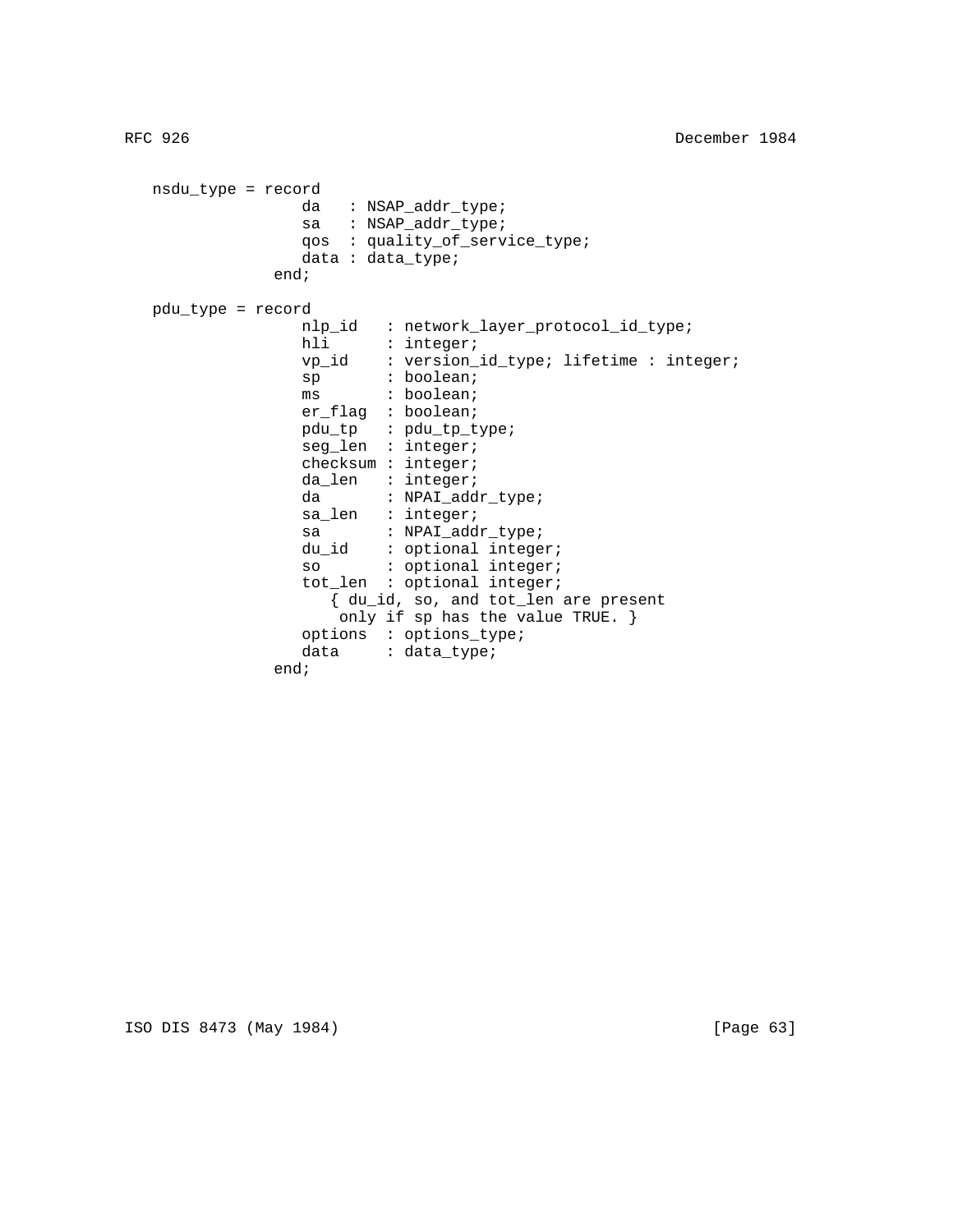route\_result\_type = record subnet\_id : subnet\_id\_type; sn\_da : SN\_addr\_type; sn\_sa  $\qquad \qquad :\;\text{SN}\text{\_}addr\_type\text{;}$  segment\_size : integer; end;

ISO DIS 8473 (May 1984) [Page 64]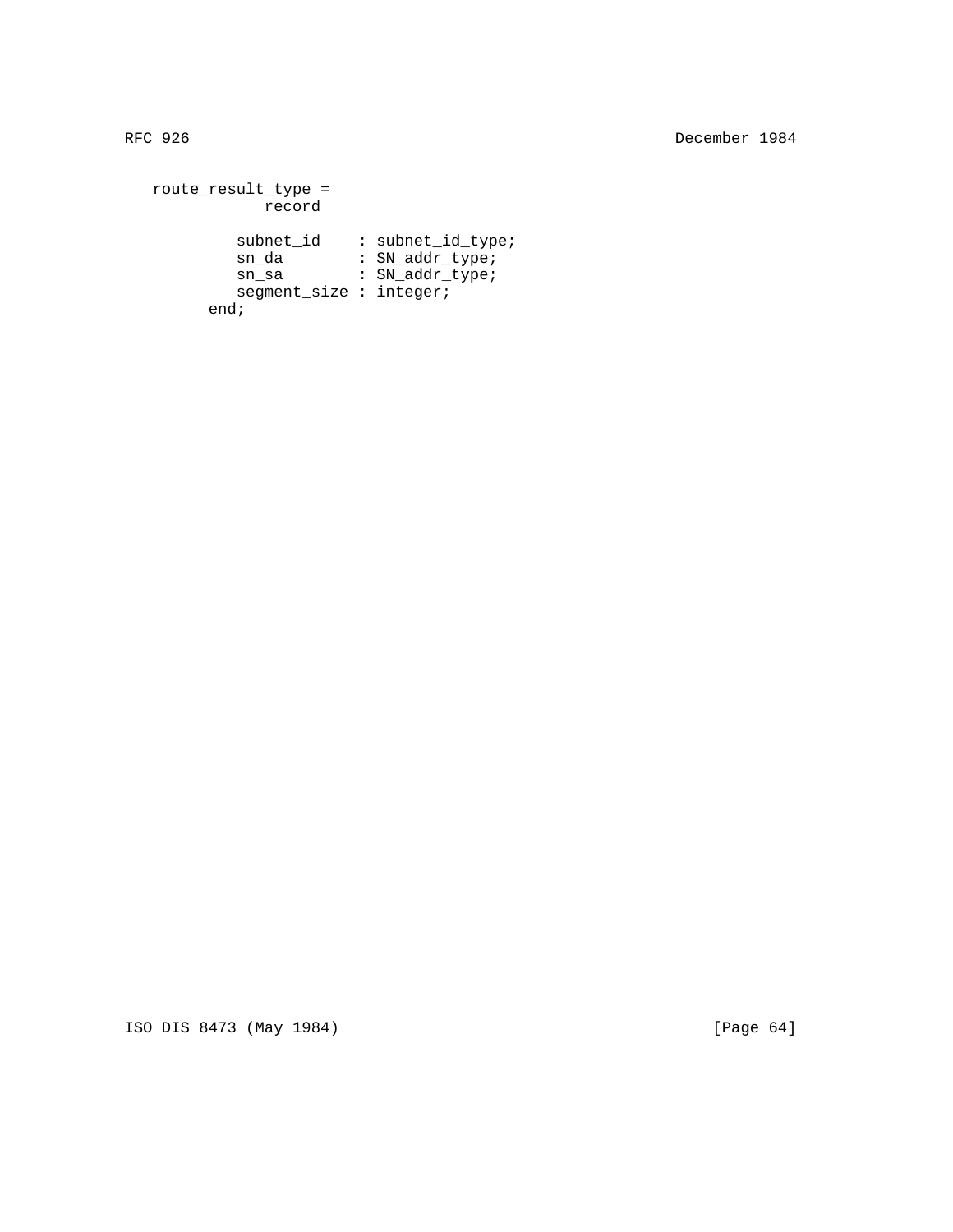```
 8.3.2 Interface Definitions
   channel Network_access_point (User, Provider);
    by User:
       UNITDATA_request
          (NS_Destination_address : NSAP_addr_type;
           NS_Source_address : NSAP_addr_type;
 NS_Quality_of_Service : quality_of_service_type;
 NS_Userdata : data_type);
    by Provider:
       UNITDATA_indication
          (NS_Destination_address : NSAP_addr_type;
           NS_Source_address : NSAP_addr_type;
           NS_Quality_of_Service : quality_of_service_type;
           NS_Userdata : data_type);
   channel Subnetwork_access_point (User, Provider);
    by User:
       UNITDATA_request
          (SN_Destination_address : SN_addr_type;
          SN_Source_address : SN_addr_type;
           SN_Quality_of_Service : SN_QOS_type;
          SN_Userdata : pdu_type);
    by Provider:
       UNITDATA_indication
         (SN Destination address : SN addr type;
          SN_Source_address : SN_addr_type;
 SN_Quality_of_Service : SN_QOS_type;
SN_Userdata : pdu_type);
   channel System_access_point (User, Provider);
    by User:
       TIMER_request
(Time : integer;
Name : timer_name_type;
           Subscript : integer);
```
ISO DIS 8473 (May 1984) [Page 65]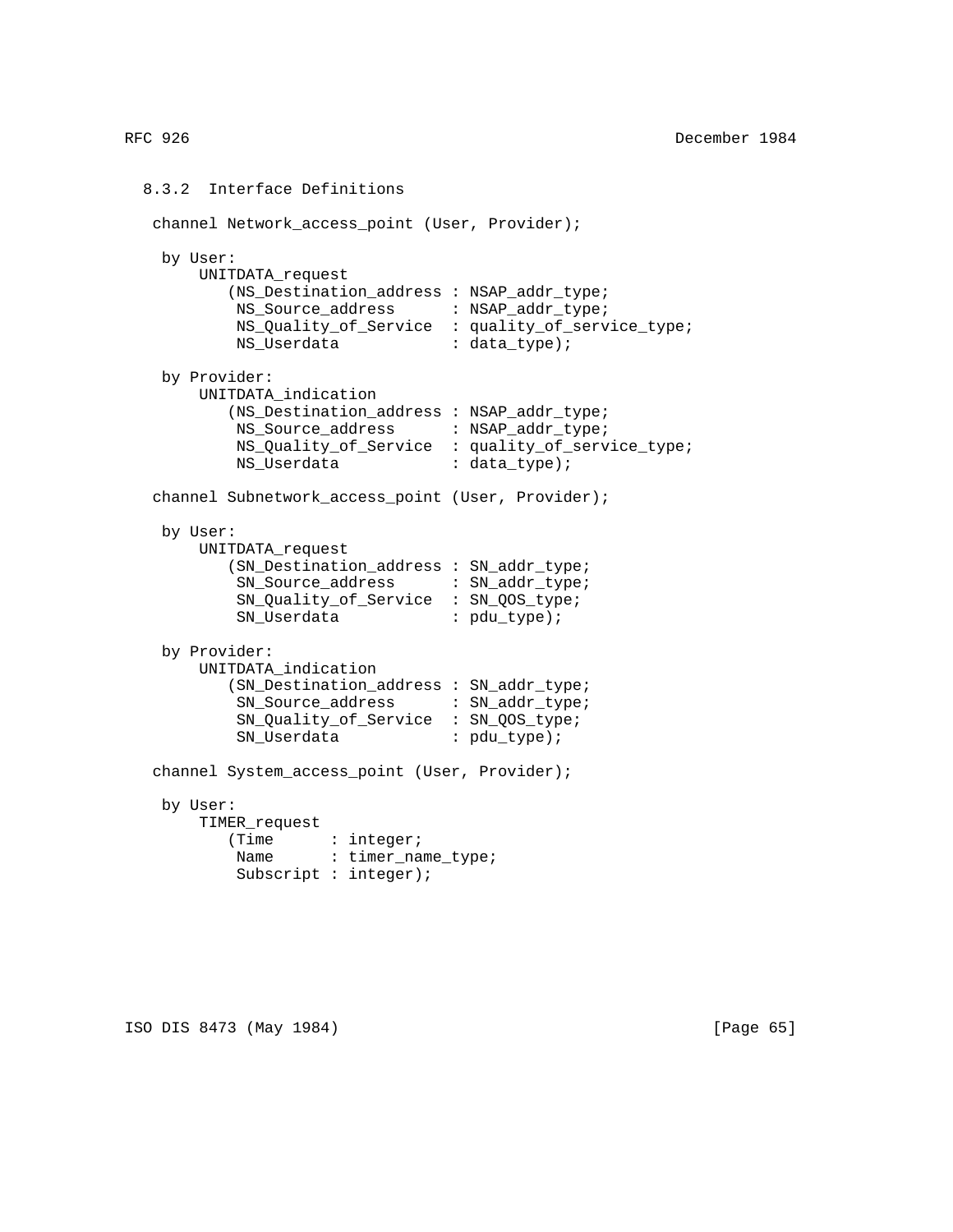RFC 926 December 1984

TIMER\_cancel

 (Name : timer\_name\_type; Subscript : integer);

 by Provider: TIMER\_indication (Name : timer\_name\_type; Subscript : integer);

ISO DIS 8473 (May 1984) [Page 66]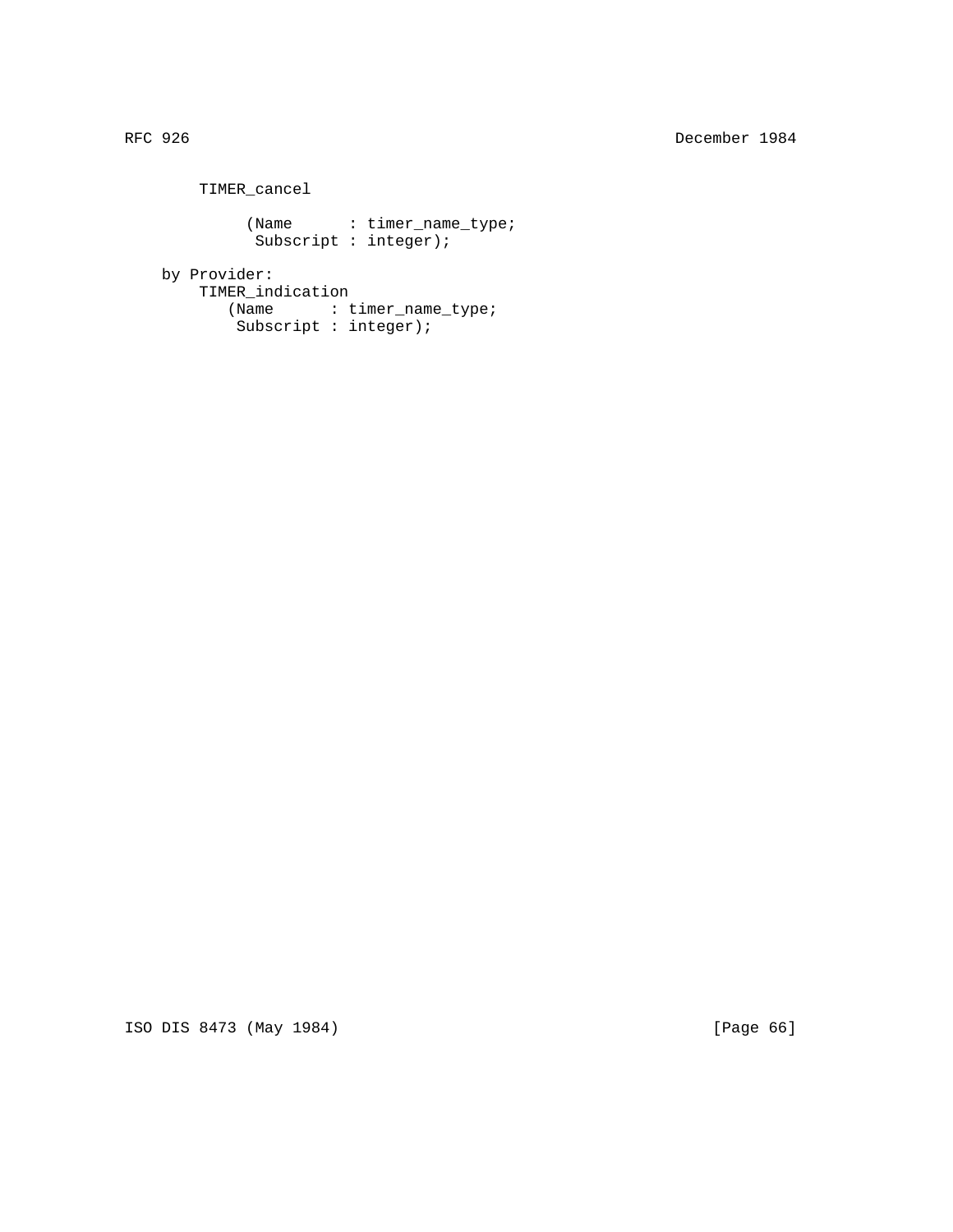8.3.3 Formal Machine Definition module Connectionless\_Network\_Protocol\_Machine (N: Network\_access\_point (Provider) common queue; SN: array [subnet\_id\_type] of Subnetwork\_access\_point (User) common queue; S: System\_access\_point (User) individual queue ); var nsdu : nsdu\_type; pdu : pdu\_type; rcv\_buf : buffer\_type; state : (INITIAL, REASSEMBLING, CLOSED);

ISO DIS 8473 (May 1984) [Page 67]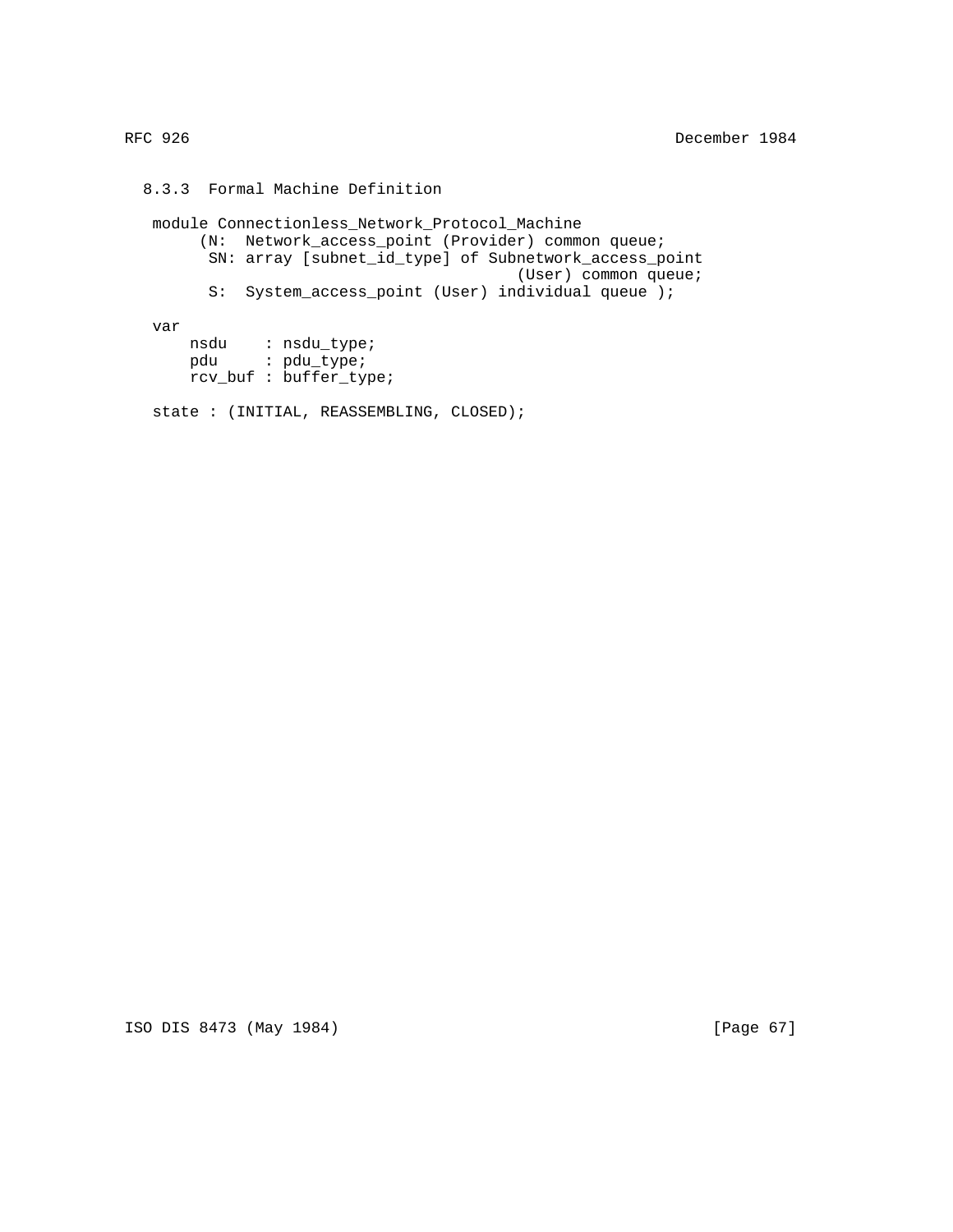```
 procedure send_error_report (error : error_type;
                             pdu : pdu_type);
 var
     er_pdu : pdu_type;
 begin
   if (pdu.er_flag) then
   begin
    er_pdu.nlp_id := ISO_8473_protocol_id;
   er_pdu.vp_id := version1;
    er_pdu.lifetime := get_er_lifetime(pdu.sa);
    er_pdu.sp := get_er_seg_per(pdu);
    er_pdu.ms := FALSE;
    er_pdu.er_flag := FALSE;
   er\_pdu.pdu\_tp := ER;
    er_pdu.da_len := pdu.sa_len;
    er_pdu.da := pdu.sa;
    er_pdu.sa_len := get_local_NPAI_addr_len;
   er_pdu.sa := get_local_NPAI_addr;
    er_pdu.options := get_er_options
                        (error,
                       er_pdu.da,
                       pdu.options);
   er_pdu.hli := get_header_length
                       (er_pdu.da_len, er_pdu.sa_len,
                        er_pdu.sp,
                        er_pdu.options);
     er_pdu.data := get_er_data_field(error, pdu);
     if (er_pdu.sp) then
                     begin
                        er_pdu.du_id :=
                        get_data_unit_id(er_pdu.da);
                        er_pdu.so := ZERO;
                        er_pdu.tot_len := er_pdu.hli +
                        size(er_pdu.data);
                     end;
```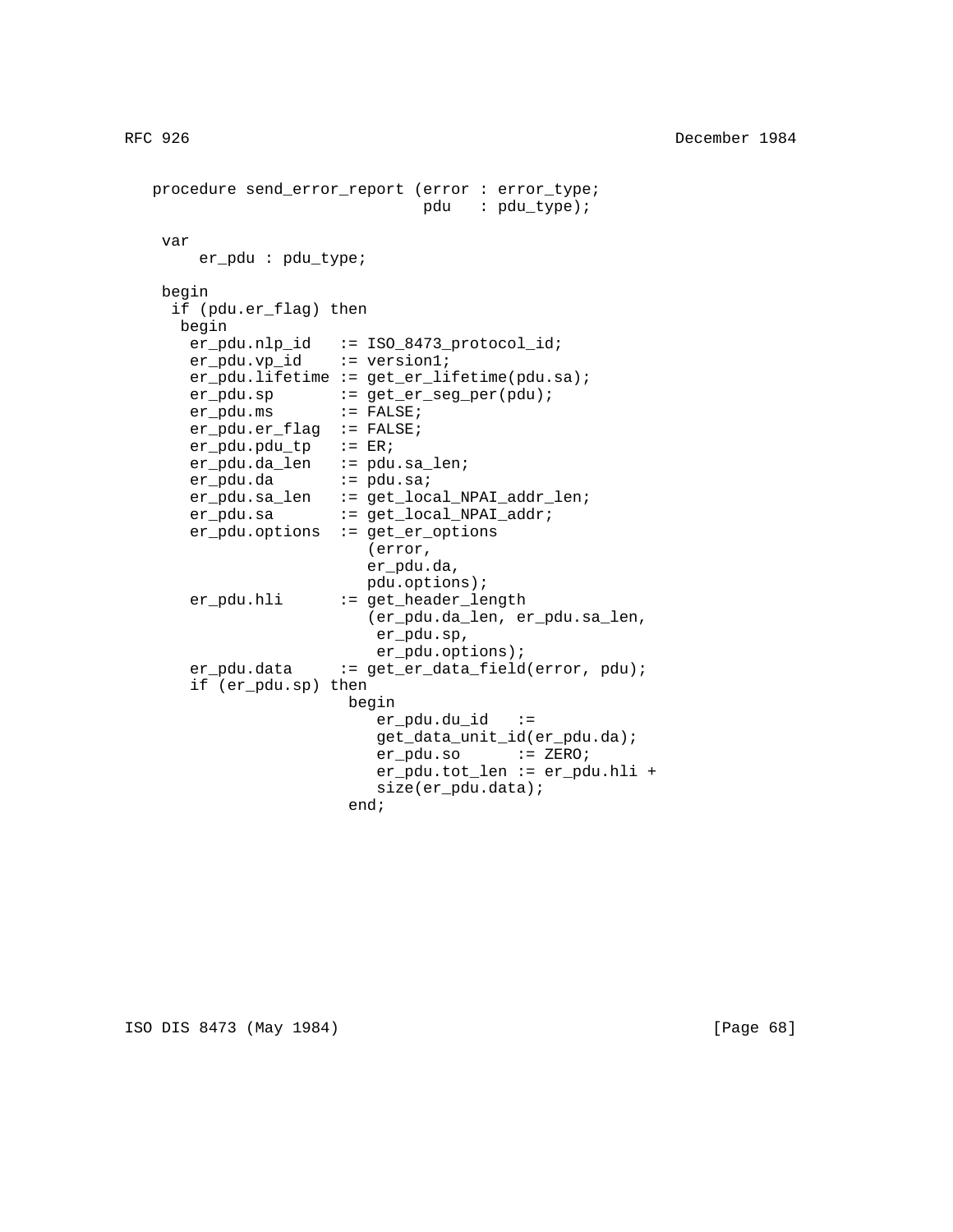```
 if (NPAI_addr_local(er_pdu.da))
                      then
                         post_error_report(er_pdu)
                      else
                         send_pdu(er_pdu);
   end;
 end;
```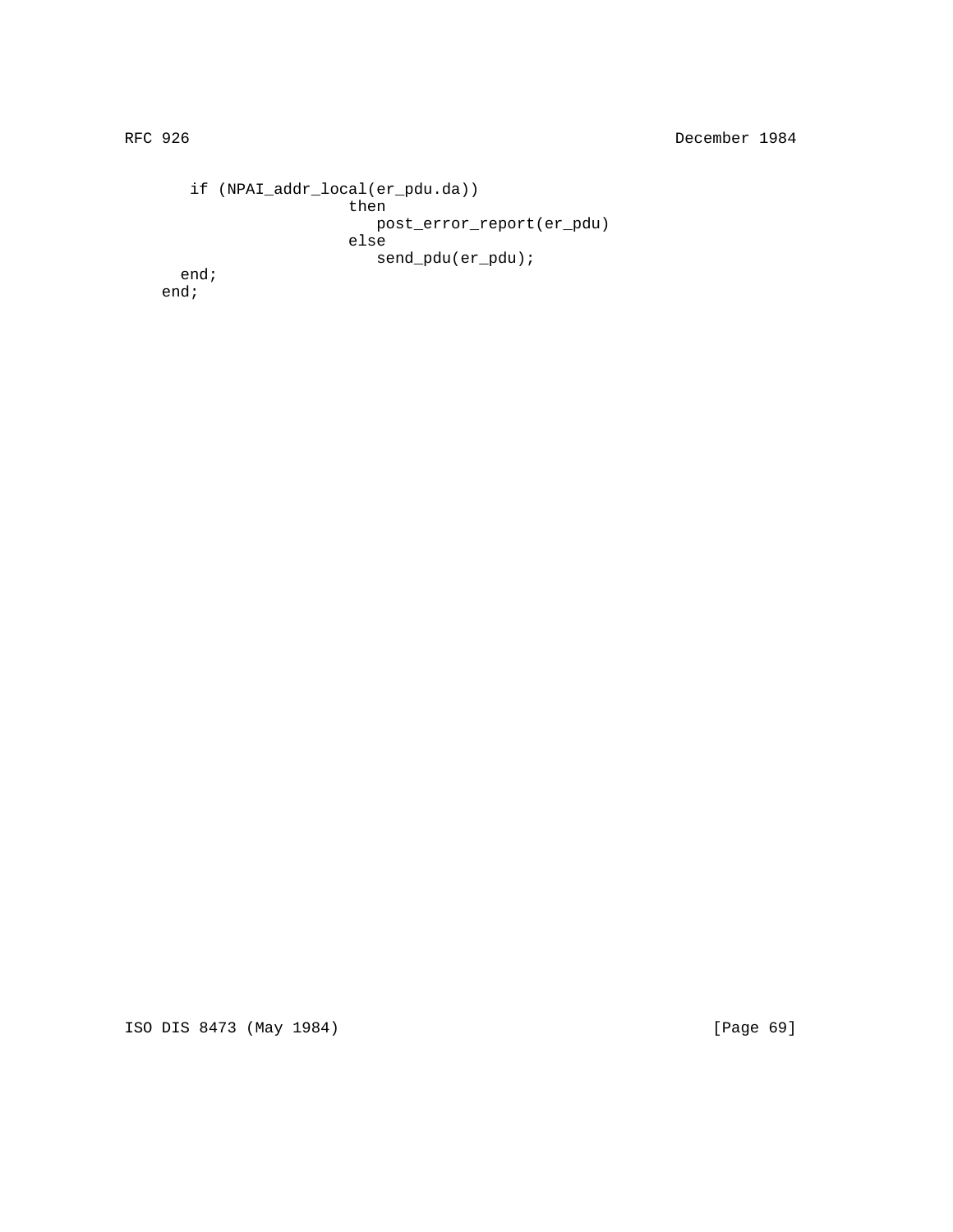```
 procedure send_pdu (pdu : pdu_type);
  var
   rte_result : route_result_type;
  error_code : error_type;<br>send_buf : buffer_type
              : buffer_type;
   data_maxsize : integer;
   more_seg : boolean;
  sn_qos : SN_QOS_type;
  begin
  send_buf := make_buffer(pdu.data);
   more_seg := pdu.ms;
   repeat
    begin
     error_code := check_parameters
                    (pdu.hli,
                     pdu.sp,
                     pdu.da,
                     pdu.options,
                     size(pdu.data));
     if (error_code = NO_ERROR) then
                       begin
                          rte_result := route(pdu.hli,
                                                pdu.sp,
                                                pdu.da,
                                                pdu.options,
                                                size(pdu.data));
                          data_maxsize := rte_result.segment_size -
                          pdu.hli;
                          pdu.data := extract(send_buf,
                          data_maxsize);
                          pdu.seg_len := pdu.hli + size(pdu.data);
                          if (size(send_buf) = ZERO) then
                               pdu.ms := more_seg
                          else
                               pdu.ms := TRUE;
```
ISO DIS 8473 (May 1984) [Page 70]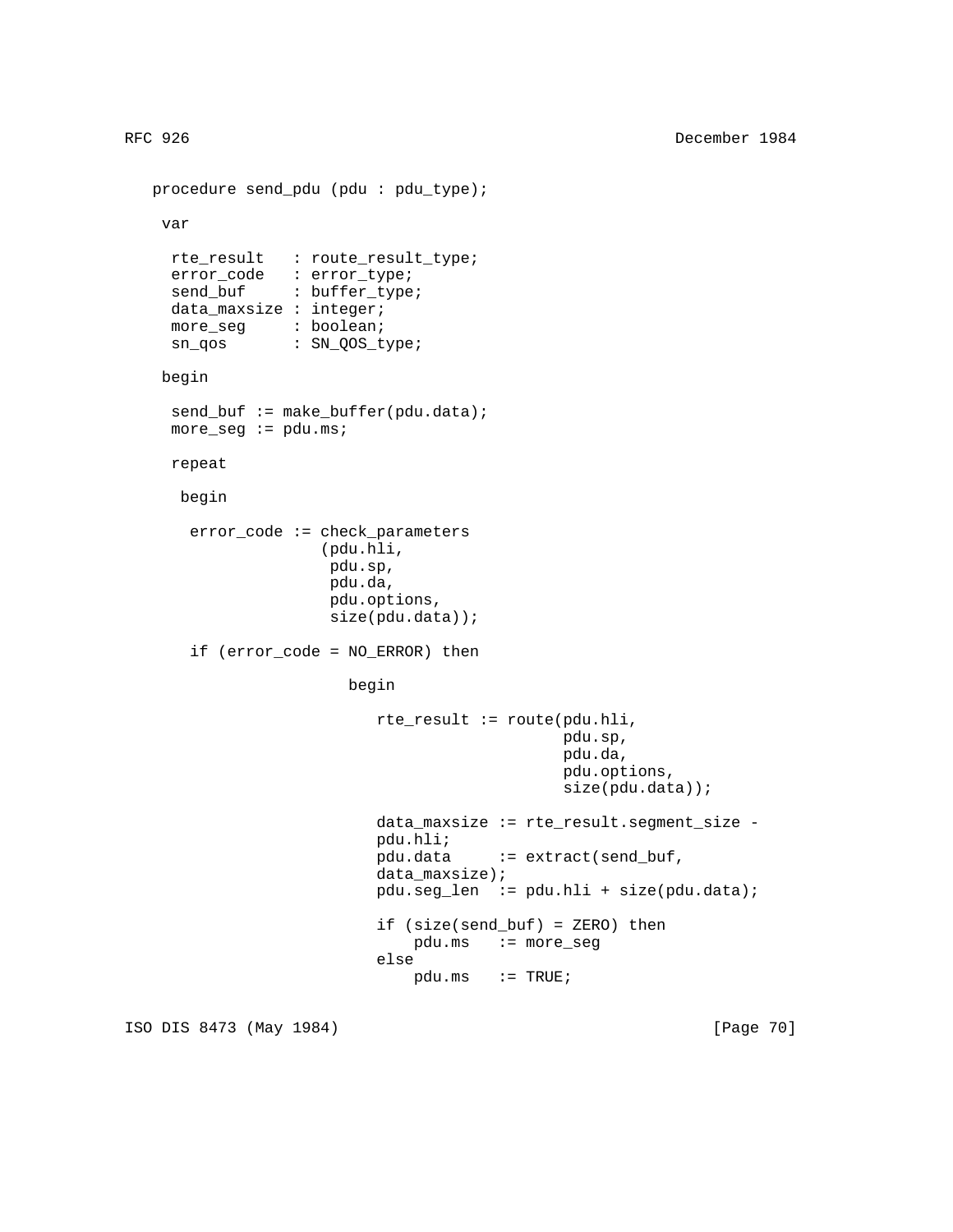```
 pdu.checksum := get_checksum(pdu);
                        sn_qos := get_sn_qos
                        (rte_result.subnet_id,
                                                     pdu.options);
                        out SN[rte_result.subnet_id].UNITDATA_request
                                   (rte_result.sn_da,
                                    rte_result.sn_sa,
                                    sn_qos,
                                    pdu);
                        pdu.so := pdu.so + data_maxsize;
                    end
   else if (error_code = CONGESTION) then
                    begin
                        if (send_er_on_congestion (pdu)) then
                            send_error_report(CONGESTION, pdu);
                     end
   else
                    send_error_report(error_code, pdu);
  end;
 until (size_buf(data_buf) = ZERO) or
       (error_code <> NO_ERROR);
```
end;

ISO DIS 8473 (May 1984) [Page 71]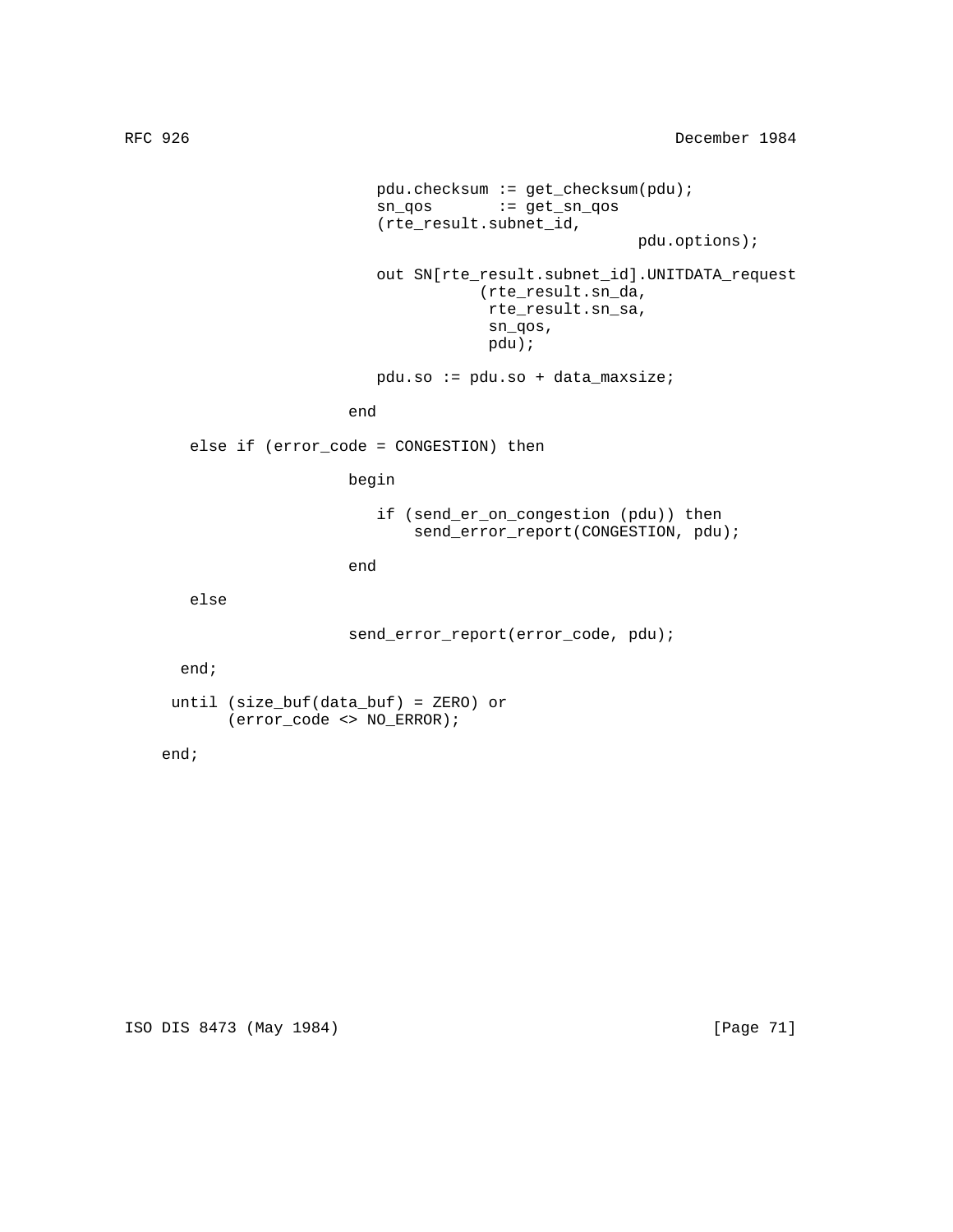```
 procedure allocate_reassembly_resources
          (pdu_tot_len : integer);
 primitive;
  { This procedure allocates resources required for reassembly of a
```
 PDU of the specified total length. If this requires discarding of a PDU in which the ER flag is set, then an error report is returned to the source of the discarded data unit. }

 function check\_parameters (hli : integer; sp : boolean; da : NPAI\_addr\_type; options : options\_type; datalen : integer) : error\_type; primitive;

 { This function examines various parameters associated with a PDU, to determine whether forwarding of the PDU can continue. If a result of NO\_ERROR is returned, then the primitive route can be called to specify the route and segment size. Otherwise this function specifies the reason that an error has occurred.  $\}$ 

```
 function data_unit_complete
      (buf : buffer_type) : boolean;
 primitive;
```
 { This function returns a boolean value specifying whether the PDU stored in the specified buffer has been completely received. }

ISO DIS 8473 (May 1984) [Page 72]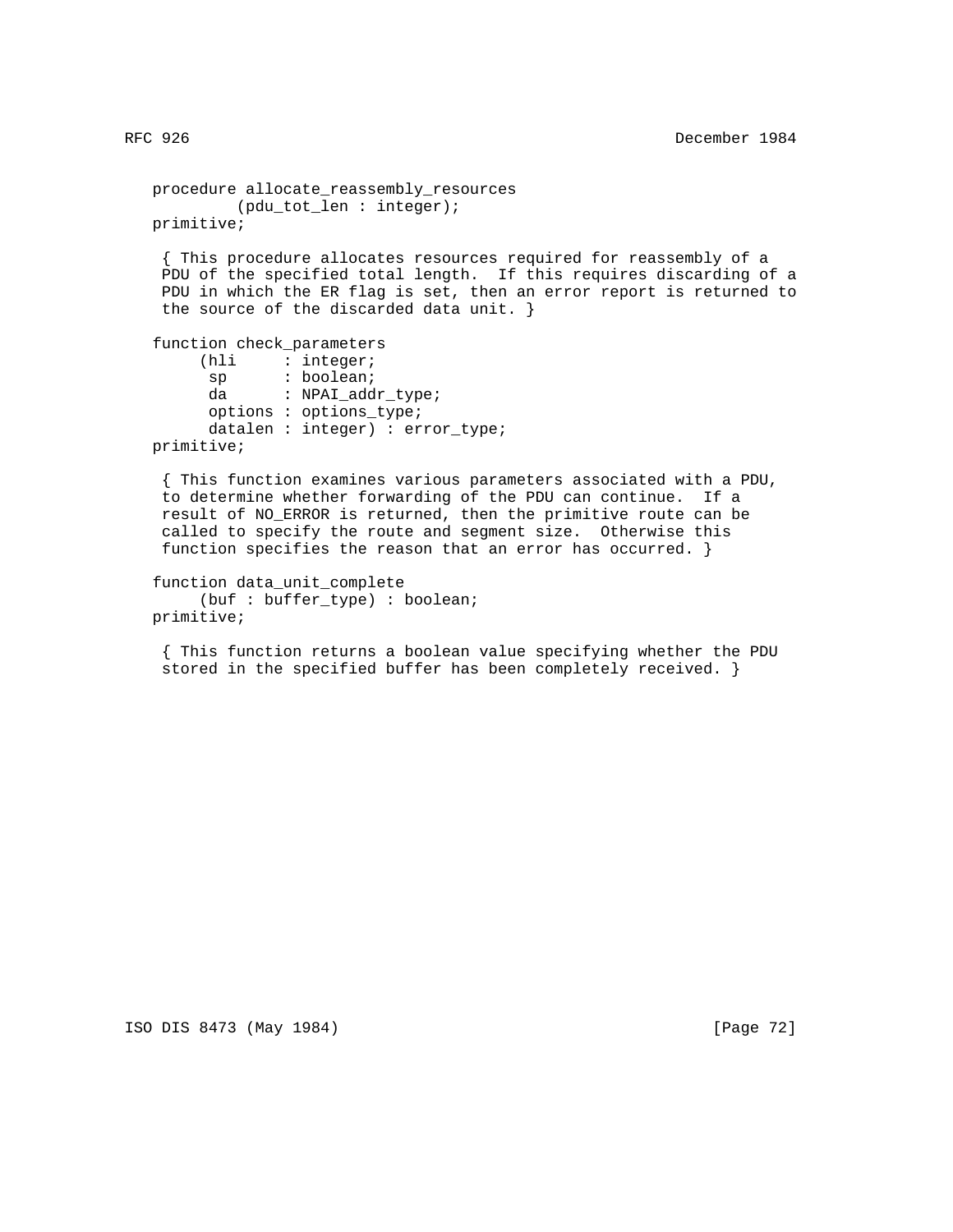function elapsed\_time : integer;

```
 primitive;
     { This function returns an estimate of the time elapsed, in 500
    microsecond increments, since the PDU was transmitted by the
    previous peer network entity. This estimate includes both time
    spent in transit, and any time to be spent in buffers within the
     local system. Although this estimate need not be precise,
     overestimates are preferable to underestimates, as underestimating
     the time elapsed may defeat the intent of the lifetime function. }
    procedure empty_buffer
         (buf : buffer_type);
   primitive;
     { This procedure empties the specified buffer. }
    function extract
         (buf : buffer_type;
         amount : integer) : data_type;
    primitive;
     { This function removes the specified amount of data from
     the specified buffer, and returns this data as the function
    value. }
   procedure free_reassembly_resources;
   primitive;
     { This procedure releases the resources that had been previously
    allocated by the procedure allocate_reassembly_resources. }
    function get_checksum
         (pdu : pdu_type) : integer;
    primitive;
     { This function returns the 16 bit integer value to be placed in the
     checksum field of the PDU. If the checksum facility is not being
    used, then this function returns the value zero. The algorithm for
    producing a correct checksum value is specified in Annex A. }
    function get_data_unit_id
         (da : NPAI_addr_type) : integer;
   primitive;
     { This function returns a data unit identifier which is unique for
     the specified destination address. }
ISO DIS 8473 (May 1984) [Page 73]
```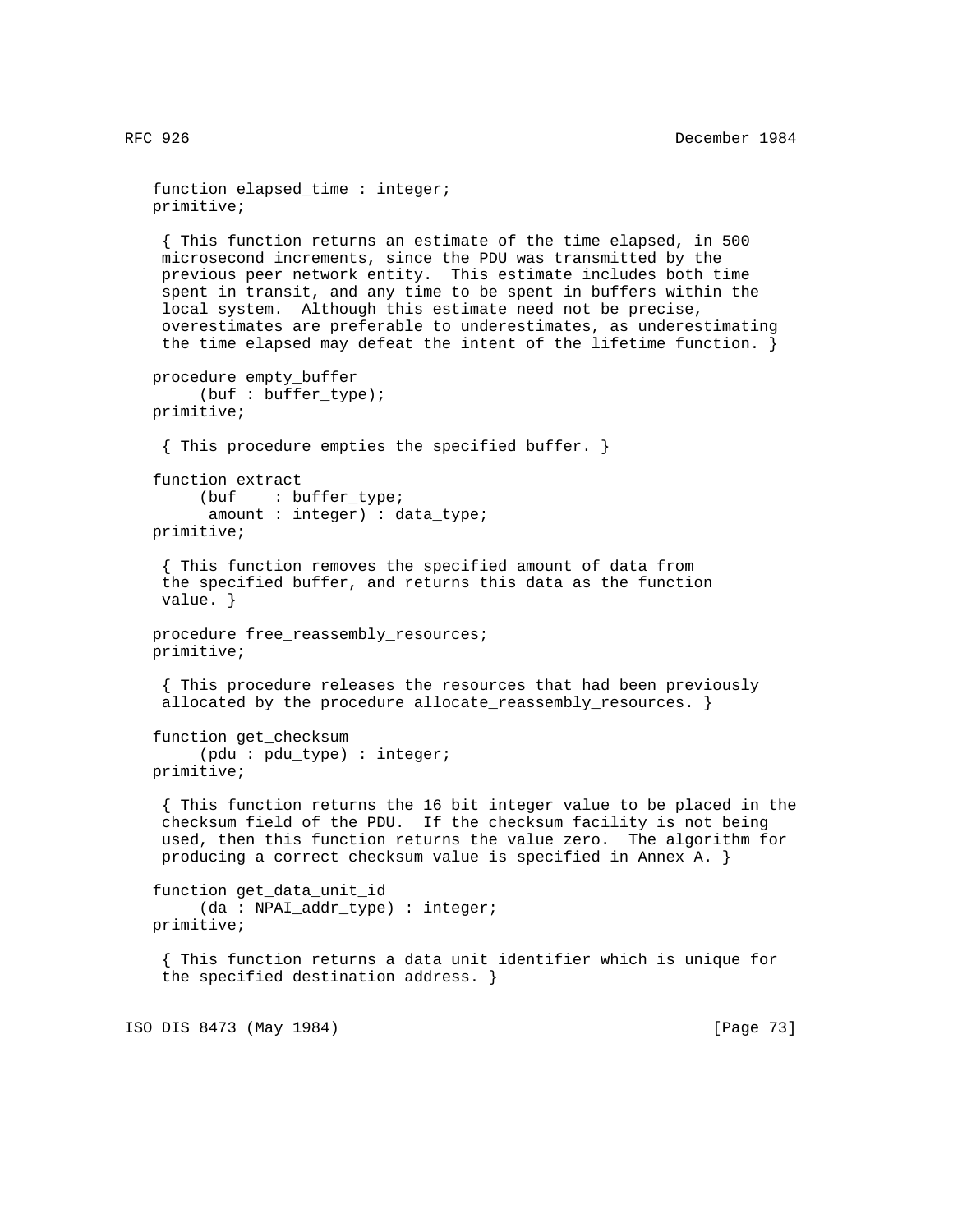```
 function get_er_data_field
      (error : error_type;
       pdu : pdu_type) : data_type;
 primitive;
  { This function returns the correct data field for an error report,
  based on the information that the specified PDU is being discarded
  due to the specified error. The data field of an error report must
  include the header of the discarded PDU, and may optionally contain
  additional user data. }
 function get_er_flag
      (nsdu : nsdu_type) : boolean;
 primitive;
  { This function returns a boolean value to be used as the error
  report flag in a PDU which transmits the specified nsdu. If the PDU
  must be discarded at some future time, an error report can be
  returned only if this value is set to TRUE. }
 function get_er_lifetime
      (da : NPAI_addr_type) : integer;
 primitive;
  { This function returns the lifetime value to be used for an error
  report being sent to the specified destination address. }
 function get_er_options
      (error : error_type;
       da : NPAI_addr_type;
       options : options_type) : options_type;
 primitive;
  { This function returns the options field of an error report, based
  on the reason for discard, and the destination address and options
  field of the discarded PDU. The options field contains the reason
  for discard option, and may contain other optional fields. }
```
ISO DIS 8473 (May 1984) [Page 74]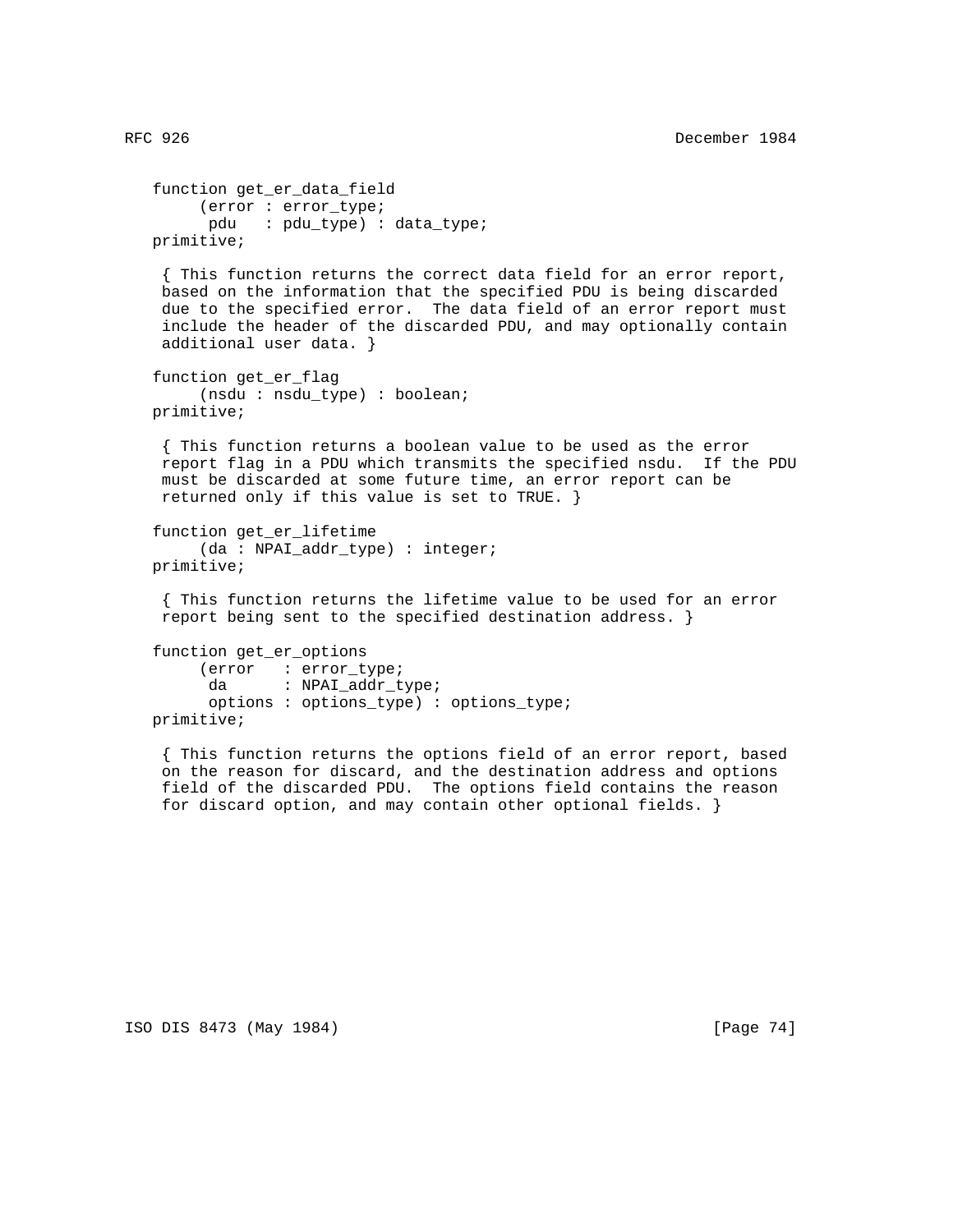RFC 926 December 1984

```
 function get_er_seg_per
      (pdu : pdu_type) : boolean;
 primitive;
  { This function returns the boolean value which will be used for the
  segmentation permitted flag of an error report. }
 function get_header_len
      (da_len : integer;
      sa_len : integer;
       sp : boolean;
       options : options_type) : integer;
 primitive;
  { This function returns the header length, in octets. This depends
  upon the lengths of the source and destination addresses, whether
  the segmentation part of the header is present, and the length of
  the options part. }
 function get_lifetime
      (da : NSAP_addr_type;
       qos : quality_of_service_type) : lifetime_type;
 primitive;
  { This function returns the lifetime value to be used for a PDU,
  based upon the destination address and requested quality of service.
  }
 function get_local_NPAI_addr : NPAI_addr_type;
 primitive;
  { This functions returns the local address as used in the protocol
 header. }
 function get_local_NPAI_addr_len : integer;
 primitive;
  { This functions returns the length of the local address as used in
  the protocol header. }
```
ISO DIS 8473 (May 1984) [Page 75]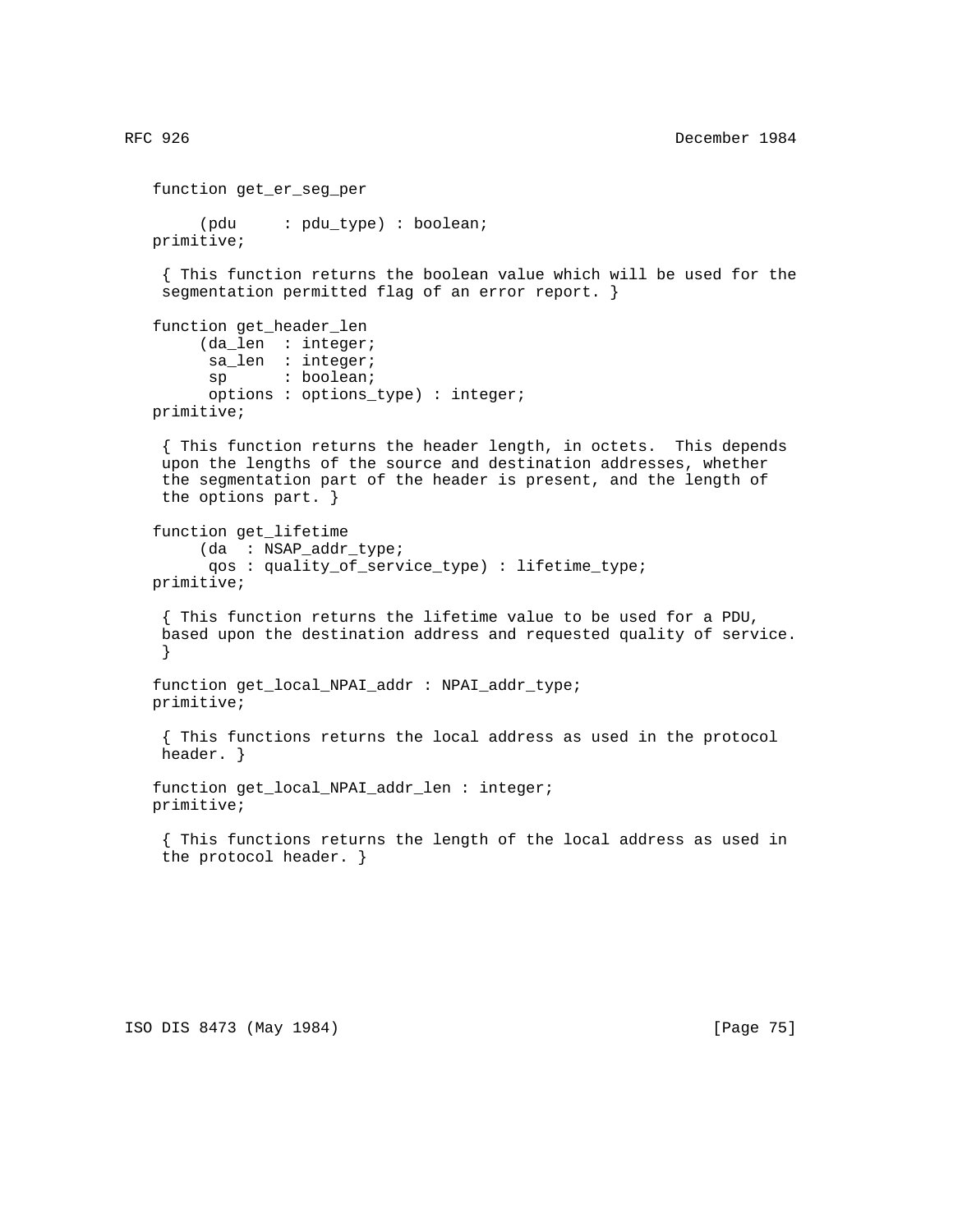```
 function get_NPAI
      (addr : NSAP_addr_type) : NPAI_addr_type;
 primitive;
  { This function returns the network address as used in the protocol
  header, or "Network Protocol Addressing Information", corresponding
  to the specified NSAP address. }
 function get_NPAI_len
      (addr : NSAP_addr_type) : integer;
 primitive;
  { This function returns the length of the network address
  corresponding to a specified NSAP address. }
 function get_NSAP_addr
      (addr : NPAI_addr_type;
       len : integer) : NSAP_addr_type;
 primitive;
  { This function returns the NSAP address corresponding to the
  network protocol addressing information (as it appears in the
  protocol header) of the specified length. }
 function get_options
      (da : NSAP_addr_type;
       qos : quality_of_service_type) : options_type;
 primitive;
  { This function returns the options field for a PDU, based on the
  requested destination address and quality of service. }
 function get_seg_permitted
      (da : NSAP_addr_type;
       qos : quality_of_service_type) : boolean;
 primitive;
  { This function returns the boolean value to be used in the
  segmentation permitted field of a PDU. This value may depend upon
  the destination address, requested quality of service, and the
  length of the user data. }
```
ISO DIS 8473 (May 1984) [Page 76]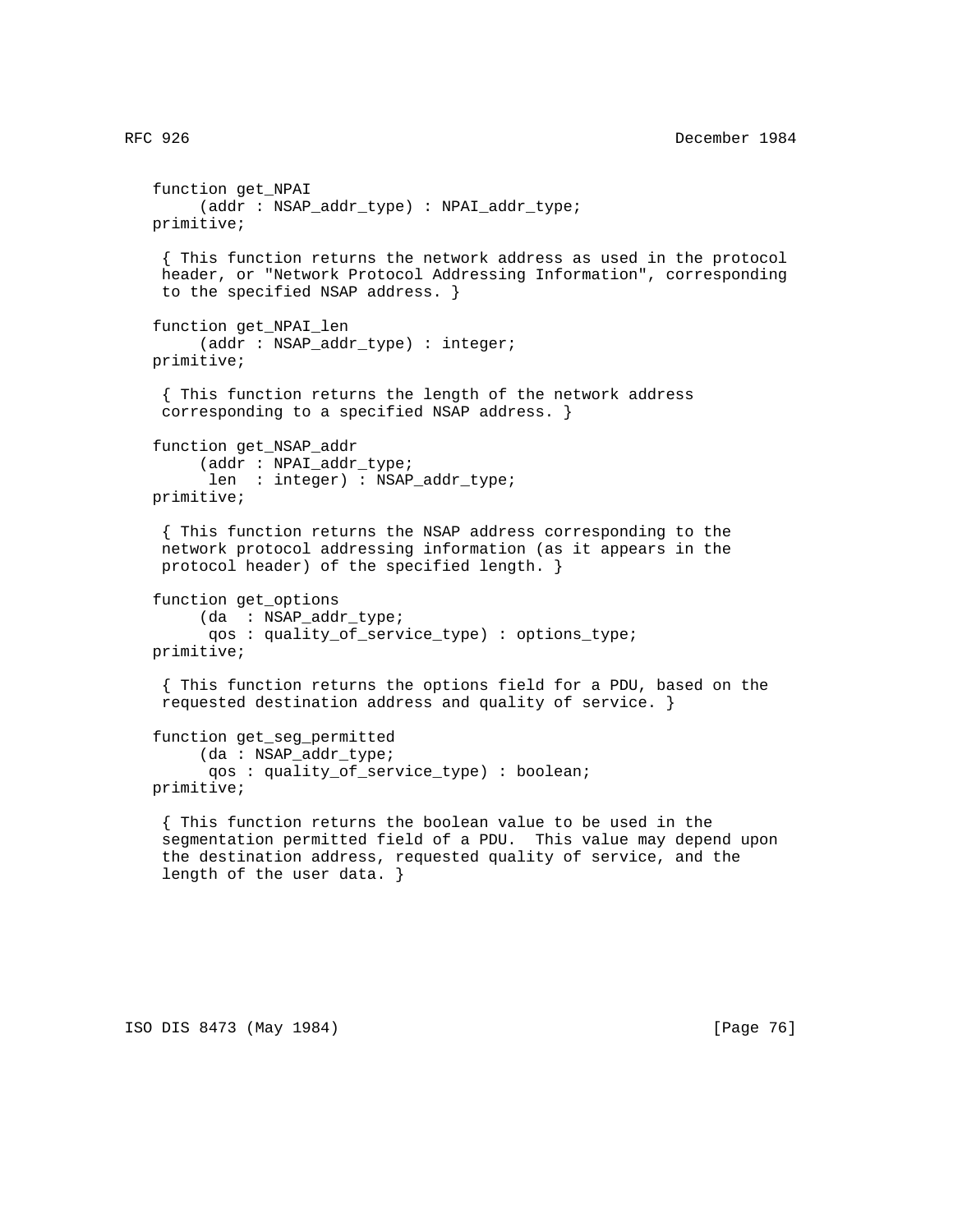```
 function get_sn_qos
         (subnet_id : subnet_id_type;
           options : options_type) : SN_QOS_type;
   primitive;
     { This function returns the quality of service to be used on the
    specified subnetwork, in order to obtain the quality of service (if
    any) and other parameters requested in the options part of the PDU.
 }
   function get_qos
         (options : options_type) : quality_of_service_type;
   primitive;
     { This function determines, to the extent possible, the quality of
    service that was obtained for a particular PDU, based upon the
    quality of service and other information contained in the options
    part of the PDU header. }
   function make_buffer
         (data : data_type) : buffer_type;
   primitive;
     { This function places the specified data in a newly created buffer.
    The precise manner of handling buffers is implementation specific.
   This newly created buffer is returned as the function value. }
   procedure merge_seg
         (buf : buffer_type;
        so : integer;
         data : data_type);
   primitive;
     { This procedure merges the specified data into the specified
    buffer, based on the specified segment offset of the data. }
   function NPAI_addr_local
         (addr : NPAI_addr_type) : boolean;
   primitive;
     { This function returns the boolean value TRUE only if the specified
    network protocol addressing information specifies a local address. }
```
ISO DIS 8473 (May 1984) [Page 77]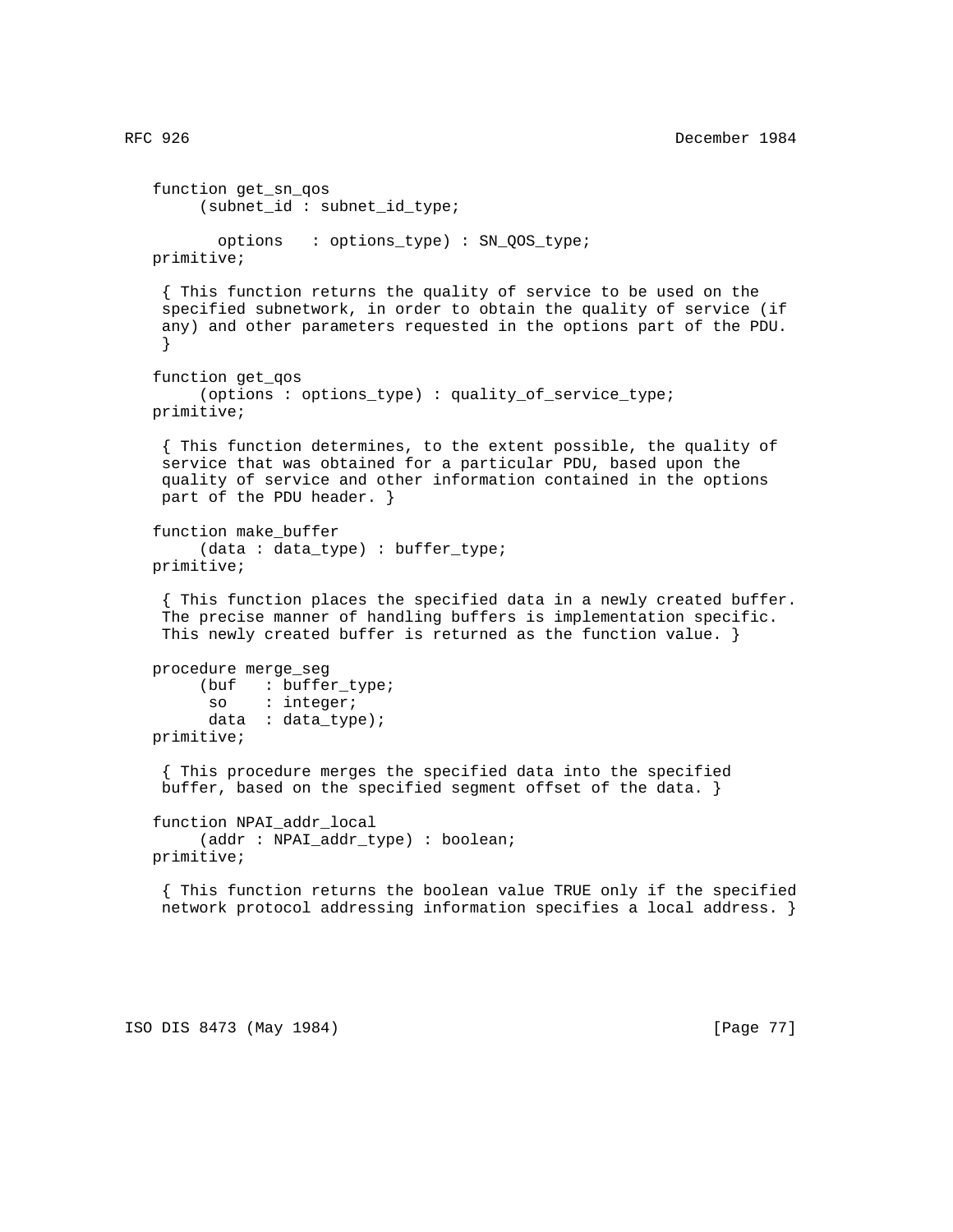```
 function NSAP_addr_local
      (addr : NSAP_addr_type) : boolean;
 primitive;
  { This function returns the boolean value TRUE only if the specified
  NSAP address specifies a local address. }
 procedure post_error_report
      (er_pdu : pdu_type);
 primitive;
  { This procedure posts the specified error report (ER) type PDU to
  the appropriate local entity that handles error reports. }
 function route
      (hli : integer;
       sp : boolean;
       da : NPAI_addr_type;
       options : options_type;
       datalen : integer) : route_result_type;
```
primitive;

 { This function determines the route to be followed by a PDU segment, as well as the segment size. Note that in general, the segment size and route may be mutually dependent. This determination is made on the basis of the header length, the segmentation permitted flag, the destination address, several parameters (such as source routing) contained in the options part of the PDU header, and the length of data. This function returns a structure that specifies the subnetwork on which the segment should be transmitted, the source and destination addresses to be used on the subnetwork, and the segment size. This routine may only be called if the primitive function check\_parameters has already determined that an error will not occur. }

ISO DIS 8473 (May 1984) [Page 78]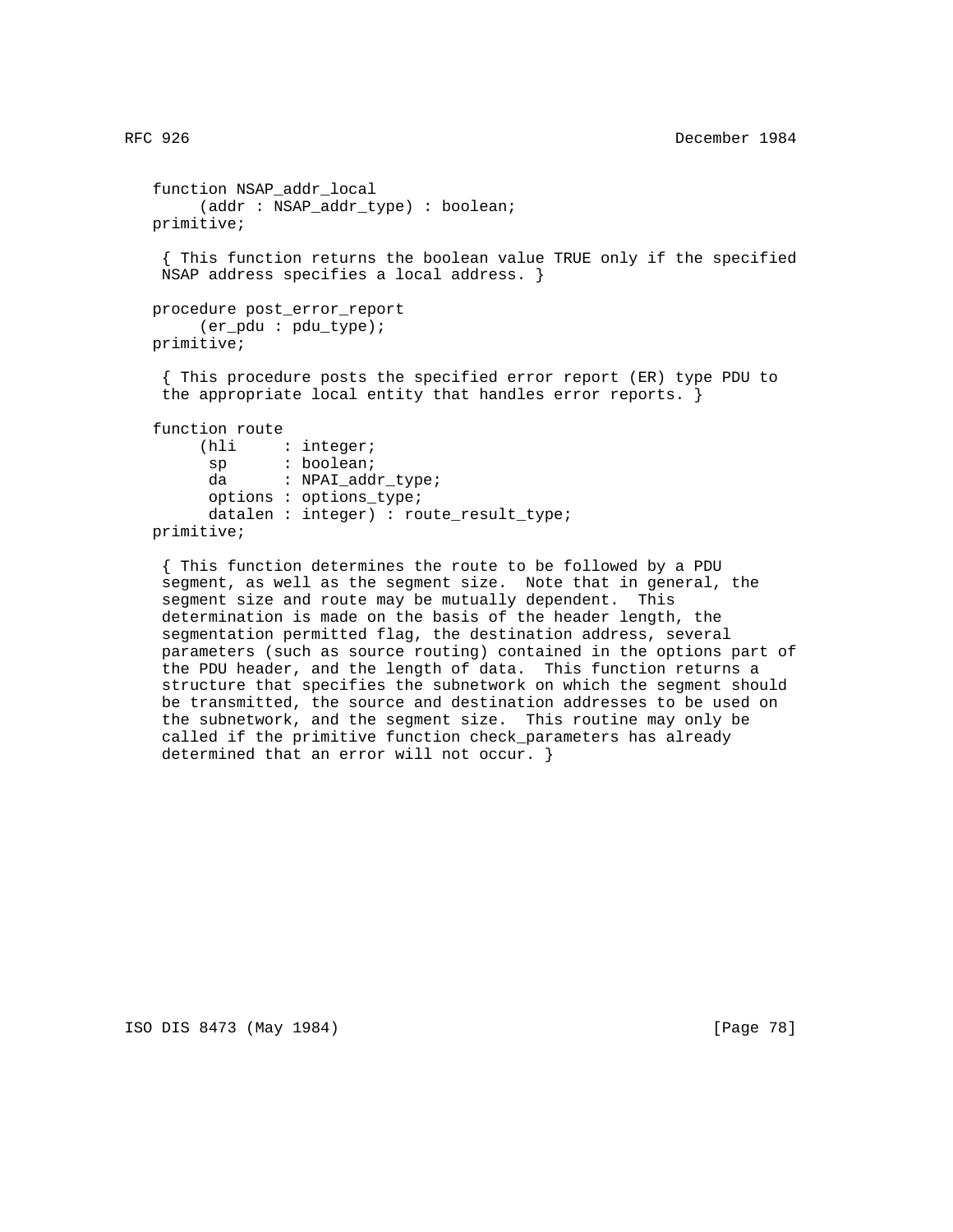function send\_er\_on\_congestion (pdu : pdu\_type) : boolean; primitive; { This function returns the boolean value true if an error report should be sent when the indicated data unit is discarded due to congestion. Note that if the value true is returned, then the er\_flag field of the discarded data unit must still be checked before an error report can be sent. } function size (data : data\_type) : integer; primitive; { This function returns the length, in octets, of the specified data. } function size\_buf (buf : buffer\_type) : integer; primitive; { This function returns the length, in octets, of the data contained in the specified buffer. } initialize begin state to INITIAL; end;

ISO DIS 8473 (May 1984) [Page 79]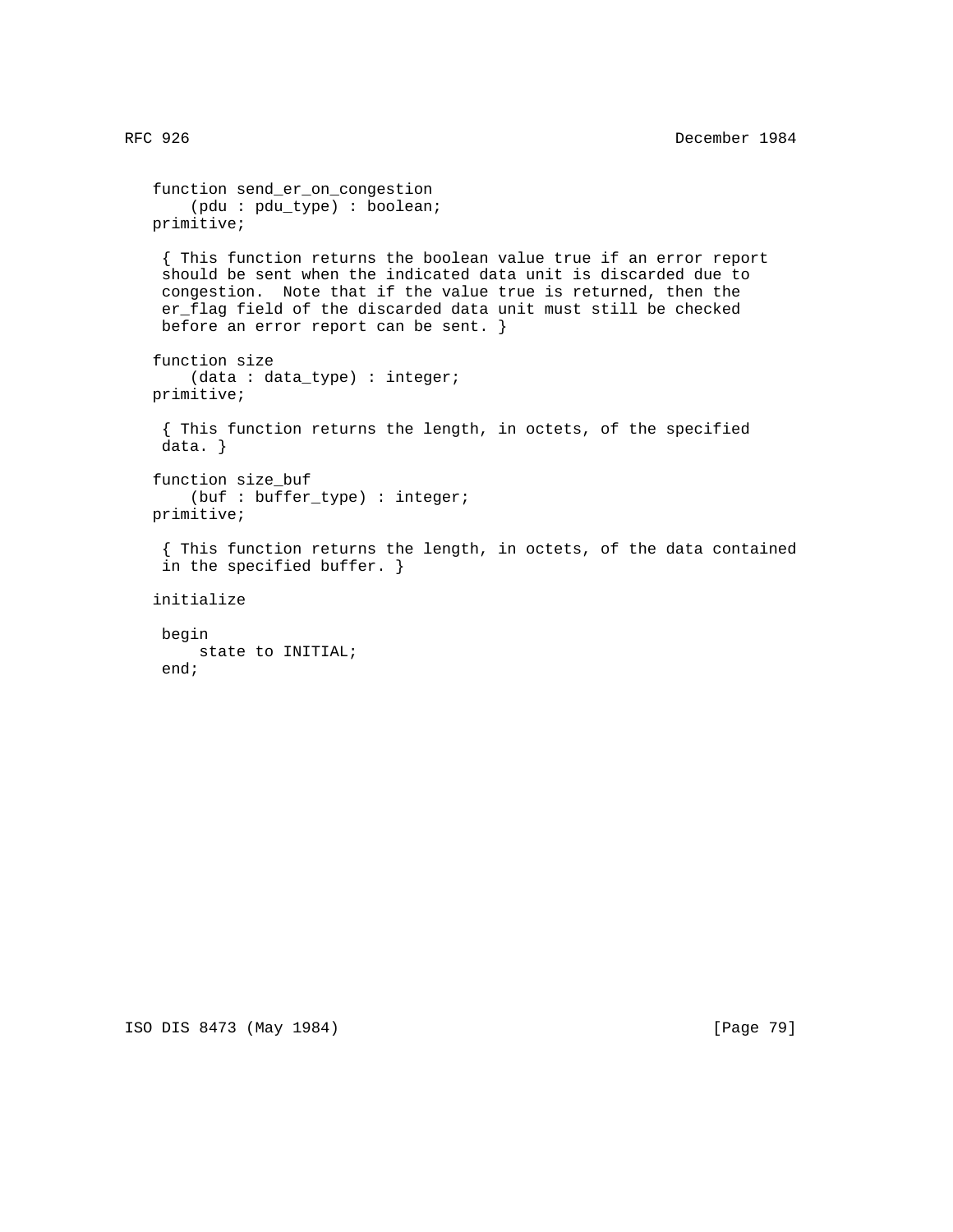```
 trans (* begin transitions *)
 from INITIAL to CLOSED
when N.UNITDATA_request
 provided not NSAP_addr_local(NS_Destination_Address)
 begin
  nsdu.da := NS_Destination_Address;
  nsdu.sa := NS_Source_Address;
  nsdu.qos := NS_Quality_0 _Service;
   nsdu.data := NS_Userdata;
  pdu.nlp_id := ISO_8473_protocol_id;
  pdu.vp_id := version1;
  pdu.lifetime := get_lifetime(nsdu.da, nsdu.qos);
  pdu.sp := get_seg_permitted(nsdu.da, nsdu.qos);
  pdu.ms := FALSE;
  pdu.er_flag := get_er_flag(nsdu);
  pdu.pdu_tp := DT;
  pdu.da_len := get_NPAI_len(nsdu.da);
 pdu.da := get_NPAI(nsdu.da);<br>pdu.sa_len := get_NPAI_len(nsdu.
               := get_NPAI_len(nsdu.sa);
  pdu.sa := get_NPAI(nsdu.sa);
   pdu.options := get_options(nsdu.da, nsdu.qos);
  pdu.data := nsdu.data;
  pdu.hli := get_header_len(pdu.da_len,
                                  pdu.sa_len,
                                  pdu.sp,
                                  pdu.options);
   if (pdu.sp) then
         begin
          pdu.du_id := get_data\_unit_id(pdu.da);
           pdu.so := ZERO;
           pdu.tot_len := pdu.hli + size(pdu.data);
         end;
   if (size(pdu.data) > max_user_data) then
         send_error_report(TOO_MUCH_USER_DATA, pdu)
   else
         send_pdu(pdu);
 end;
```
ISO DIS 8473 (May 1984) [Page 80]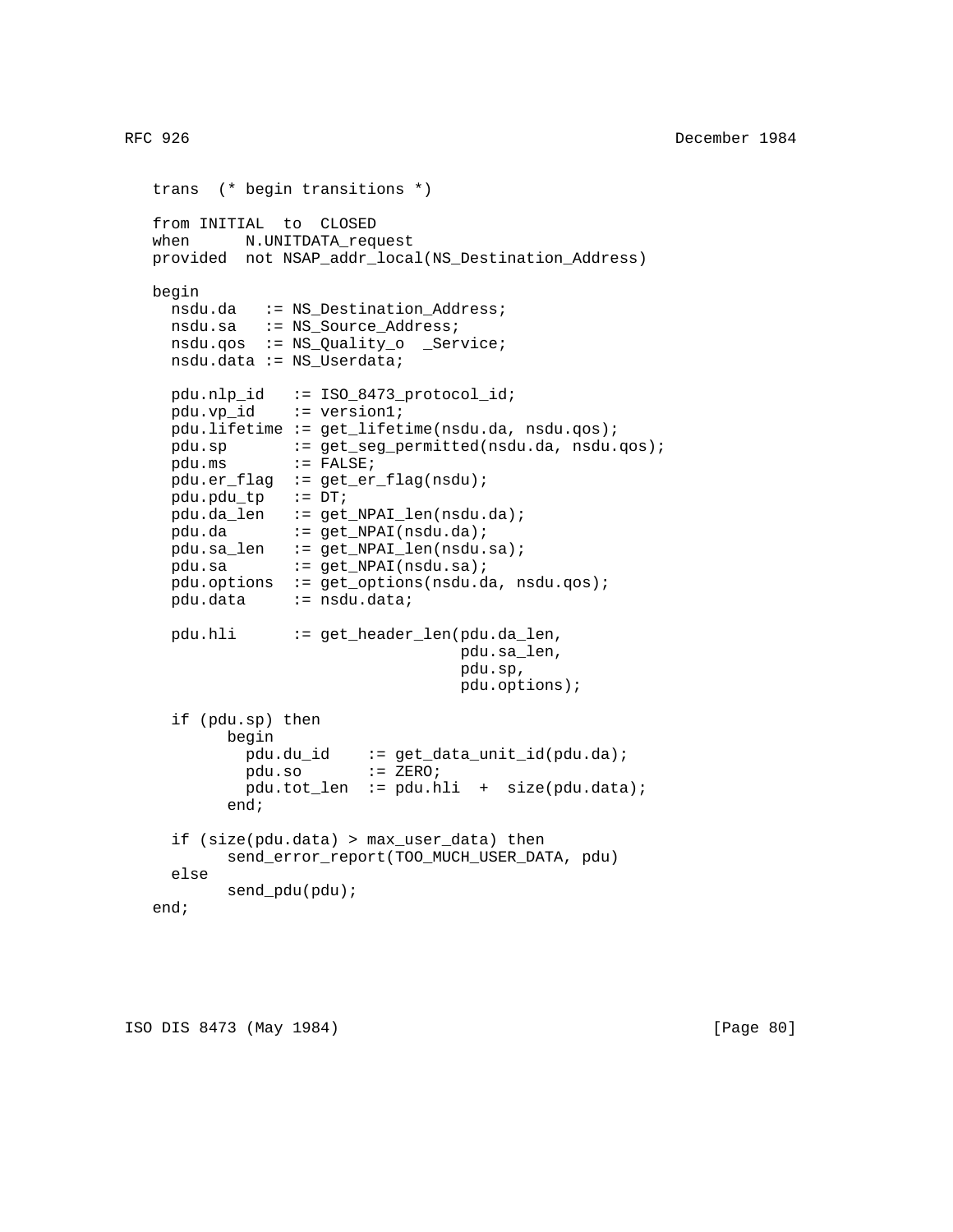```
 from INITIAL to CLOSED
when N.UNITDATA_request
 provided NSAP_addr_local(NS_Destination_Address)
 begin
  nsdu.da := NS_Destination_Address;
  nsdu.sa := NS_Source_Address;
  nsdu.qos := NS_Quality_of_Service;
  nsdu.data := NS_Userdata;
  out N.UNITDATA_indication
      (nsdu.da, nsdu.sa, nsdu.qos, nsdu.data);
 end;
 from INITIAL to CLOSED
when SN[subnet_id].UNITDATA_indication
 provided NPAI_addr_local(SN_Userdata.da) and
         SN_Userdata.so = ZERO and
          not SN_Userdata.ms
 begin
  pdu := SN_Userdata;
   if (pdu.pdu_tp = DT) then
       out N.UNITDATA_indication
         (get_NSAP_addr(pdu.da_len, pdu.da),
          get_NSAP_addr(pdu.sa_len, pdu.sa),
          get_qos(pdu.options),
          pdu.data)
   else
      post_error_report(pdu);
```
end;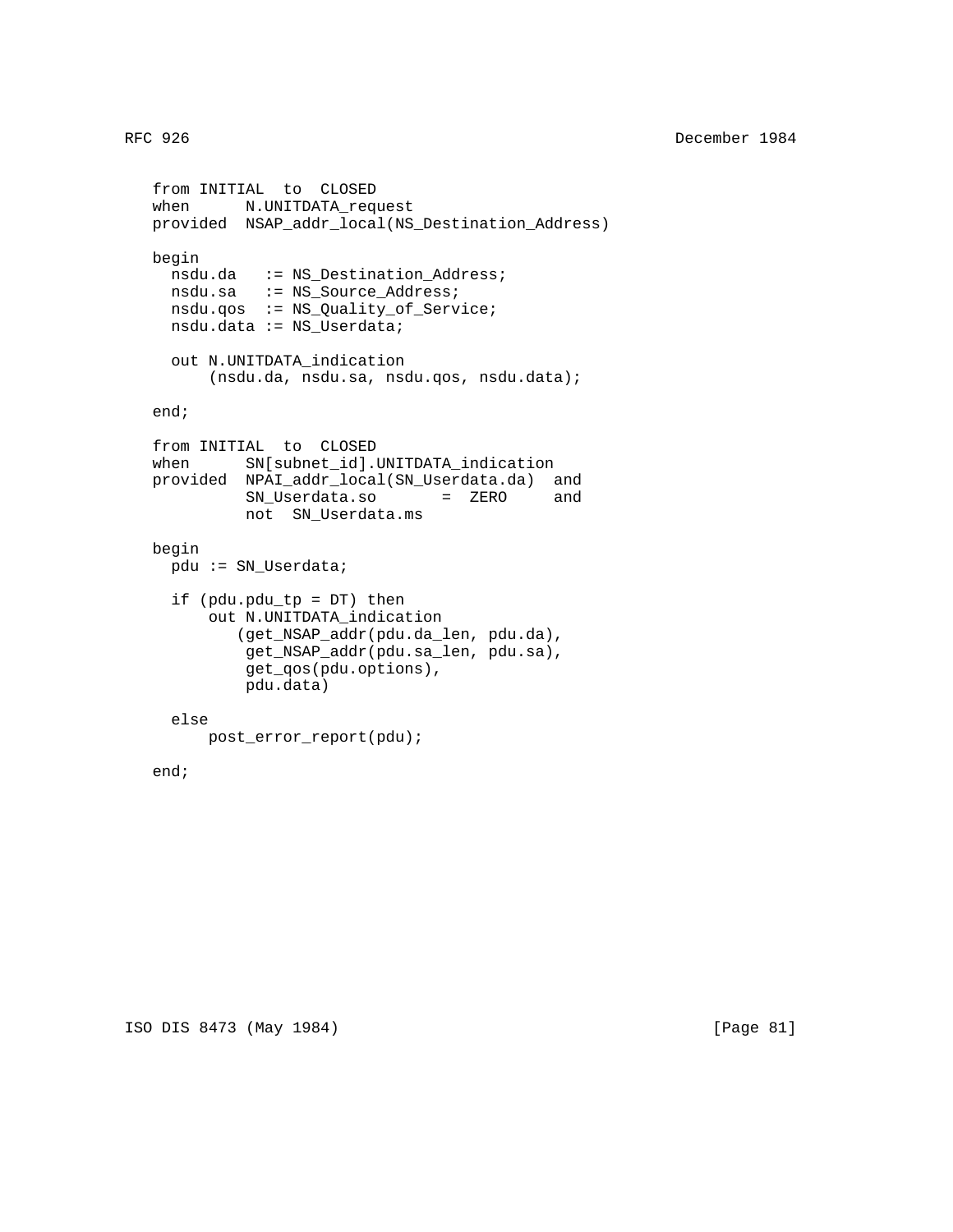```
 from INITIAL to REASSEMBLING
when SN[subnet_id].UNITDATA_indication
 provided NPAI_addr_local(SN_Userdata.da) and
           ((SN_Userdata.so > ZERO) or (SN_Userdata.ms))
 begin
   pdu := SN_Userdata;
   allocate_reassembly_resources(pdu.tot_len);
   empty_buffer(rcv_buf);
   merge_seg
     (rcv_buf,
      pdu.so,
       pdu.data);
   out S.TIMER_request
      (pdu.lifetime,
       lifetime_timer,
       ZERO);
 end;
 from INITIAL to CLOSED
when SN[subnet_id].UNITDATA_indication
 provided not NPAI_addr_local(SN_Userdata.da)
 begin
  pdu := SN_Userdata;
   if (pdu.lifetime > elapsed_time) then
     begin
       pdu.lifetime := pdu.lifetime - elapsed_time;
       send_pdu(pdu);
     end
 else
    send error report(LIFETIME EXPIRED, pdu);
```
end;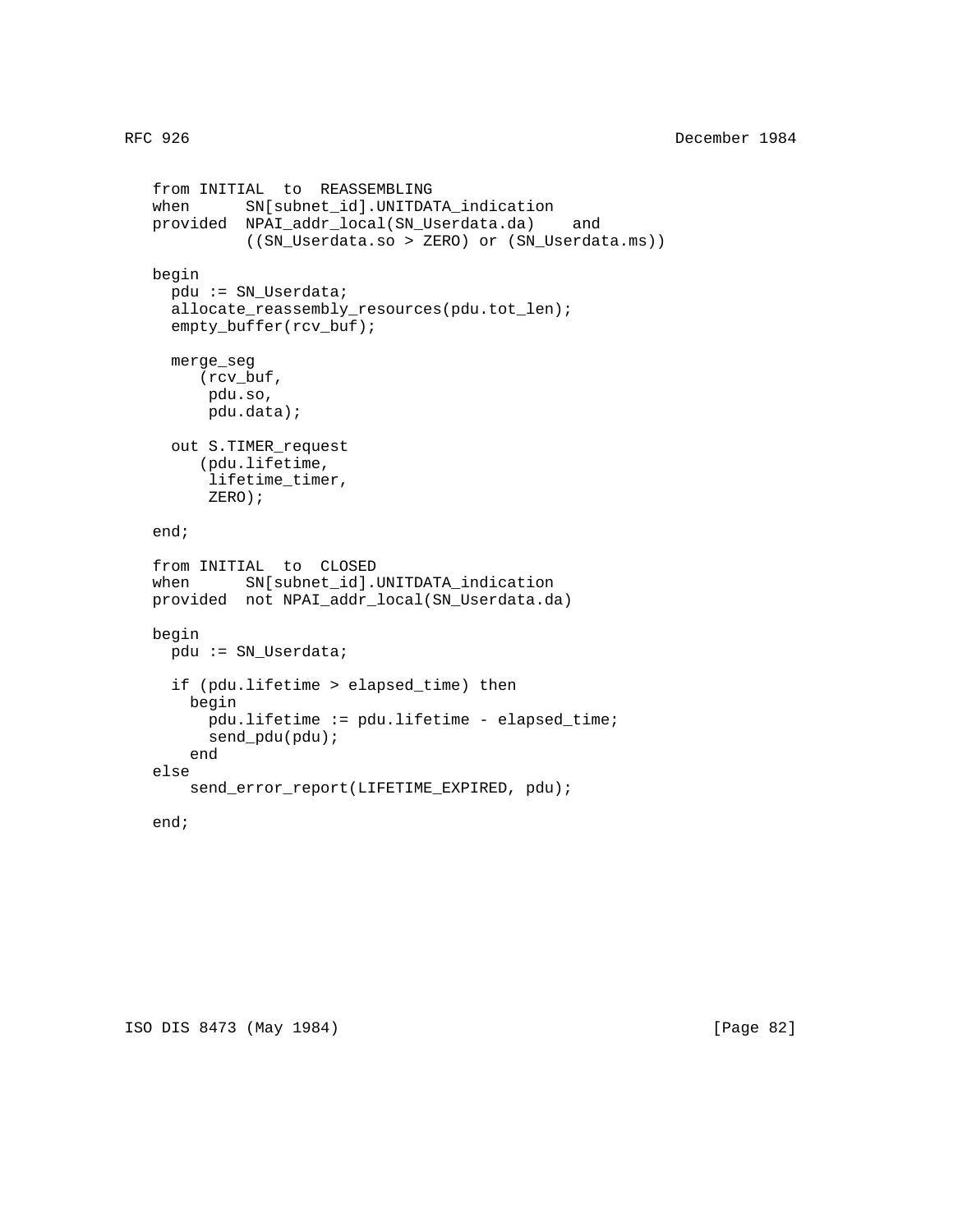from REASSEMBLING to REASSEMBLING when SN[subnet\_id].UNITDATA\_indication provided (SN\_Userdata.du\_id = pdu.du\_id) and (SN\_Userdata.da\_len = pdu.da\_len) and (SN\_Userdata.da = pdu.da) and (SN\_Userdata.sa\_len = pdu.sa\_len) and (SN\_Userdata.sa = pdu.sa) begin merge\_seg (rcv\_buf, SN Userdata.so, SN\_Userdata.data); end; from REASSEMBLING to CLOSED provided data\_unit\_complete(rcv\_buf) no delay begin if (pdu.pdu\_tp = DT) then out N.UNITDATA\_indication (get\_NSAP\_addr(pdu.da\_len, pdu.da), get\_NSAP\_addr(pdu.sa\_len, pdu.sa), get\_qos(pdu.options), extract (rcv\_buf, size\_buf(rcv\_buf))) else post\_error\_report(pdu); out S.TIMER\_cancel(lifetime\_timer,ZERO); free\_reassembly\_resources; end; from REASSEMBLING to CLOSED when S.TIMER\_indication begin send\_error\_report(LIFETIME\_EXPIRED, pdu); end;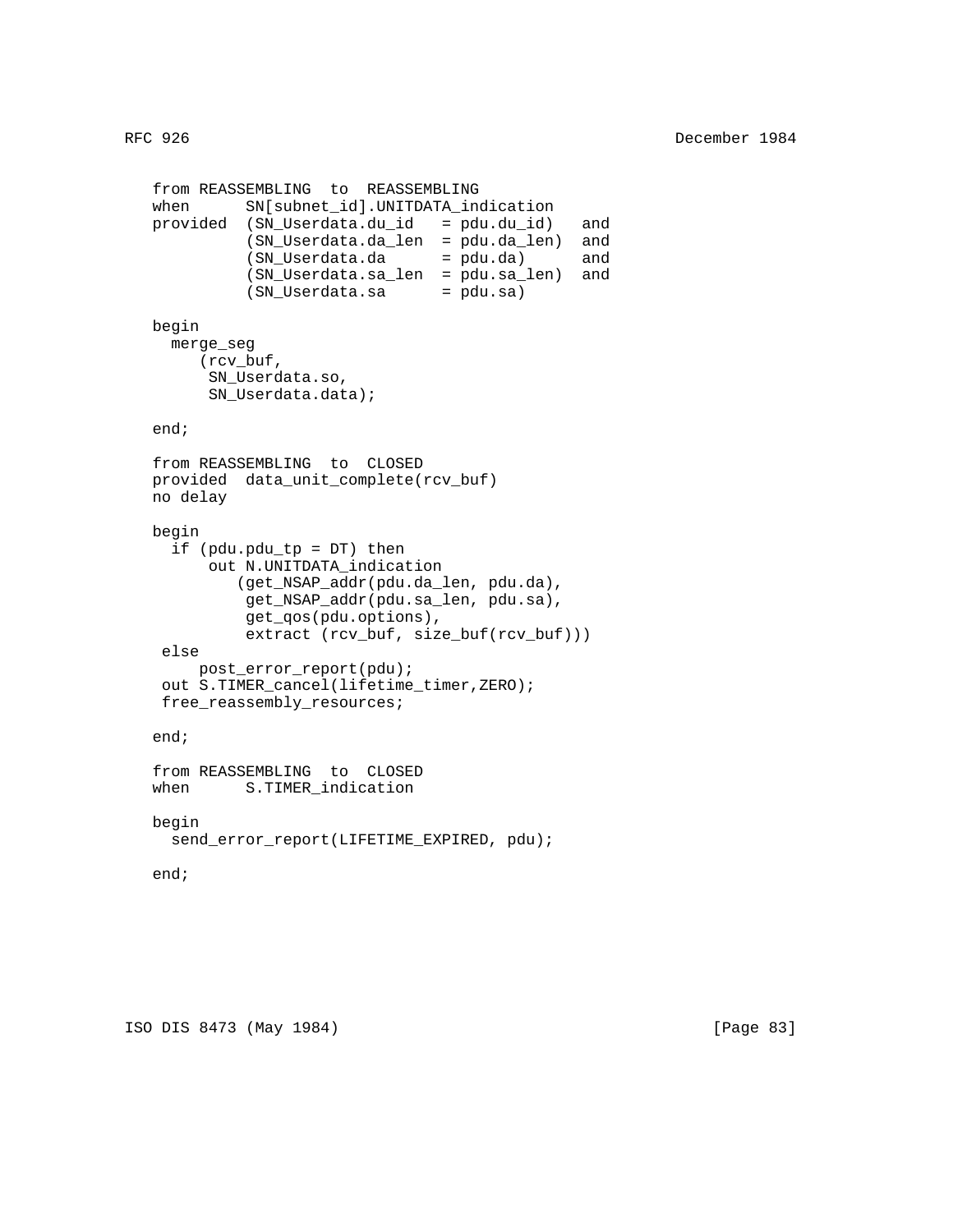# 9 CONFORMANCE

 For conformance to this International Standard, the ability to originate, manipulate, and receive PDUs in accordance with the full protocol (as opposed to the "non-segmenting" or "Inactive Network Layer Protocol" subsets) is required.

 Additionally, the provision of the optional functions described in Section 6.17 and enumerated in Table 9-1 must meet the requirements described therein.

 Additionally, conformance to the Standard requires adherence to the formal description of Section 8 and to the structure and encoding of PDUs of Section 7.

 If and only if the above requirements are met is there conformance to this International Standard.

9.1 Provision of Functions for Conformance

 The following table categorizes the functions in Section 6 with respect to the type of system providing the function:

ISO DIS 8473 (May 1984) [Page 84]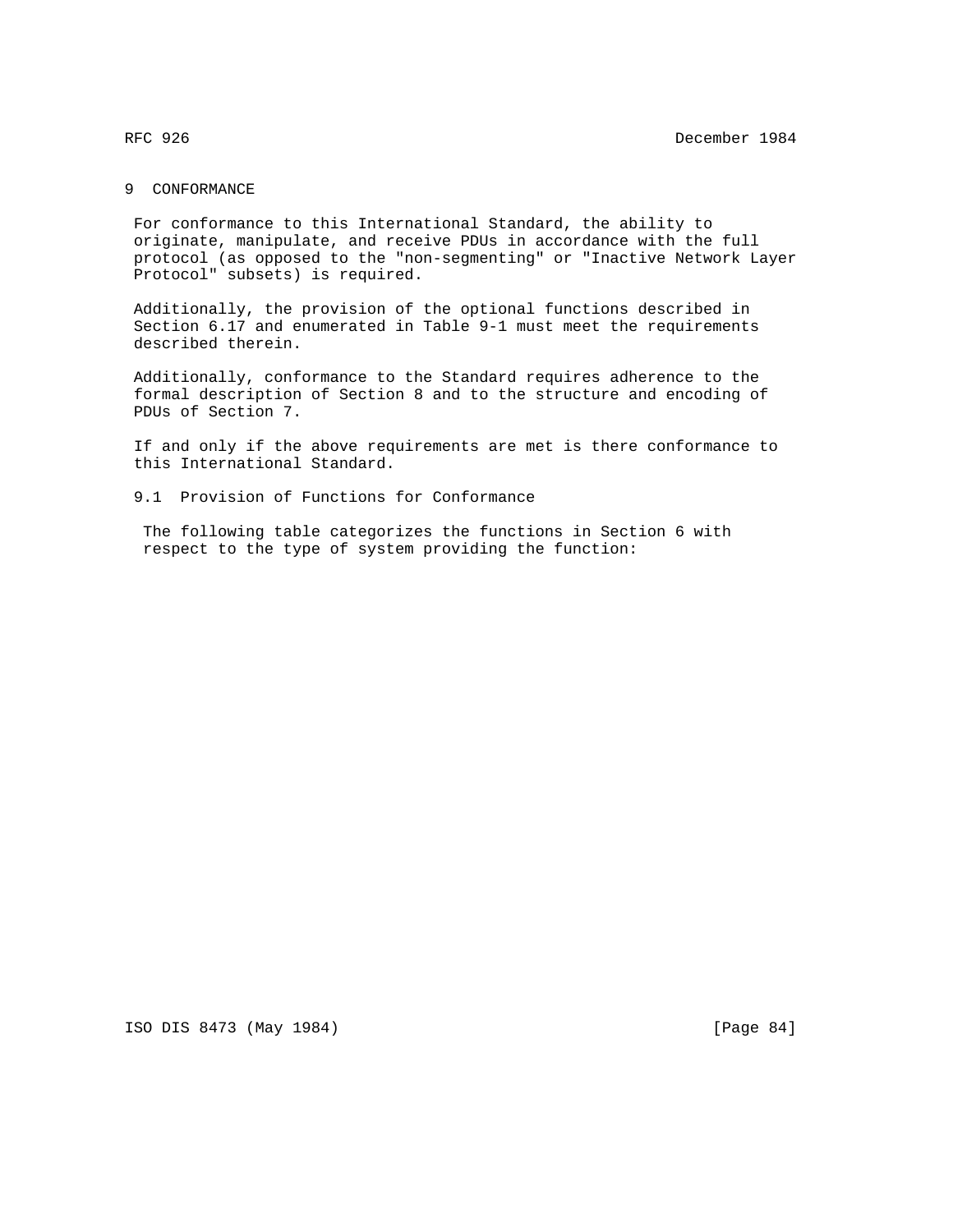| Function                   | Send     | Forward   Receive |          |
|----------------------------|----------|-------------------|----------|
| PDU Composition            | М        |                   |          |
| PDU Decomposition          | м        |                   | м        |
| Header Format Analysis     |          | м                 | м        |
| PDU Lifetime Control       |          | м                 |          |
| Route PDU                  |          | м                 |          |
| Forward PDU                | М        | м                 |          |
| Segment PDU                | М        | (note 1)          |          |
| Reassemble PDU             |          | T.                | м        |
| Discard PDU                |          | м                 | м        |
| Error Reporting            |          | М                 | м        |
| PDU Header Error Detection | М        | м                 | м        |
| Padding                    | (note 2) | (note 2)          | (note 2) |
| Security                   |          | (note 3)          | (note 3) |
| Complete Source Routing    |          | (note 3)          |          |
| Partial Source Routing     |          | (note 4)          |          |
| Record Route               |          | (note 4)          |          |
| OoS Maintenance            |          | (note 4)          |          |

Table 9-1. Categorization of Functions

 +---------------------------------------------------------+ | KEY: | M : Mandatory Function; must be implemented - : Not applicable I: Implementation option, as described in text +---------------------------------------------------------+

Notes:

 1) The Segment PDU function is in general mandatory for an intermediate system. However, a system which is to be connected only to subnetworks all offering the same maximum SNSDU size (such as identical Local Area Networks) will not need to perform this function and therefore does not need to implement it.

 If this function is not implemented, this shall be stated as part of the specification of the implementation.

ISO DIS 8473 (May 1984) [Page 85]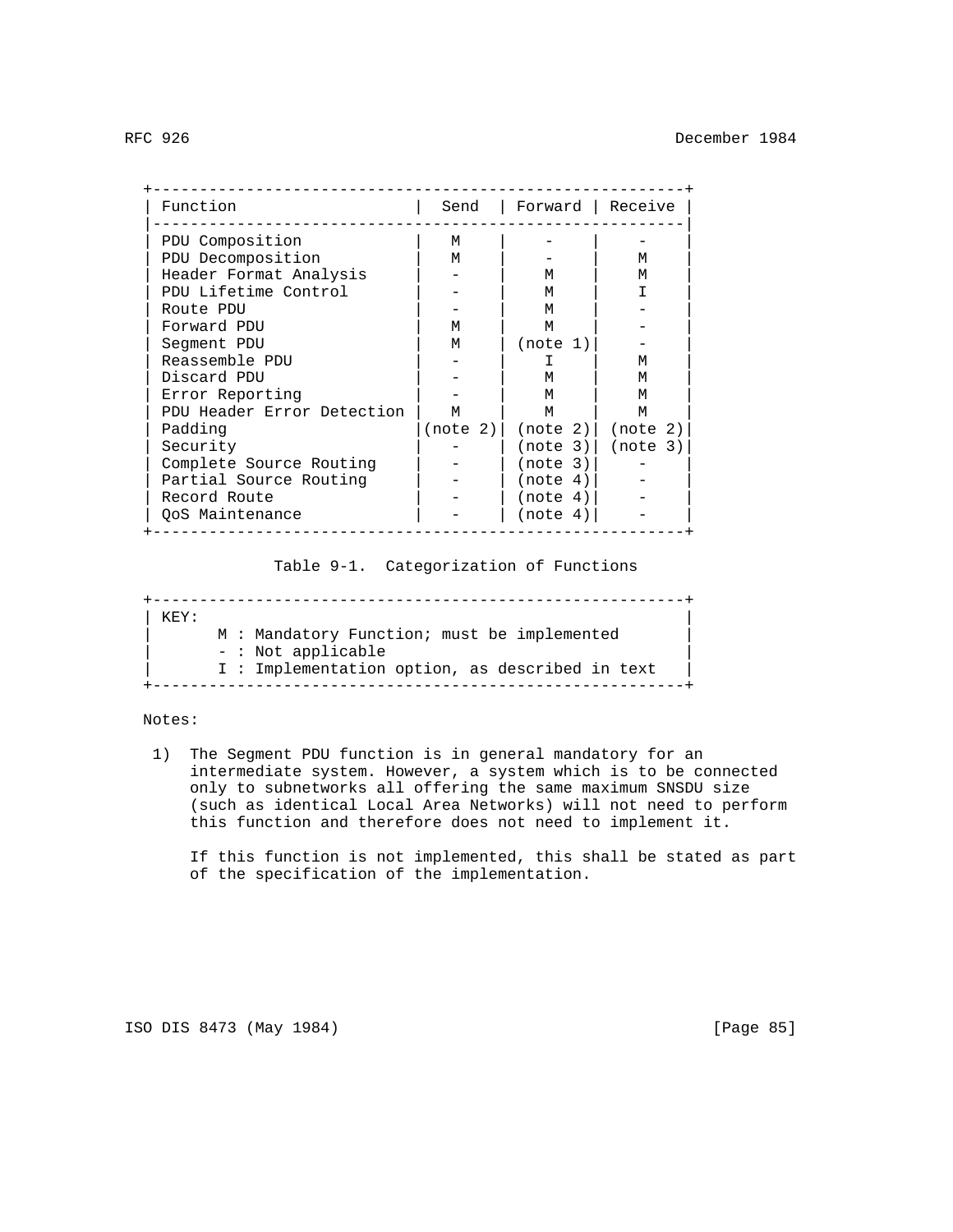- 2) The correct treatment of the padding function requires no processing. A conforming implementation shall support the function, to the extent of ignoring this parameter wherever it may appear.
- 3) This function may or may not be supported. If an implementation does not support this function, and the function is selected by a PDU, then the PDU shall be discarded, and an ER PDU shall be generated and forwarded to the originating network-entity if the Error Report flag is set.
- 4) This function may or may not be supported. If an implementation does not support this function, and the function is selected by a PDU, then the function is not provided and the PDU is processed exactly as though the function was not selected. The PDU shall not be discarded.

ISO DIS 8473 (May 1984) [Page 86]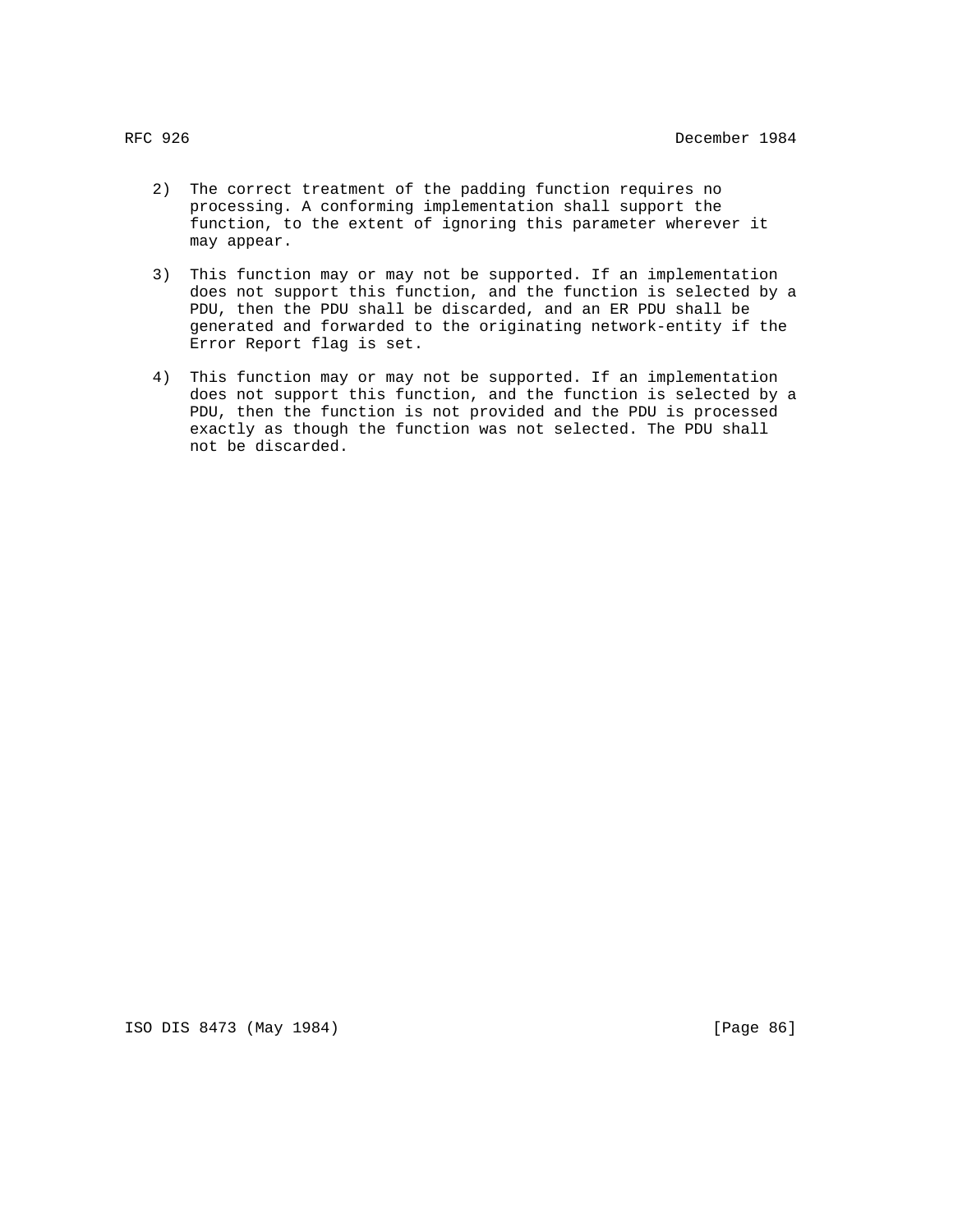### ANNEXES

 (These annexes are provided for information for implementors and are not an integral part of the body of the Standard.)

# ANNEX A. SUPPORTING TECHNICAL MATERIAL

## A.1 Data Unit Lifetime

 There are two primary purposes of providing a PDU lifetime capability in the ISO 8473 Protocol. One purpose is to ensure against unlimited looping of protocol data units. Although the routing algorithm should ensure that it will be very rare for data to loop, the PDU lifetime field provides additional assurance that loops will be limited in extent.

 The other important purpose of the lifetime capability is to provide for a means by which the originating network entity can limit the Maximum NSDU lifetime. ISO Transport Protocol Class 4 assumes that there is a particular Maximum NSDU Lifetime in order to protect against certain error states in the connection establishment and termination phases. If a TPDU does not arrive within this time, then there is no chance that it will ever arrive. It is necessary to make this assumption, even if the Network Layer does not guarantee any particular upper bound on NSDU lifetime. It is much easier for Transport Protocol Class 4 to deal with occasional lost TPDUs than to deal with occasional very late TPDUs. For this reason, it is preferable to discard very late TPDUs than to deliver them. Note that NSDU lifetime is not directly associated with the retransmission of lost TPDUs, but relates to the problem of distinguishing old (duplicate) TPDUs from new TPDUs.

 Maximum NSDU Lifetime must be provided to transport protocol entity in units of time; a transport entity cannot count "hops". Thus NSDU lifetime must be calculated in units of time in order to be useful in determining Transport timer values.

 In the absence of any guaranteed bound, it is common to simply guess some value which seems like a reasonable compromise. In essence one is simply assuming that "surely no TPDU would ever take more than 'x' seconds to traverse the network." This value is probably chosen by observation of past performance, and may

ISO DIS 8473 (May 1984) [Page 87]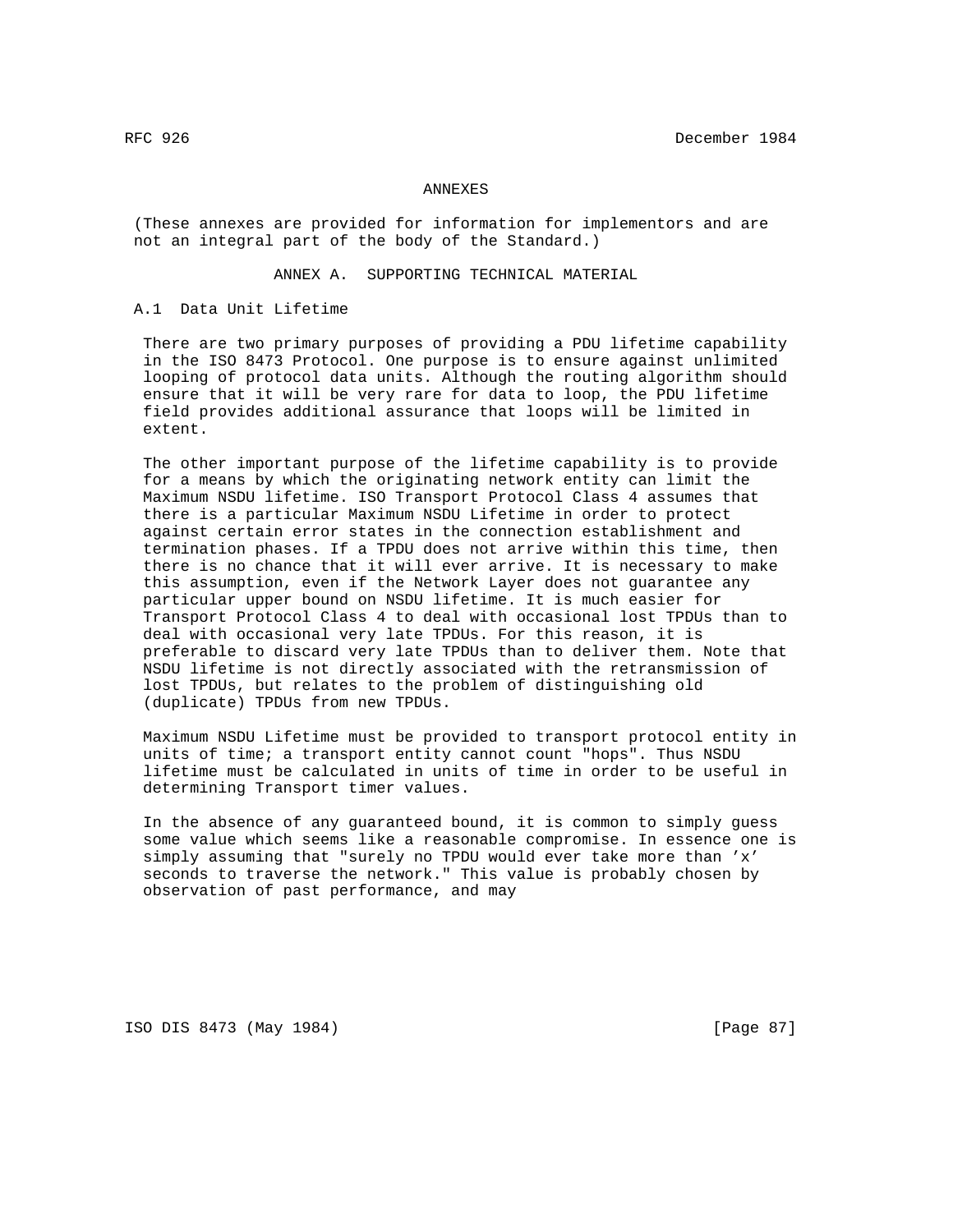vary with source and destination.

 Three possible ways to deal with the requirement for a limit on the maximum NSDU lifetime are: (1) specify lifetime in units of time, thereby requiring intermediate systems to decrement the lifetime field by a value which is an upper bound on the time spent since the previous intermediate system, and have the Network Layer discard protocol data units whose lifetime has expired; (2) provide a mechanism in the Transport Layer to recognize and discard old TPDUs; or (3) ignore the problem, anticipating that the resulting difficulties will be rare. Which solution should be followed depends in part upon how difficult it is to implement solutions (1) and (2), and how strong the transport requirement for a bounded time to live really is.

 There is a problem with solution (2) above, in that transport entities are inherently transient. In case of a computer system outage or other error, or in the case where one of the two endpoints of a connection closes without waiting for a sufficient period of time (approximately twice Maximum NSDU Lifetime), it is possible for the Transport Layer to have no way to know whether a particular TPDU is old unless globally synchronized clocks are used (which is unlikely). On the other hand, it is expected that intermediate systems will be comparatively stable. In addition, even if intermediate systems do fail and resume processing without memory of the recent past, it will still be possible (in most instances) for the intermediate system to easily comply with lifetime in units of time, as discussed below.

 It is not necessary for each intermediate system to subtract a precise measure of the time that has passed since an NPDU (containing the TPDU or a segment thereof) has left the previous intermediate system. It is sufficient to subtract an upper bound on the time taken. In most cases, an intermediate system may simply subtract a constant value which depends upon the typical near-maximum delays that are encountered in a specific subnetwork. It is only necessary to make an accurate estimate on a per NPDU basis for those subnetworks which have both a relatively large maximum delay, and a relatively large variation in delay.

 As an example, assume that a particular local area network has short average delays, with overall delays generally in the 1 to 5

ISO DIS 8473 (May 1984) [Page 88]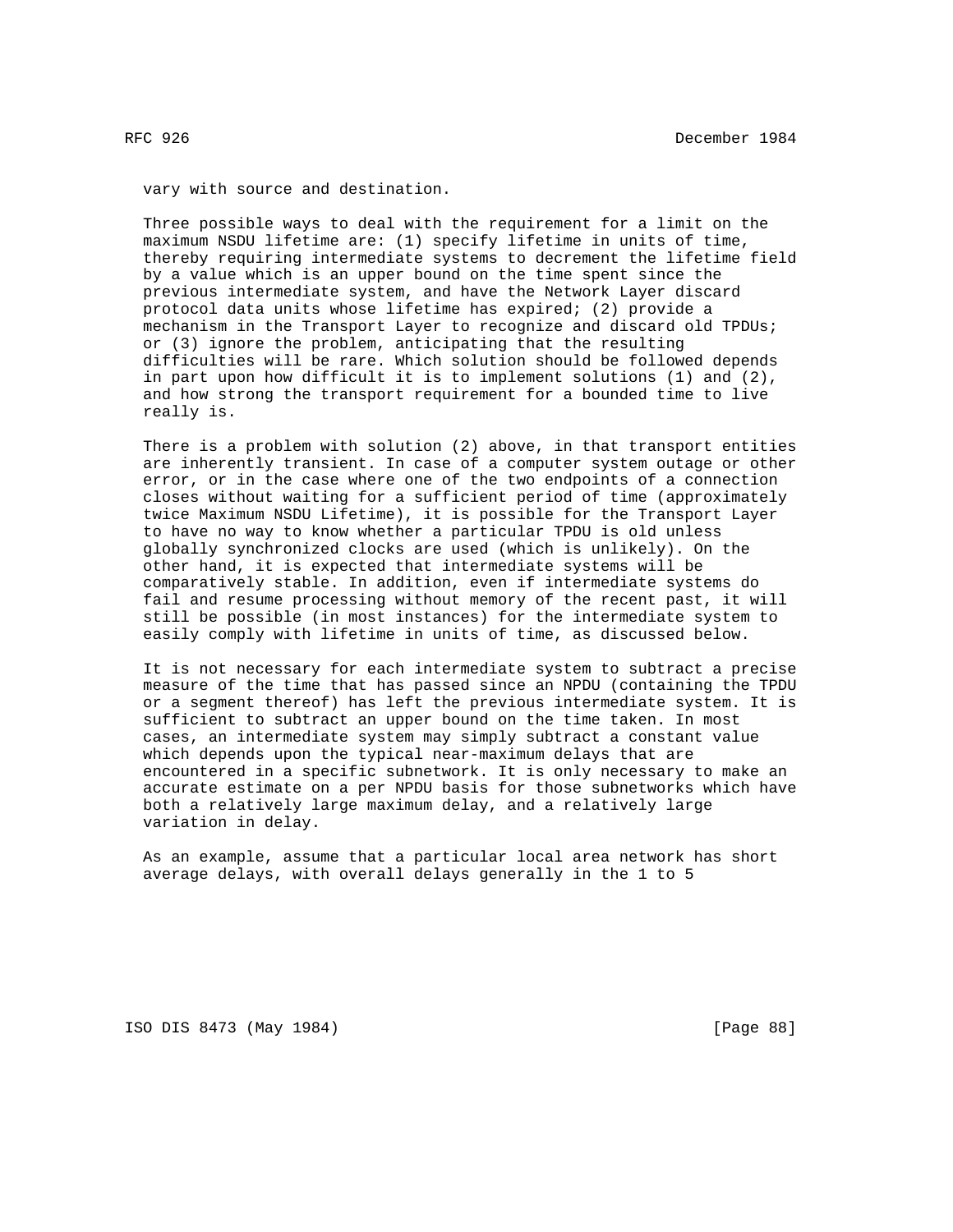millisecond range and with occasional delays up to 20 milliseconds. In this case, although the relative range in delays might be large (a factor of 20), it would still not be necessary to measure the delay for actual NPDUs. A constant value of 20 milliseconds (or more) can be subtracted for all delays ranging from .5 seconds to .6 seconds (.5 seconds for the propagation delay, 0 to .1 seconds for queueing delay) then the constant value .6 seconds could be used.

 If a third subnetwork had normal delays ranging from .1 to 1 second, but occasionally delivered an NPDU after a delay of 15 seconds, the intermediate system attached to this subnetwork might be required to determine how long it has actually take the PDU to transit the subnetwork. In this last example, it is likely to be more useful to have the intermediate systems determine when the delays are extreme ad discard very old NPDUs, as occasional large delays are precisely what causes the Transport Protocol the most trouble.

 In addition to the time delay within each subnetwork, it is important to consider the time delay within intermediate systems. It should be relatively simple for those gateways which expect to hold on to some data-units for significant periods of time to decrement the lifetime appropriately.

 Having observed that (i) the Transport Protocol requires Maximum NSDU to be calculated in units of time; (ii) in the great majority of cases, it is not difficult for intermediate systems to determine a valid upper bound on subnetwork transit time; and (iii) those few cases where the gateways must actually measure the time take by a NPDU are precisely the cases where such measurement truly needs to be made, it can be concluded that NSDU lifetime should in fact be measured in units of time, and that intermediate systems should required to decrement the lifetime field of the ISO 8473 Protocol by a value which represents an upper bound on the time actually taken since the lifetime field was last decremented.

## A.2 Reassembly Lifetime Control

 In order to ensure a bound on the lifetime of NSDUs, and to effectively manage reassembly buffers in the Network Layer, the Reassembly Function described in Section 6 must control the

ISO DIS 8473 (May 1984) [Page 89]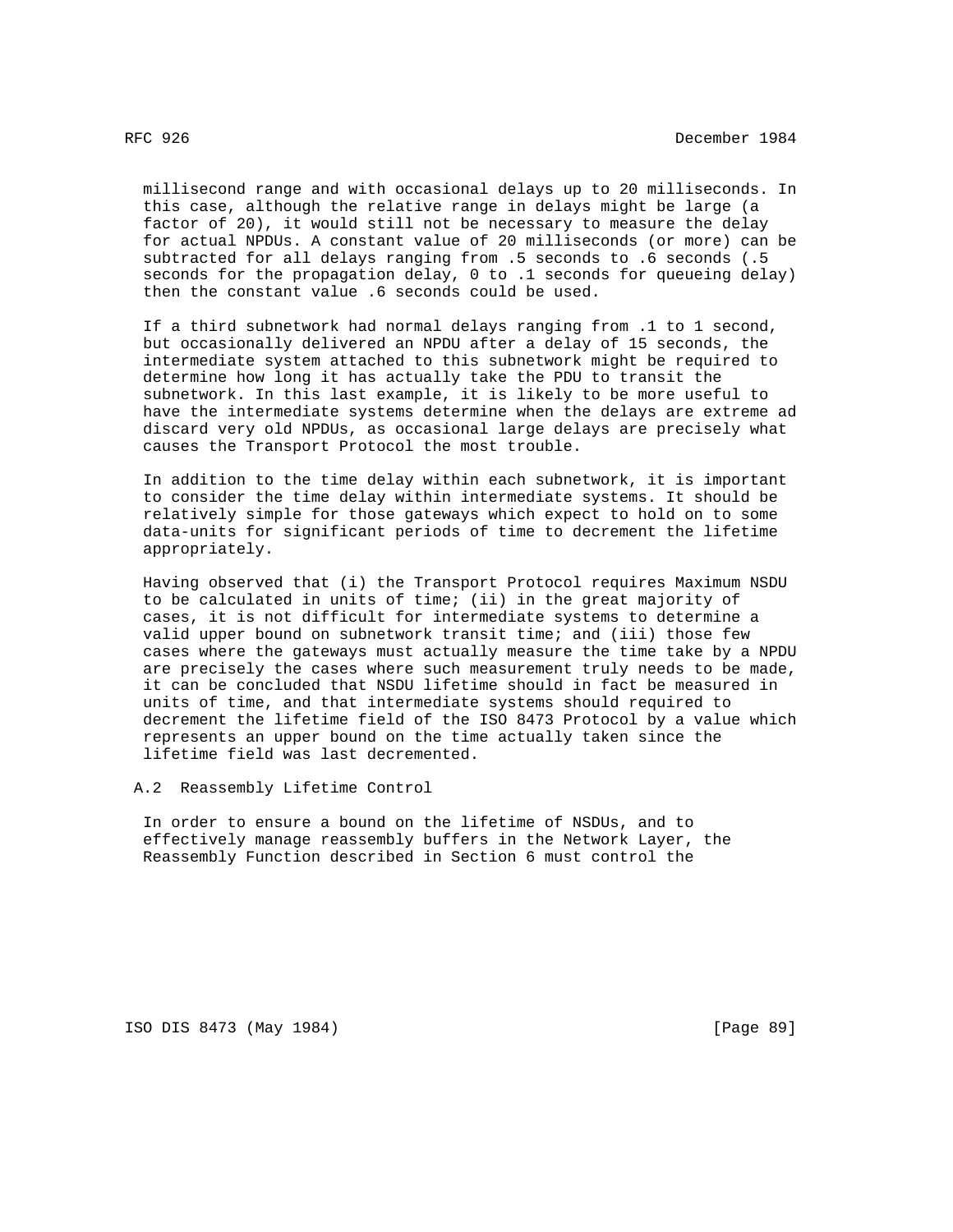lifetime of segments representing partially assembled PDUs. This annex discusses methods of bounding reassembly lifetime and suggests some implementation guidelines for the reassembly function.

 When segments of a PDU arrive at a destination network-entity, they are buffered until an entire PDU is received, assembled, and passed to the PDU Decomposition Function. The connectionless Internetwork Protocol does not guarantee the delivery of PDUs; hence, it is possible for some segments of a PDU to be lost or delayed such that the entire PDU cannot be assembled in a reasonable length of time. In the case of loss of a PDU "segment", for example, this could be forever. There are a number of possible schemes to prevent this:

- a) Per-PDU reassembly timers,
- b) Extension of the PDU Lifetime control function, and
- c) Coupling of the Transport Retransmission timers.

Each of these methods is discussed in the subsections which follow.

A.2.1 Method (a)

 assigns a "reassembly lifetime" to each PDU received and identified by its Data-unit Identifier. This is a local, real time which is assigned by the reassembly function and decremented while some, but not all segments of the PDU are being buffered by the destination network-entity. If the timer expires, all segments of the PDU are discarded, thus freeing the reassembly buffers and preventing a "very old" PDU from being confused with a newer one bearing the same Data-unit Identifier. For this scheme to function properly, the timers must be assigned in such a fashion as to prevent the phenomenon of Reassembly Interference (discussed below). In particular, the following guidelines should be followed:

 1) The Reassembly Lifetime must be much less than the maximum PDU lifetime of the network (to prevent the confusion of old and new data-units).

ISO DIS 8473 (May 1984) [Page 90]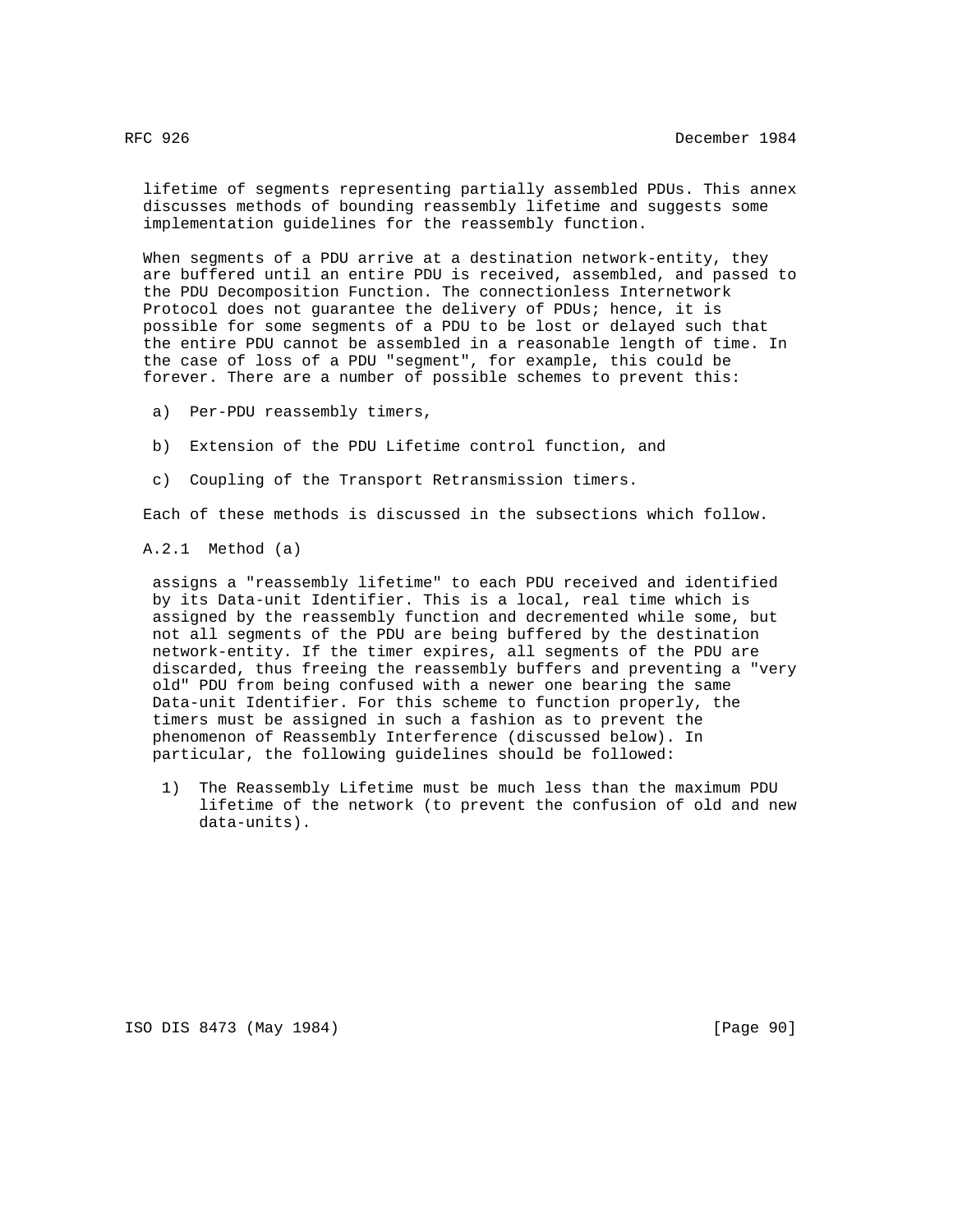2) The lifetime should be less than the Transport protocol's retransmission timers minus the average transit time of the network. If this is not done, extra buffers are tied up holding data which has already been retransmitted by the Transport Protocol. (Note that an assumption has been made that such timers are integral to the Transport Protocol, which in some sense, dictates that retransmission functions must exist in the Transport Protocol employed).

### A.2.2 Method (b)

 is feasible if the PDU lifetime control function operates based on real or virtual time rather than hop-count. In this scheme, the lifetime field of all PDU segments of a Data-unit continues to be decremented by the reassembly function of the destination network-entity as if the PdU were still in transit (in a sense, it still is). When the lifetime of any segment of a partially reassembled PDU expires, all segments of that PDU are discarded. This scheme is attractive since the delivery behavior of the ISO 8473 Protocol would be identical for segmented and unsegmented PDUs.

### A.2.3 Method (c)

 couples the reassembly lifetime directly to the Transport Protocol's retransmission timers, and requires that Transport Layer management make known to Network Layer Management (and hence, the Reassembly Function) the values of its retransmission timers for each source from which it expects to be receiving traffic. When a PDU segment is received from a source, the retransmission time minus the anticipated transit time becomes the reassembly lifetime of that PDU. If this timer expires before the entire PDU has been reassembled, all segments of the PDU are discarded. This scheme is attractive since it has a low probability of holding PDU segments that have already been retransmitted by the source Transport-entity; it has, however, the disadvantage of depending on reliable operation of the Transport Protocol to work effectively. If the retransmission timers are not set correctly, it is possible that all PDUs would be discarded too soon, and the Transport Protocol would make no progress.

### A.3 The Power of the Header Error Detection Function

ISO DIS 8473 (May 1984) [Page 91]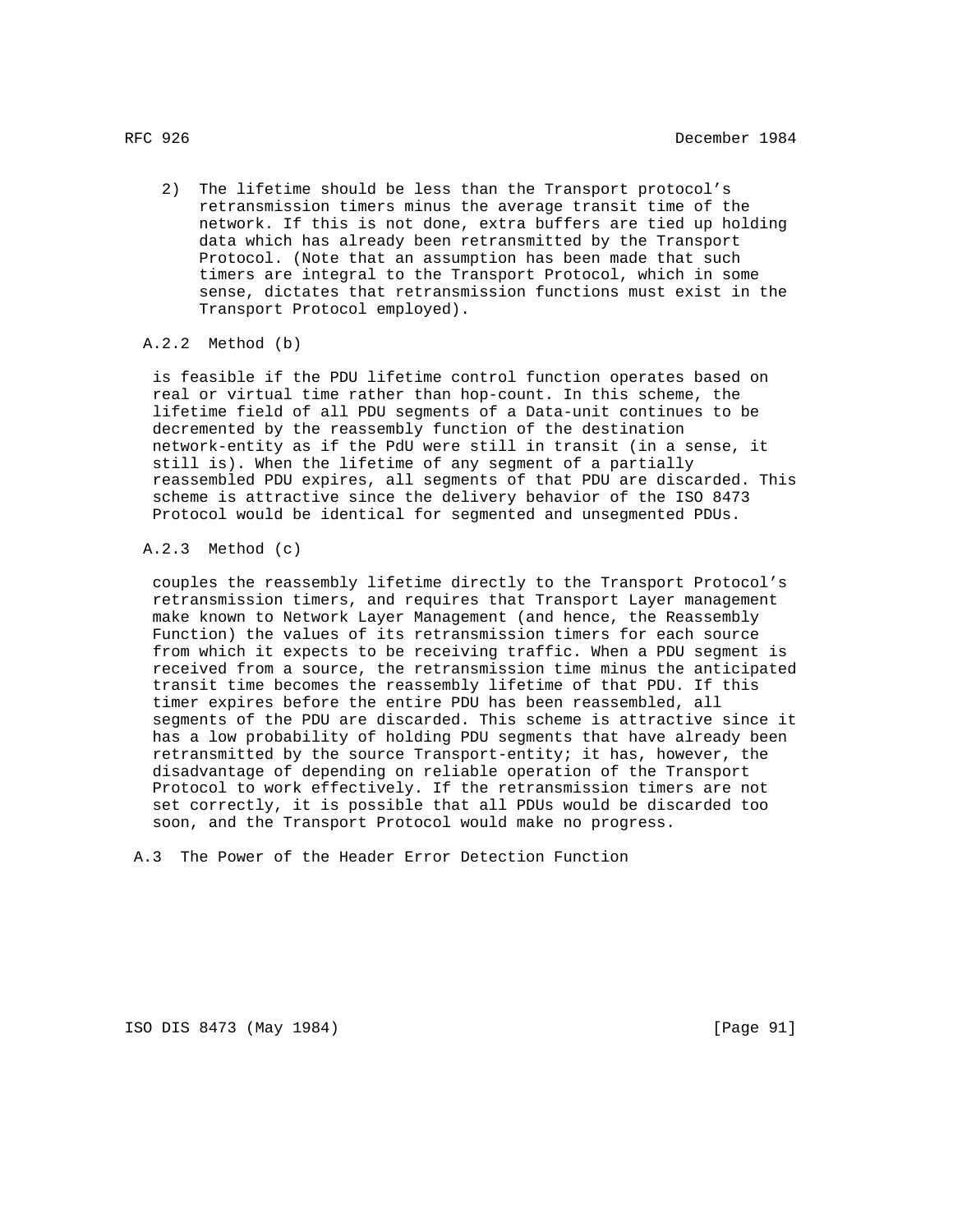# A.3.1 General

 The form of the checksum used for PDU header error detection is such that it is easily calculated in software or firmware using only two additions per octet of header, yet it has an error detection power approaching (but not quite equalling) that of techniques (such as cyclic polynomial checks) which involve calculations that are much more time- or space-consuming. This annex discusses the power of this error detection function.

 The checksum consists of two octets, either of which can assume any value except zero. That is, 255 distinct values for each octet are possible. The calculation of the two octets is such that the value of either is independent of the value of the other, so the checksum has a total of 255 x 255 = 65025 values. If one considers all ways in which the PDU header might be corrupted as equally likely, then there is only one chance in 65025 that the checksum will have the correct value for any particular corruption. This corresponds to 0.0015 of all possible errors.

 The remainder of this annex considers particular classes of errors that are likely to be encountered. The hope is that the error detection function will be found to be more powerful, or at least no less powerful, against these classes as compared to errors in general.

## A.3.2 Bit Alteration Errors

 First considered are classes of errors in which bits are altered, but no bits are inserted nor deleted. This section does not consider the case where the checksum itself is erroneously set to be all zero; this case is discussed in section A.3.4.

 A burst error of length b is a corruption of the header in which all of the altered bits (no more than b in number) are within a single span of consecutively transmitted bits that is b bits long. Checksums are usually expected to do well against burst errors of a length not exceeding the number of bits in the header error detection parameter (16 for the PDU header). The PDU header error detection parameter in fact fails to detect only 0.000019 of all such errors, each distinct burst error of length 16 or less being considered to be equally likely. In particular,

ISO DIS 8473 (May 1984) [Page 92]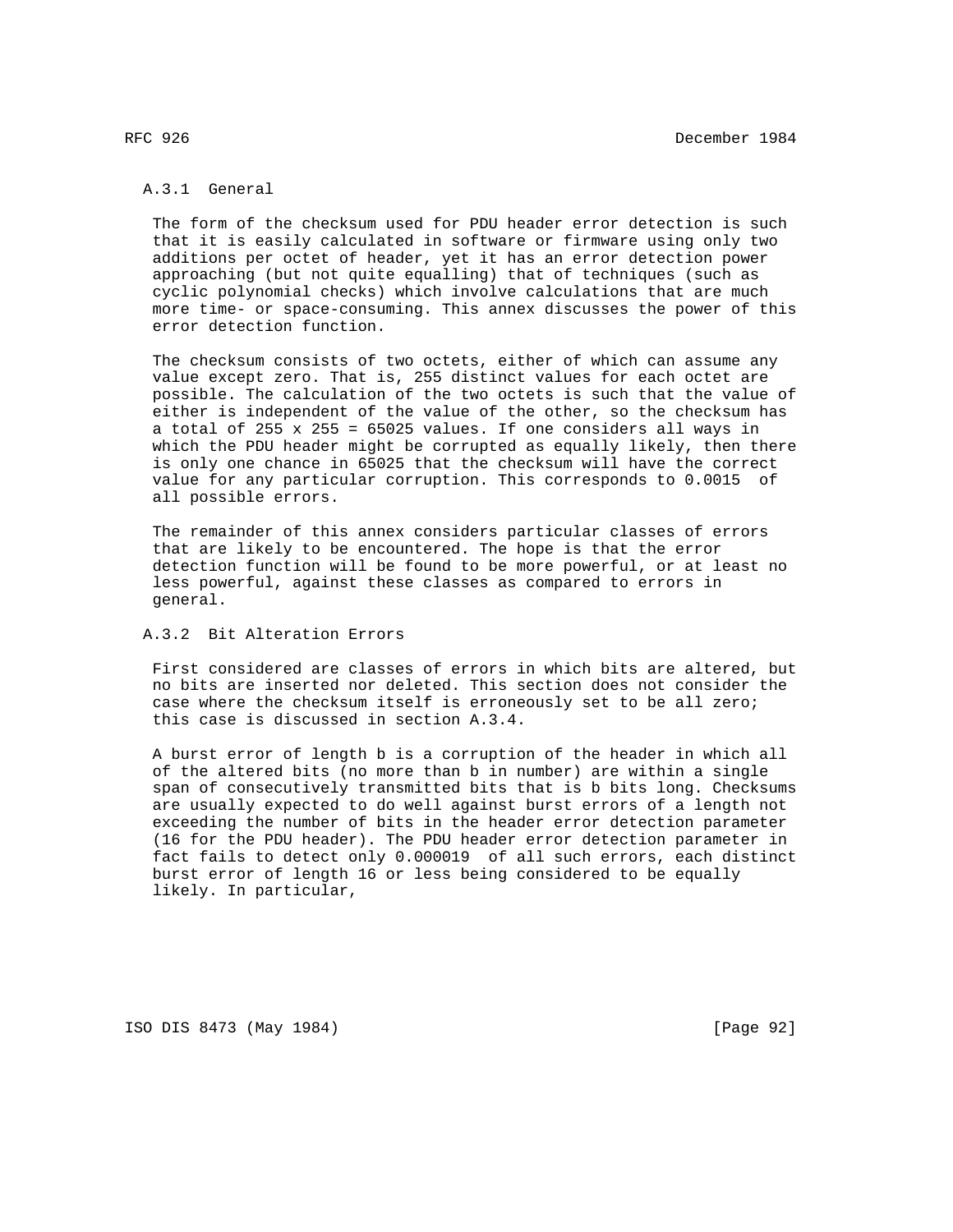it cannot detect an 8-bit burst in which an octet of zero is altered to an octet of 255 (all bits = 1) or vice versa. Similarly, it fails to detect the swapping of two adjacent octets only if one is zero and the other is 255.

 The PDU header error detection, as should be expected, detects all errors involving only a single altered bit.

 Undetected errors involving only two altered bits should occur only if the two bits are widely separated (and even then only rarely). The PDU header error detection detects all double bit errors for which the spacing between the two altered bits is less than 2040 bits = 255 octets. Since this separation exceeds the maximum header length, all double bit errors are detected.

 The power to detect double bit errors is an advantage of the checksum algorithm used for the protocol, versus a simple modulo 65536 summation of the header split into 16 bit fields. This simple summation would not catch all such double bit errors. In fact, double bit errors with a spacing as little as 16 bits apart could go undetected.

## A.3.3 Bit Insertion/Deletion Errors

 Although errors involving the insertion or deletion of bits are in general neither more nor less likely to go undetected than are all other kinds of general errors, at least one class of such errors is of special concern. If octets, all equal to either zero or 255, are inserted at a point such that the simple sum CO in the running calculation (described in Annex C) happens to equal zero, then the error will go undetected. This is of concern primarily because there are two points in the calculation for which this value for the sum is not a rare happenstance, but is expected; namely, at the beginning and the end. That is, if the header is preceded or followed by inserted octets all equal to zero or 255 then no error is detected. Both cases are examined separately.

 Insertion of erroneous octets at the beginning of the header completely misaligns the header fields, causing them to be misinterpreted. In particular, the first inserted octet is interpreted as the network layer protocol identifier, probably eliminating any knowledge that the data unit is related to the

ISO DIS 8473 (May 1984) [Page 93]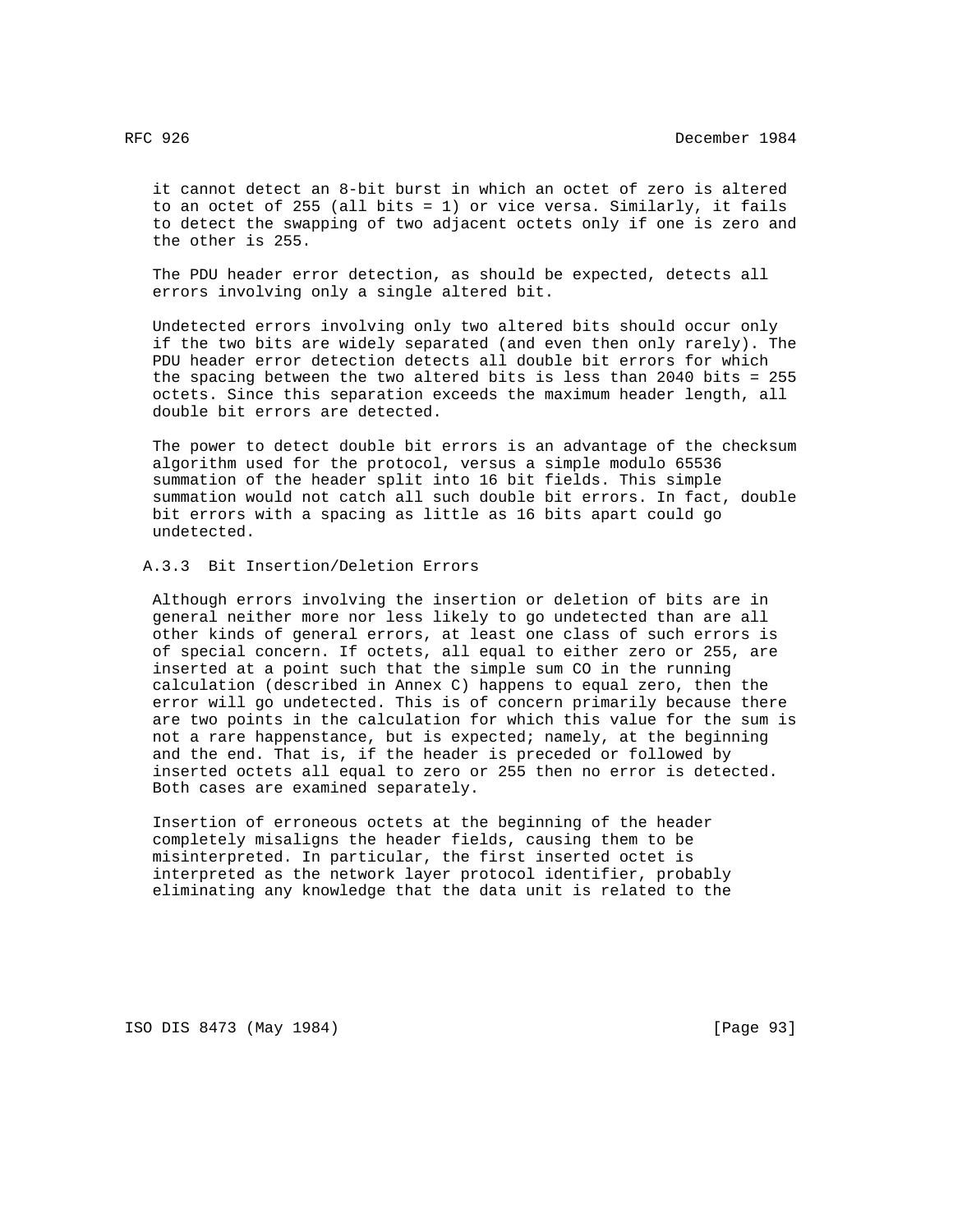ISO 8473 Protocol, and thereby eliminating any attempt to perform the checksum calculation or invoking a different form of checksum calculation. An initial octet of zero is reserved for the Inactive Network Layer Protocol. This is indeed a problem but not one which can be ascribed to the form of checksum being used. Therefore, it is not discussed further here.

 Insertion of erroneous octets at the end of the header, in the absence of other errors, is impossible because the length field unequivocally defines where the header ends. Insertion or deletion of octets at the end of the header requires an alteration in the value of the octet defining the header length. Such an alteration implies that the value of the calculated sum at the end of the header would not be expected to have the dangerous value of zero and consequently that the error is just as likely to be detected as is any error in general.

 Insertion of an erroneous octet in the middle of the header is primarily of concern if the inserted octet has either the value zero or 255, and if the variable CO happens to have the value zero at this point. In most cases, this error will completely destroy the parsing of the header, which will cause the data unit to e discarded. In addition, in the absence of any other error, the last octet of the header will be thought to be data. This in turn will cause the header to end in the wrong place. In the case where the header otherwise can parse correctly, the last field will be found to be missing. Even in the case where necessary, the length field is the padding option, and therefore not necessary, the length field for the padding function will be inconsistent with the header length field, and therefore the error can be detected.

A.3.4 Checksum Non-calculation Errors

 Use of the header error detection function is optional. The choice of not using it is indicated by a checksum parameter value of zero. This creates the possibility that the two octets of the checksum parameter (neither of which is generated as being zero) could both be altered to zero. This would in effect be an error not detected by the checksum since the check would not be made. One of three possibilities exists:

1) A burst error of length sixteen (16) which sets the entire

ISO DIS 8473 (May 1984) [Page 94]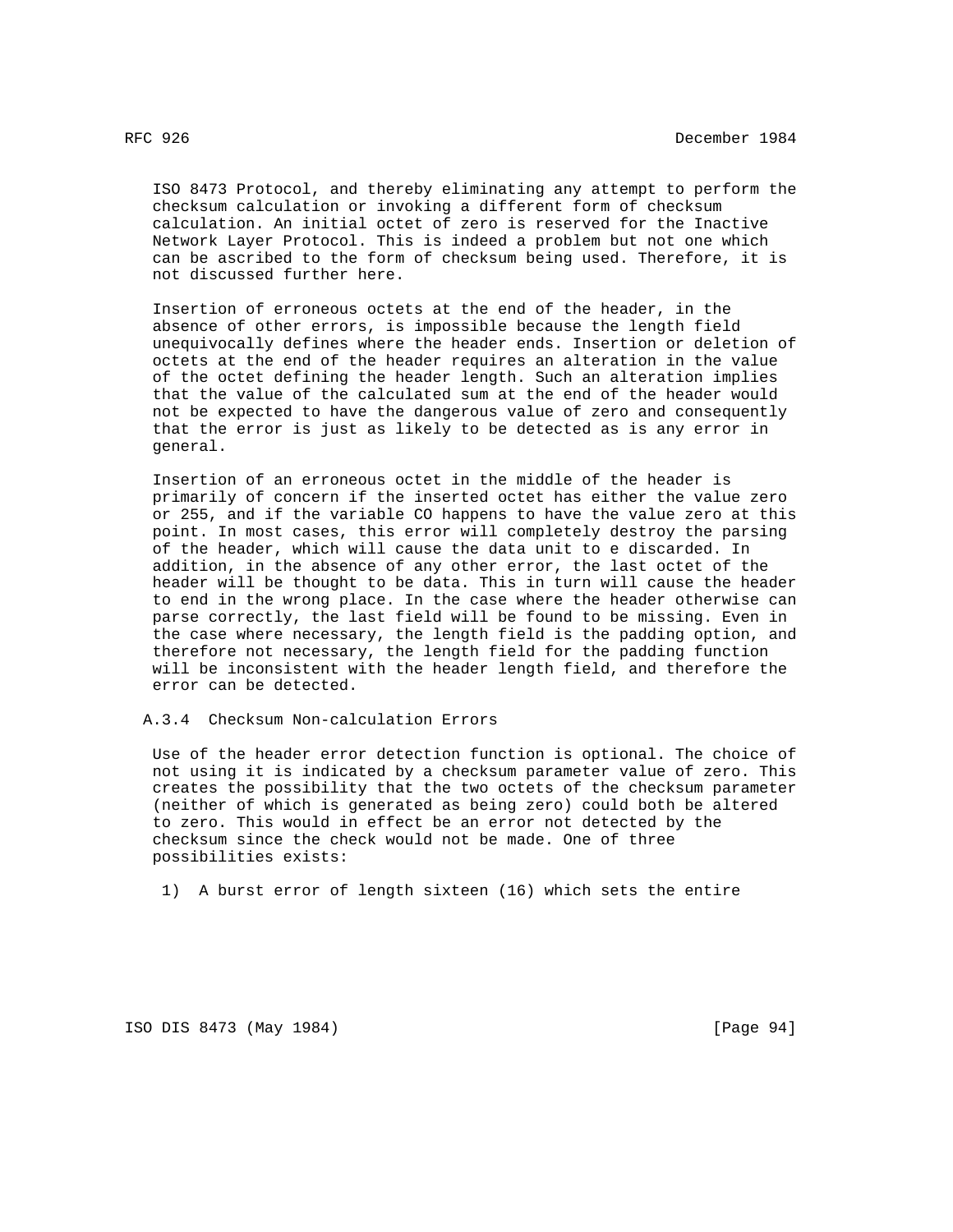- checksum to zero. Such an error could not be detected; however, it requires a particular positioning of the burst within the header. [A calculation of its effect on overall detectability of burst errors depends upon the length of the header.]
- 2) All single bit errors are detected. Since both octets of the checksum field must be non-zero when the checksum is being used, no single bit error can set the checksum to zero.
- 3) Where each of the two octets of the checksum parameter has a value that is a power of two, such that only one bit in each equals one (1), then a zeroing of the checksum parameter could result in an undetected double bit error. Furthermore, the two altered bits have a separation of less than sixteen (16), and could be consecutive. This is clearly a decline from the complete detectability previously described.

 Where a particular administration is highly concerned about the possibility of accidental zeroing of the checksum among data units within its domain, then the administration may impose the restriction that all data units whose source or destination lie within its domain must make use of the header error detection function. Any data units which do not could be discarded, nor would they be allowed outside the domain. This protects against errors that occur within the domain, and would protect all data units whose source or destination lies within the domain, even where the data path between all such pairs crosses other domains (errors outside the protected domain notwithstanding).

ISO DIS 8473 (May 1984) [Page 95]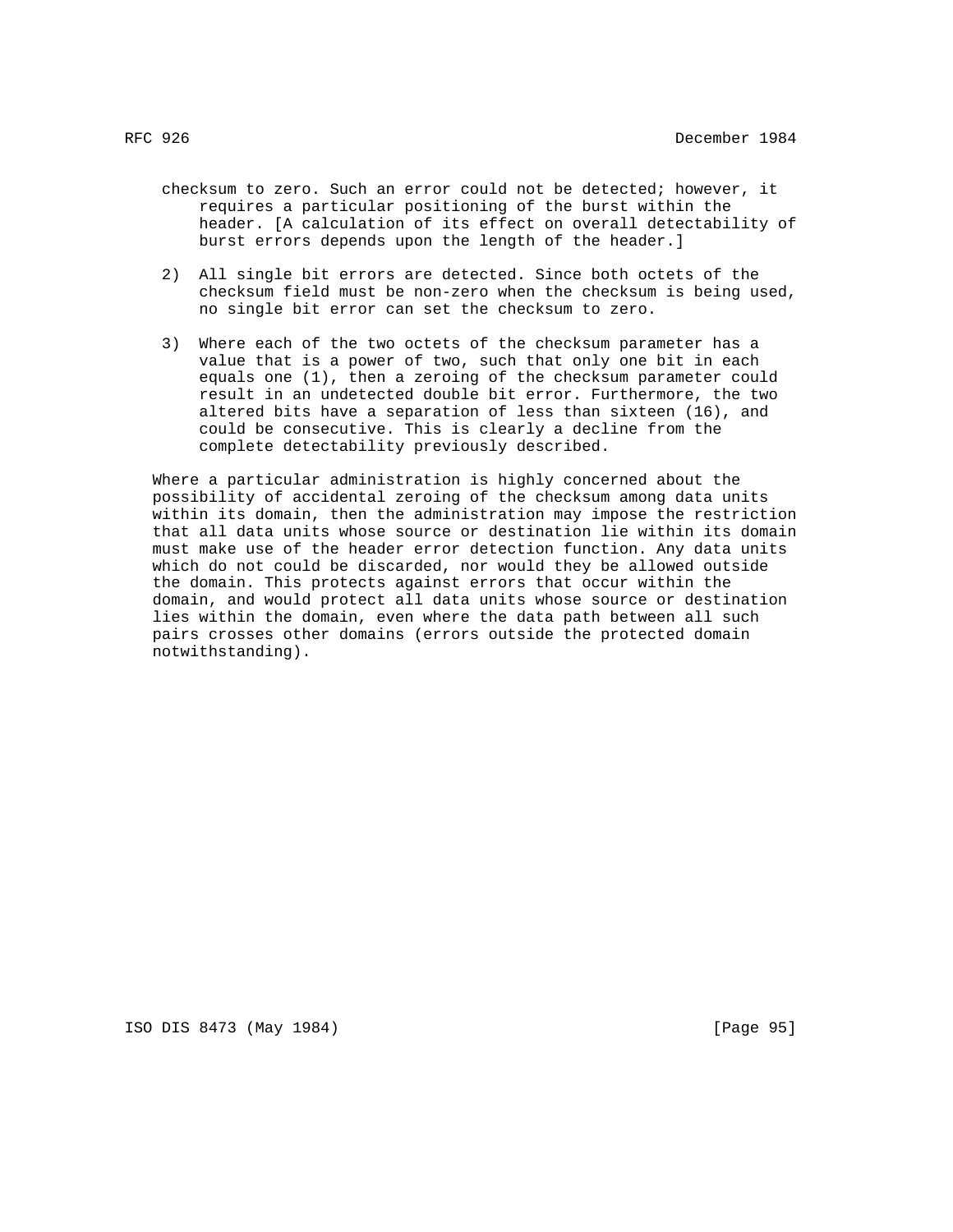### ANNEX B. NETWORK MANAGEMENT

 The following topics are considered to be major components of Network Layer management:

A. Routing

 Considered by many to be the most crucial element of Network Layer management, since management of the Routing algorithms for networking seem to be an absolutely necessary prerequisite to a practical networking scheme.

 Routing management consists of three parts; forwarding, decision, and update. Management of forwarding is the process of interpreting the Network Layer address to properly forward NSDUs on its next network hop on a route through the network. Management of decision is the process of choosing routes for either connections or NSDUs, depending on whether the network is operating a connection-oriented or connectionless protocol. The decision component will be driven by a number of considerations, not the least of which are those associated with Quality of Service. Management of update is the management protocol(s) used to exchange information among intermediate-systems/network- entities which is used in the decision component to determine routes.

 To what extent is it desirable and/or practical to pursue a single OSI network routing algorithm and associated Management protocol(s)? It is generally understood that it is impractical to expect ISO to adopt a single global routing algorithm. On the other hand, it is recognized that having no standard at all upon which to make routing decisions effectively prevents an internetwork protocol from working at all. One possible compromise would be to define the principles for the behavior of an internetwork routing algorithm. A possible next step would be to specify the types of information that must be propagated among the intermediate-systems/network-entities via their update procedures. The details of the updating protocol might then be left to bilateral agreements among the cooperating administrations.

ISO DIS 8473 (May 1984) [Page 96]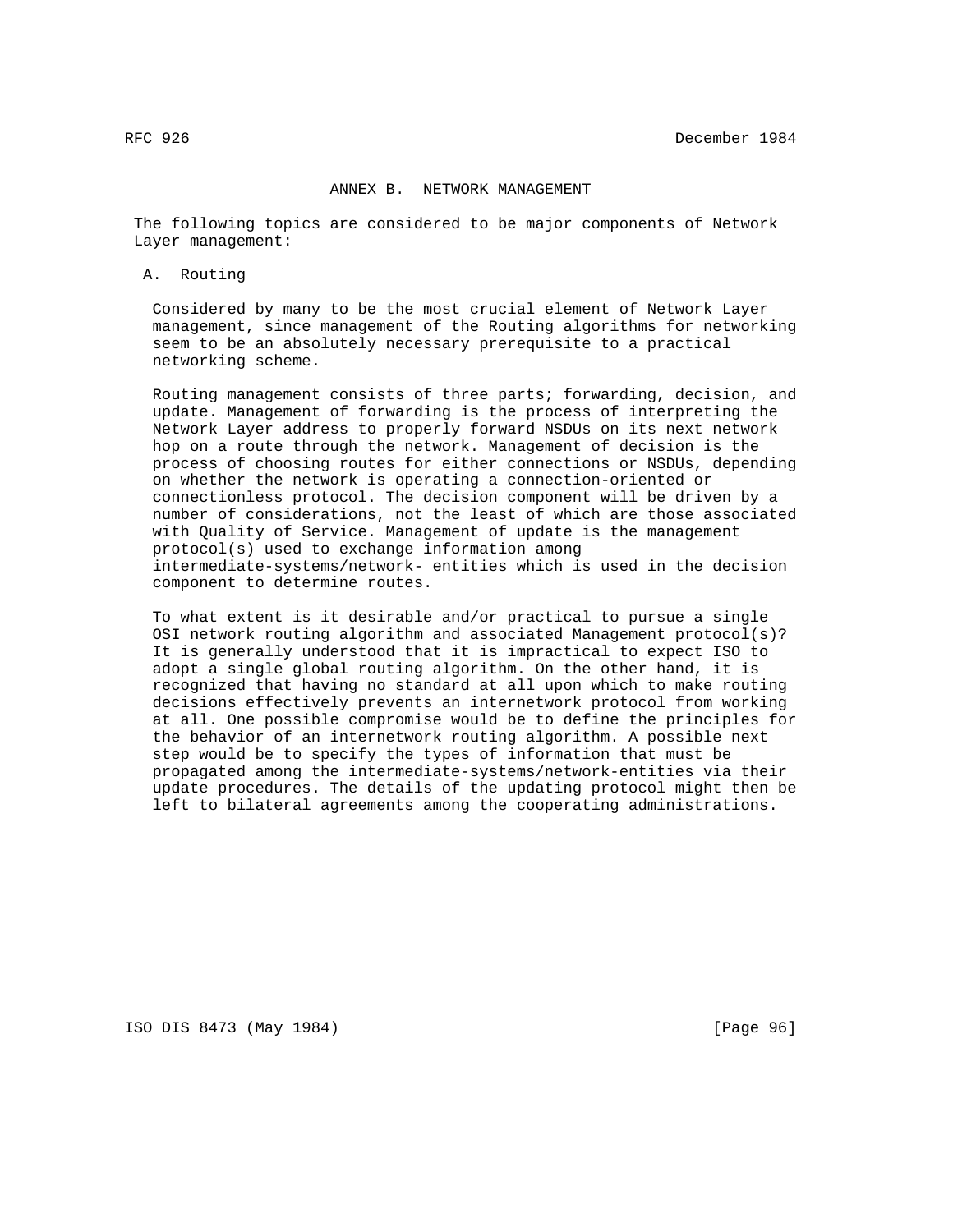# B. Statistical Analysis

 These management functions relate to the gathering and reporting of information about the real-time behavior of the global network. They consist of Data counts such as number of PDUs forwarded, entering traffic, etc., and Event Counts such as topology changes, quality of service changes, etc.

C. Network Control

 These management functions are those related to the control of the global network, and possibly could be performed by a Network Control Center(s). The control functions needed are not al all clear. Neither are the issues relating to what organization(s) is/are responsible for the management of the environment. Should there be a Network Control Center distinct from those provided by the subnetwork administrations? What subnetwork management information is needed by the network management components to perform their functions?

D. Directory Mapping Functions

 Does the Network layer contain a Directory function as defined in the Reference Model? Current opinion is that the Network Layer restricts itself to the function of mapping NSAP addresses to routes.

E. Congestion Control

Does this come under the umbrella of Network Layer management? How?

F. Configuration Control

 This is tightly associated with the concepts of Resource Management, and is generally considered to be somehow concerned with the control of the resources used in the management of the global network. The resources which have to be managed are Bandwidth (use of subnetwork resources), Processor (CPU), and Memory (buffers). Where is the responsibility for resources assigned, and are they appropriate for standardization? It appears that these

ISO DIS 8473 (May 1984) [Page 97]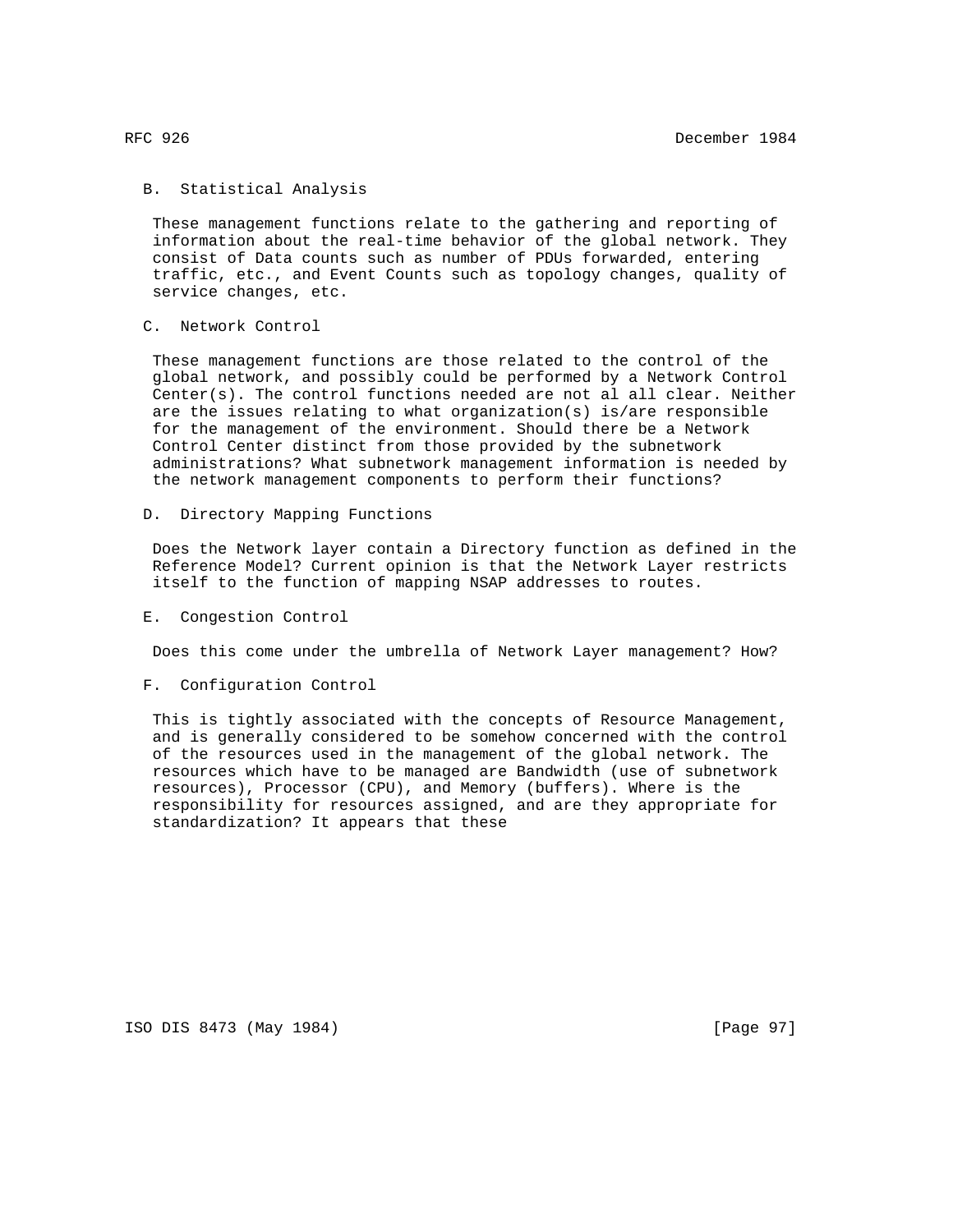functions are tightly related to how one signals changes in Quality of Service.

## G. Accounting

 What entities, administrations, etc., are responsible for network accounting? How does this happen? What accounting information, if any, is required from the subnetworks in order to charge for network resources? Who is charged? To what degree is this to be standardized?

ISO DIS 8473 (May 1984) [Page 98]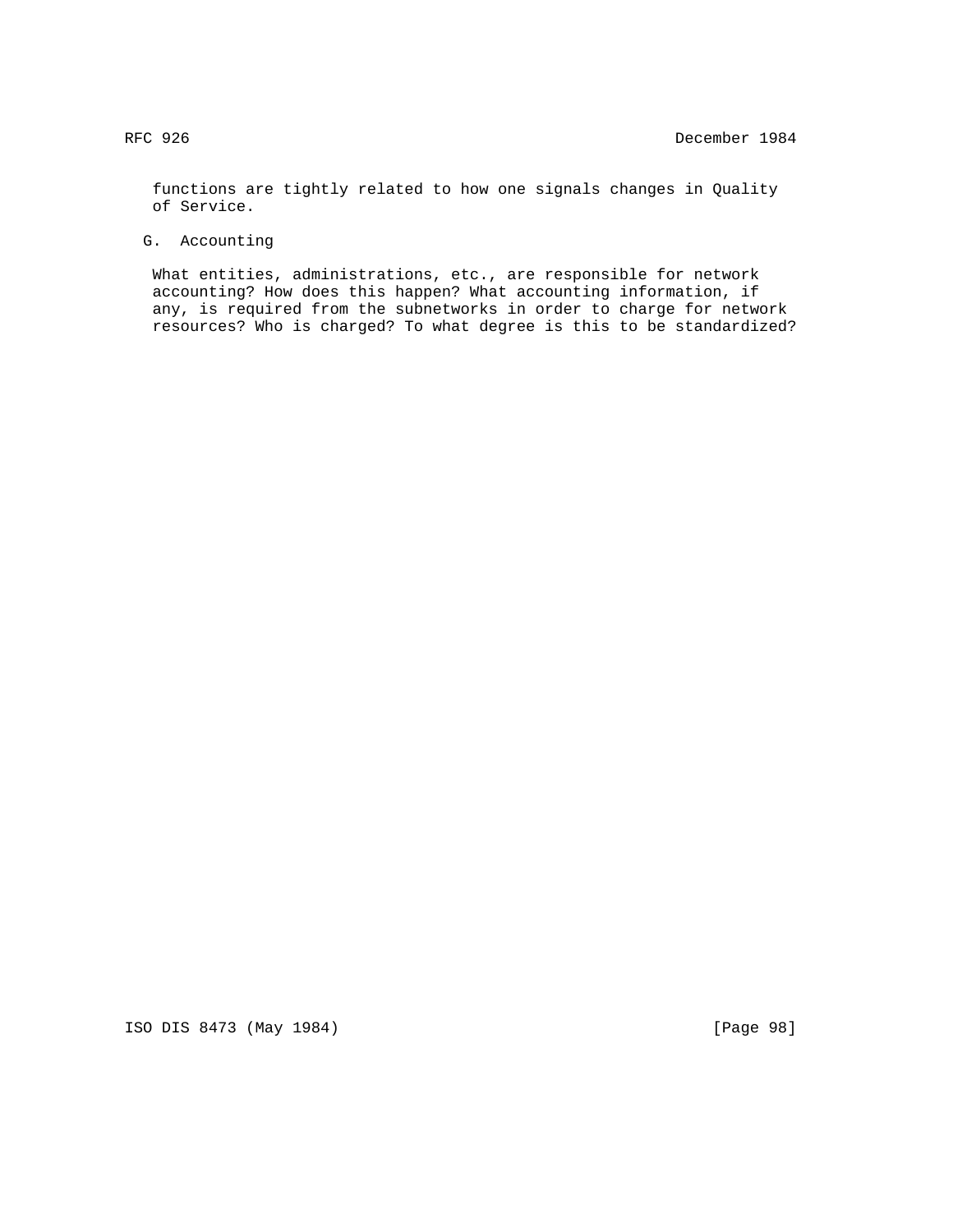ANNEX C. ALGORITHMS FOR PDU HEADER ERROR DETECTION FUNCTION

 This Annex describes algorithm which may be used to computer, check and update the checksum field of the PDU Header in order to provide the PDU Header Error Detection function described in Section 6.11.

- C.1 Symbols used in algorithms
- CO,C1 variables used in the algorithms
- i number (i.e., position) of an octet within the header
- n number (i.e., position) of the first octet of the checksum parameter (n=8)
- L length of the PDU header in octets
- X value of octet one of the checksum parameter
- Y value of octet two of the checksum parameter
- a octet occupying position i of the PDU header
- C.2 Arithmetic Conventions

Addition is performed in one of the two following modes:

- a) modulo 255 arithmetic;
- b) eight-bit one's complement arithmetic in which, if any of the variables has the value minus zero (i.e., 255) it shall be regarded as though it was plus zero (i.e., 0).
- C.3 Algorithm for Generating Checksum Parameters
- A: Construct the complete PDU header with the value of the checksum parameter field set to zero;
- B: Initialize C0 and C1 to zero;
- C: Process each octet of the PDU header sequentially from i = 1 to L by
- a) adding the value of the octet to C0; then
- b) adding the value of C0 to C1;
- D: Calculate X =  $(L-8)C0 C1$  (modulo 255) and Y =  $(L-7)$  (-C0) + C1 (modulo 255)

ISO DIS 8473 (May 1984) [Page 99]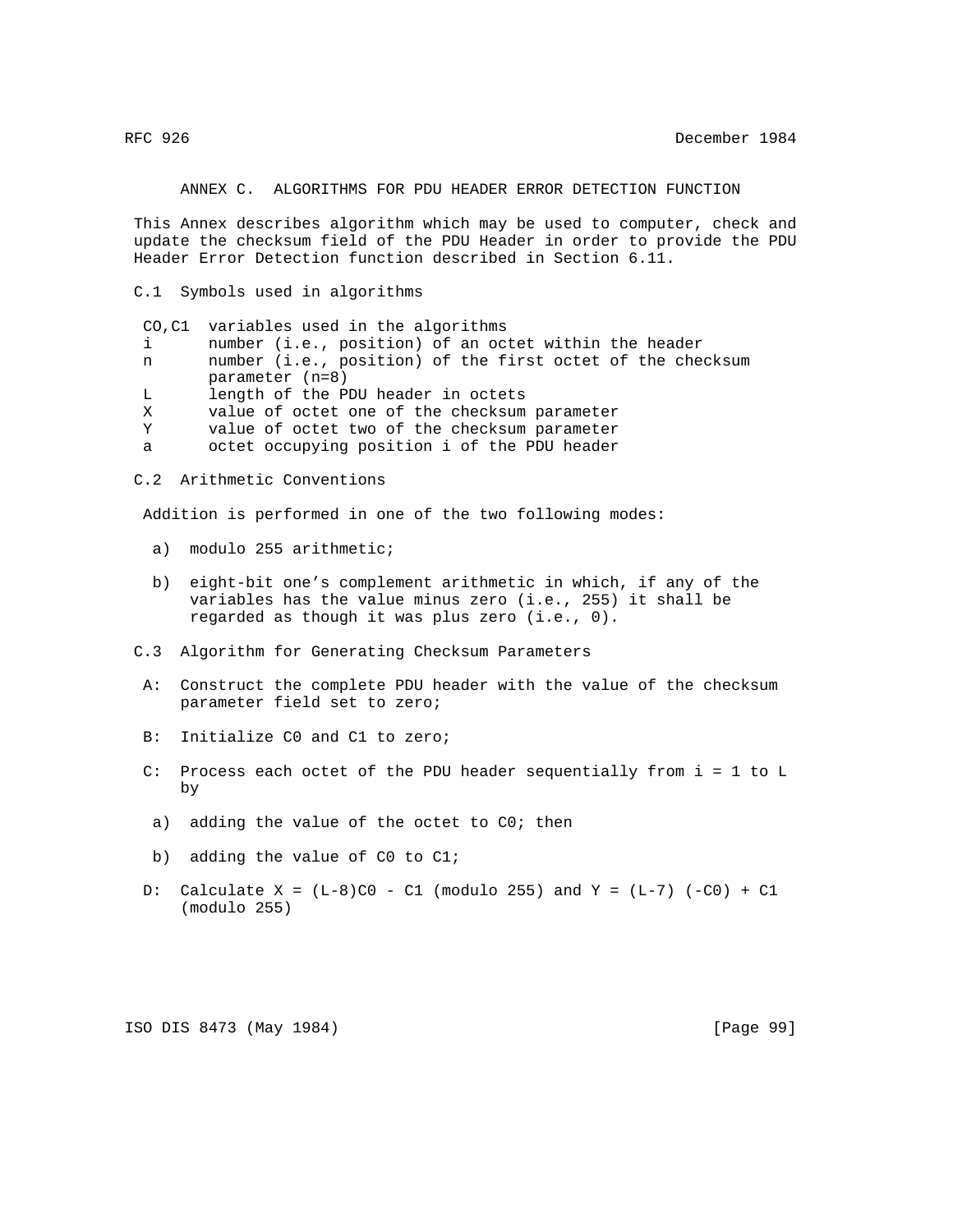- E: If  $X = 0$ , set  $X = 255$ ;
- F: If  $Y = 0$ , set  $Y = 255$ ;
- G: Place the values X and Y in octets 8 and 9 respectively.
- C.4 Algorithm for Checking Checksum Parameters
- A: If octets 8 and 9 of PDU header both contain 0 (all bits off), then the checksum calculation has succeeded; otherwise initialize  $C1 = 0$ ,  $C0 - 0$  and proceed;
- B: process each octet of the PDU header sequentially from i = 1 to L by
- a) adding the value of the octet to CO; then
- b) adding the value of C0 to C1;
- C: If, when all the octets have been processed,  $CO = Cl = 0$  (modulo 255) then the checksum calculation has succeeded; otherwise, the checksum calculation has failed.
- C.5 Algorithm to adjust checksum parameter when an octet is altered

 This algorithm adjusts the checksum when an octet (such as the lifetime field) is altered. Suppose the value in octet k is changed by Z = new\_value - old\_value.

 If X and Y denote the checksum values held in octets n and n+1, respectively, then adjust X and Y as follows:

If  $X = 0$  and  $Y = 0$  do nothing, else;  $X := (k-n-1)Z + X$  (modulo 255) and  $Y := (n-k)Z + Y$  (modulo 255). If X is equal to zero, then set it to 255; and similarly for Y.

 For this Protocol, n = 8. If the octet being altered is the lifetime field,  $k = 4$ . For the case where the lifetime is decreased by 1 unit  $(Z = -1)$ , the results simplify to

ISO DIS 8473 (May 1984) [Page 100]